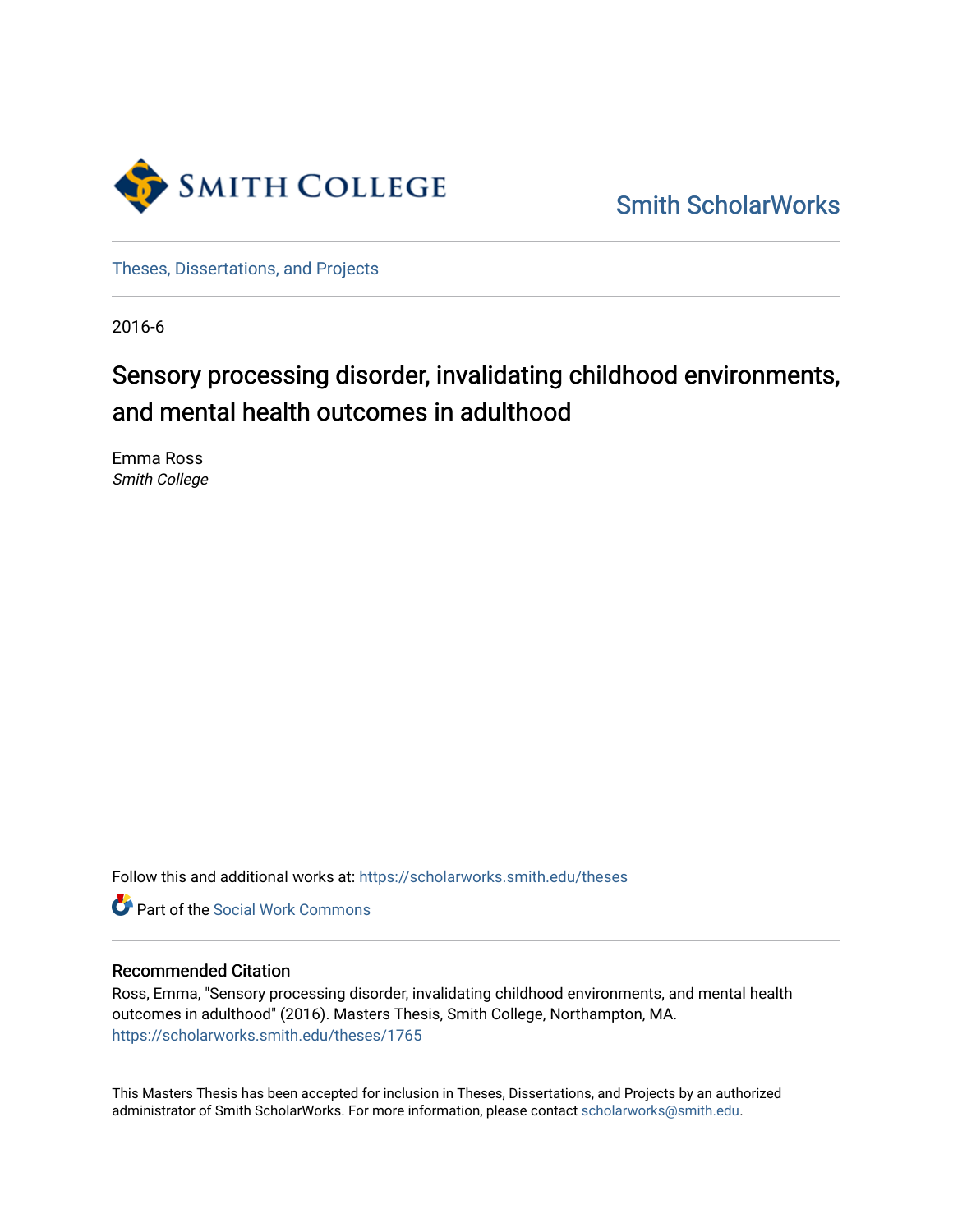Emma Lauren Ross Sensory Processing Disorder, Invalidating Childhood Environments, and Mental Health Outcomes In Adulthood

## **ABSTRACT**

This study examined the interpersonal and mental health outcomes of children with sensory processing difficulties or Sensory Processing Disorder (SPD). SPD occurs when the ways in which we interpret sensory input in over-sensitive or under-sensitive ways. This can create a variety of difficulties, including impairment in the areas of touch, taste/smell, auditory, visual, proprioceptor, vestibular, and activity level/emotional reactivity. Previous studies have focused on the biological underpinnings of SPD, however few have looked at the interpersonal relationships of children with sensory processing difficulties as well as the mental health outcomes as those children mature into adults.

**Methods:** This mixed methods study employed snowball and convenience sampling methods via an online, English language survey. Participants identified which sensory symptoms they experienced as a child, whether or not they have a mental health diagnosis, and assessed their childhood interpersonal relationships with parents/caregivers, teachers, and peers using a modified version of the Invalidating Childhood Environment Scale (ICES).

**Findings:** There were several statistically significant results. Participants with a greater number of sensory processing symptoms were more likely to have a mental health diagnosis (t(166)=3.108,  $p=0.002$ , two-tailed). A moderate, positive correlation was found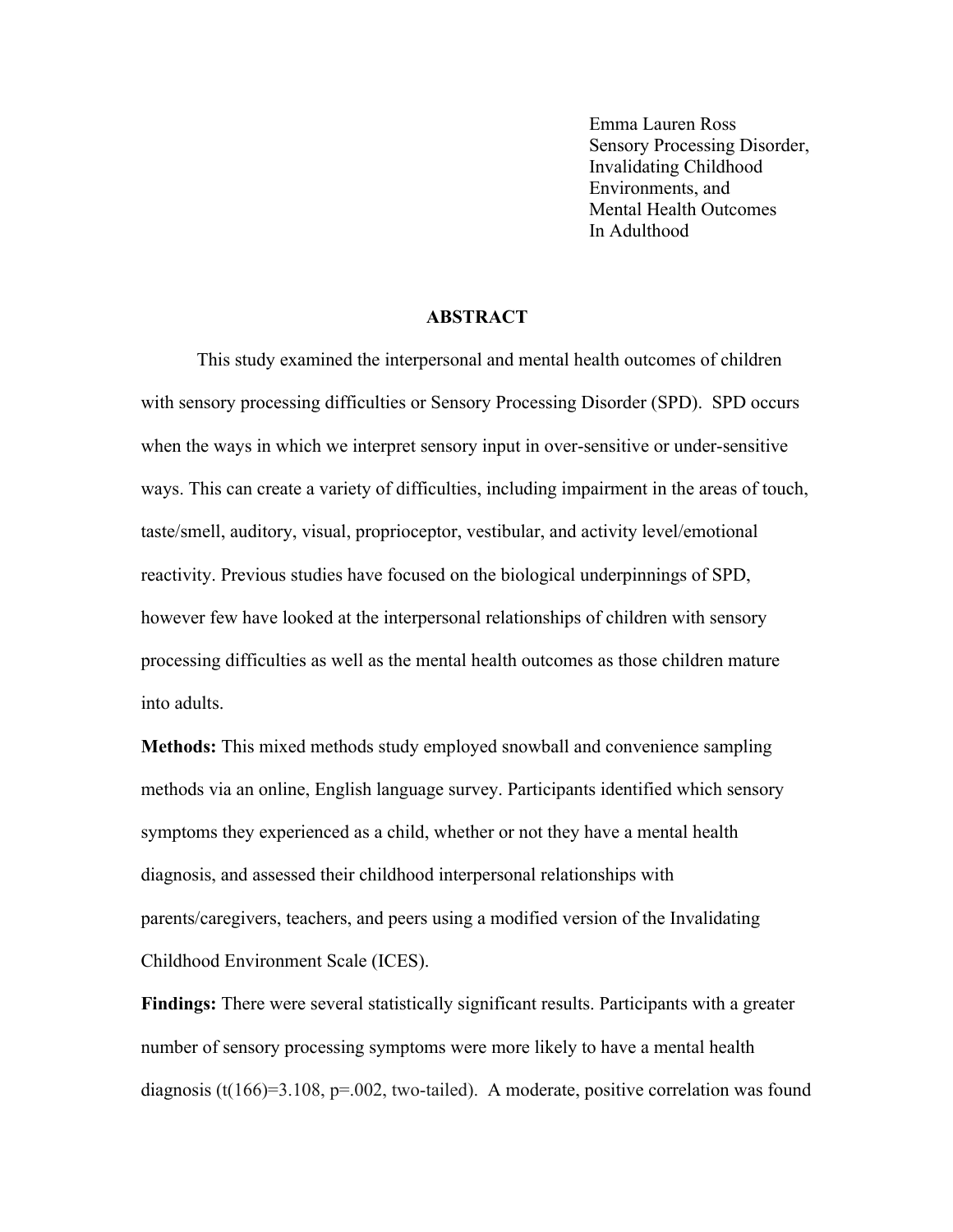between number of sensory processing symptoms and level of invalidating environment  $(r = .578, p = .000)$ . Participants with a greater number of sensory processing symptoms were more likely to have grown up in an invalidating environment  $(t(158)=3.668, p=.000,$ two-tailed). These results indicate a need for more psychoeducation for parents/caregivers and teachers, as well as additional treatment interventions for children with SPD.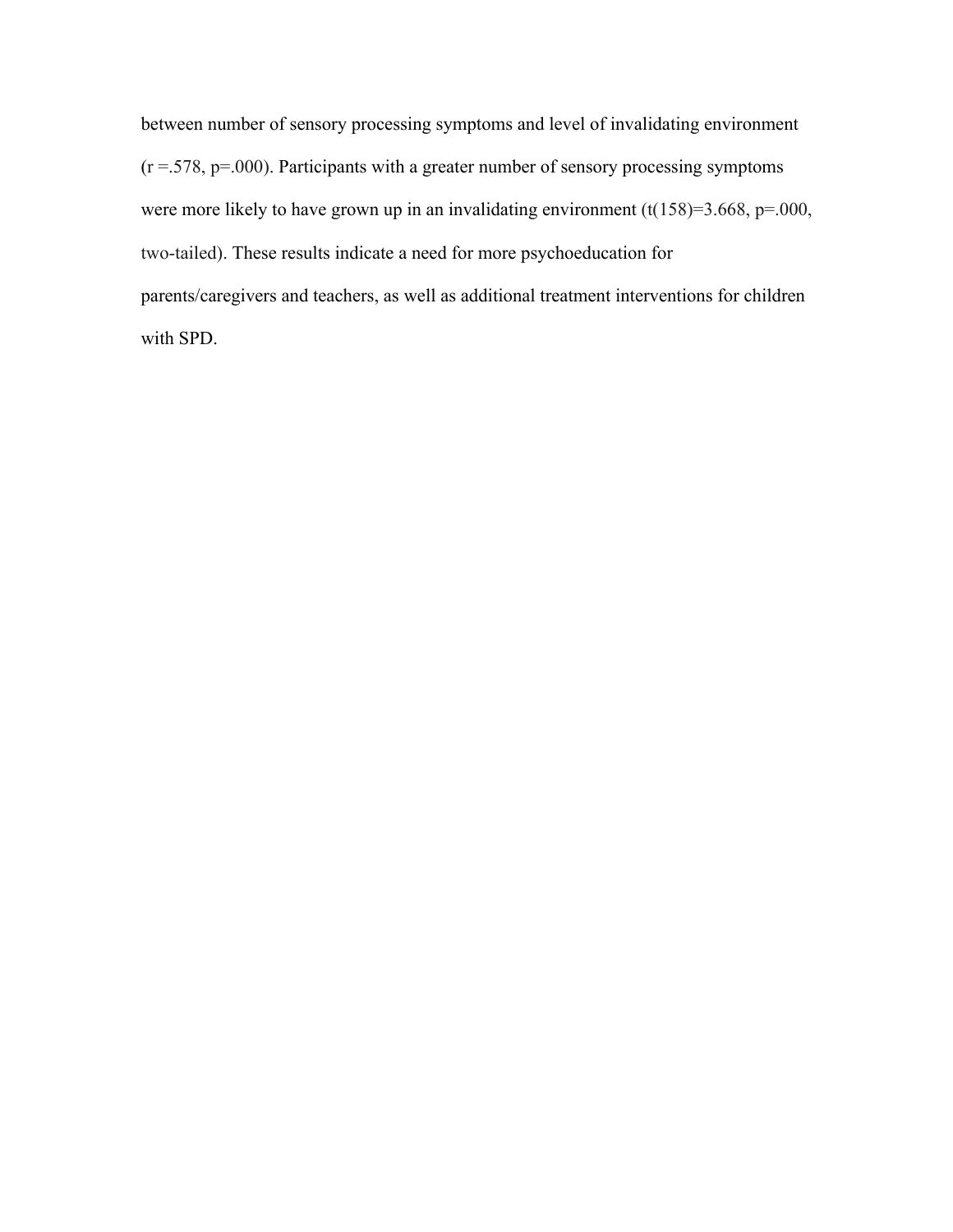# **SENSORY PROCESSING DISORDER, INVALIDATING CHILDHOOD**

# **ENVIRONMENTS, AND MENTAL HEALTH OUTCOMES IN ADULTHOOD**

# **Emma Lauren Ross**

**Smith College School for Social Work**

**June 2016**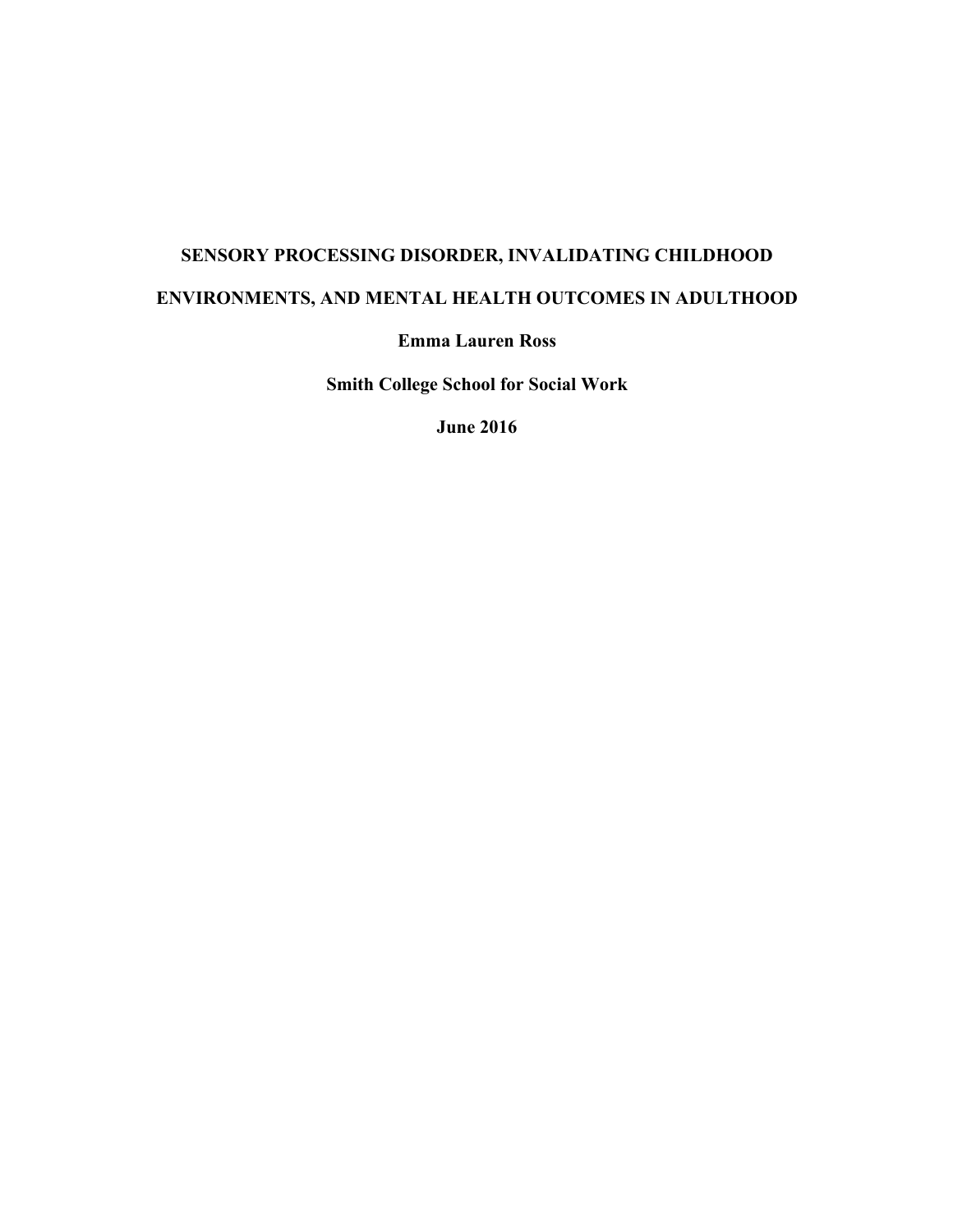# **ACKNOWLEDGEMENTS**

My sincerest thanks to the following for their help, guidance, and support throughout this process:

> Rob Eschmann Jill Harvey Aviva Jacobstein Jean LaTerz Gael McCarthy Dennis Miehls Victoria Mountford Diane Philipp Marjorie Postal Mariel Stadick Ellen Yack Sally Wright The York University PCS Intern Cohort 2015-2016

> My parents, Eileen Steinberger and Don Ross My brother and sister-in-law, John and Lauren Ross

Thank you to the participants in this study for sharing your experiences.

This thesis is dedicated to my husband, Nate Gilmore – you helped in every way imaginable, but most importantly, you kept me laughing, as you always do.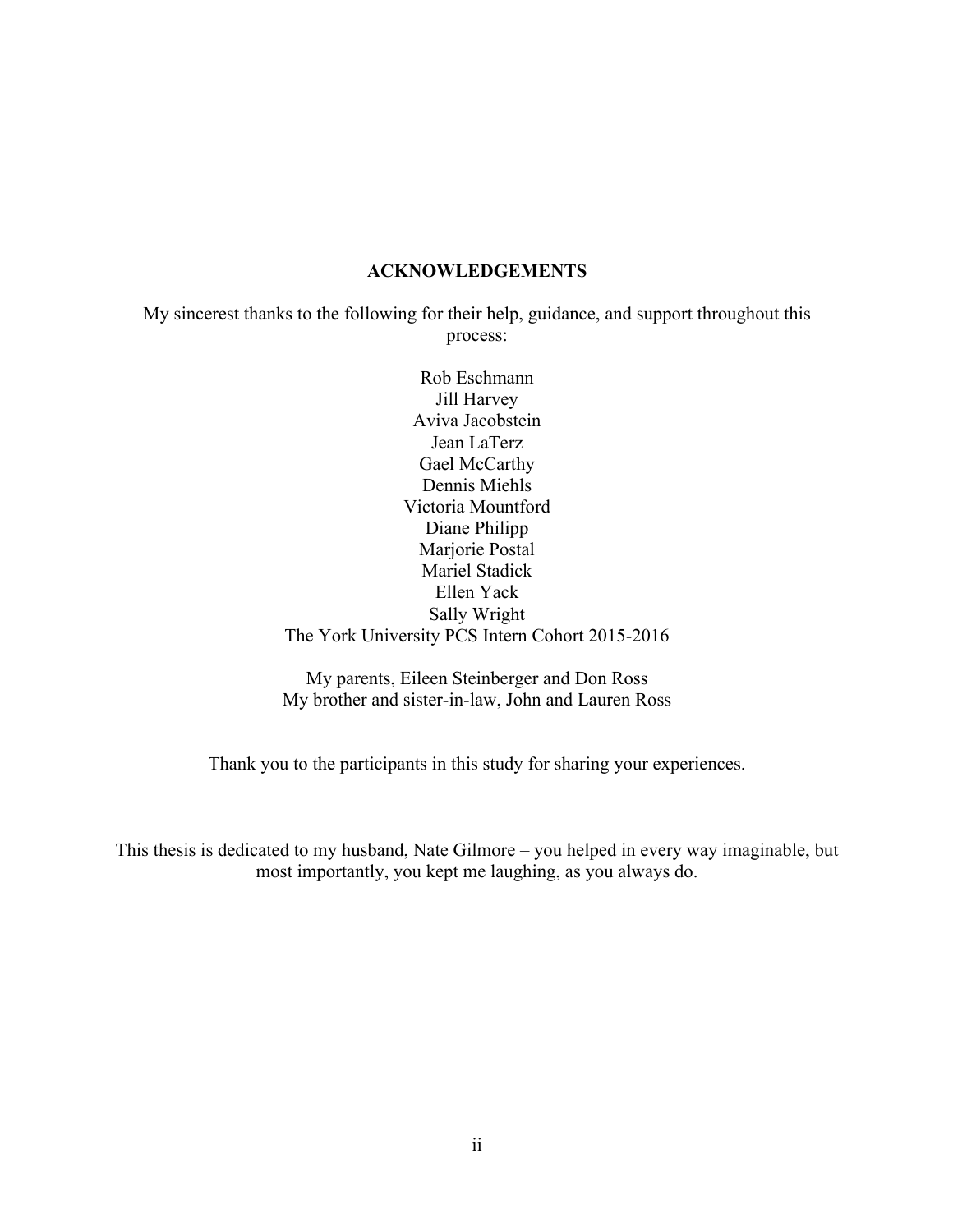# **TABLE OF CONTENTS**

# **CHAPTER**

# **APPENDICES**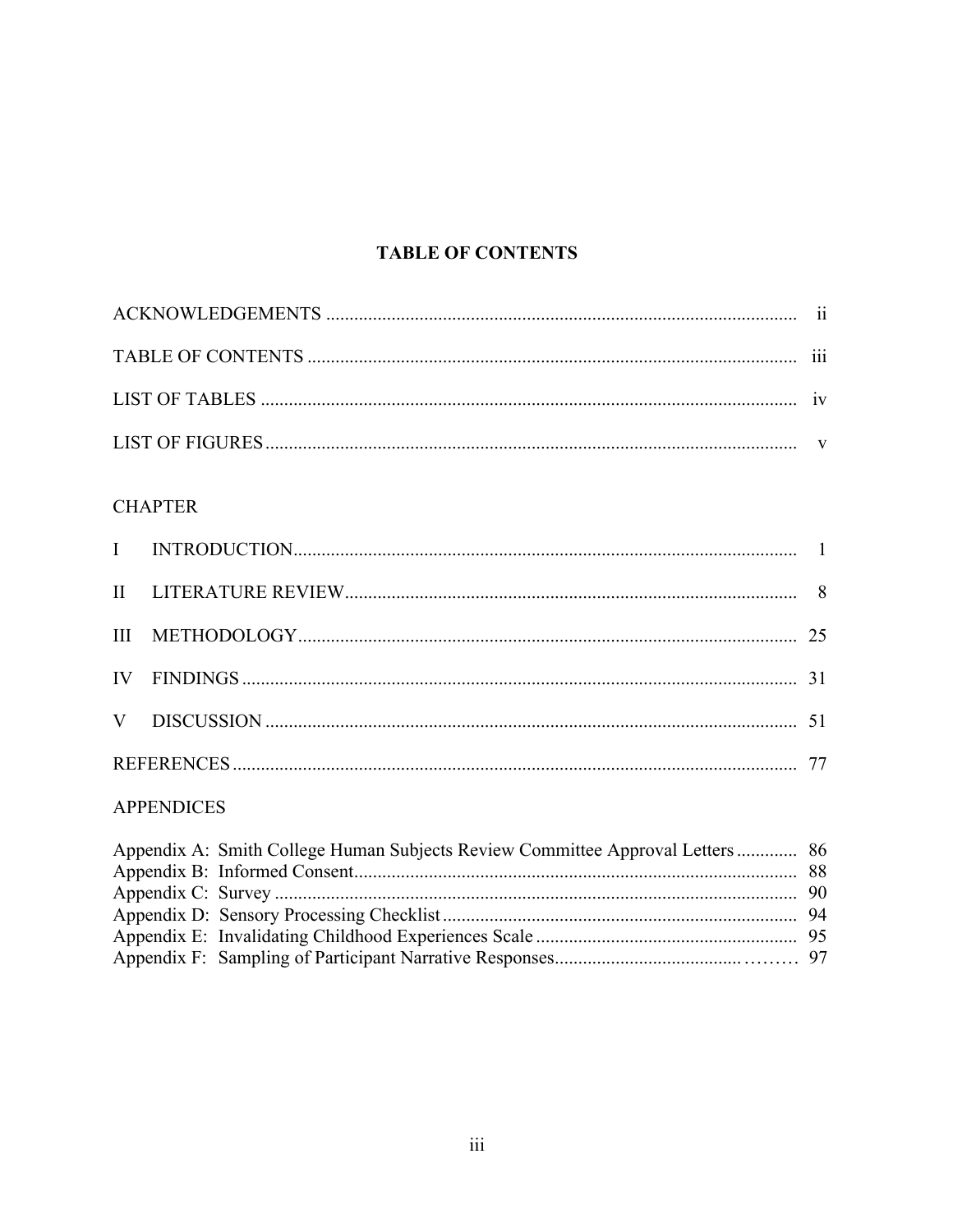# **LIST OF TABLES AND FIGURES**

# Table

| 1.  |  |
|-----|--|
| 2.  |  |
| 3.  |  |
| 4.  |  |
| 5.  |  |
| 6.  |  |
| 7.  |  |
| 8.  |  |
| 9.  |  |
| 10. |  |
| 11. |  |
| 12. |  |
| 13. |  |
| 14. |  |
| 15. |  |
| 16. |  |
| 17. |  |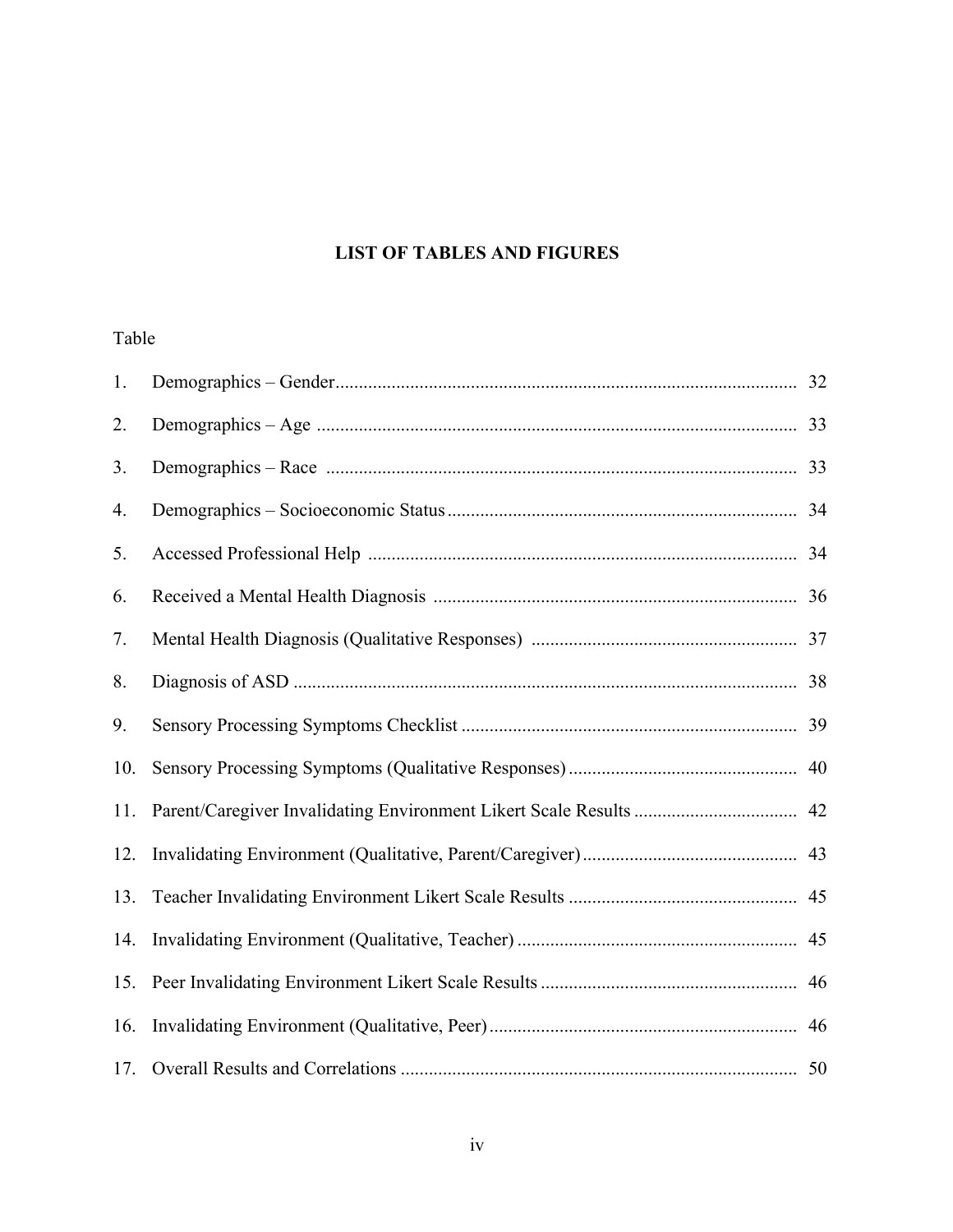# **LIST OF FIGURES**

| Figures |  |
|---------|--|
|         |  |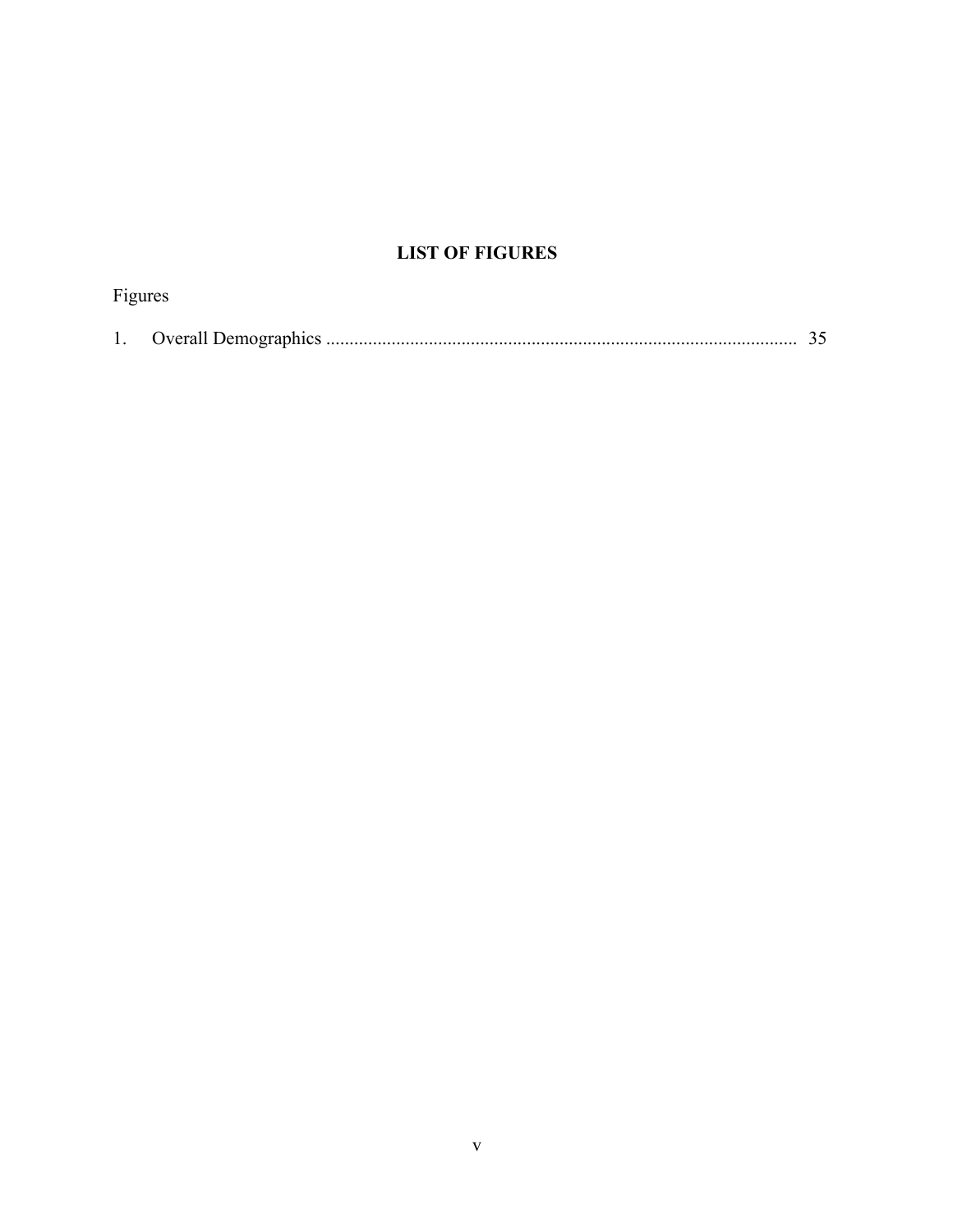## **CHAPTER I**

#### **Introduction**

This study examines the impact of sensory processing difficulties on childhood development, particularly in terms of interpersonal relationships with parents/caregivers, teachers, and peers. This study also explores how sensory processing difficulties and invalidating or unsupportive childhood environments (as defined by the participants) impact mental health outcomes as these children develop into adults. This was achieved through surveying adults, asking them to reflect on their sensory processing difficulties in childhood, as well as how the adults and peers in their lives responded to their sensory needs. This introductory chapter explores a case study describing the impact of sensory processing difficulties, defines sensory processing difficulties and sensory processing disorder (SPD), and discusses some of the relevant literature around how sensory processing difficulties manifest in children at the biological, social, and psychological levels.

For my first Master's of Social Work placement, I interned within an interdisciplinary team working with preschoolers and their families. We did attachment-based psychological assessments and treatment interventions. These children presented with a variety of issues such as difficulty sitting still in school or at daycare, violent outbursts, and separation anxiety, among others. During that year and with the guidance of our clinical lead, I became aware of a variety of sensory sensitivities that the children exhibited. Taylor, a fictional young girl I discuss below, is a classic example of many of the cases I witnessed.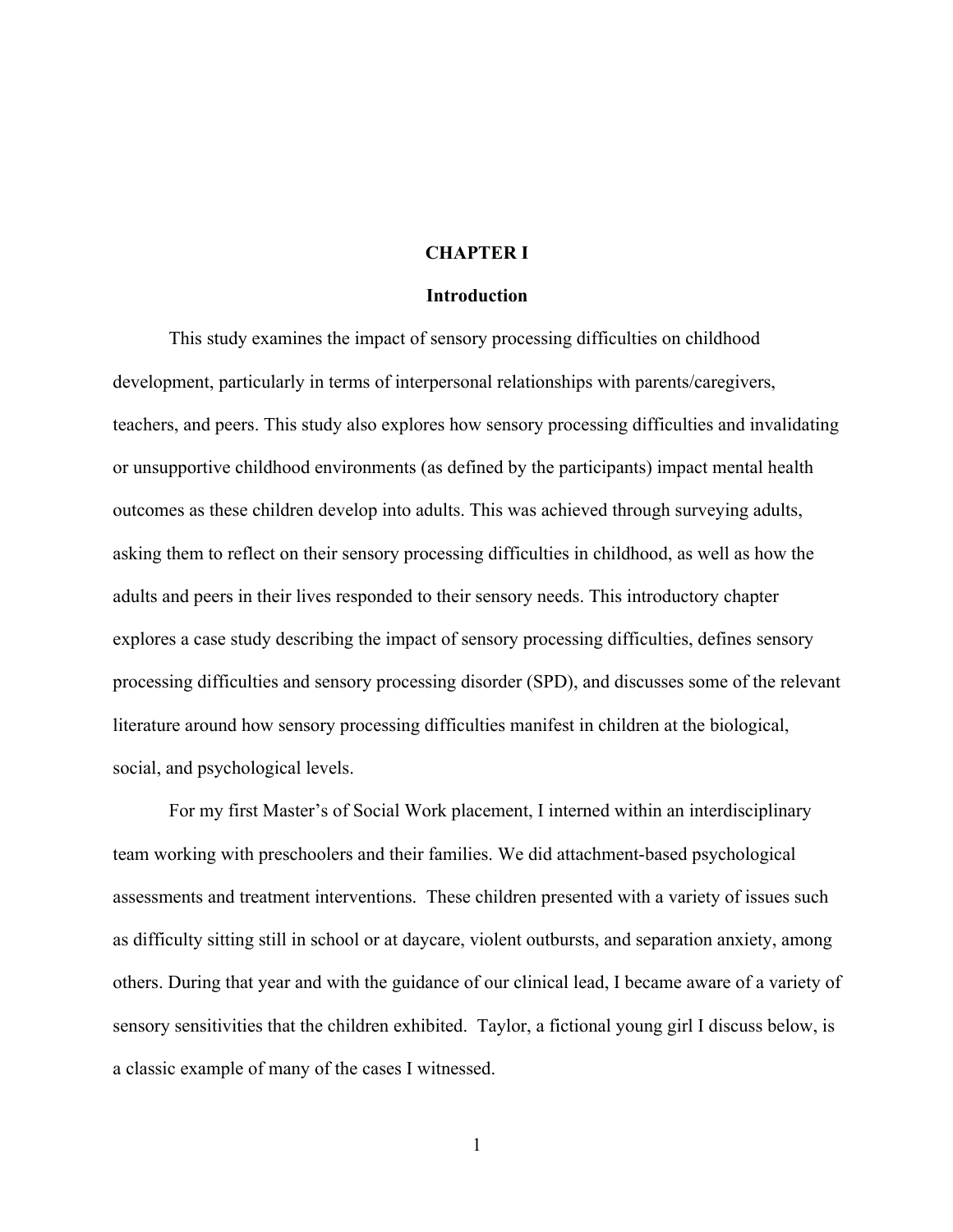Taylor is a two-year-old girl who loves story time, drawing, and petting the family dog. Taylor is also currently on the brink of being kicked out of daycare due to her behaviour towards other students, which is described by staff as "aggressive" and "violent." Taylor will oftentimes punch or kick other children if they get close to her, seemingly unprovoked by anything the other child said or did. Taylor's parents also struggle with managing her behaviour at home, as Taylor objects to routines such as bathing and dressing. When forced to bathe, particularly if her hair needs to be washed, Taylor will throw tantrums. If her clothes are made out of denim or wool, she will shriek, frightening her parents and her older sister, Annie. Taylor hates being in loud environments, including going to the movies or being in large crowds, and when exposed to such situations she will often hold her hands over her ears and cry. Taylor is also an exceptionally picky eater, making meal times another area of contention for the family. While their paediatrician, family, and friends reassure Taylor's parents that oppositional behaviour is normal in a two-year-old, Taylor's parents feel overwhelmed by her behaviour and worry that about that this is not "just a phase." Taylor's parents find themselves having less and less patience for her antics, and often reflect on how Annie was such an easy child in comparison to Taylor.

While Taylor's situation may sound like a case of the "terrible twos," many professionals would recognize Taylor's symptoms as indicative of sensory sensitivities and potentially a Sensory Processing Disorder (SPD). The SPD Foundation defines the disorder as "a condition that exists when sensory signals don't get organized into appropriate responses" (SPD Foundation, 2016). They go on to describe how "A person with SPD finds it difficult to process and act upon information received through the senses, which creates challenges in performing countless everyday tasks. Motor clumsiness, behavioral problems, anxiety, depression, school failure, and other impacts may result if the disorder is not treated effectively" (SPD Foundation,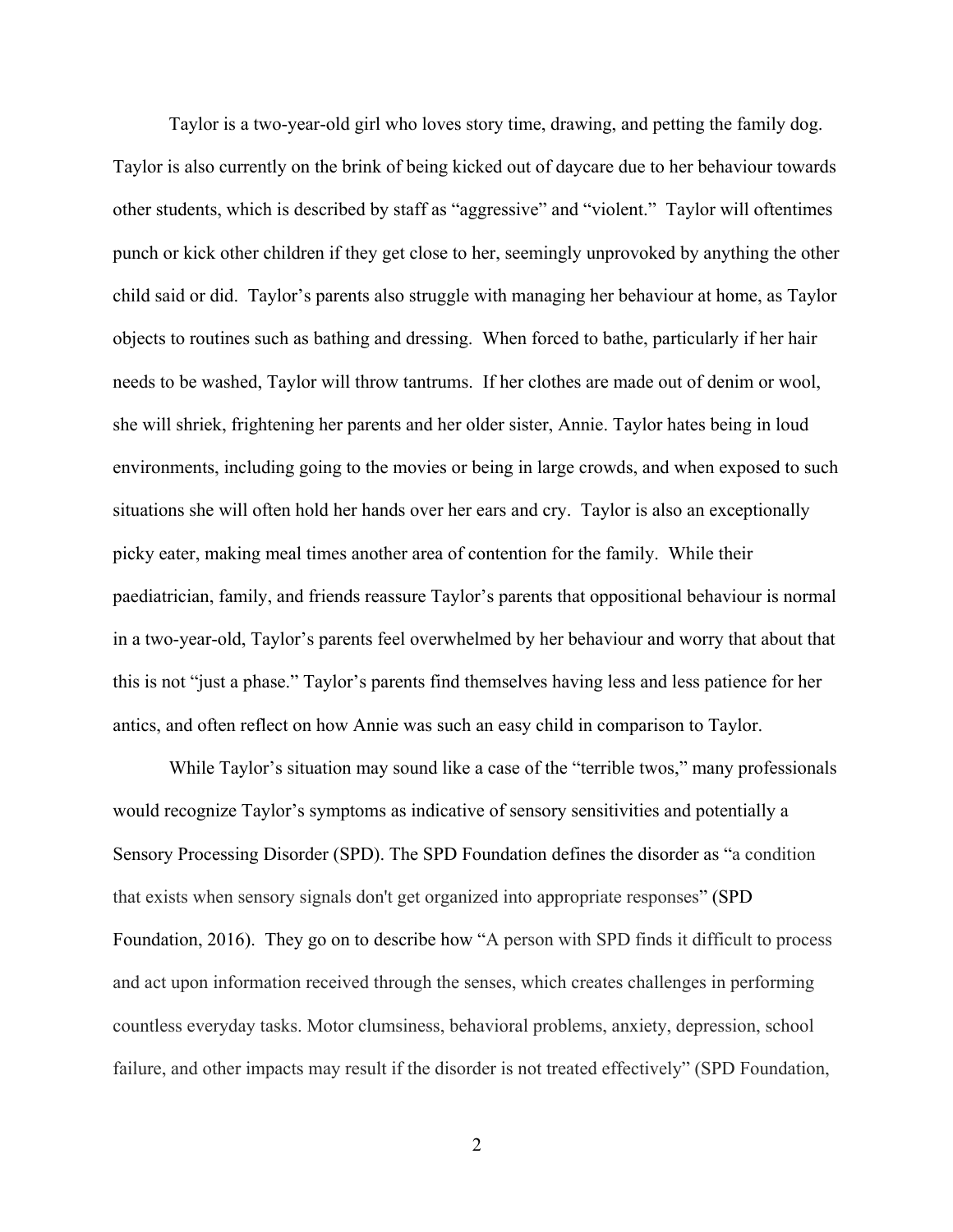2016). We interpret sensory information constantly, adjusting our behavior to fall in line with our understanding of various sensory input (e.g. we have the awareness to avoid obstacles in our path such as tables, chairs, or other pedestrians; we hug someone at a pressure that feels comforting without squeezing so hard as to hurt them; etc.). When sensory input feels overwhelming or underwhelming, we also have automatic processes that help us adjust (e.g. we place our hands over our ears when a siren passes; we take a walk and stretch our legs when we notice they become stiff; etc.). If our sensory processing capabilities went offline, the world could become extremely loud or far too silent, bright to the point of being unable to see, or we could wake up with unexplained bruises from walking into objects, among many other outcomes that would make it difficult to impossible to function.

Ahn, Miller, Milberger, and McIntosh (2004) performed a study to determine the prevalence of SPD within a "typically developing" population, finding that somewhere between 5.3% and 13.7% of children meet the criteria for SPD (p. 287). The fact that this many children who have not been otherwise identified as having Autism Spectrum Disorders (ASD) or Attention-Deficit-Hyperactivity-Disorder (ADHD) qualify as meeting the criteria for SPD is alarming considering the lack of current awareness about SPD and the potential severity of the difficulties children face while struggling with SPD. Furthermore, Ahn et al. (2004) cite other studies that have explored SPD in populations of children with another known disability, discovering that the rates of SPD "are reported to be as high as 40%-88%" (Adrien et al., 1993; Dhalgren & Gillberg, 1989; Kientz & Dunn, 1997; Ornitz, Guthrie, & Farley, 1977; Talay-Ongan & Wood, 2000; as cited in Ahn et al, 2004, p. 287). Clearly whether children have known disabilities or not, SPD impacts a large portion of the population and there is little-to-no education or support around sensory processing difficulties.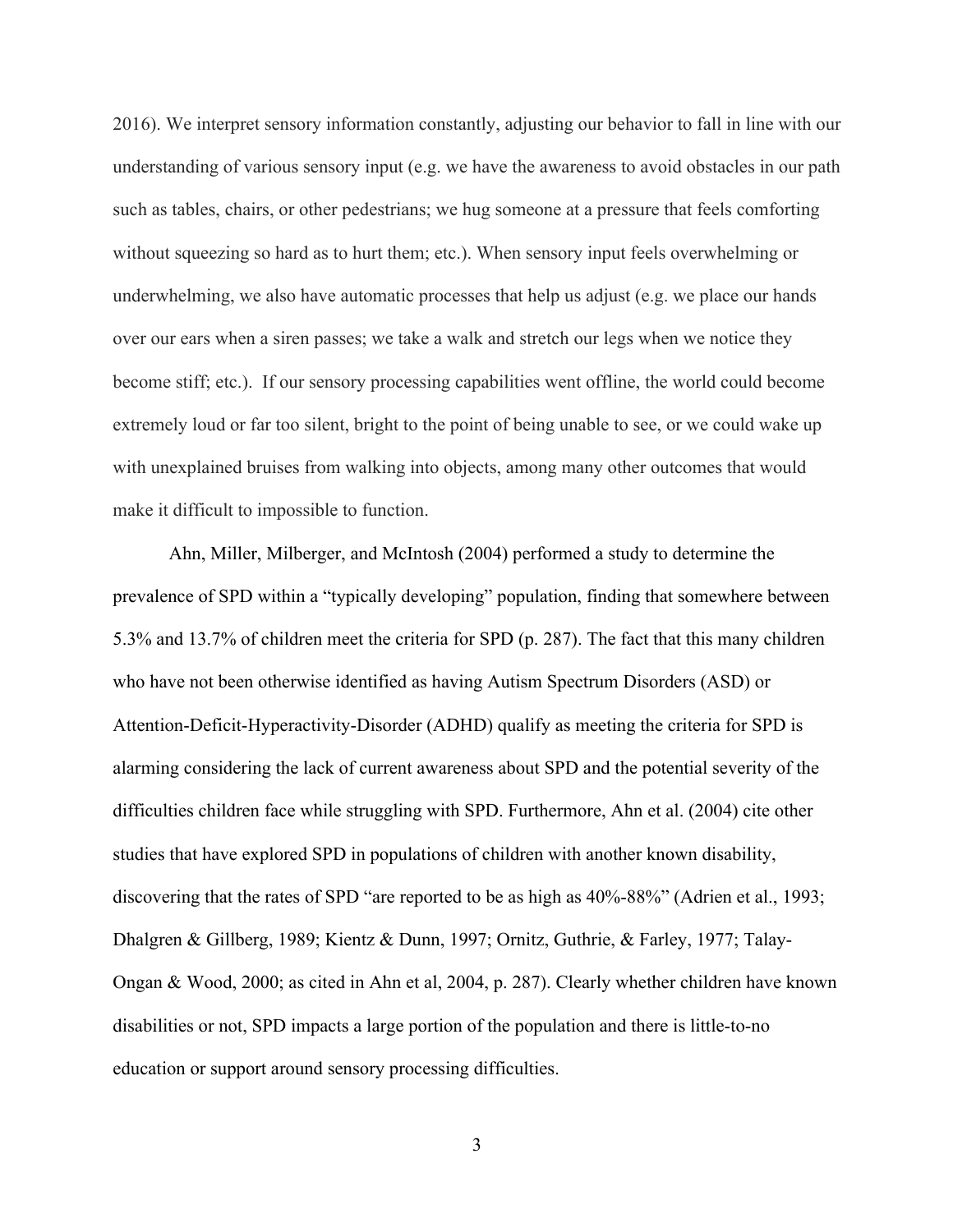In the case of Taylor, she experiences sensory sensitivity (e.g., feeling pain and extreme discomfort through light touch such as bathing or wearing certain fabrics), however other individuals may experience sensation seeking behaviours (e.g., crashing into others), and some may experience a combination of the two. These ends of the SPD spectrum may referred to as a child being hyper-sensitive or hypo-sensitive to sensory input, but may also be referred to as being Sensory Over-Responsive (SOR), Sensory Under-Responsive (SUR), and there is a potential third category of Sensory Craving (SC) (Walbam, 2013; SPD Foundation, 2016). While the symptoms that a person with SPD may experience vary dramatically, there is evidence that those with SPD present with similar neurological markers (Chang, Owen, Desai, Hill, Arnett, Harris, Marco, & Mukherjee, 2014; Owen, et al., 2013).

In spite of compelling evidence about brain structure and SPD, there is still scepticism among members of the mental health community as to whether or not SPD should be given its own diagnosis (American Academy of Pediatrics (AAP), 2012). The recent release of the DSM-V redefined many diagnoses, including ASD, ADHD, schizophrenia, bipolar disorders, and depressive disorders, among others (American Psychiatric Association, 2013). Occupational therapists and other mental health professionals fought to get SPD included in the DSM-V as a stand-alone diagnosis. The benefits of a diagnosis being included in the DSM are undeniable, including insurance coverage for treatment, access to funding for research, and an increase in psychoeducational resources. As Wittchen states while discussing the pros of the DSM-V: "Ensuring common procedures and a common language regarding diagnostic labels, definitions, and rules allows improved communication and is regarded as the essential basis for and the link between research, education, everyday practice, and the healthcare system." (Rief & Martin, 2013, p. 283). Those fighting for SPD to be included in the DSM-V did not meet their goal, with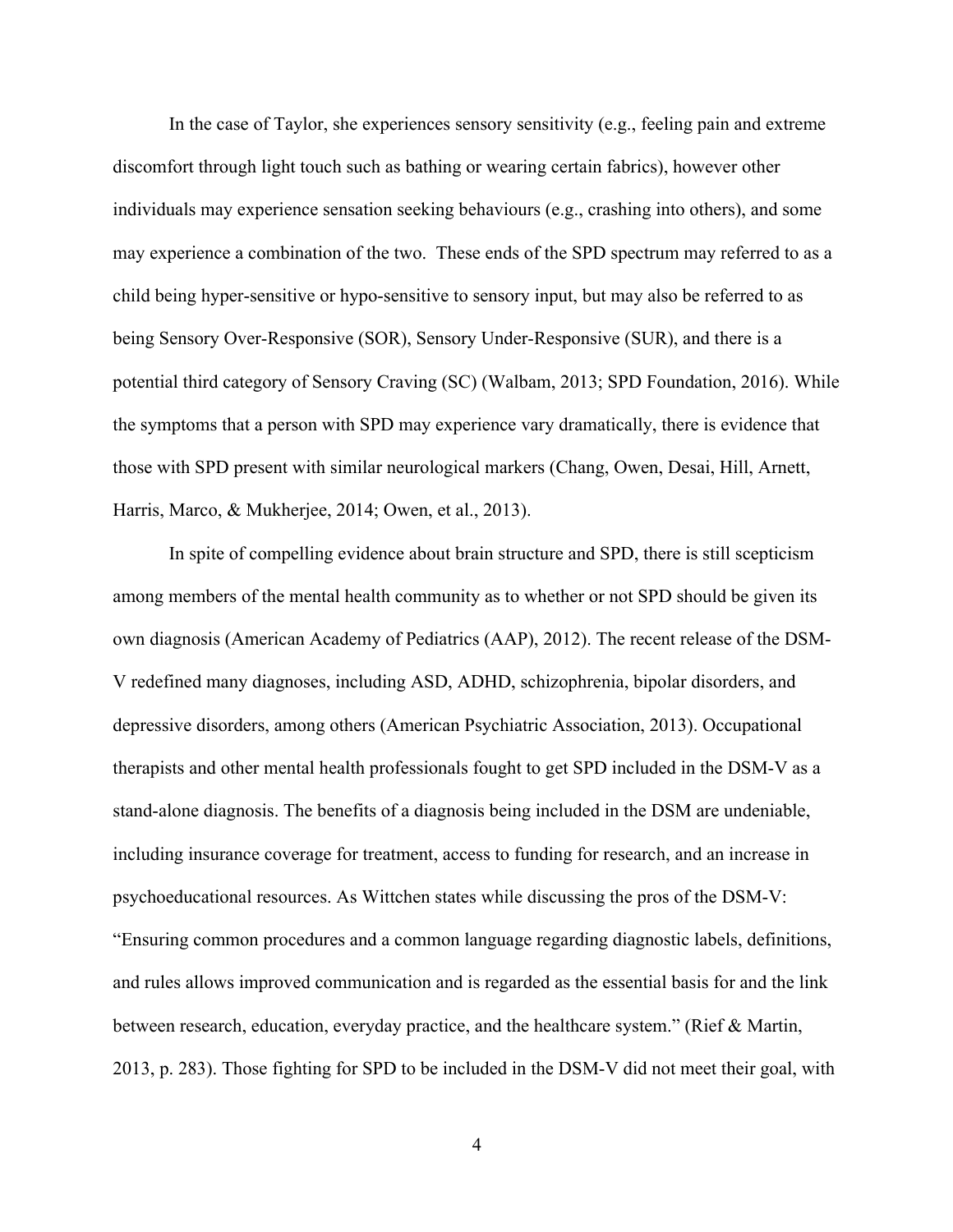opponents arguing that SPD describes a set of symptoms inherent in ASD or ADHD rather than its own unique classification (Ahn, 2013, p. 2). Similar arguments were put forth for exclusion from the DSM-IV (Ben-Sasson, Carter, & Briggs-Gowan, 2009, p. 706).

Many argue that the DSM-V chose wrongly to not include SPD, and there is some compelling research to support this theory (Chang et al., 2014; Owen et al., 2013). This research explores the neurological differences between SPD and ASD, and has found differences in brain functions based on these two diagnoses. A study by Chang, Owen, Desai, Hill, Arnett, Harris, Marco, and Mukherjee (2014) found that, while children with ASD and SPD function similarly in terms of sensory processing, their brains register social and emotional interactions differently. This lack of recognition contributes vastly to the challenges children with SPD face, including an absence of resources and rampant misinformation spreading amongst mental healthcare and healthcare providers about treatment procedures for sensory processing difficulties (Chang et al., 2014, p. 1). In addition, the relative scarcity of information about SPD contributes to decreased empathy towards children who exhibit signs of SPD, as they are solely recognized as having behavioral issues (placing the blame on the child) rather than a disorder (phenomenologically holding the child) (Rass, 2003 p. 288).

While several studies examine the brain structure and functioning of children with SPD, few look at the interplay of this biological function within the context of interpersonal relationships. The few studies that do look at attachment or interpersonal relationships of children with SPD find they experience greater struggles than their peers (Gourley, Wind, Henniger, & Chintz, 2012; Carter, Ben-Sasson, & Briggs-Gowan, 2012). As Liss, Timmel, Baxley, and Killingsworth (2005) state: "highly sensitive people are not necessarily prone to more negative emotional states, but that they may be more sensitive to negative parental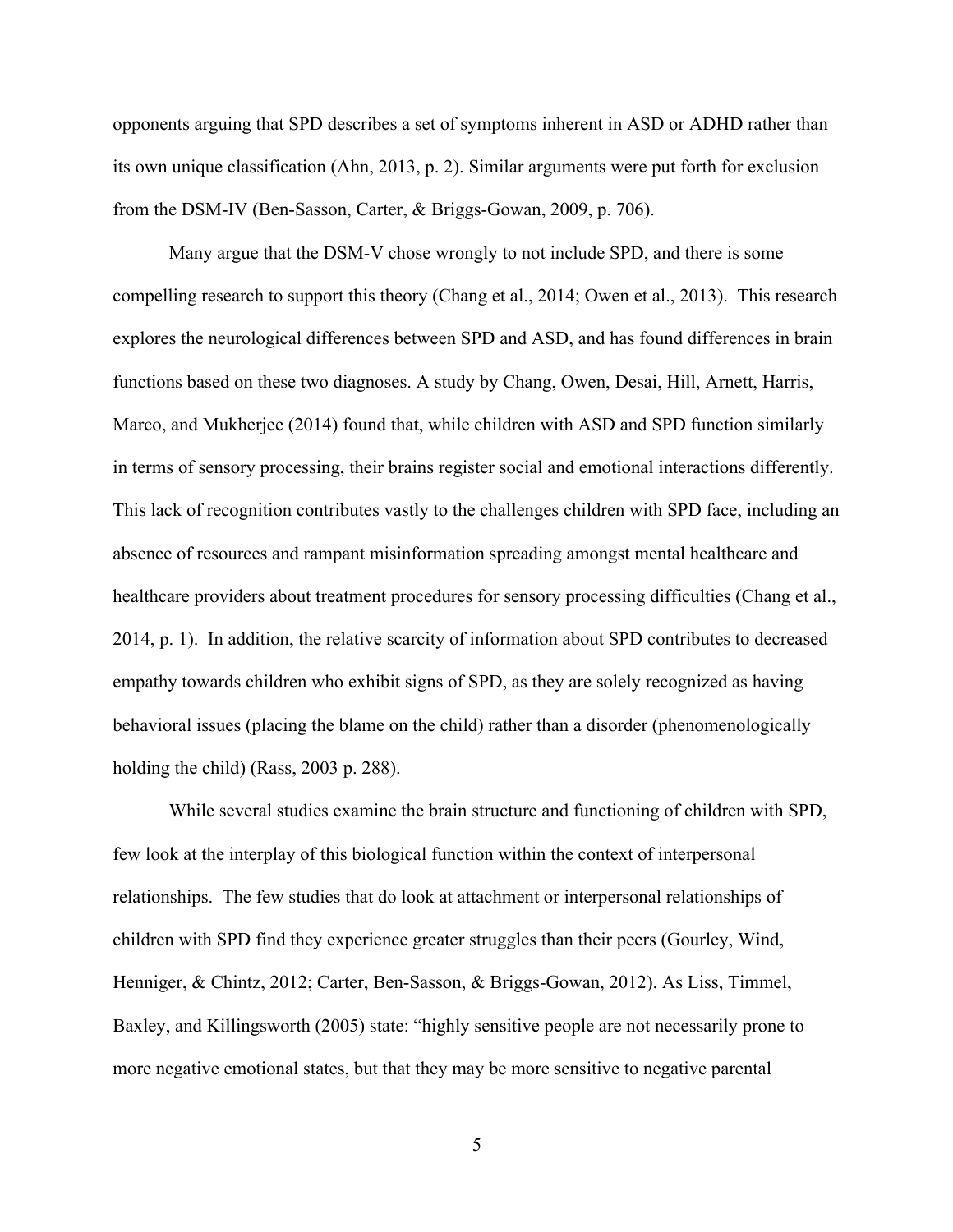environments" (Aron & Aron, 1997 as cited by Liss et al., 2005, p. 1430). This study implies that children with SPD are particularly vulnerable to interpersonal strife. There is also evidence in other studies that psychoeducation and sensory interventions could greatly enhance the parentchild dyadic relationship. As Cohn, May-Benson, and Teasdale (2010) state: "Parents of children with SPD have reported challenges…and that understanding their children's behavior from a sensory processing perspective has contributed to their parental sense of competence" (p. 172). I posit that this could hold true across multiple interpersonal relationships, including with teachers, school administrators, and peers.

If research regarding interpersonal difficulties and SPD is lacking, there is an even greater dearth of research that examines the mental health outcomes of children with SPD. There is, however, evidence that suggests that there is a greater risk of psychological difficulties arising throughout childhood (Liss et al, 2005; Brindle et al, 2015; Koenig & Rudney, 2010; Rass, 2003). While there is some limited literature on the mental health status of children as they struggle with SPD, there is even more limited research looking at the mental health outcomes as these children mature into adulthood. The study by Liss et al. (2005) noted: "Sensory processing sensitivity was strongly related to anxiety…Sensory processing sensitivity appears to be appears to be an independent risk factor for the experience of psychological distress above and beyond parental experiences" (p. 1437). Clearly the psychological impact of SPD needs to be further explored in order to determine how SPD affects an individual in terms of the biological implications, interpersonal relationships, and psychological wellbeing throughout the lifespan.

# **Current Study**

This study examines the interpersonal relationships in childhood and mental health outcomes in adulthood of individuals with sensory processing difficulties or Sensory Processing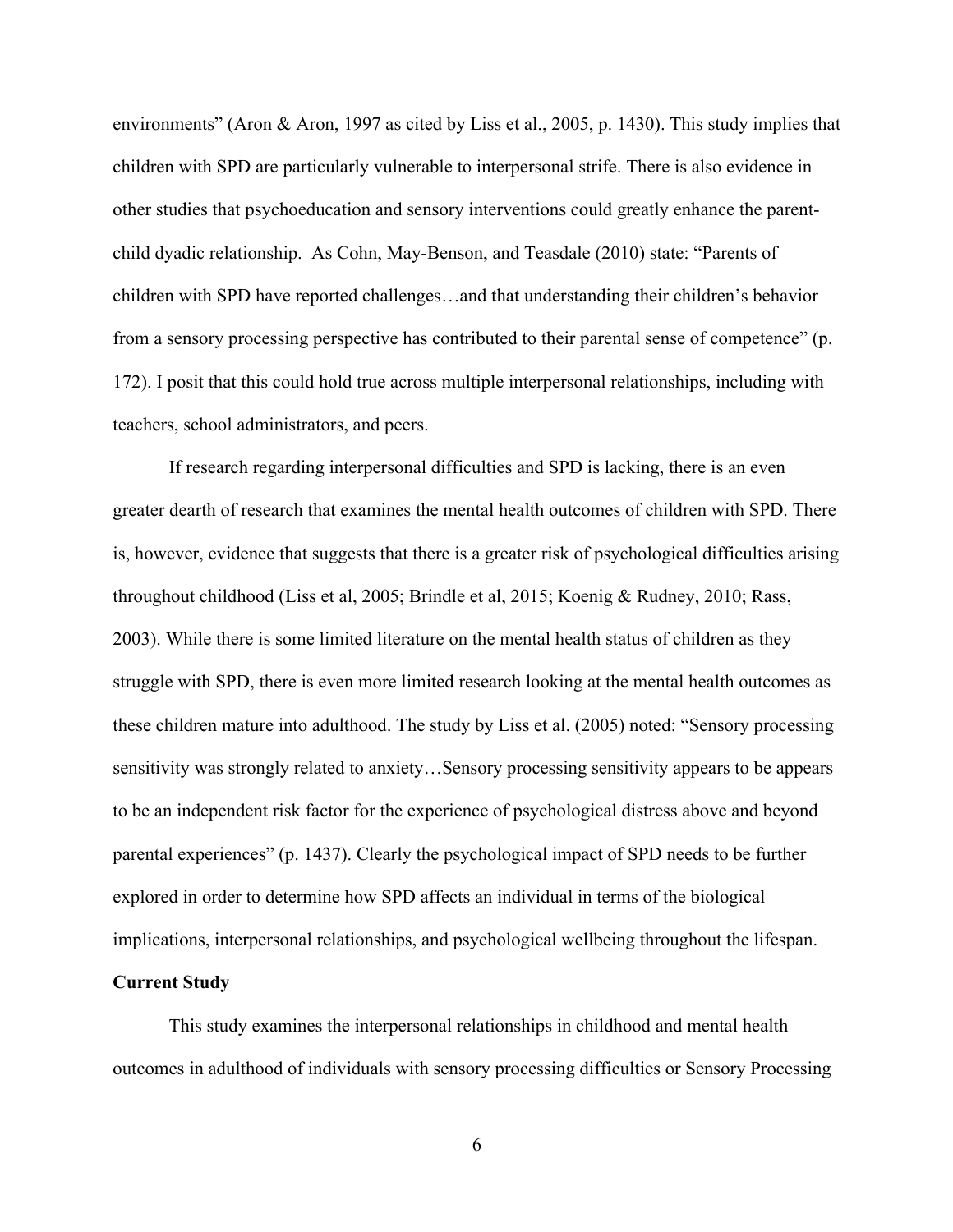Disorder (SPD). The survey encouraged individuals to reflect on their own childhood experiences with sensory processing as well as their childhood relationships with caregivers, teachers, and peers. The research presented combines the biological component of sensory processing, the psychological component of mental health diagnosis, and the social component of interpersonal relationships. This provides a more thorough and complete picture of what children with SPD face and what life with SPD looks like beyond the neurobiological level. This study seeks answers about the concrete implications of SPD and hopes to begin to answer the questions that individuals with SPD and their loved ones have grappled with for years.

Sensory processing difficulties have the potential to impact all aspects of a child's life, including their relationships with parents/caregivers, teachers, and peers. Sensory sensitivities could be the reason for children struggling to listen in class, having tantrums at bedtime, refusing hygiene routines, being uncoordinated in gym class, as well as expressing shyness and/or anxiety. These are the kinds of behaviors adults may pathologize, label with diagnoses, and medicate. These are also the kinds of behaviors that children may ridicule and bully. While sensory sensitivities are clearly not the only cause of these issues, considering that somewhere between 5.3%-13.7% of children in the U.S. are recognized as experiencing sensory processing difficulties, it seems likely that it plays a role in the ways children struggle, and understanding these sensory processing difficulties may also be the key to creating effective interventions to help them succeed (Ahn et al, 2004).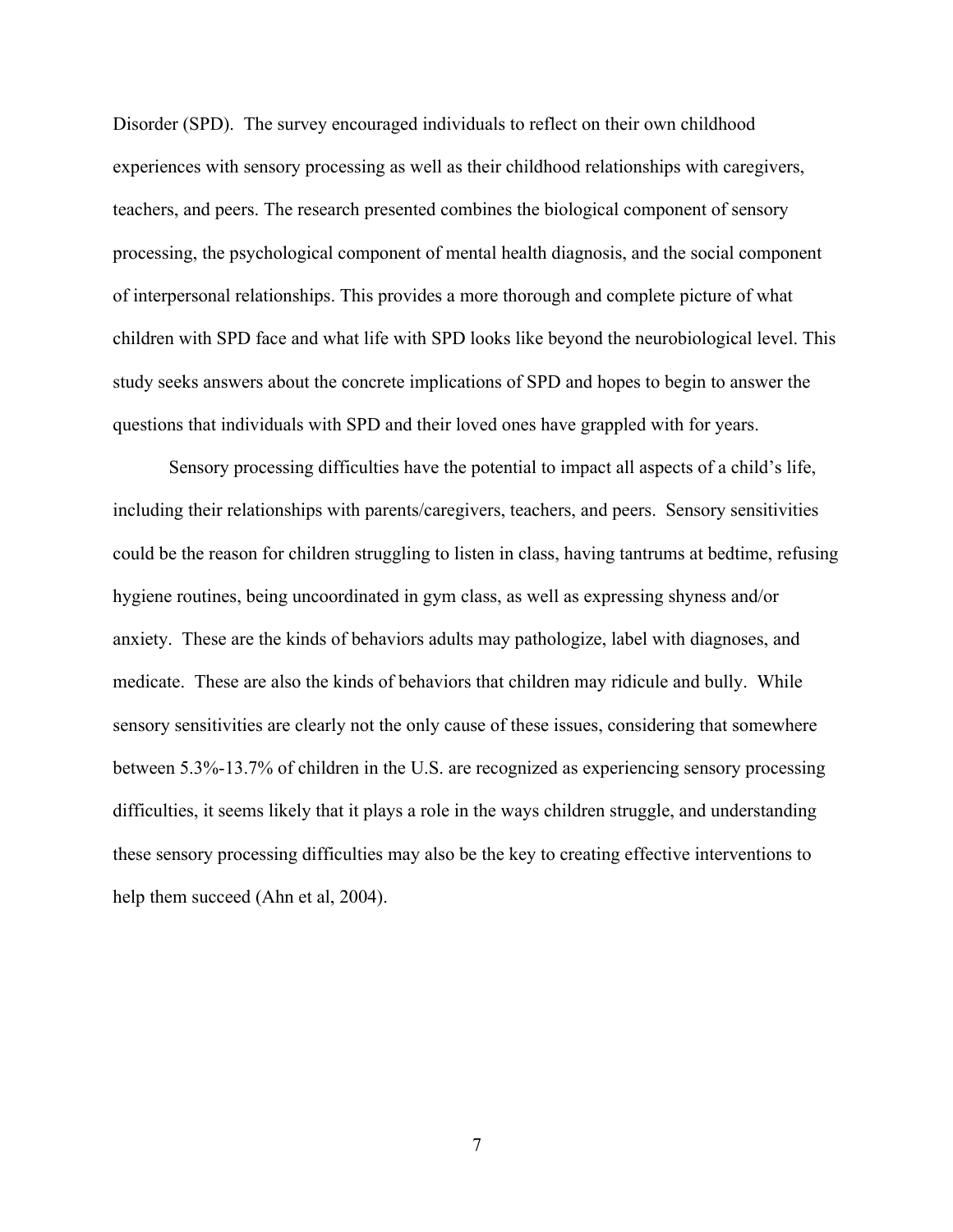## **CHAPTER 2**

#### **Literature Review**

The current literature on Sensory Processing Disorder (SPD), though relatively scarce, demonstrates that children with SPD experience difficulties in all realms, including at home, school, and with peers. As Gourley, Wind, Henninger & Chinitz (2012) state: "children with poor sensory regulation demonstrate a wide variety of difficulties across many domains including externalizing behaviour problems, internalizing behaviour problems, difficulties in emotional and attention regulation, and difficulties in many daily activities" (p. 913). While the research on SPD is limited, it is critical to social workers as they engage with children in schools, child protective services, agency settings, and therapeutic milieus (Walbam, 2013). Social workers need to have more information about SPD and how it may create difficulties for children in these and other settings. As Walbam (2013) states, "Since up to three million children in the United States have SPD, social workers are likely already in contact with these children, whether or not they know it" (p. 62). I posit that, likewise, social workers engage with those children who were impacted by SPD when they grow up to become adults, whose experiences with SPD possibly contribute to the development of other mental illnesses. Understanding the specific ways in which SPD impacts child development and relationships in childhood is paramount to viewing clients of any age through a phenomenological, biopsychosocial lens.

This literature review explores the work that has been done so far, examining how children with SPD develop and the biological, social, and psychological implications of SPD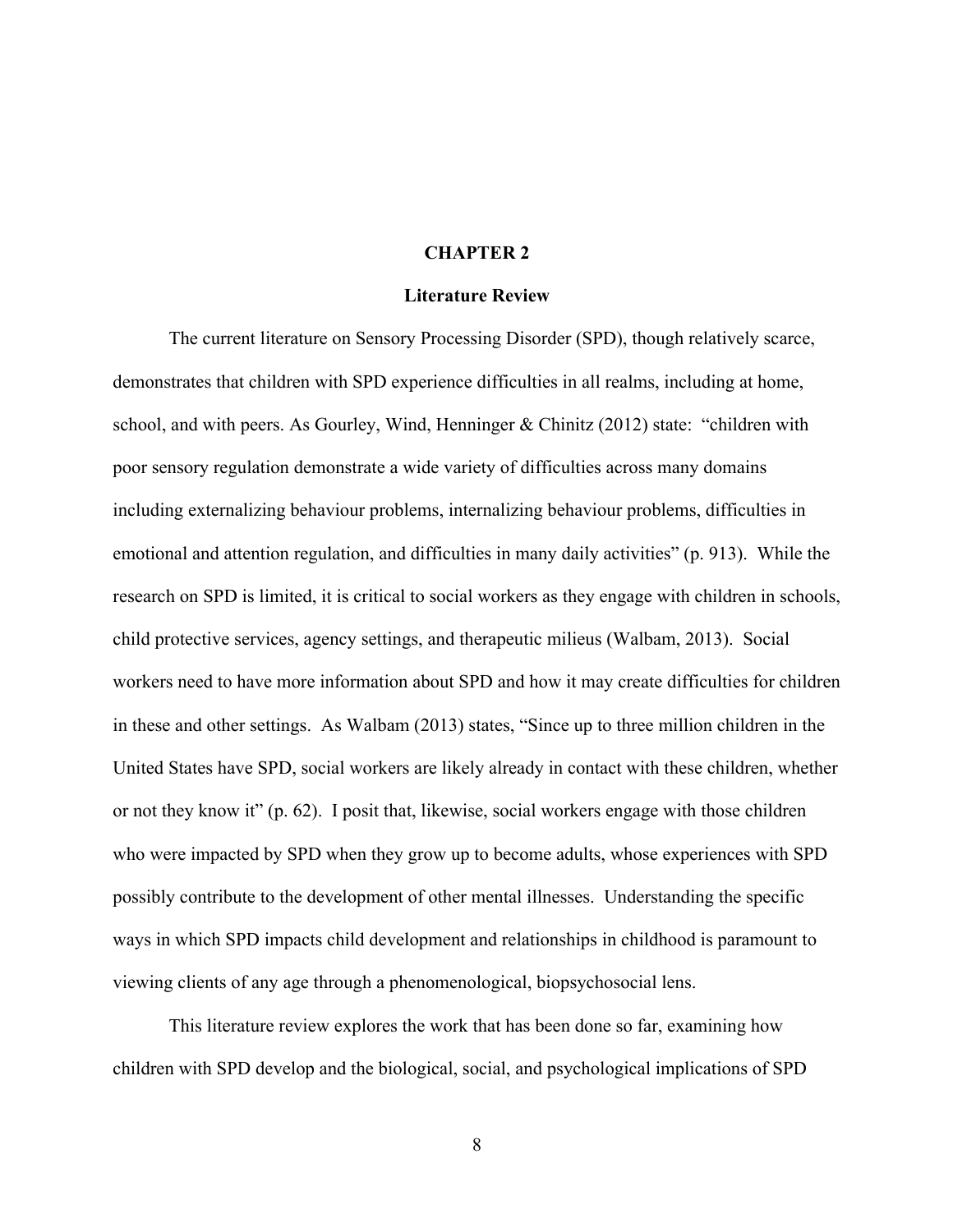across the lifespan. This chapter is divided into six sections. The first section discusses the biological implications of SPD, the second the social implications, and the third the psychological implications. The fourth section focuses specifically on attachment, invalidating environments, and SPD. The fifth section examines how sensory processing difficulties co-occur with other mental health illnesses including Autism Spectrum Disorder (ASD), as well as the (illadvised) decision to exclude SPD from the DSM-V. In the sixth section, I look at the parallels between experiences of SPD and the construct of ableism.

## **Biological Implications**

Clinicians primarily understand sensory integration as being rooted in biological processes, as "the organization of sensation for use…[t]he brain locates, sorts, and orders sensations" (Ayres, 1983, p. 5). The initial development of our sensory processing capabilities takes place in utero. As Mitchell, Moore, Roberts, Hatchel, and Brown (2015) state in their review of the literature on the neurological implications of SPD, "The majority of neurosensory development usually occurs in the last 16-20 [weeks] of gestation. Premature birth could therefore preclude much of the typical development of sensory systems that occurs in utero, resulting in difficulty processing sensory input and in one or more types of SPD" (Graven & Browne, 2008; as cited in Mitchell et al., 2015, p. 2). This clearly points to a neurobiological root of our sensory processing capabilities. Responding to the biological implications of SPD, studies have begun to explore the brain function and structure of children with SPD compared to typically developing children, finding distinct neurobiological markers using EEG technology (Yeo et al., 2003; Schaaf et al., 2010; Davies & Gavin, 2007; Gavin et al., 2011; as cited in Gourley et al., 2012, p. 913). Another study by Owen, Marco, Desai, Fourie, Harris, Hill, Arnett, & Mukherjee (2013) confirmed differences at the neurological level, focusing on white matter in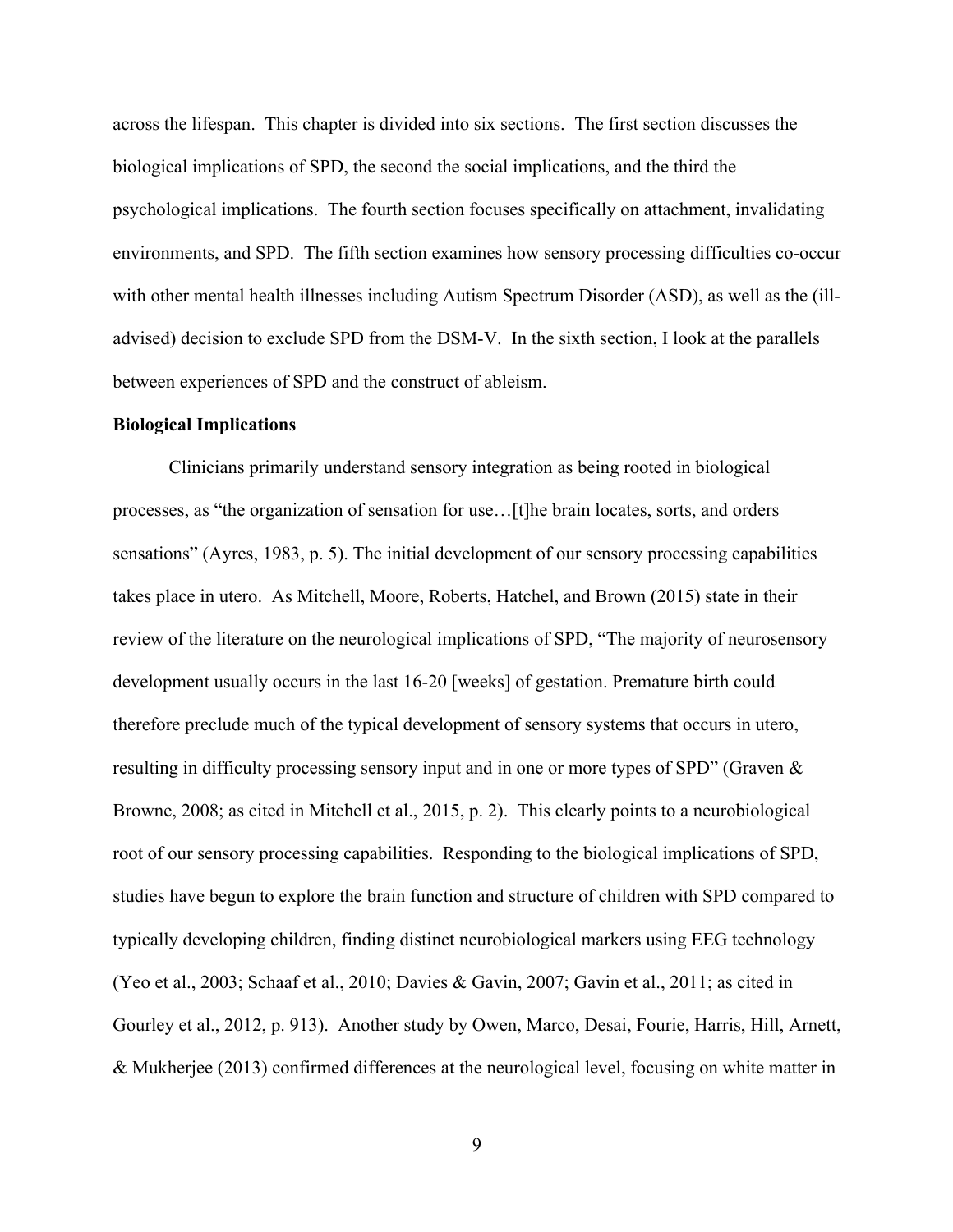the brain. This study determined that children with SPD have differences in brain structure, primarily "reduced posterior white matter microstructural integrity…[this] correlates directly with the atypical sensory behaviour" (Owen et al., 2013, p. 850). These studies confirm that neurological differences directly impact a person's sensory input function. In addition, it is well understood that these neurological differences impact a child's emotional experience of certain situations. As Walbam (2013) states: "the limbic system takes the sensory experience of being hugged…and attributes emotion to that experience. A child who is hyper-sensitive may experience a hug as painful or frightening, while a hypo-sensitive child may experience the same hug as insufficient" (p. 64).

These neurobiological studies that examine SPD are surely valuable, however the dominance of this single view fails to fully capture the picture of SPD. There are many reasons why this is problematic, not the least of which is that it limits our ability to treat SPD as the complex disorder that it is, one that is constantly evolving throughout the life of the child. As Mitchell et al. (2015) cited: "Wickremasinghe and colleagues (2013) noted a trend toward increasing frequency of atypical Sensory Profile scores with increasing age; therefore, they argued, SPD may increase in severity or become more evident as children age" (p. 9). The fact that SPD changes across a person's lifespan leaves questions of what additional factors other than biology play a role in how our sensory processing capabilities shift over time. Furthermore, this begs the question: what does SPD grow into over time? To better understand SPD, we must examine it through a biopsychosocial framework, taking into account how a child's neurological wiring interacts with the environment and the outcomes this creates.

## **Social Implications**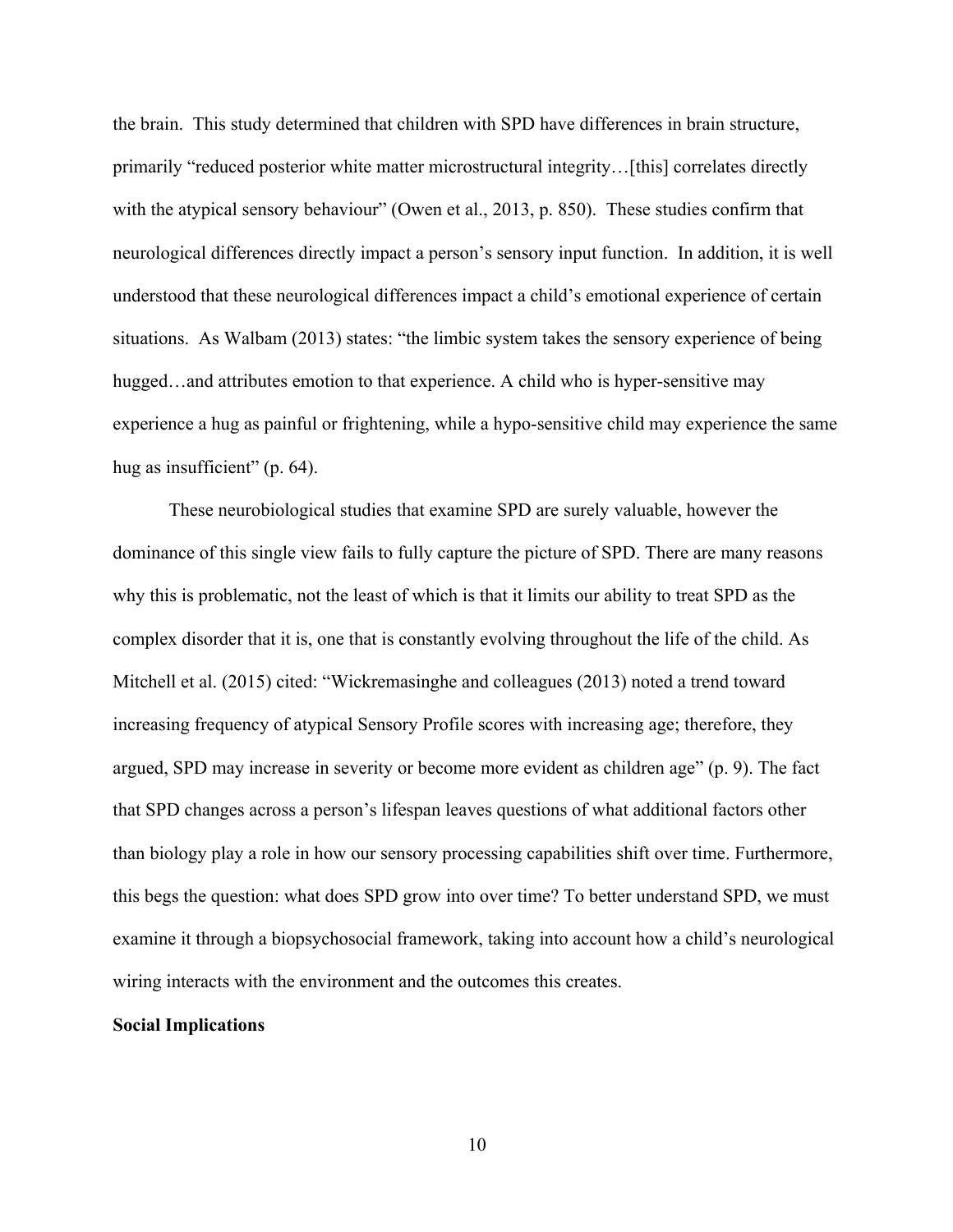Socializing and play in children has been shown to be of the utmost importance for a variety of reasons. As Russell and Lester (2010) state, "Play is about creating a world in which…children are in control and can seek out uncertainty in order to triumph over it…In this way, children develop a repertoire of flexible responses to situations they create and encounter" (p. x). Children with SPD, however, demonstrate a number of differences in terms of the ways that they choose to or are able to play. Cosbey, Johnston, and Dunn (2010) did a study that examined the differences in terms of how children with and without SPD play, finding a number of differences, including that "[children with SPD] reported that most of their social activities took place with immediate family or alone, unlike their peers, who reported more involvement with extended family and friends" (p. 470). More research needs to be done on why this difference exists. Is it that certain types of play (e.g. where children are up and moving versus sitting still) are more comfortable or enjoyable for children with SPD? Or is it that children with SPD are ostracized from their others and therefore have a smaller social world? Walbam (2013) notes: "[stimulus seeking or avoiding] behaviours may be distracting to the child and others, and may impact important social or learning experiences"(p. 65). While Cosbey et al. (2010) demonstrate the differences of the play style and preference of children with SPD, their recommendations are problematic, such as when they state: "Children with SPD should be encouraged to identify peers who demonstrate similar play preferences (e.g. active versus sedentary play) and similar activity preferences to facilitate positive interactions by minimizing the differences between the children's play behaviours" (p. 470). While children are likely to self-select into groupings that promote this concept, facilitating the isolation of these children away from certain peers limits the social world of the child with SPD instead of expanding it. The child with SPD may be left out of play often and, as Cosbey et al. (2010) state: "The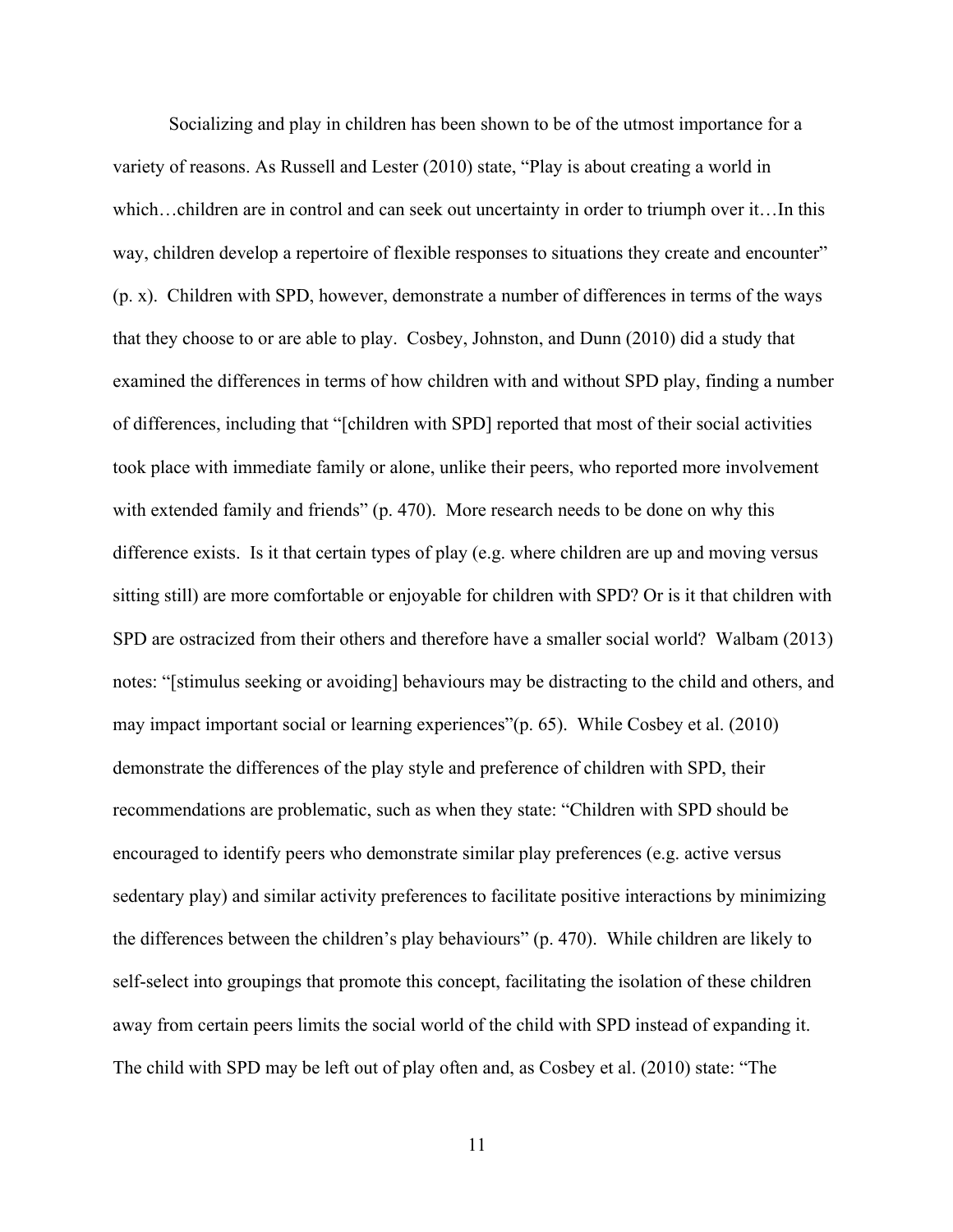persistent absence of play may disrupt emotion-regulation systems, which in turn will diminish children's physical, social and cognitive competence"(p. x). Another solution could be to incorporate sensory interventions that allow children with SPD to play comfortably when possible in both active and sedentary play settings. This would be valuable both for children with SPD and those without, teaching tolerance for multiple ways of playing and encouraging a different set of interpersonal skills. Currently, however, as Koenig & Rudney (2010) note: "The studies provide evidence to suggest that children with difficulty processing and integrating sensory information show decreased quality and quantity of play skills and social participation" (p. 432).

In addition to the ways that SPD may impact a child's socialization with peers, it also has an impact on their performance in school settings. As Cosbey et al. (2010) state: "Identification of SPD is generally through observation of behavioural difficulties such as responding to touch aggressively, withdrawing from or failing to respond to sensory input, and seeking out additional sensory input through hyperactivity"(p. 463). These sorts of behaviours correlate in the school environment to children who "make noises, fidget, touch things or people, and act impulsively" (Walbam, 2013, p. 65). Based on the standardized curriculum that most children are exposed to, these kinds of the behaviours have little space in a classroom and children who behave this way will likely be labelled "troublemakers" and struggle to meet the learning expectations of their peers. Maxam and Henderson (2013) explored the attitudes of teachers in a Northeastern high school towards students with invisible disabilities similar to SPD, finding that "most of the teachers feel ill-equipped to handle these students in their already overcrowded classes and insist that valuable class time is often 'wasted' tending to the needs of these students" (p. 74). When educators recognize that they view spending time and energy on students with specific needs as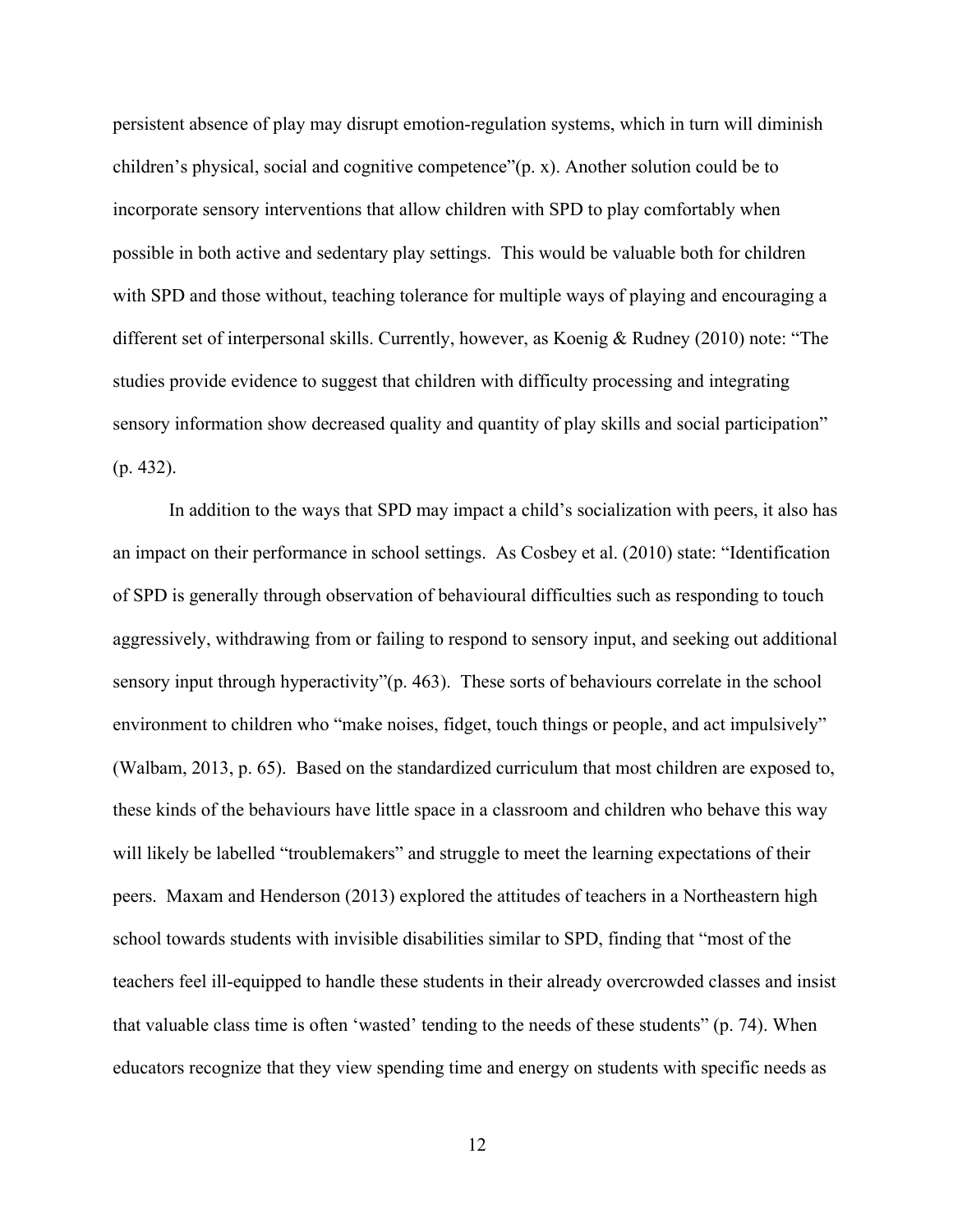"wasted" time, this suggests that they are struggling to maintain empathy and compassion for these students, and this, in turn, impacts student performance. As the literature reviewed by Koenig & Rudney (2010) states: "children and adolescents with difficulties processing and integrating sensory information showed lower participation in school activities; children from diagnostic groups associated with difficulties processing and integrating sensory information demonstrated decreased academic achievement and attention and were at a higher risk for learning difficulties"(p. 436-7). While the ways that children are socialized in both school and peer settings play an important role both in their experiences of sensory processing, the question still remains how the interaction of a neurobiological phenomenon with social implications impacts a child psychologically.

## **Psychological Implications**

The literature indicates that SPD impacts emotional processing in and of itself, in addition to the stressors brought on by lacking ability or comfort in participating in normative childhood activities. Brindle, Moulding, Bakker & Nedeljkovic (2015) state: "Research suggests that individuals who are sensitive to sensory stimuli are more likely to experience negative psychological symptoms such as depression, trait and state anxiety, and stress" (Aron & Aron, 1997; Bakker & Moulding, 2012; Liss, Timmel, Baxley & Killingsworth, 2005; as cited in Brindle, et al., 2015, p. 214). Brindle et al. (2015) note that it is unlikely that the cause of these negative psychological symptoms is rooted in the neurobiological differences of those with SPD, but rather that it is a result of the environment (Liss et al., 2005; as cited in Brindle et al., 2015, p. 214-5). They go on to posit that increasing emotion regulation skills in children with SPD could mediate the impact of negative psychological symptoms including depression, anxiety and stress (Brindle et al., 2015, p. 215). Koenig and Rudney (2010) succinctly address how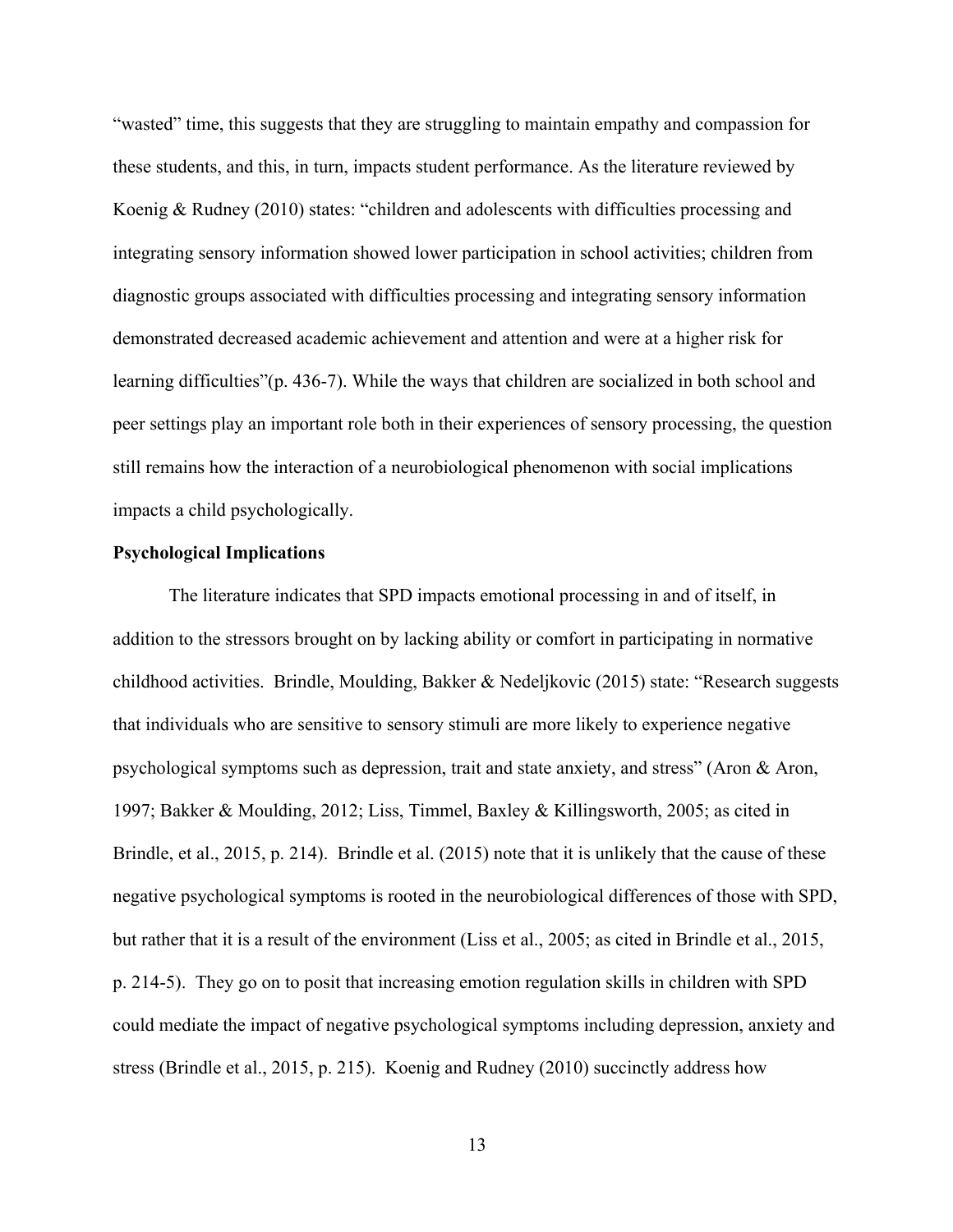children's SPD may impact them, stating: "For children with deficits in motor planning and coordination, their participation in school and play activities is compromised, which has implications for social and emotional well-being" (Koenig & Rudney, 2010, p. 437). Walbam (2013) also recognized the psychological impact of SPD, stating: "Children with SPD may feel discouraged, depressed, or anxious. The child may have a poor self-image, and may feel that they are unable to have fun like their peers" (p. 67). Rass (2013) specifically explored the impact of sensory processing difficulties on children's self esteem. In addition to poor selfesteem, we see other psychological implications resulting from certain traits of SPD, including that "physical coordination difficulties were significantly related to loneliness" (Koenig  $\&$ Rudney, 2010 p. 432).

While we can summarize the psychological consequences of SPD at the peer and school level easily, more complex are the difficulties that arise in the parent-child attachment relationship as a result of SPD. Parenting a child with SPD raises unique issues for the parent and, as Rass (2003) states: "These children [with sensory processing difficulties] cannot use their parents as empathic selfobjects because these parents cannot sufficiently mirror and offer adequate selfobject experiences and, therefore, cannot be used as idealizable selfobjects" (p. 302). Understanding how the parent-child relationship is impacted by SPD is of the utmost importance to understanding the full scope of how SPD impacts a child psychologically.

## **Attachment Style, Invalidating Environments, and SPD**

An important component of lifelong psychological health is attachment style. Or, as Bowlby (1997) stated: "the ability to establish attachments to other persons (either in the role of the person seeking support and comfort, or of the person providing both of these), is regarded as a fundamental characteristic of an effectively functioning personality and of psychic health"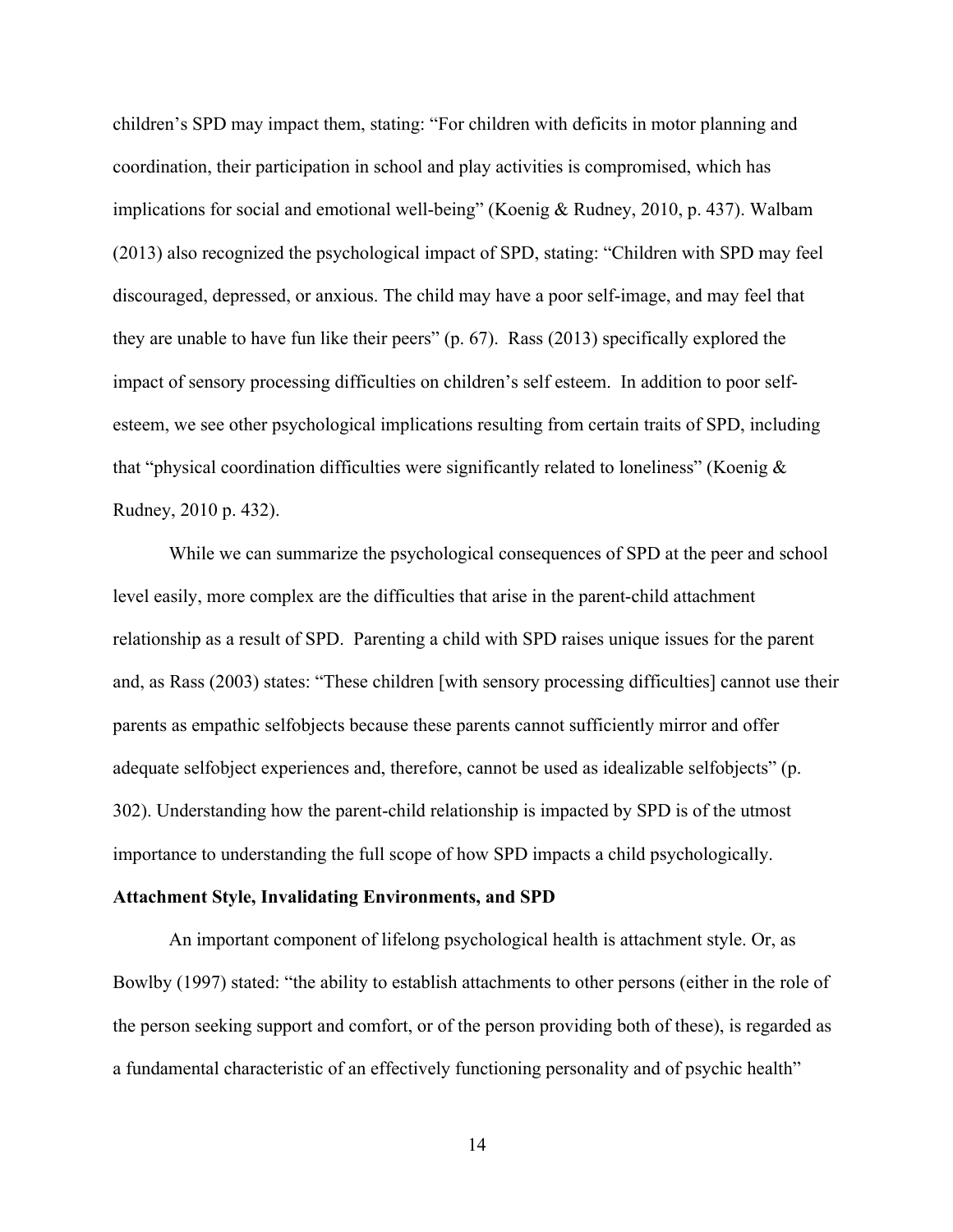(Bowlby, 1997, p. 20 as cited in Kurth, 2013, p. 16). These early parent-child relationships are often centered around sensory-based interactions, including touch (e.g. cuddling and rocking), nursing, visual stimuli (e.g. mirroring infant affect), and sound (e.g. cooing). If a child does not respond positively to these interventions it can have deleterious effects on parental feelings of bonding and competence (McGeorge, Milne, Cotton, & Whelan, 2015; Cohn, May-Benson, & Teasdale, 2010). As Cohn, May-Benson, and Teasdale (2010) state: "The variability and unpredictability of behaviours of children with SPD may be frustrating for parents and contribute to their decreased parental sense of Satisfaction…it is understandable that parents may feel less satisfied because the social value of their parental role is vulnerable." (p. 179). Likewise, sensory intervention may be indicated for parents and infants who are struggling with sensory processing in the context of attachment. As McGeorge et al. (2015) state: "Helping mothers understand their infant's sensory processing and the interaction with their own sensory processing may provide a nonjudgmental and practical focus for therapeutic interventions" (p. 284). The evidence of attachment theory and parental reflective functioning indicates that these beginnings of an insecure attachment will resonate across a child's lifetime (Katznelson, 2014, p. 115). While I theorize that sensory processing difficulties will have an impact on a child's attachment style towards their parent and vice versa, there is limited literature that focuses directly on this topic.

Some studies, however, have begun to examine the link between attachment style and SPD, including the study by Jerome & Liss (2004), where they hypothesized that "sensory processing style may be one temperamental component of attachment style" (p. 1343). They also discuss how sensory processing challenges may contribute to how children interact in the world, with sensation-seeking children longing for relationships and sensory-sensitive children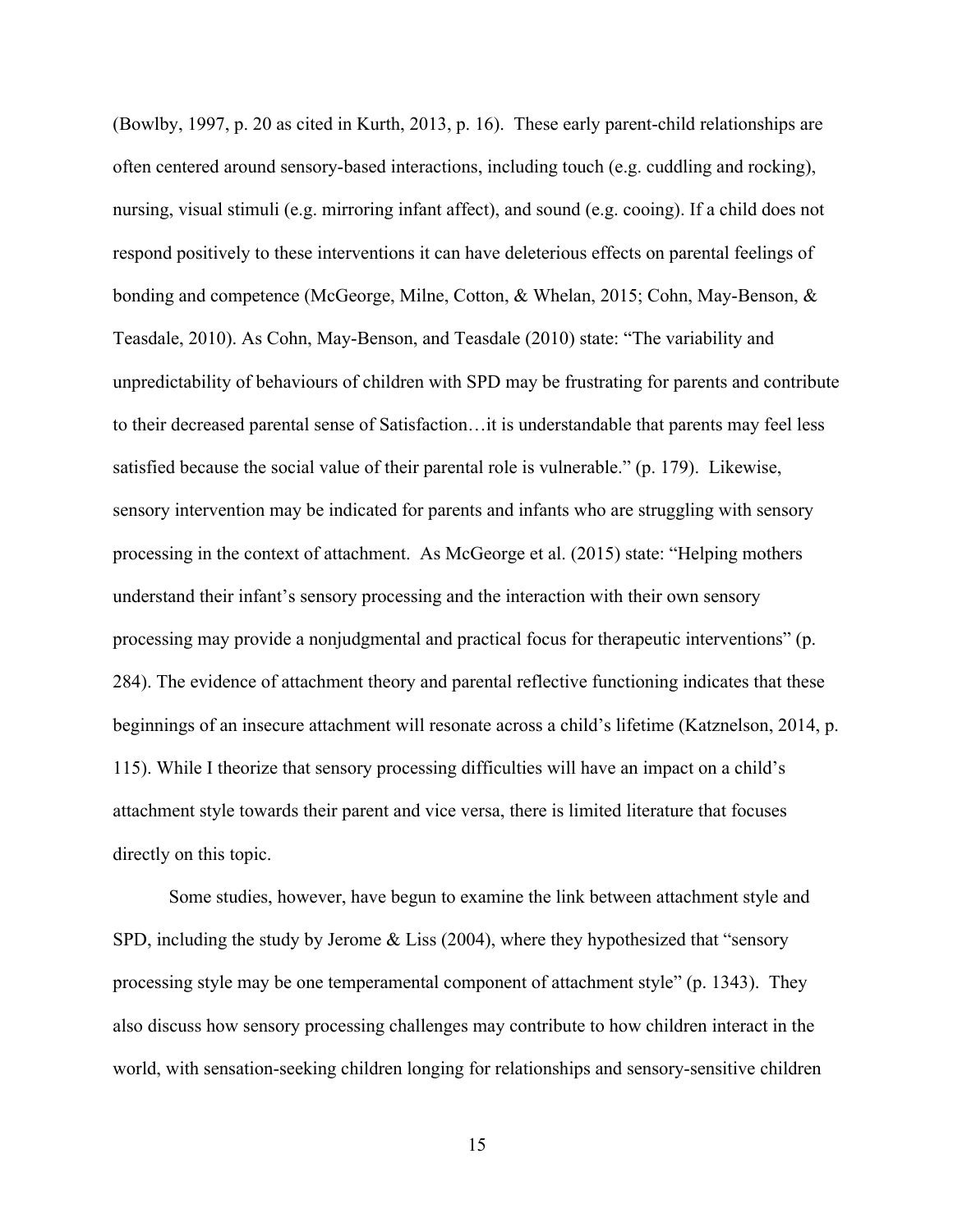coming across as shy (Jerome & Liss, 2004, p. 1343). In spite of an understanding that these children interact with the world and that conceptualizing SPD solely as a biological phenomenon is inadequate, minimal research has been done to explore the interactions with caregivers, teachers, and peers. These findings by Jerome and Liss (2004) indicate that those with sensory sensitivities have anxieties in the context of relationships, whereas those with sensory seeking behaviours were more likely to seek emotional support and want to vent emotions (p. 1350). This study is promising and examines this previously unexplored interaction; however, they endorse that much more research is needed to draw conclusions.

The impact of being raised in an invalidating environment correlates with the development of eating disorders, depression, anxiety, and Borderline Personality Disorder (Haslam et al., 2007; Liss et al., 2005; Linehan, 1993). Given these well-documented correlations, it stands to reason that invalidating environments, whether real or perceived by the sensitive child with SPD, are a risk factor in terms of developing mental illness in later life. This notion is particularly important in the context of sensory processing, as the child's sensory experiences may appear unsubstantiated by the parent or caregiver, but feel exceptionally real to the child. Likewise, the environment may feel warm and nurturing to the parent, but may be lacking the necessary attunement to sensory needs the child requires for the development of a secure attachment.

If a correlation exists between SPD, invalidating environments, and later psychological distress or mental health diagnosis, preventative measures could be put in place with families where children have SPD. Liss et al. (2005) have explored sensory processing and how it interacts with or adds to negative parenting styles, stating: "Sensory processing sensitivity was strongly related to both depression and anxiety and contributed unique variance above and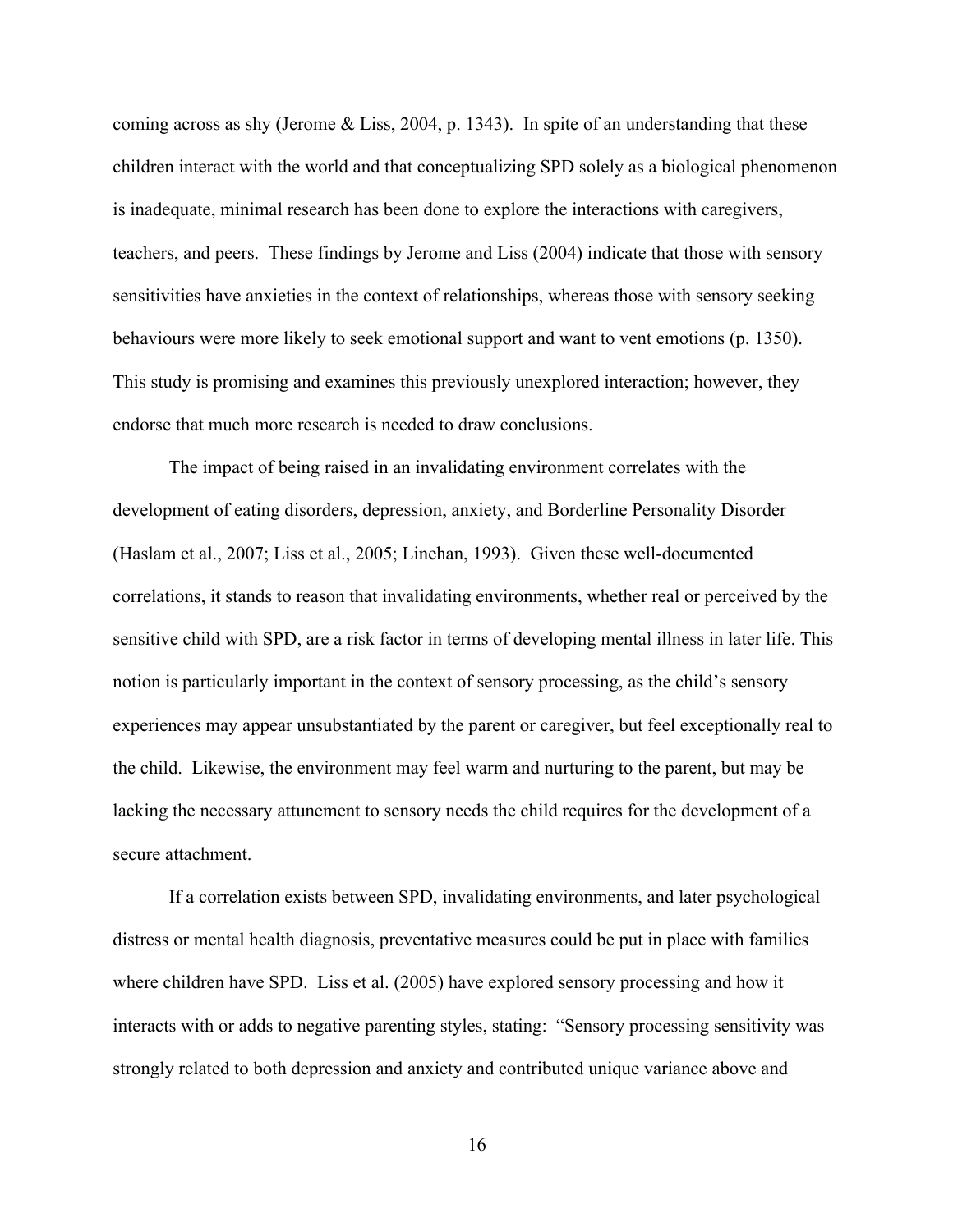beyond parental factors for both forms of psychological distress" (p. 1438). The interaction between parenting style, SPD, and mental health outcomes in adulthood seem evident; however, the Liss et al. (2005) study looks at parents who are described as providing "cold and uncaring" environments rather than invalidating ones (p. 1438). The difference between neglectful and uncaring environments and invalidating environments is an essential distinction in this research, as one implies malintent, while the other phenomenologically holds the family. I operationalize invalidating environments as coming from a place of misguided reassurance (e.g. "you're okay, I'm only touching you lightly") rather than from a more insensitive place (e.g. "there's no way this hurts, you're way too sensitive"). This distinction depathologizes parents who invalidate, and it is more akin to how microaggressions erode a person's sense of self slowly over time.

## **Co-Occurring Mental Illness and the DSM-V Debate**

Much of the research surrounding sensory processing difficulties focuses on sensory processing as a part of ASD. The reasons for this are manifest, given that individuals with ASD often present with sensory processing difficulties and benefit from sensory-based interventions. As Schaaf, Toth-Cohen, Johnson, Outten, and Benevides (2011) state: "It is estimated that over 80 percent of individuals with autism demonstrate behaviors that may be related to poor sensory modulation" (p. 374). While the research on Autism provides some insight into how our sensory processing capabilities impact our interactions with the world, assuming that sensory processing difficulties are a symptom of ASD leaves a large gap in the research. Given the prevalence of sensory processing difficulties in individuals with ASD, it makes sense why clinicians would make the false assumption that sensory processing is solely a symptom of ASD or other developmental disabilities. This logic led to the exclusion of SPD as a distinct diagnosis in the DSM-V. The reason behind this exclusion is that SPD is not its own distinct category and is best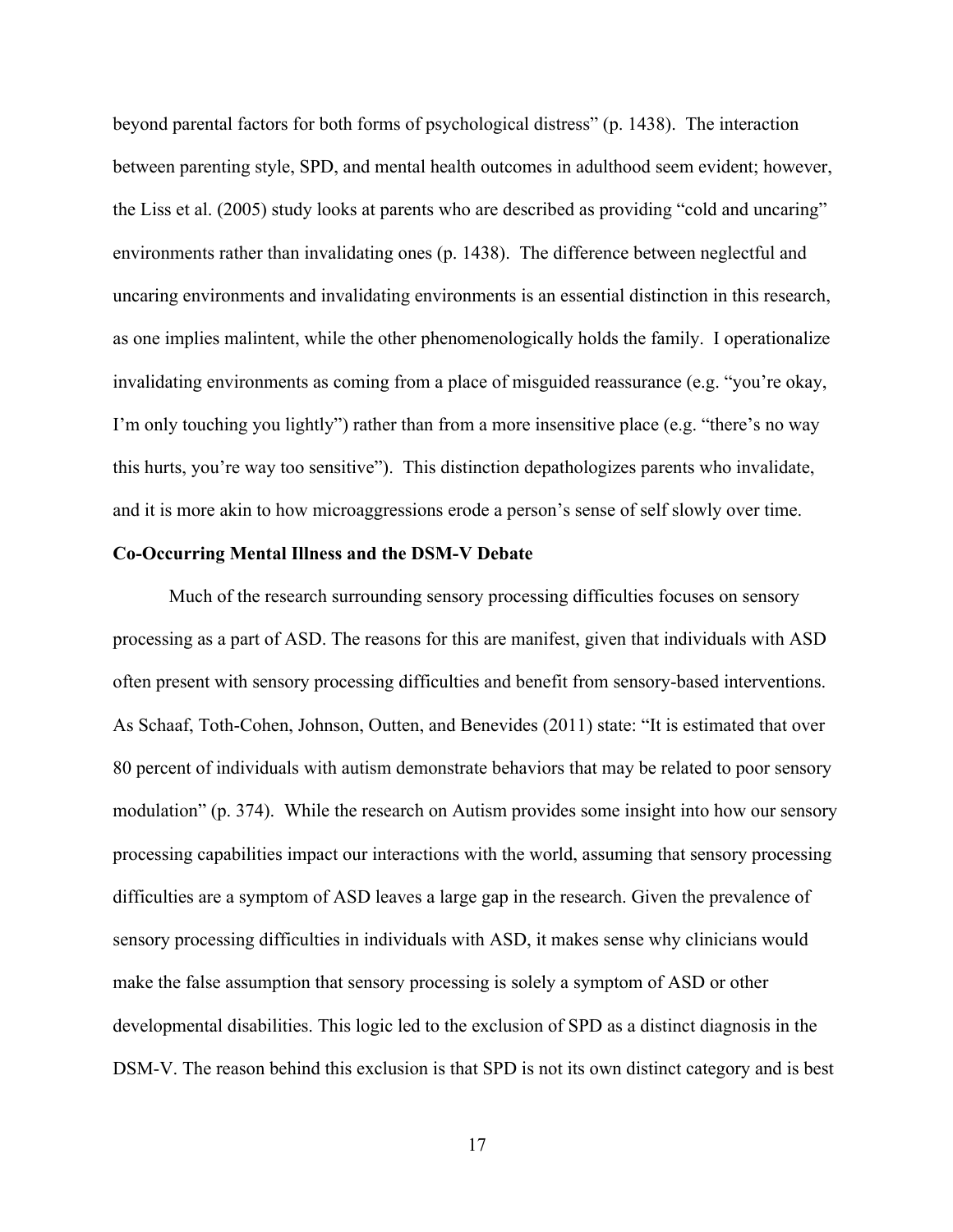designated as a symptom of other developmental disorders, such as ASD. Even the American Academy of Pediatrics (AAP) released this statement: "the [AAP] recommends that pediatricians not use sensory processing disorder as an independent diagnosis. When sensory problems are present, health care providers should consider other developmental disorders, including autism spectrum disorders, [ADHD], developmental coordination disorder and anxiety disorder" (AAP, 2012). One journalism article by Beth Arky sums up the concerns, noting: "The mental health establishment doesn't acknowledge SPD as a distinct disorder because it isn't convinced that SPD is the best possible way to understand, and approach, those symptoms. And it's dissatisfied with evidence that the treatment gets real, measurable results" (Arky, The Child Mind Institute, 2016). This appears to me to be a chicken-egg situation: if SPD was a discrete diagnosis, SPD organizations would receive more funding to research and find evidence (which occupational therapists who work on the front lines most closely with SPD believe exists) to support the assertion that SPD is unique. However, the fact that there is no diagnosis leads to there being limited funding with which to find the evidence that the medical community requests to make SPD a distinct diagnosis.

The occupational therapy community recognizes sensory integration challenges as a distinct diagnostic category and one that has real implications for the children who are impacted by it, including associations with insecure attachment relationships and as a response to childhood trauma (American Occupational Therapy Association, 1987; Champagne, Koomar & Olson, 2010). Miller, Anzalone, Lane, Cermak, and Osten (2007) note that diagnostic manuals other than the DSM-V chose to include SPD as a unique diagnosis with sub-classifications, including the Psychodynamic Diagnostic Manual, the Diagnostic Manual for Infancy and Early Childhood, and the Diagnostic Classification of Mental Health and Developmental Disorders of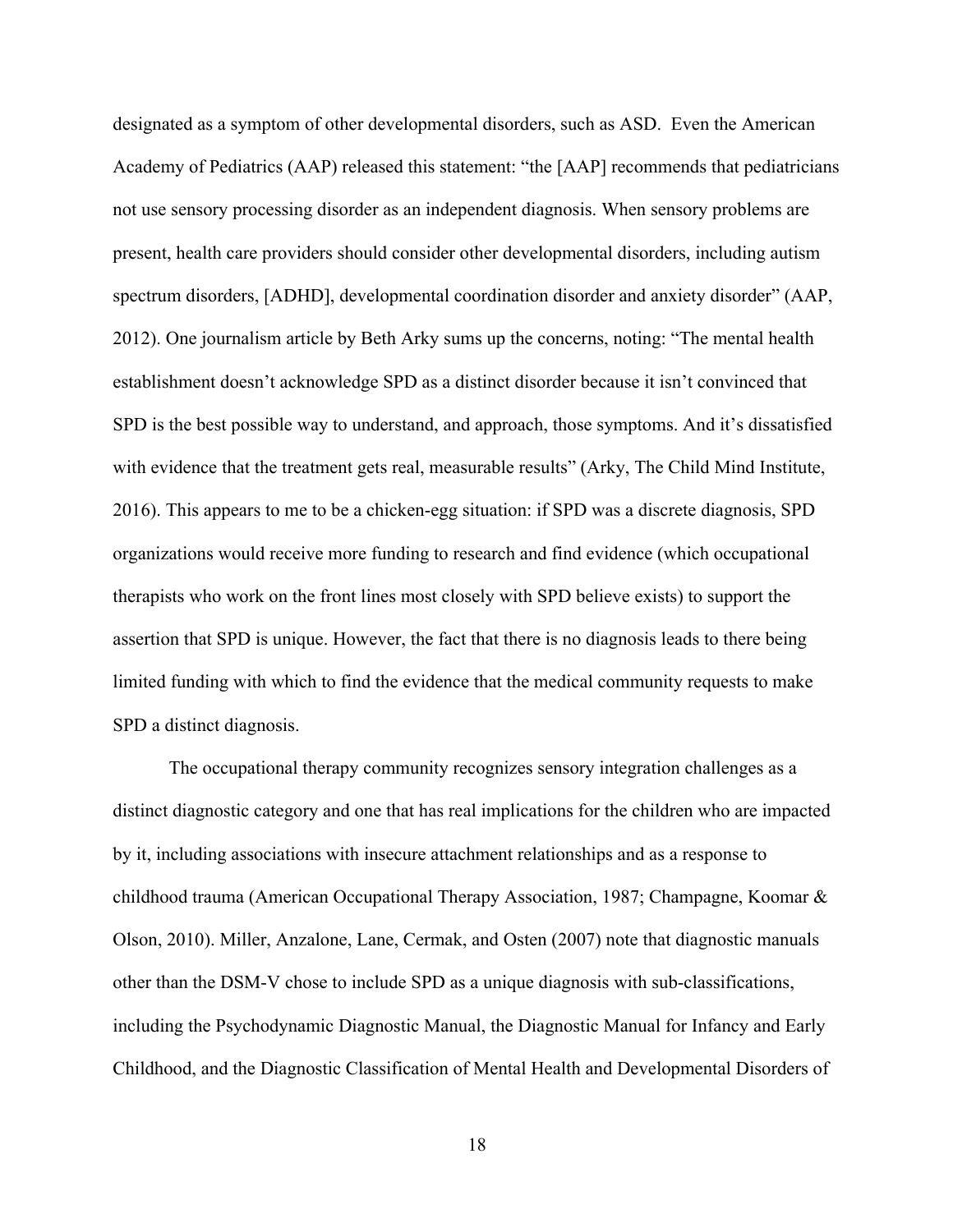Infancy and Early Childhood, Revised (p. 135). The Diagnostic Classification of Mental Health and Developmental Disorders of Infancy and Early Childhood was developed because "Existing classification systems, such as the [DSM] provided insufficient coverage of syndromes of early childhood that needed clinical attention. Nor did DSM pay adequate attention to the developmental features of mental health disorders that are typically first diagnosed in infancy and early childhood" (Zero to Three, 2005, p. 36). This manual includes multiple classifications of sensory processing difficulties, including sensory seeking/impulsive, sensory food aversions, and regulation disorders of sensory processing (Zero to Three, 2005, p. 37). Sensory processing difficulties are more often documented in children than adults, and it seems likely that diagnostic manuals whose sole focus is on children and are developed by children's mental health practitioners would pay more attention to sensory processing as a distinct category (Ahn, 2013, p. 4). While the fight to be included in the DSM-V may be over, among mental health communities in which sensory processing is considered a diagnosis (e.g. children's mental health practitioners, occupational therapists, etc.) it continues to be a source of debate as to how further classification should occur. Miller et al., (2007) propose a multiple categories, delineating the difference between hyper-sensitive (Sensory Over-Responsive or SOR), hypo-sensitive (Sensory Under-Responsive or SUR), and Sensory Seeking/Craving (SS); while other components of their proposed diagnostic categories include multiple disorder classifications such as Sensory Discrimination Disorder (SDD), Sensory-Based Motor Disorder (SBMD), and Sensory Modulation Disorder (SMD) all as distinct categories with different treatment needs and recommendations (Miller et al., 2007, p. 137).

In spite of this support and the research that is going into understand SPD in increasing levels of complexity, the DSM-V continues to hold considerable weight in the U.S. mental health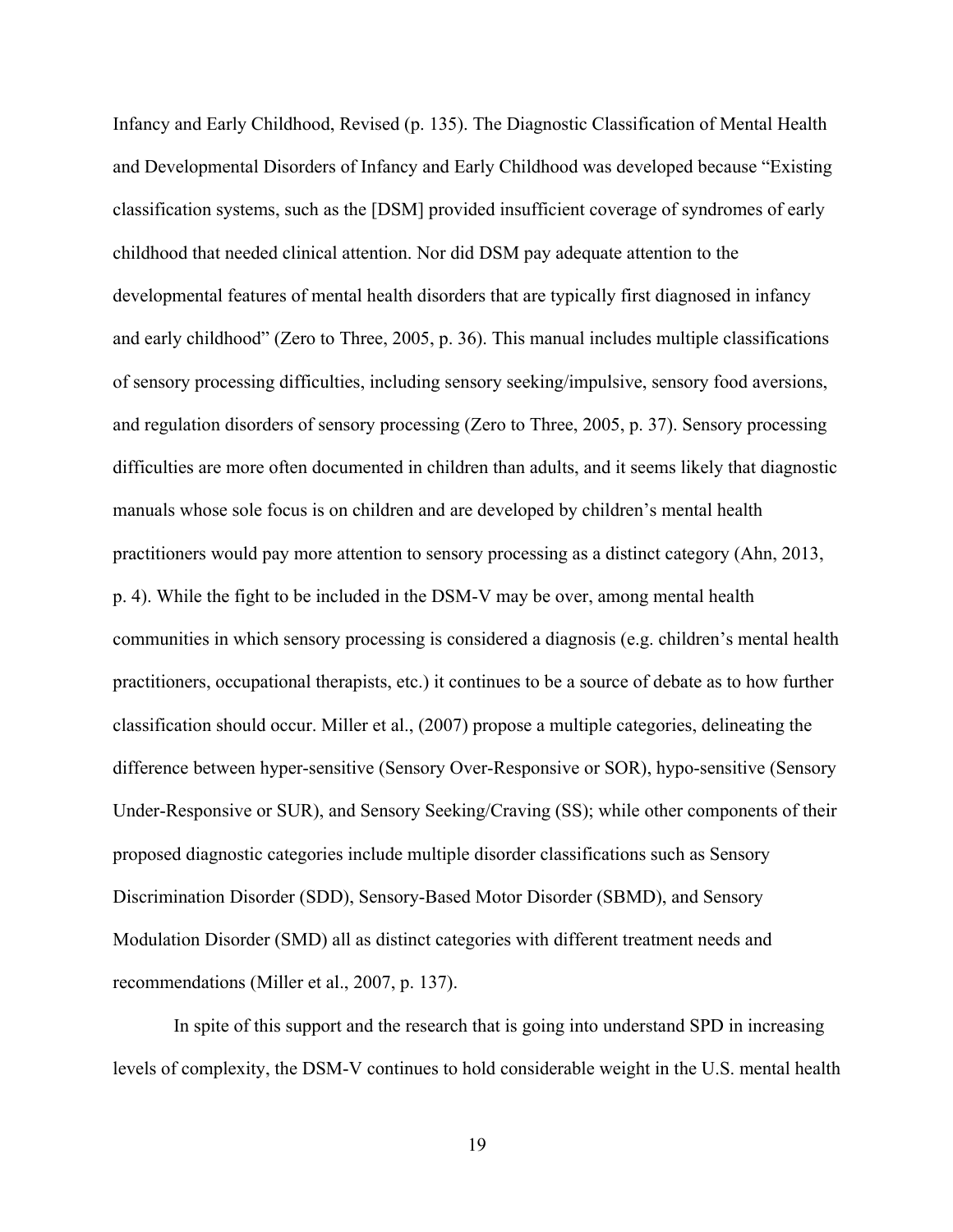community and leaving SPD out was a mistake that heavily impacts the lives of children and their families. There is compelling evidence to support that other diagnostic manuals chose correctly to include SPD and that the DSM-V made a significant error in the decision to exclude SPD.

As previously discussed, the research that best refutes the argument that SPD is not a distinct diagnosis focuses on the neurological differences between SPD and ASD. The study by Chang, et al. (2014) measured the white matter brain functioning of children with ASD and children who meet the criteria for SPD, but not ASD, noting differences in how these children register emotional stimuli, but similarities in how they register sensory stimuli. The implications of this misclassification, as Chang et al. (2015) state, are that "Children with SPD remain critically underserved with regard to their developmental challenges in our society due to the lack of a diagnostic label recognized in the current DSM 5 manual"(p. 1). This occurs in spite of a lack of research that targets the question of potential differences between these two populations, leading to further targeting the behaviors children with SPD display rather recognizing the source of these behaviors. The study by Owen et al. (2013) confirms that the structural differences they found in the brains of children with SPD differ from others, stating that: "From a clinical perspective, these findings suggest that children with SPD have a specific imaging biomarker for their clinical disorder…suggest[ing] that this disorder may be distinct from other overlapping clinical diagnoses, specifically attention deficit hyperactivity disorder and autism" (p. 850).

While the symptomology of SPD may appear similar to that of ASD, ADHD, or other learning or developmental disabilities, neurological evidence suggests that SPD is a distinct diagnostic category. This has serious implications for social workers. Walbam (2013) addresses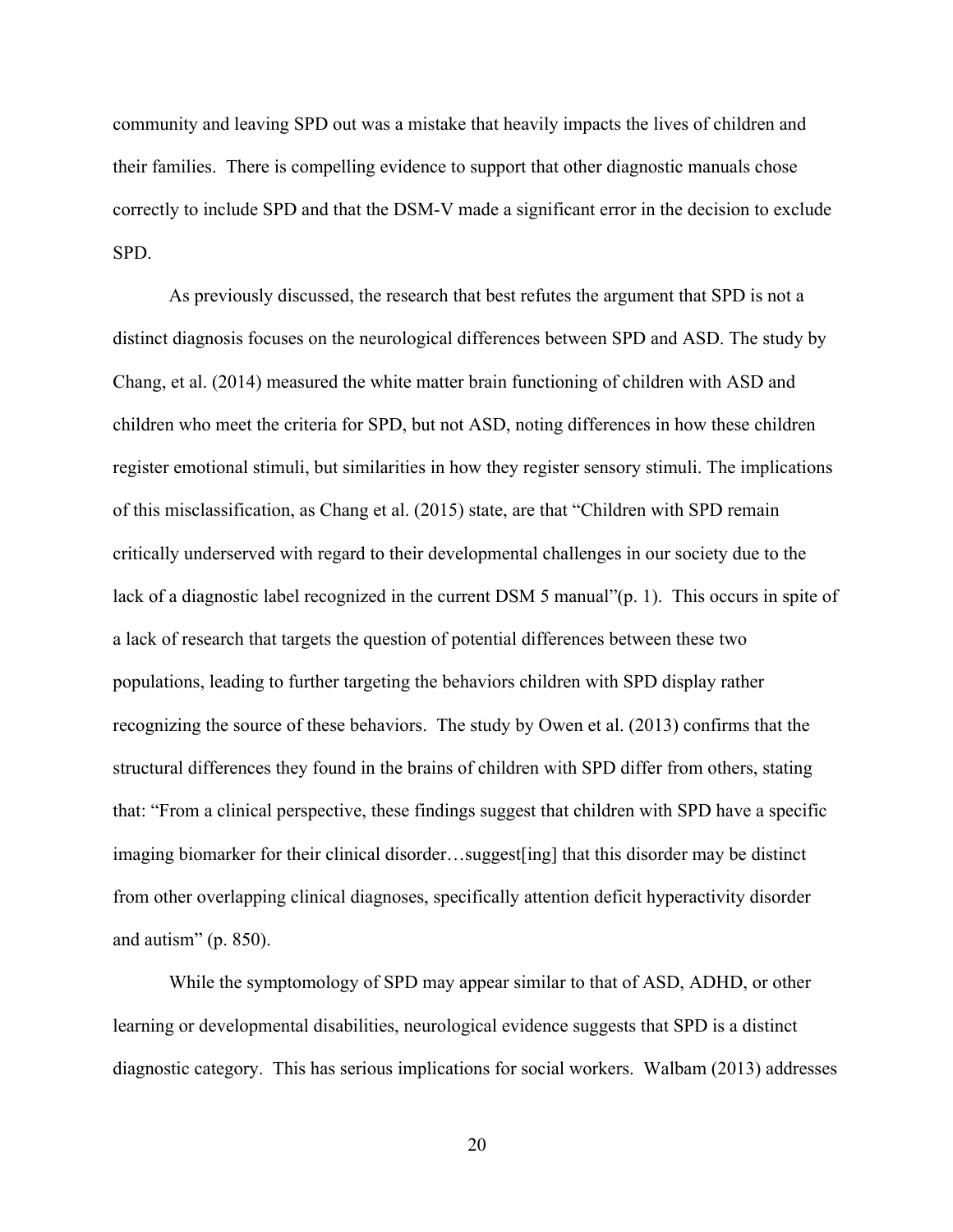this, noting that the similar symptomology (as well as the lack of a distinct diagnostic category) "puts clinicians at risk of attributing the social, emotional, and behavioral difficulties associated with SPD to other disorders" (p. 65). Lacking a distinct SPD diagnosis has many consequences for families and children who suffer from SPD. Occupational therapy is already a treatment modality that is often not covered by insurance policies, but without a diagnosis insurance coverage becomes impossible in the U.S. and other countries.

## **Ableism**

In talking about SPD and invalidating environments, it is essential to examine the lens through which these microaggressions occur: ableism. Ableism is described as how those with disabilities or other differences are othered in the world. As Wendell (1996) states: "if the cultural concept of the 'normal' body is a young, healthy, energetic, pain-free body with all parts present and a maximum range of graceful movement, then experiences of the negative body need not be confronted and understood. They belong to those with disabilities and illnesses, who are marginalized, not 'ordinary' people, not 'us'" (p. 91). In an ableist society, everyone is expected to be able to meet certain requirements and the child with SPD is blamed for their inability to function in a bright, loud, and painful world. The messages that children, as well as caregivers and teachers, receive is that something is wrong with the child with SPD, which would contribute to invalidation of the child's experience. Rass (2003) explores this concept as well, stating: "Children with slight disabilities, whose neurological deficiencies are difficult to detect and are undiagnosed, are considered intact and therefore experience indifference and unempathic surroundings" (p. 288). This concept of how children may experience an invalidating environment while struggling with SPD is a piece of ableism, as it is the expectation that "intact" children will have the abilities to participate in prescribed ways in their home and school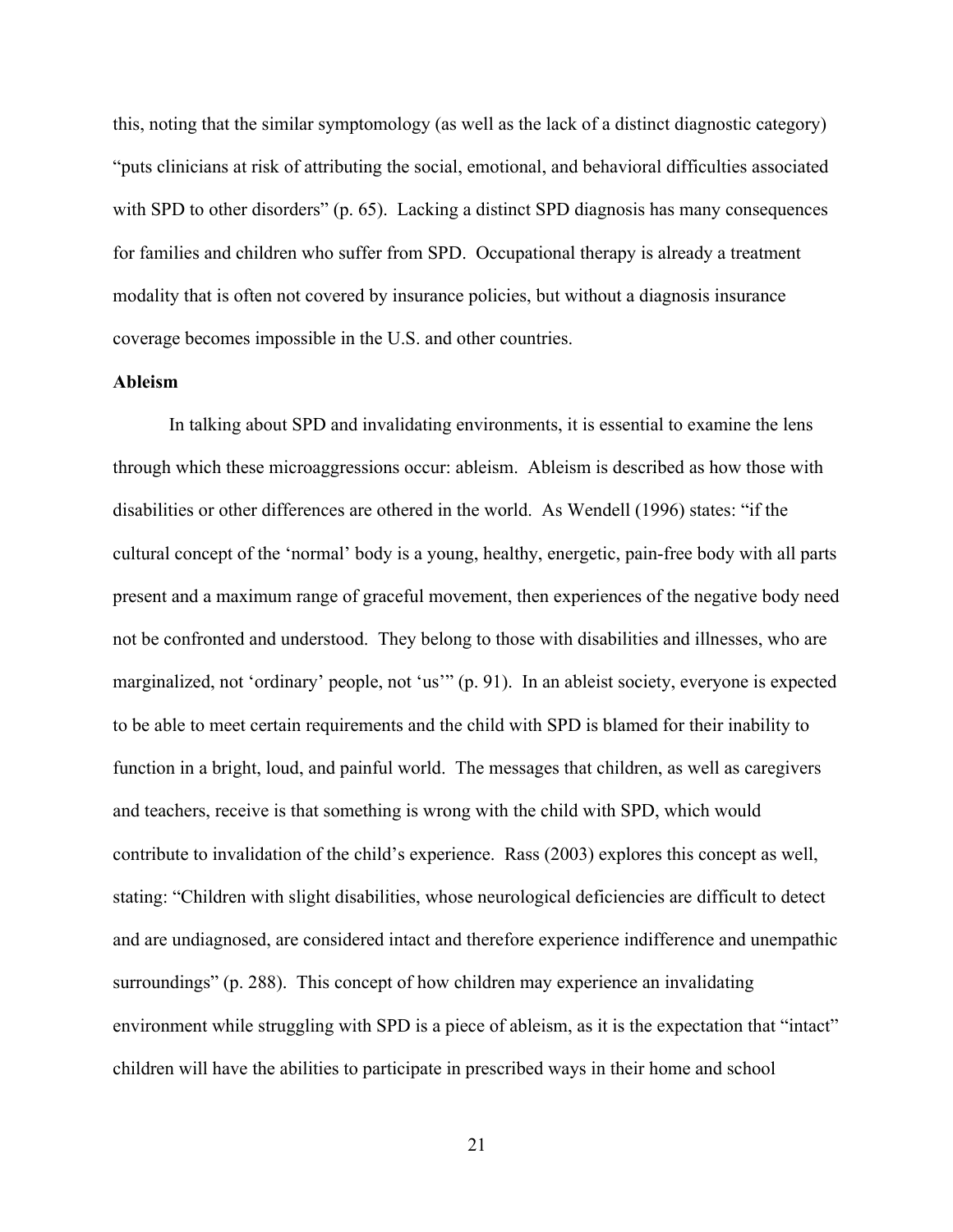environments. Even the dedication of the seminal work on sensory integration theory by Ayres (1986) reinforces the sense of SPD as a problem lying within the child, stating "To Parents of Children with Problems and Children with Problems." By locating the problem of sensory difficulties solely in the child, the larger societal impact upon the child is negated, further eroding the child's sense of self. Maxam and Henderson (2013) look at what educators can do to improve conditions for students struggling with invisible disabilities that cause behavioral challenges in schools, stating: "The success of students with disabilities depends to a large extent on willingness and ability of their instructors to accept them and provide accessible instruction, engagement, and assessment so that they can participate more equitably" (p. 78). Reframing the problem as something that can be solved through innovative parenting and teaching methods takes the onus off the child to "fix" their neurological differences (perhaps through medication to treat behavioural difficulties) and instead approaches the situation collaboratively (Blum, 2007, p. 204).

SPD is largely an invisible disability, meaning that a person cannot determine that a child has SPD simply by a brief visual observation and the physical evidence is not readily seen (Crastnopol, 2009, p. 474). This also has implications for access to treatment, as well as empathy from others. Rass (2003) points to the concept of invisible versus visible disability, stating: "Up until recently, only people with clear handicaps in motor skills or sensory integration disorders have been receiving adequate treatment. The treatment appears to be dependent on the degree of visibility of these handicaps and/or the alertness of the environment" (p. 288). In recognizing the ways that children with SPD and their families are impacted by ableism throughout this research, we can further conceptualize the problem as lying at the societal level rather than locating the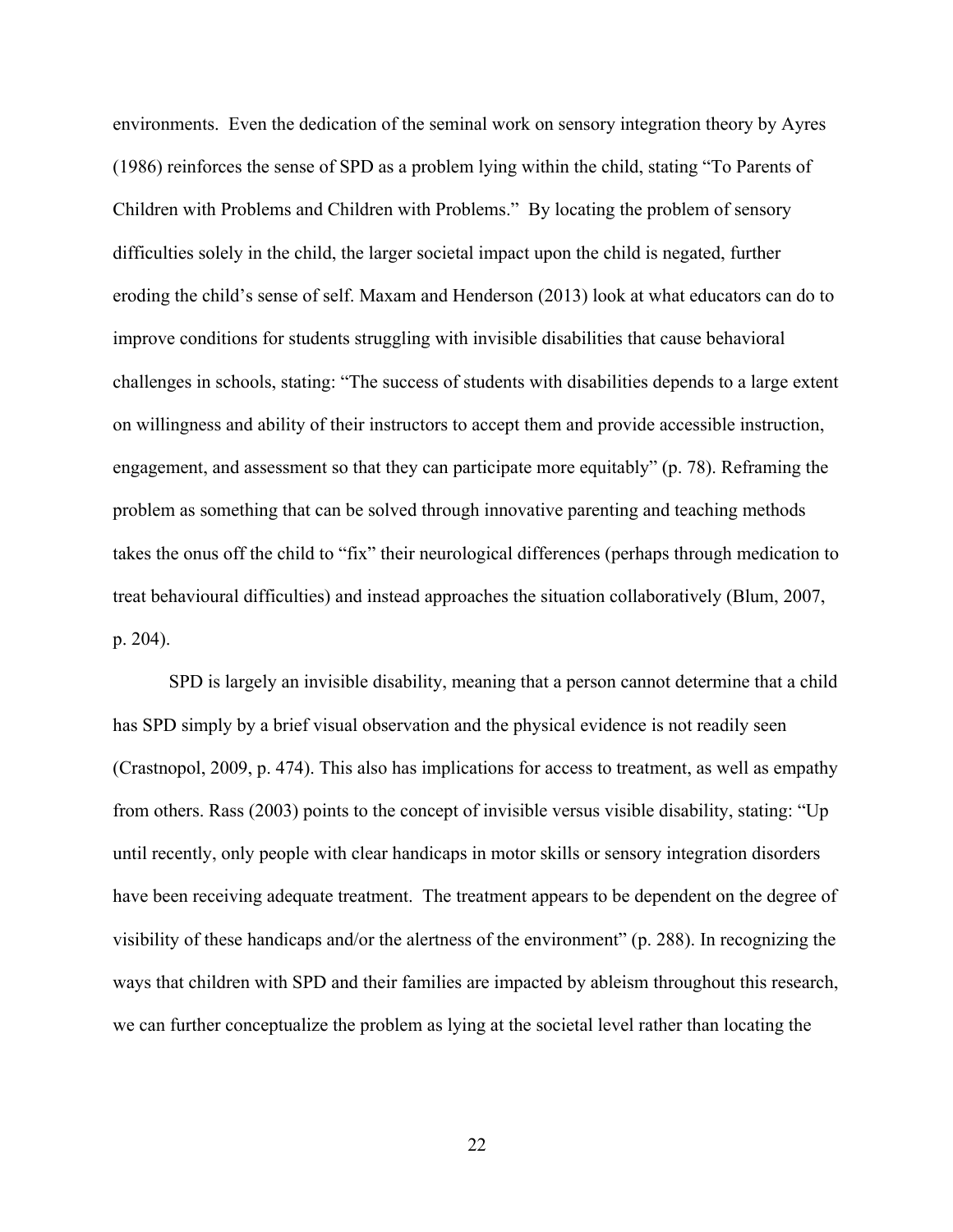problem in the child with SPD, or in the parenting skills of the child's caregivers, but rather as a system that currently does not adequately meet the needs of children with SPD and their families. **Summary**

My research aims to examine whether or not children with SPD are at a greater risk of experiencing psychological distress or developing mental illness in later life. I theorize that children with SPD are at greater risk of having their experiences invalidated by their caregivers, and of being raised in an invalidating environment. Haslam, Mountford, Meyer, & Waller (2007) define the invalidating environment, stating: "Such an environment can be defined as one where there is a poor fit between the environment and the child's temperament, where the child's personal experiences are not validated by caregivers, and where communication of emotions is either ignored or punished" (p. 314). Given that the experiences of children with SPD fall outside of the realm of normative child development, it would follow that parents and other caregivers would naturally have less of an innate understanding and attunement for this distress.

As clinical social workers will frequently be the initial clinician working with clients struggling with SPD, it is imperative for social workers to be able to identify SPD, to have accurate information about the relational impact of SPD, as well as the long-term psychological consequences that may be associated with SPD (Walbam, 2013). If an association exists between SPD, invalidating environments, and later psychological distress or mental health diagnosis, preventative measures could be put in place with families where children experience SPD. Likewise, this research could contribute to new treatment methods for adults with psychological distress or mental illness, as incorporating more sensory-based interventions may treat underlying sensory challenges that have gone unaddressed with previous treatment modalities. Clearly the outcomes of this research are directly related to clinical social work, as it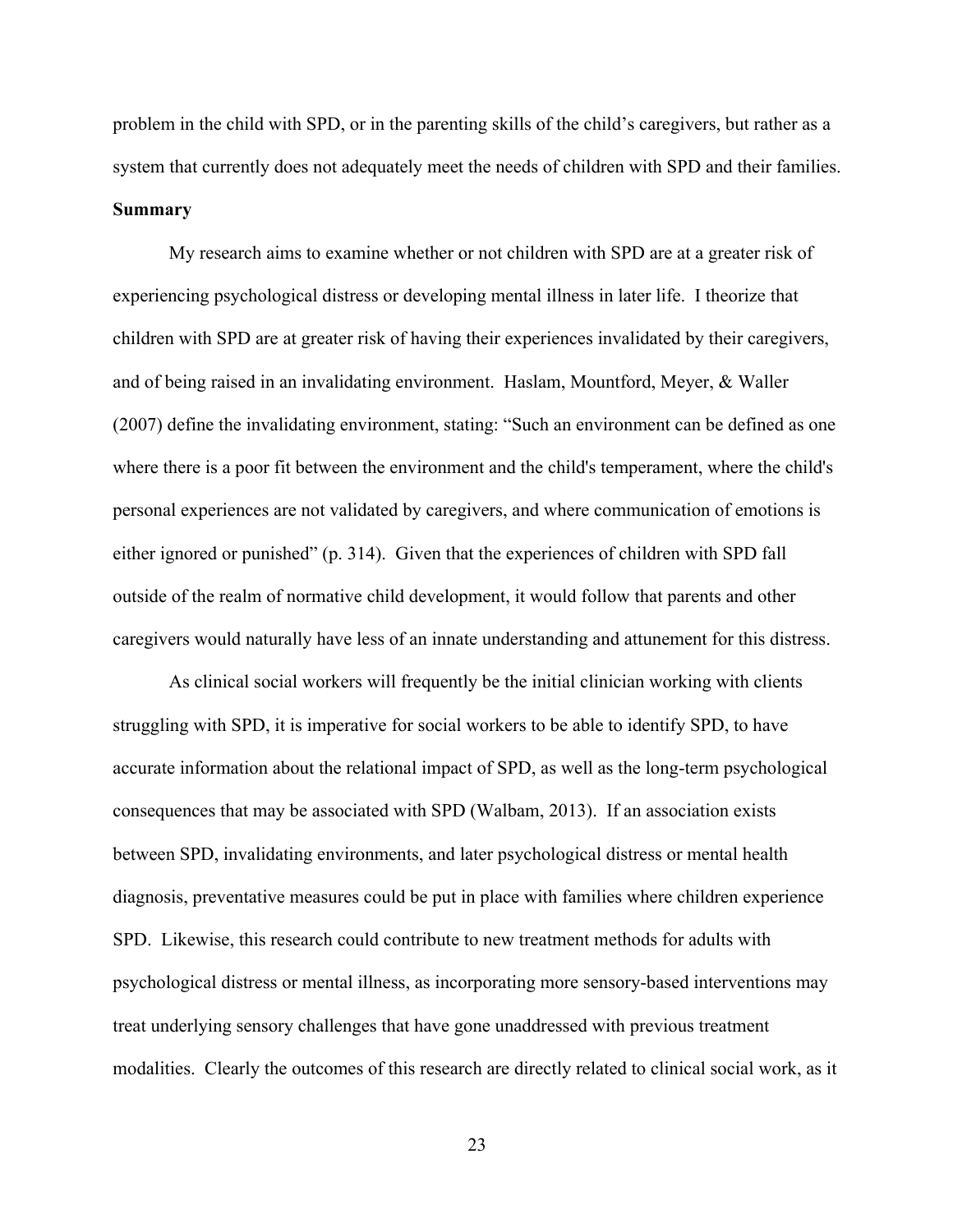will provide social workers with additional information and tools that could lead to preventative treatment as well as the formation of new treatment modalities.

This study offers a new way of approaching SPD, and sensory difficulties in general. In undertaking this research, I hope to further dive into the work that the field has only begun to touch upon. As Jermone & Liss (2004) state: "The construct of sensory processing could prove to be a valuable tool in assessing the risk of the development of certain psychological disorders, and in enhancing our understanding of a wide variety of psychological traits" (p. 1350-1). This study contributes to and expands upon our current understanding of SPD and how this biologically based phenomenon interacts relationally within homes, schools, and peer groups. Furthermore, while some studies have begun to examine SPD without traits of ASD present, few have examined the long-term mental health outcomes of growing up with SPD, as well as the ways in which this impacts our attachment style and other relationships, including those with caregivers, teachers, and peers.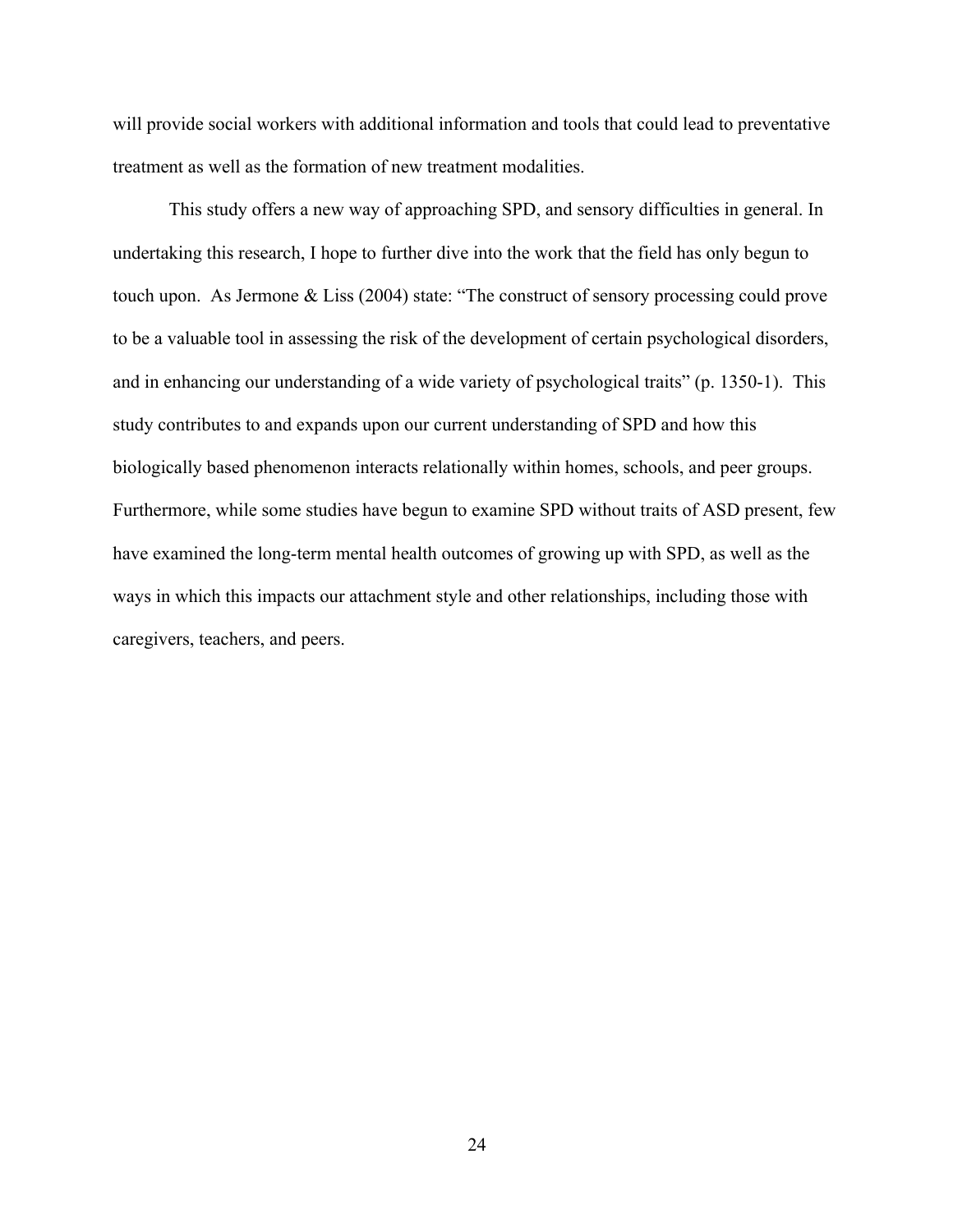## **CHAPTER 3**

#### **Methodology**

This chapter describes the methodology used in this study. This study explores if sensory processing difficulties, as defined by the participant, are associated with invalidating experiences in childhood, and if these processing difficulties are a predictor for emotional or psychological stress in adulthood. Jerome and Liss (2004) noted a link between sensory processing capabilities and attachment style, while Brindle et al. (2015) focused on the correlation between sensory sensitivity and emotional or psychological distress. This study takes their work and expands upon it, looking at whether or not SPD is associated with both tenuous attachment relationships in childhood as well as a higher vulnerability towards developing mental illness in adulthood.

#### **Research Method and Design**

As there is currently limited research in this area, this is an exploratory study design. This is a mixed methods study, combining a quantitative survey and a series of text boxes in which participants have the option of writing qualitative narratives about their experiences. Curry, Nembhard, and Bradley (2009) discuss the advantages of qualitative research when they state: "Qualitative methods can be used to understand complex social processes [and] to capture essential aspects of a phenomenon from the perspective of study participants" (p. 1442). In the case of this study, giving participants the opportunity to state in their own words the prevalence or lack thereof of their experiences with sensory processing difficulties and invalidating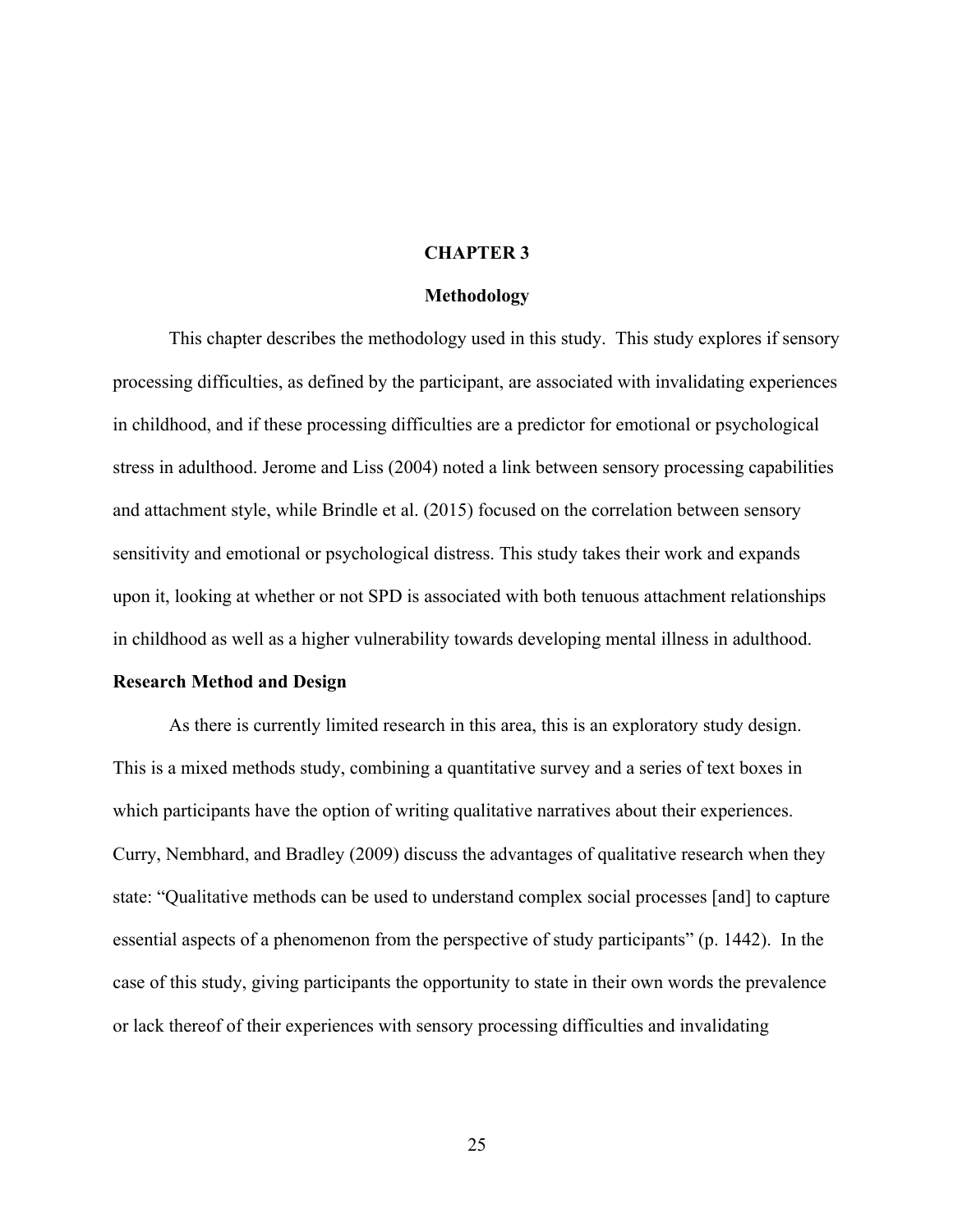environments allows for further exploration of experiences with SPD, as research on this topic remains in its infancy.

The survey was completed online via Survey Monkey, so responses are anonymous and encrypted; therefore, I have no way of knowing who submitted which responses. There is evidence that "making a source anonymous encourages the individual to tell the truth and disclose sensitive personal information that they would otherwise hide" (Novak, 2014, p. 41). The hope in this anonymous survey was to both protect the participants while creating conditions under which participants felt comfortable sharing wholly truthful responses. As Novak (2014) points out as well, sometimes anonymity can have the opposite impact, leading participants to not be accountable for their responses (p. 41). In addition to having anonymity, the subject matter of the survey is relatively benign, which may increase the validity of the responses.

The survey will give participants a modified version of Yack, Aquilla and Sutton's (2015) checklist (see Appendix D for full version) to self-report which sensory processing difficulties they experienced as children (e.g. over-react to unexpected touch or avoids light touch). Permission to use and modify this sensory processing checklist was obtained from Ellen Yack, a prominent occupational therapist based in Toronto, ON. Yack uses this checklist both in her book co-written with Aquilla and Sutton, as well as in her occupational therapy practice (Ellen Yack and Associates).

This checklist is followed by a series of Likert scale questions, designed to determine how supportive the participant's environment was in relation to these difficulties in the areas of home, school, and peer groups (e.g. my caregiver helped me by teaching me ways to be comfortable even when I was experiencing challenges). This section was developed based on the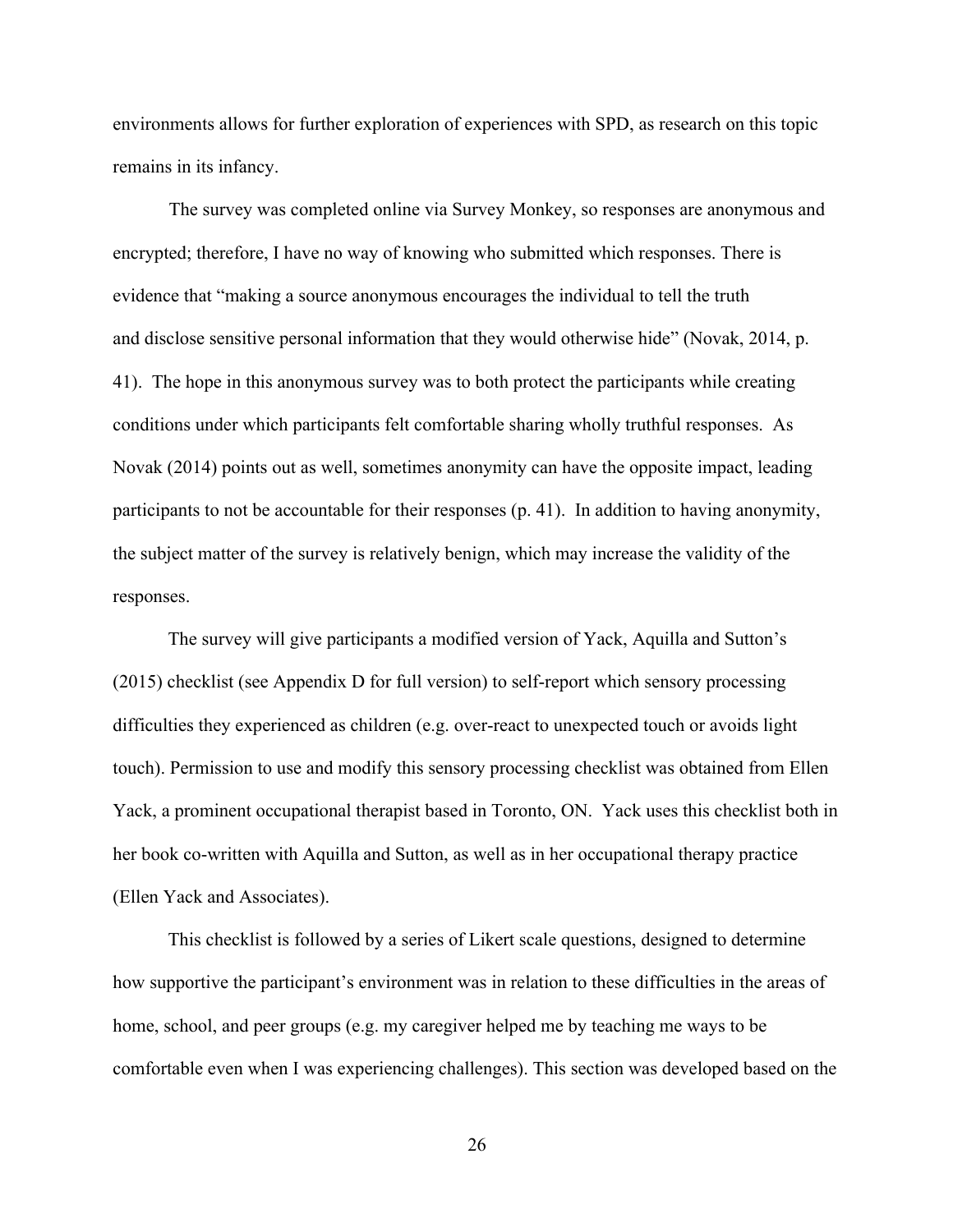Invalidating Childhood Environment Scale (ICES) (See Appendix E for full version), developed by Mountford, Corstorphine, Tomlinson, and Waller (2007). Permission to use and modify this scale was obtained from Dr. Victoria Mountford, the principle author of ICES and a clinical psychologist based in London, UK. The ICES operationally defines invalidating environment using Linehan's (1993) work as a guide. Mountford et al. (2007) describe the invalidating environment as: "as one in which the communication of emotion is ignored or responded to negatively. Displays of negative affect or individualism are not tolerated, whilst high value is attached to being happy, never giving up, and believing in the power of 'positive mental attitude' in overcoming adversity" (p. 49). The term "invalidating environment" is a general term that has different meanings to each individual, but the ICES measures these scales via eight themes derived from Linehan's (1993) work: "ignore thoughts and judgments; ignore emotions; negate thoughts and judgments; negate emotions; over-react to emotions; overestimate problem solving; over-react to thoughts and judgments; oversimplify problems" (Mountford et al., 2007, p. 50-1).

Participants were given the opportunity to write free-form narratives about their experiences, which were coded thematically (e.g., Please reflect on how your parents responded to your sensory needs throughout your childhood). In this qualitative section, participants may have chosen to go into the specifics of what their childhood environment was like both in terms of being supportive and being invalidating to the participant. However, if individuals did not elaborate, "invalidating environments" were measured based solely on how they are operationally defined with the ICES rather than on how the participants may define their own environment.

# **Sample**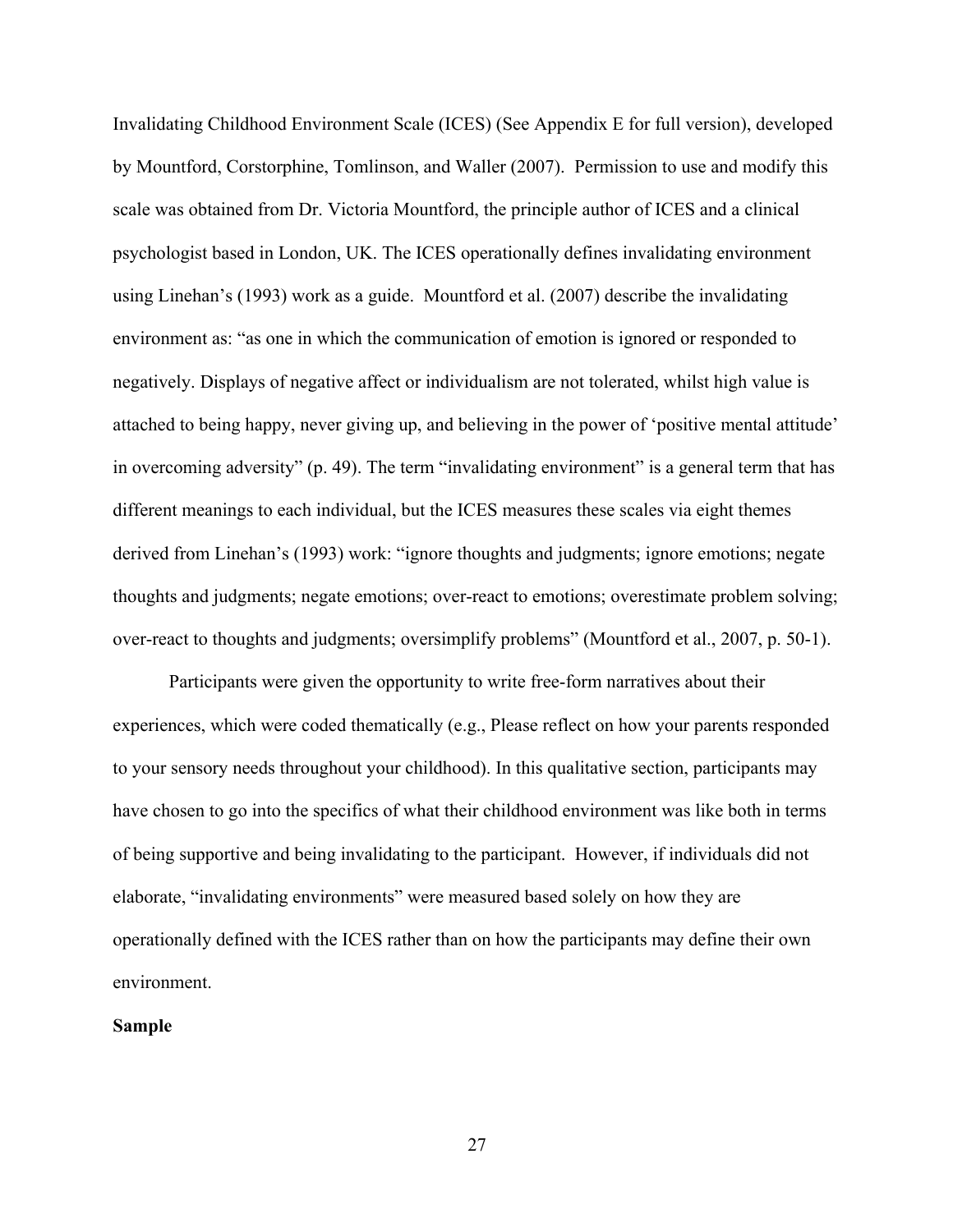The criteria for participants to qualify for this study was to be over the age of 18, to be able to read and write in English, and to be able to complete a computer-based survey. The goal of the broad inclusion criteria was to have a sample large enough to encompass both the sample of interest (individuals with sensory processing difficulties or SPD), as well as a comparison group (those with no or minimal indicators of sensory processing difficulties). This comparison group will help determine whether there is a difference in the childhood experiences of people with and without sensory processing difficulties. Because of the extremely broad inclusion criteria, I used non-probability methods including convenience sampling and snowball sampling. I used social media outlets such as Facebook to advertise my study, as well as posting my survey on various mental health related forums in order to obtain enough respondents who have sought mental health treatment or have a mental health diagnosis. I requested that participants find at least one other person to send the survey to.

The survey collected demographic data to analyze as separate variables, including gender, age, socioeconomic status, and identified race and/or ethnicity. In addition to these demographic questions, participants were also asked whether or not they have ever had a diagnosis of ASD, as well as whether or not they were ever tested for ASD. The goal of these questions is to ascertain whether or not participants may have difficulties with sensory processing as a symptom of ASD as opposed to SPD. I will discuss the importance of this distinction further in the Discussion chapter. Finally, participants were asked whether or not they have sought counseling for emotional or psychological distress, and whether they have ever received a mental health diagnosis. Mental health diagnosis was another variable against which I examined differences in sensory processing difficulties and invalidating or supportive childhood experiences within three categories of interpersonal relationships (caregivers, teachers, peers).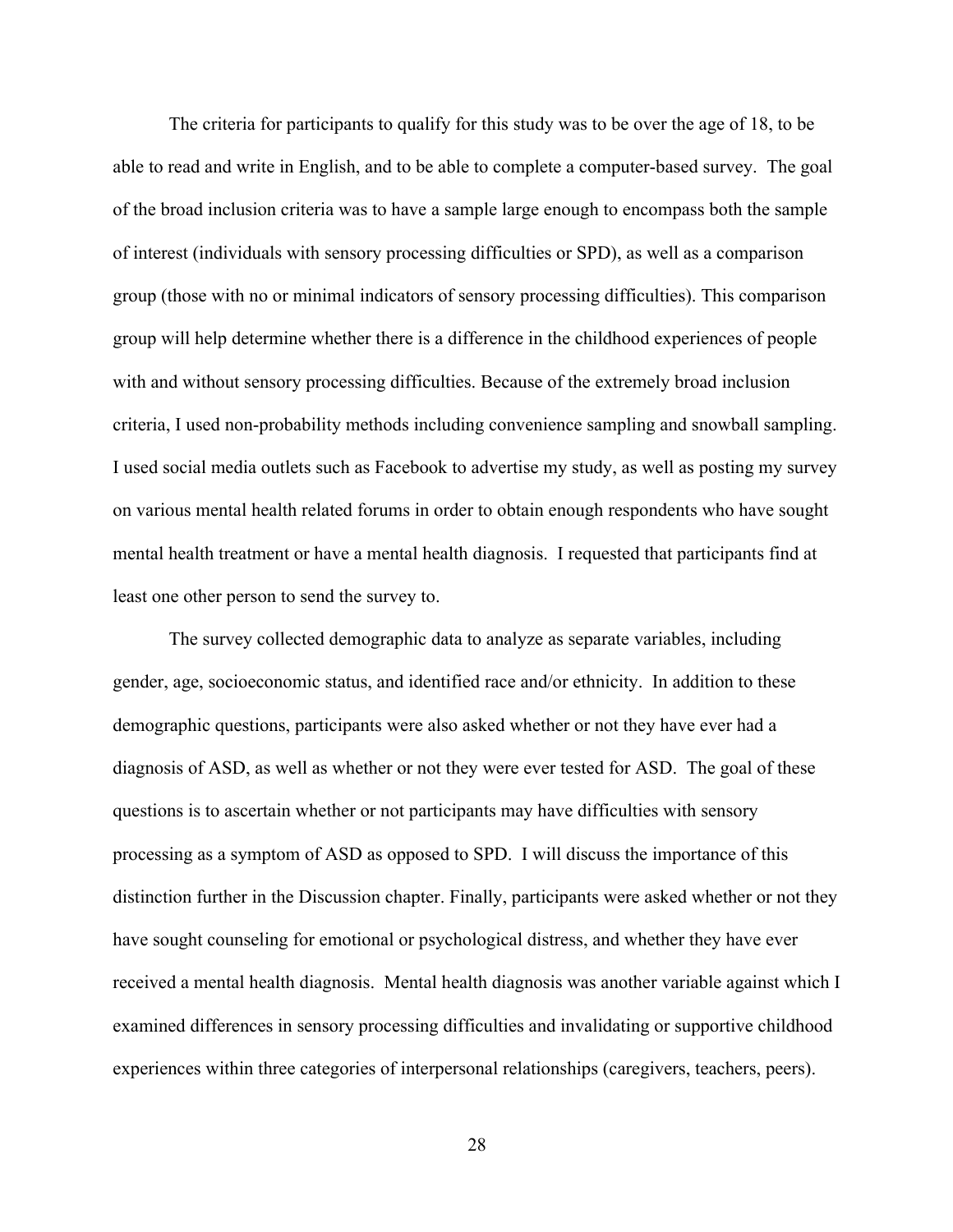## **Ethics and Safeguards**

Participants were informed that the purpose of the study was to understand if there was an association between sensory processing difficulties in childhood, relationships in childhood, and the eventual development of emotional or psychological distress in later life. Participants were also informed that their participation in the study is completely voluntary and that they have the option to choose not to participate at any time until they submit their survey. Surveys are collected via Survey Monkey, meaning that all responses are anonymous and encrypted, so there is no way of determining who submitted which responses. The hope with these anonymous results is to mitigate the social desirability response set as well as protect the confidentiality of participants. However, there is still a possibility that social desirability could have impacted the following results.

Participants were given all of this information in an informed consent document (see Appendix B) after determining whether or not they qualify for the survey, but prior to answering any survey questions. Participants were informed that, by consenting to participate in the survey they were indicating that they had read and understood all of the above information including the risks and benefits of participating in the survey. Participants were advised that if they experienced discomfort they could search for a psychologist through the American Psychological Association website (www.apa.org), for a social worker through their local National Association for Social Workers (NASW) chapter (https://www.socialworkers.org/), or contact the Crisis Call Center via phone (1800-273-8255) or text (Text "ANSWER" to 839863).

## **Data Collection**

Data was collected via online survey from February  $9<sup>th</sup>$ , 2016 to February 28<sup>th</sup>, 2016. Requests for participation were submitted to my personal Facebook and Facebook groups I am a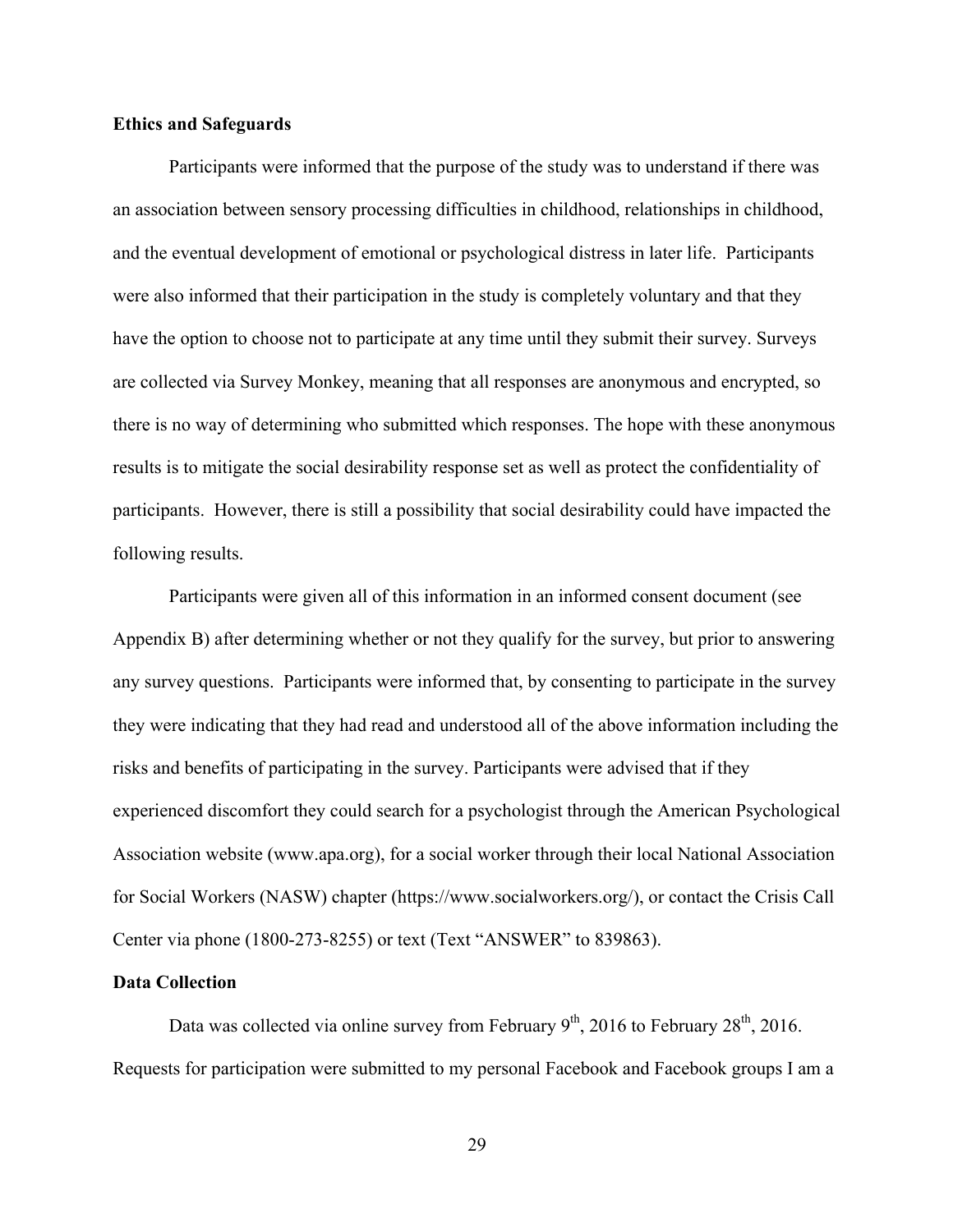member of, as well as to several mental health-based SubReddits, including those for anxiety, depression, BPD, SPD, and Mental Health. Early on in the data collection process, it became clear that many participants were not completing the survey in its entirety and appeared to become fatigued due to the length of the survey, closing out before getting to the questions about mental health diagnosis. I sought permission from the Smith College School for Social Work Human Subjects Review Committee to modify the order of the questions in order to ensure that participants who began the study were answering that crucial question (see Appendix A for HSR Committee letters of approval). Following this, participants appeared more likely to answer the necessary questions, ending with over 150 respondents who completed the quantitative portions of the survey in its entirety.

### **Data Analysis**

Marjorie Postal, a data analyst at the Smith College School for Social Work, analyzed the quantitative data that the Survey Monkey survey gathered. The Excel spreadsheet downloaded from Survey Monkey was converted into the software program SPSS in order to analyze the data. T-tests were used to analyze whether participants with a higher mean number of sensory processing symptoms were more likely to have a mental health diagnosis. Likewise, T-tests were used to determine whether or not having a higher rating of invalidating environments was associated with having a mental health diagnosis. A Pearson correlation was run in order to determine if there was a correlation between the number of sensory processing items a person checked off and their self-report of an invalidating environment. I analyzed the qualitative findings using content analysis, searching for themes within the narrative responses. These results will be discussed in the Findings chapter, which follows.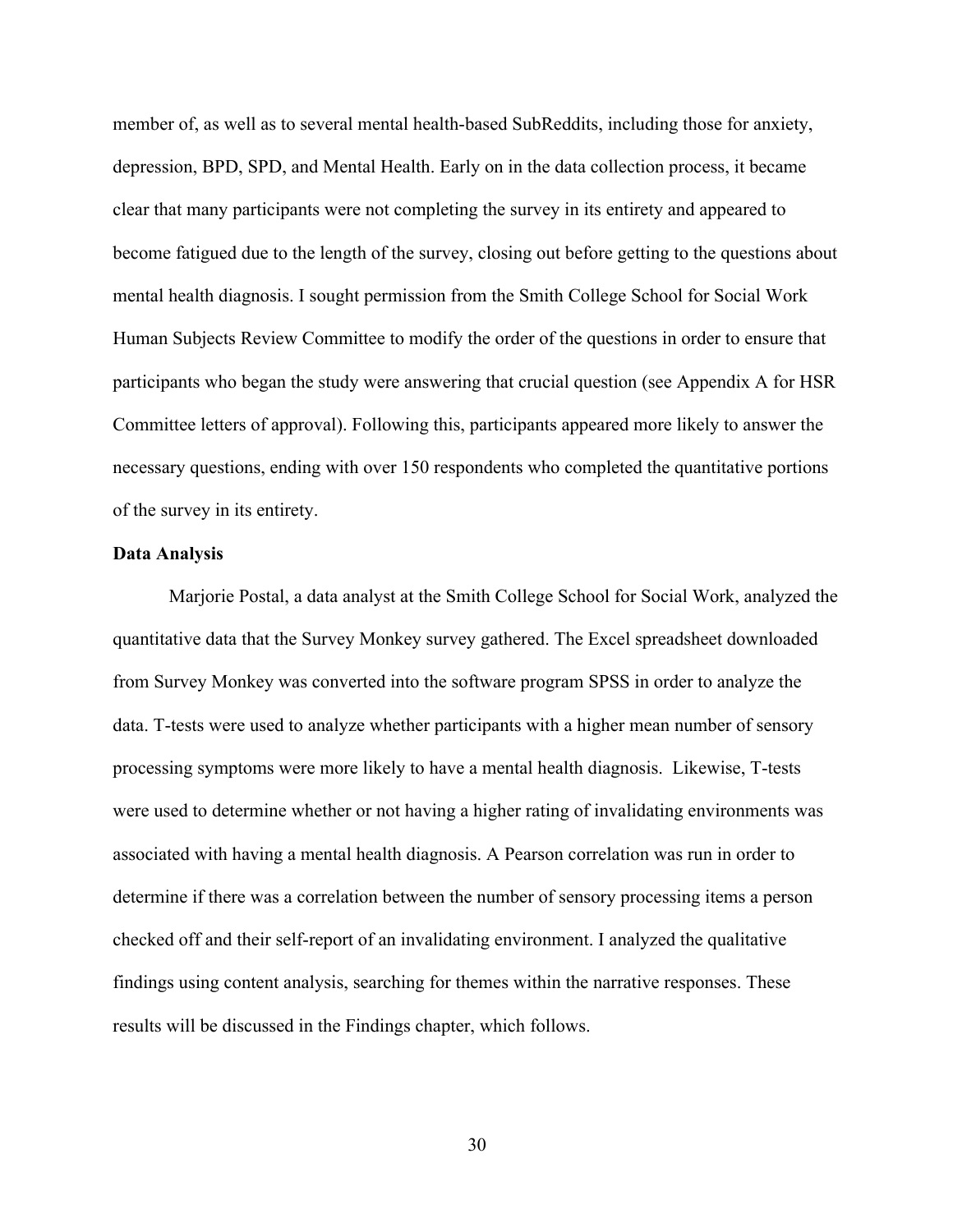## **CHAPTER 4**

#### **Findings**

This study examined whether or not there is an association between sensory processing difficulties and invalidating environments in childhood and the mental health outcomes of adults. I assessed this by administering an online survey, designed to determine degree of sensory processing difficulties in childhood, level of invalidation in childhood environments (with caregivers, teachers, and peers), and the mental health outcomes in adulthood. This study found statistically significant results, demonstrating positive correlations between sensory processing difficulties and invalidating environments, as well as a significantly higher number of sensory processing difficulties in those with mental health diagnoses than without, and significantly higher self-report results of invalidating environments in participants with mental health diagnoses than those without.

The findings as described in this chapter detail the following: demographics of survey participants, including gender identity, age, race/ethnicity, and socioeconomic status; sensory processing difficulties experienced between the ages of 4-12; whether or not the participant has received a mental health diagnosis and whether or not they have been diagnosed with or tested for any Autism Spectrum Disorder (ASD) including Asperger's; and level of invalidating environment including with caregivers, teachers, and peers. Finally, this chapter details the overall correlational findings of this study.

## **Participant Demographics**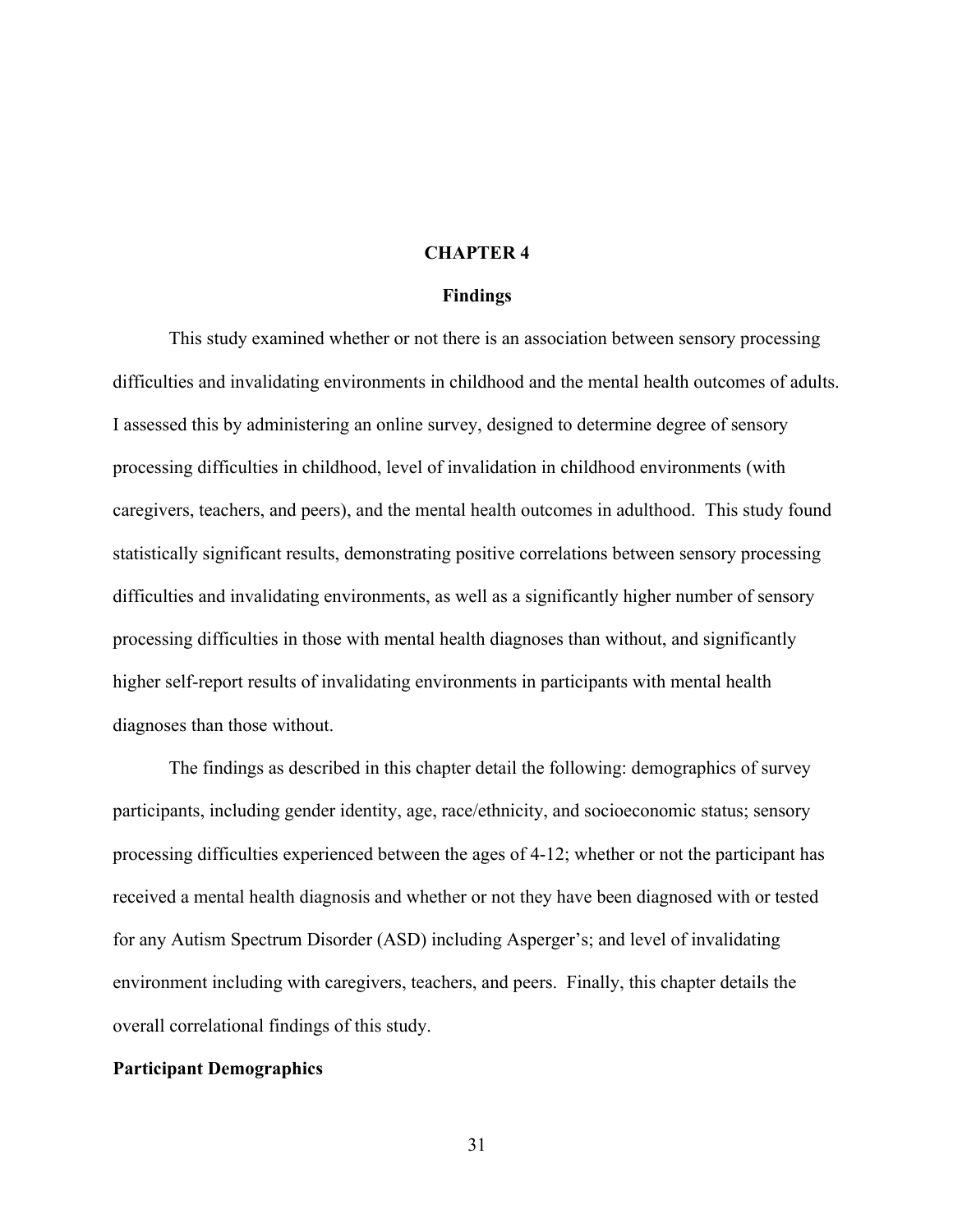Data was used from 292 participants (out of 360 participants who clicked on the survey), indicating an overall response rate of 81.1%. Participants had the option to not answer any given question and, as such, each question has a different number of participants who chose to complete that given question. The inclusion criteria for this survey was extremely broad (any adult over the age of 18 with the ability to complete an English language, computer-based survey). In addition, data was collected using convenience and snowball sampling methods, contributing to a skewed data sample with the majority of participants identifying as white females under the age of 35 making \$40,000 dollars per year or less.

The sample had limited diversity in terms of gender identity, with the vast majority of participants identifying as female. The question of gender identity had a response rate of 55.1% with 22 (13.7%) identifying as male; 126 (78.3%) identifying as female; 3 (1.9%) identifying as transgender; 4 (2.5%) identifying as genderqueer; and 6 (3.7%) identifying as a gender that was not listed above ("other"). See Table 1.

| Table 1: Demographics - Gender |
|--------------------------------|
|--------------------------------|

|             | <b>Gender</b> |                    |                    |              |              |  |  |  |  |
|-------------|---------------|--------------------|--------------------|--------------|--------------|--|--|--|--|
| <b>Male</b> | <b>Female</b> | <b>Transgender</b> | <b>Genderqueer</b> | <b>Other</b> | <b>Total</b> |  |  |  |  |
| 22          | 26            |                    | 4                  |              | 161          |  |  |  |  |
| 13.7%       | 78.3%         | 9%                 | 2.5%               | $3.7\%$      |              |  |  |  |  |

Participant age in this study trended towards younger age groups, with the majority of participants identify as being between the ages of 18-24 and 25-34. This question had a response rate of 55.1% with 47 participants (29.2%) between the ages of 18-24; 89 (55.3%) between the ages of 25-34; 17 (10.6%) between the ages of 35-44; 6 (3.7%) between the ages of 45-54; 2 (1.2%) between the ages of 55-64 and 0 (0.0%) participants over the age of 65. See Table 2.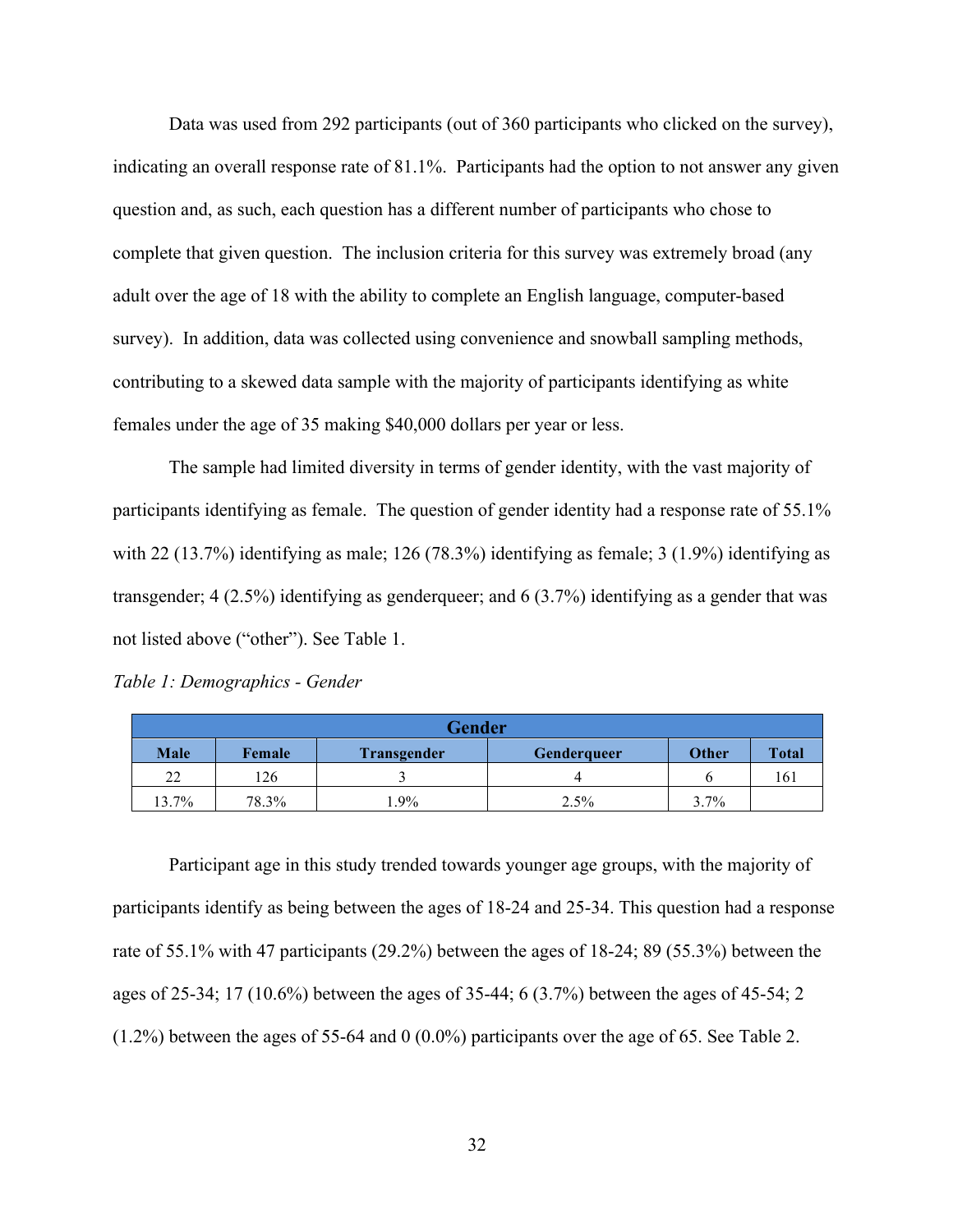| Table 2: Demographics - Age |  |  |  |  |
|-----------------------------|--|--|--|--|
|-----------------------------|--|--|--|--|

| <b>Age</b> |           |                          |           |         |         |       |  |  |  |
|------------|-----------|--------------------------|-----------|---------|---------|-------|--|--|--|
| 18-24      | $25 - 34$ | 35-44                    | $45 - 54$ | 55-64   | $65+$   | Total |  |  |  |
| 47         | 89        | $\overline{\phantom{0}}$ | 6         | ⌒<br>∸  |         | 161   |  |  |  |
| 29.2%      | 55.3%     | 10.6%                    | 3.7%      | $1.2\%$ | $0.0\%$ |       |  |  |  |

Diversity in terms of race and/or ethnicity in this study was also limited, with the vast majority of participants identifying as white. Participants were able to "check all that apply" in terms of race/ethnicity, allowing participants who identify with multiple racial or ethnic groups to select any combination of options. This question had a response rate of 55.1% with 145 (90.1%) identifying as white; 7 (4.3%) identifying as Hispanic or Latino; 1 (0.6%) identifying as Black; 2 (1.2%) identifying as Native or Aboriginal; 9 (5.6%) identifying as Asian or Pacific Islander; 3 (1.9%) identifying as South Asian or Indian; 1 (0.6%) identifying as Middle Eastern; and 5 (3.1%) identifying with another race or ethnicity not listed above ("other").

*Table 3: Demographics – Race*

|       |                     |              |                         | Race                            |                             |                   |       |       |
|-------|---------------------|--------------|-------------------------|---------------------------------|-----------------------------|-------------------|-------|-------|
| White | Hispanic/<br>Latino | <b>Black</b> | Native or<br>Aboriginal | Asian or<br>Pacific<br>Islander | South<br>Asian or<br>Indian | Middle<br>Eastern | Other | Total |
| 145   | $\overline{ }$      |              |                         | a                               |                             |                   |       | 161   |
| 90.1% | 4.3%                | $0.6\%$      | $.2\%$                  | 5.6%                            | 1.9%                        | $0.6\%$           | 3.1%  |       |

The majority of participants in this sample identified as making less than \$40,000 annually. The response rate for this question was 54.8%, with 49 (30.6%) identifying as making less than \$20,000 annually; 28 (17.5%) identifying as making between \$20,000-\$40,000 annually; 29 (18.1%) identifying as making between \$40,000-\$60,000 annually; 17 (10.6%) identifying as making between \$60,000-\$80,000 annually; 10 (6.3%) identifying as making between \$80,000-\$100,000 annually; 15 (9.4%) identifying as making more than \$100,000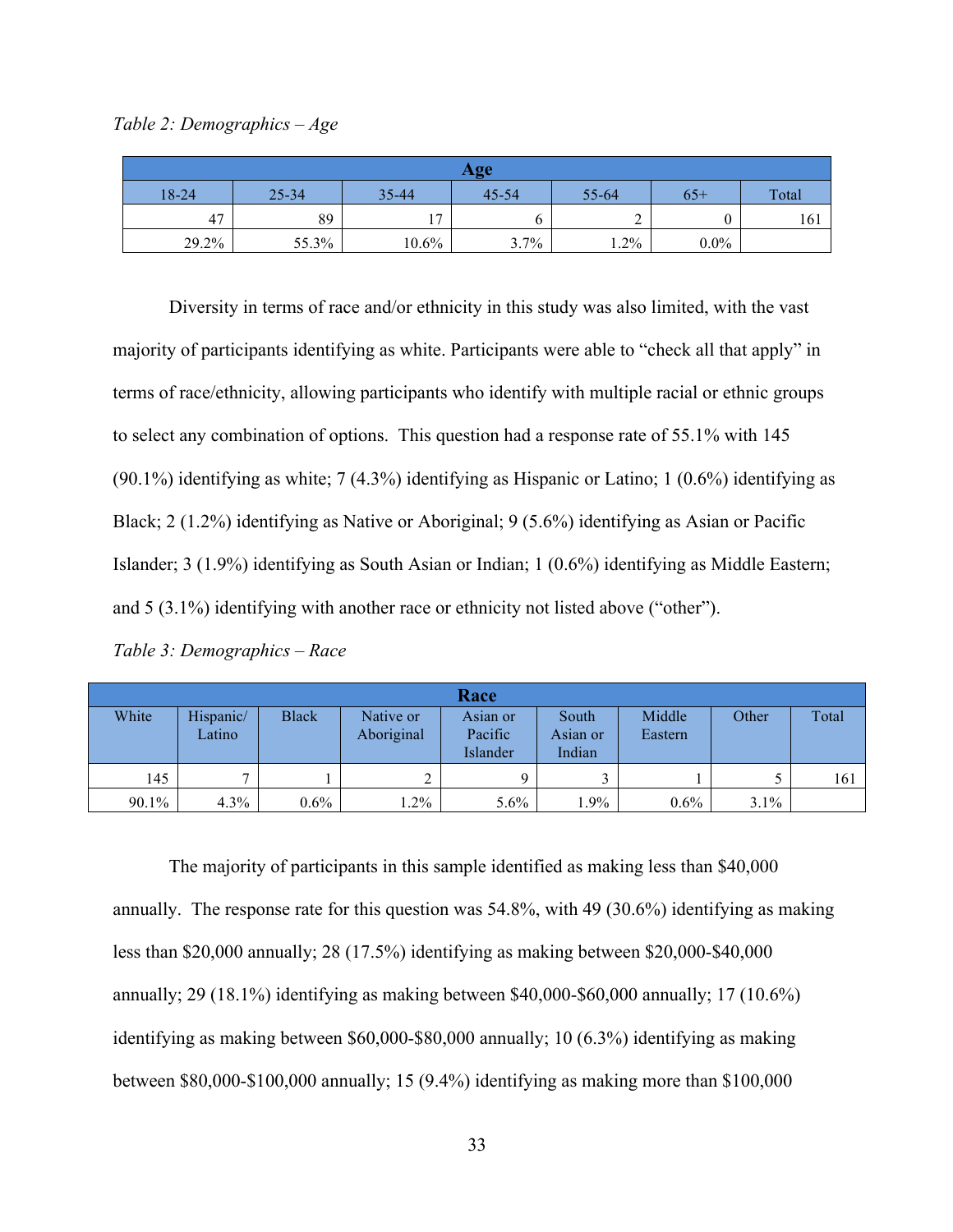annually; and 12 (7.5%) identifying as making an amount not listed above (e.g. Student; Unemployed; etc.). See Table 4. Figure 1 outlines all demographic information. I believe the demographics of the survey participants impacted the study results in several ways. Primarily, the lack of diversity across all demographic categories measured leads this data to have low generalizability. The implications of the demographics are discussed in detail in the following Discussion chapter.

*Table 4: Demographics – Socioeconomic Status*

| <b>Socioeconomic Status</b> |                      |                        |                        |                        |                        |         |       |  |  |
|-----------------------------|----------------------|------------------------|------------------------|------------------------|------------------------|---------|-------|--|--|
| Less Than \$20,000          | \$20,000<br>\$40,000 | $$40,000-$<br>\$60,000 | $$60,000-$<br>\$80,000 | \$80,000-<br>\$100,000 | More Than<br>\$100,000 | Other   | Total |  |  |
| 49                          | 28                   | 29                     |                        | 10                     | 15                     | 12      | 160   |  |  |
| $30.6\%$                    | $17.5\%$             | 18.1%                  | $10.6\%$               | $6.3\%$                | $9.4\%$                | $7.5\%$ |       |  |  |

## **History of Mental Health Diagnoses and Treatment**

The primary questions in these sections were about whether or not individuals have accessed counseling services at some point during their lives, as well as whether or not they have ever received a mental health diagnosis. The question of accessing professional help for psychological or emotional distress had a response rate of 68.2% with 153 (76.9%) answering "Yes" and 46 (23.1%) answering "No." See Table 5 below.

*Table 5 – Accessed Professional Help*

| <b>Sought Professional</b><br><b>Help/Counselling</b> |       |       |  |  |  |  |  |
|-------------------------------------------------------|-------|-------|--|--|--|--|--|
| Yes                                                   | No    | Total |  |  |  |  |  |
| 153                                                   | 46    | 199   |  |  |  |  |  |
| 76.9%                                                 | 23.1% |       |  |  |  |  |  |

The question of having received a mental health diagnosis had a response rate of 67.5% with 115 (58.4%) answering "Yes;" 58 (29.4%) answering "No;" and 24 (12.2%) answering "N/A." See Table 6.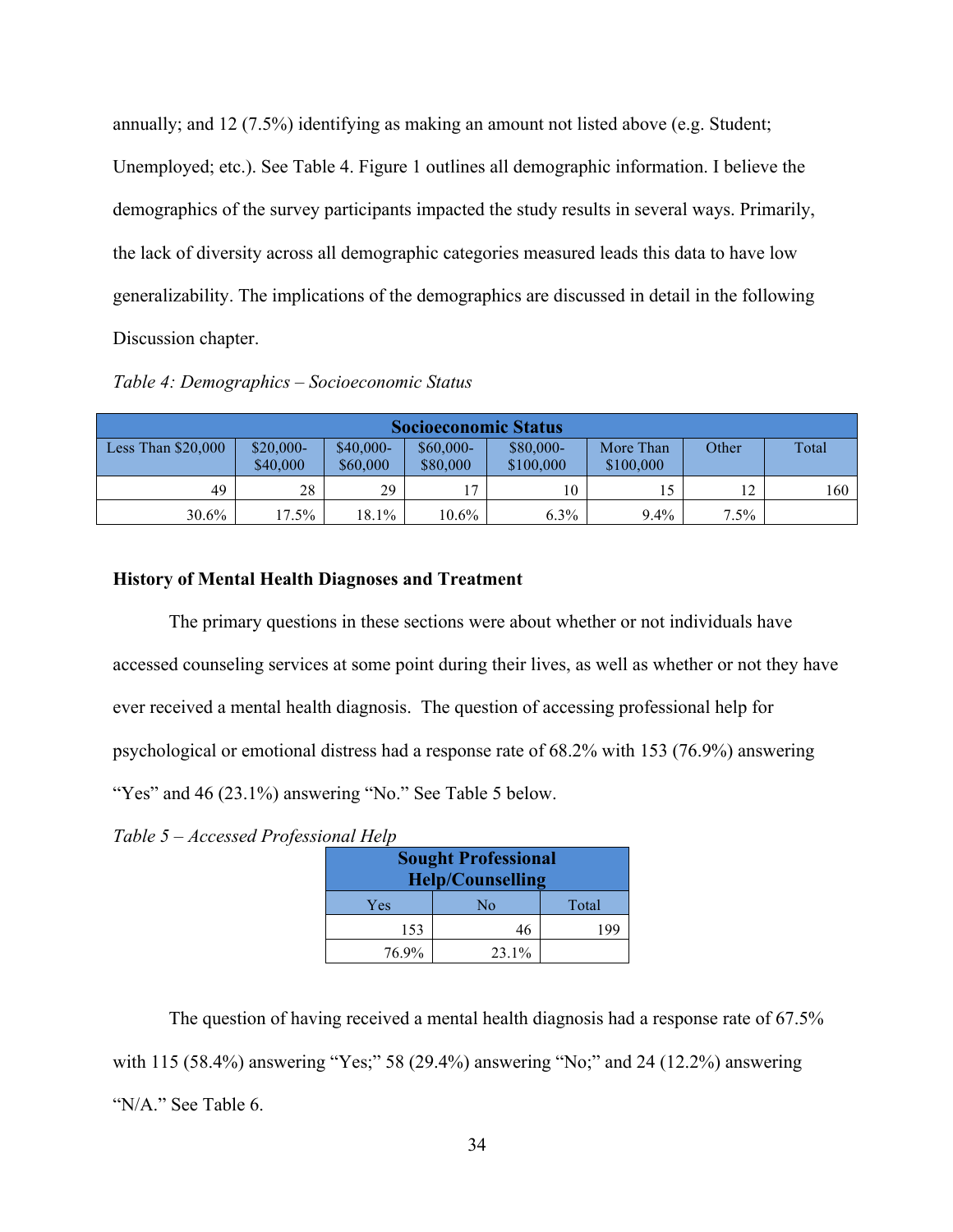





- -Hispanic/Latino
- **Black**
- Native or Aboriginal
- Asian or Pacific Islander
- South Asian or Indian
- **Middle Eastern**
- Other

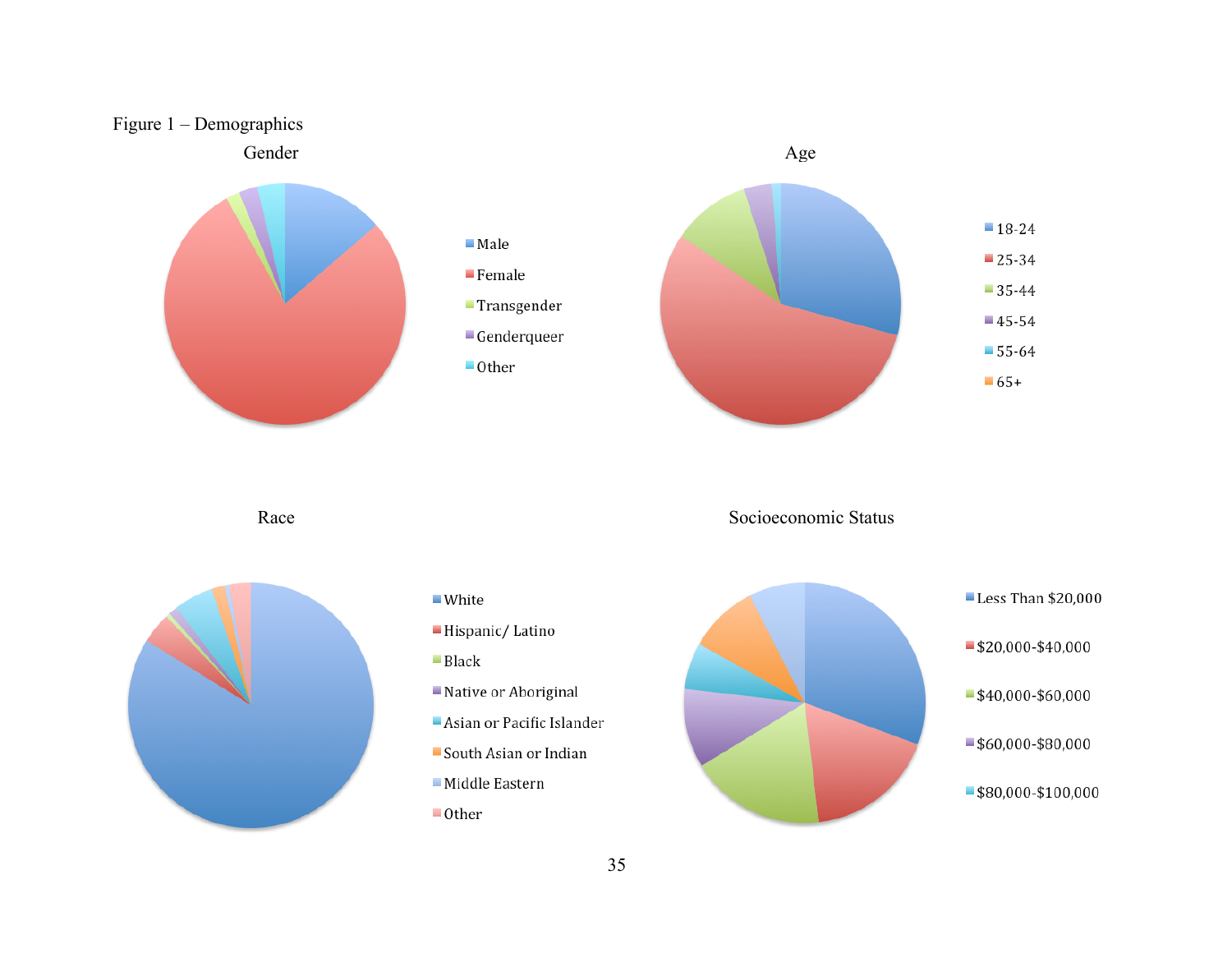| <b>Received Mental Health Diagnosis</b> |       |       |       |  |  |  |  |  |
|-----------------------------------------|-------|-------|-------|--|--|--|--|--|
| Yes                                     | No    | N/A   | Total |  |  |  |  |  |
| 115                                     | 58    | 24    | 1 Q.  |  |  |  |  |  |
| 58.4%                                   | 29.4% | 12.2% |       |  |  |  |  |  |

## *Table 6 – Received a Mental Health Diagnosis*

Participants were asked to designate which mental health diagnoses they have received. The response rate for this question was 38.7%. The question was asked as a qualitative narrative, leading to some interpretation of the results as many participants listed multiple diagnoses, some stated that they feel as though they meet some diagnostic criteria, and others stated that their diagnosis has evolved over time. If participants stated that they felt they have been misdiagnosed, I did not count their result for that diagnostic category; however if a participant listed multiple diagnoses or an evolution of their diagnoses, I counted them for each category. See Table 7 for these results. The responses were as are listed: 68 (60.2%) of those participants stated they have been diagnosed with an anxiety disorder, including social anxiety as well as panic disorder; 72 (63.7%) stated they have been diagnosed with a depressive disorder, including Major Depressive Disorder (MDD) and Dysthymia; 17 (15.0%) stated they have been diagnosed with Borderline Personality Disorder (BPD); 13 (11.5%) stated they have been diagnosed with Attention Deficit Disorder (ADD) or Attention-Deficit Hyperactivity Disorder (ADHD); 12 (10.6%) stated they have been diagnosed with Post-Traumatic Stress Disorder (PTSD); 10 (8.8%) stated they have been diagnosed with a Bipolar Disorder or "Manic-Depression;" 9 (8.0%) stated they have been diagnosed with Obsessive-Compulsive Disorder (OCD); 6 (5.3%) stated they have been diagnosed with an eating disorder or Body Dysmorphic Disorder (BDD); 2 (1.8%) stated they have been diagnosed with an Autism Spectrum Disorder (ASD) including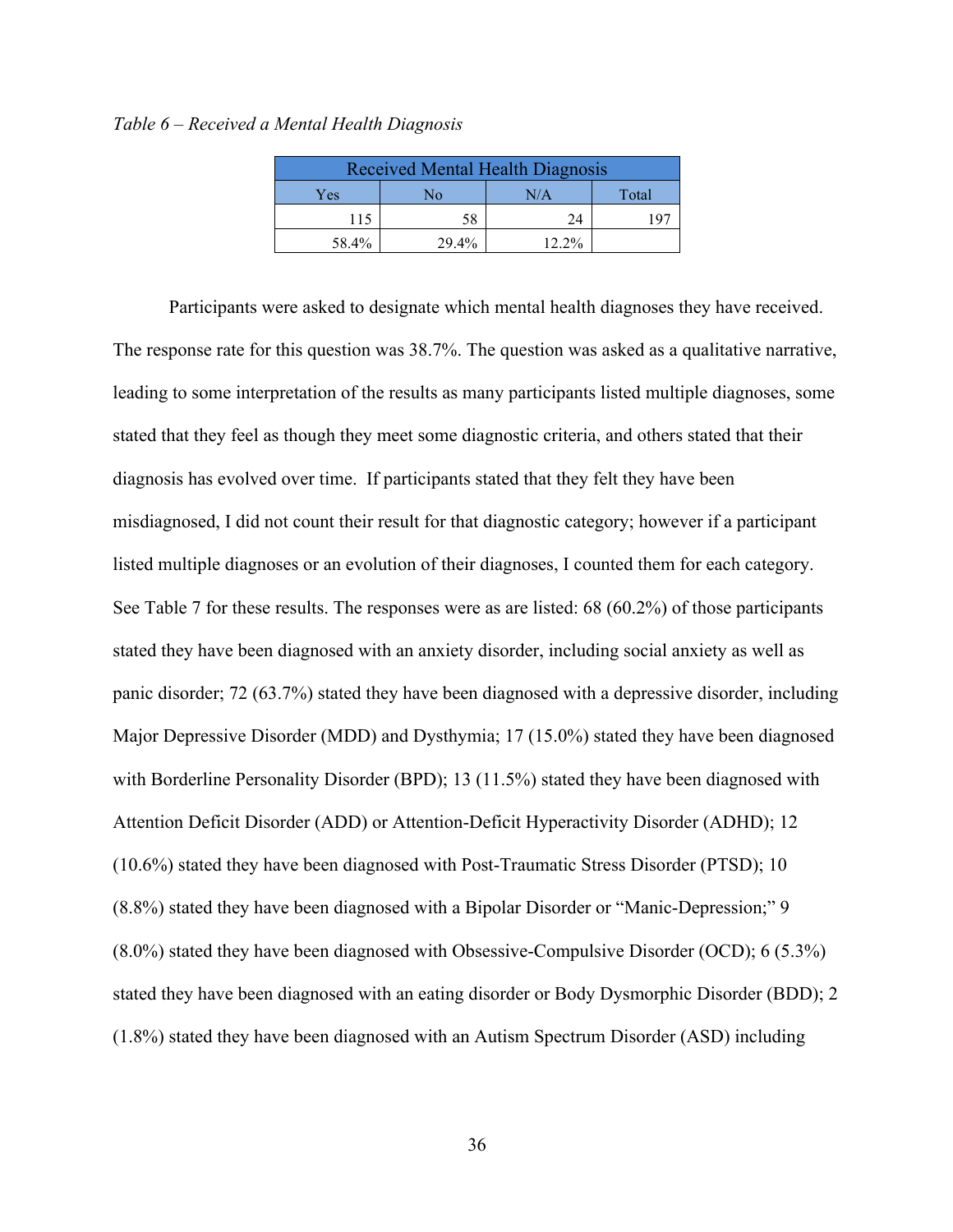Asperger's; and 10 (8.8%) stated they have been diagnosed with another type of mental health diagnosis.

| <b>Mental Health Diagnoses (Qualitative)</b> |            |                |              |             |                            |            |                    |                |         |        |
|----------------------------------------------|------------|----------------|--------------|-------------|----------------------------|------------|--------------------|----------------|---------|--------|
| Anxiety                                      | Depression | <b>BPD</b>     | ADD/<br>ADHD | <b>PTSD</b> | <b>Bipolar</b><br>Disorder | <b>OCD</b> | Eating<br>Disorder | $\mathbf{ASD}$ | Other   | Total  |
| 68                                           | 72         | $\overline{ }$ | 13           | 12          | 10                         |            |                    |                | 10      | $13-1$ |
| $60.2\%$                                     | 63.7%      | $5.0\%$        | $11.5\%$     | $10.6\%$    | 8.8%                       | $8.0\%$    | 5.3%               | $.8\%$         | $8.8\%$ |        |

# *Table 7 – Mental Health Diagnosis (Qualitative Responses)*

Participants shared their mental health diagnoses in narrative form. This led to some

unexpected commentary on individual feelings about how the medical and mental health

community's interpretation of symptoms in the form of diagnosis impacted them. Here are some

examples of these narratives, the implications of which will be discussed further in the

Discussion chapter:

"After a single visit as a teen I was diagnosed with "severe depression, possible manic depression"

"ADHD. I have told many professionals that I believe I have Autism spectrum disorder, but because my communication skills are so good (learned by observing my mother) and I make excellent eye contact (also learned by observing her and only in adulthood realized that it is too much sometimes for me, energetically, to make eye contact so much). So they're wrong. It's exhausting that they don't believe me. One person recently I think believed me, but I doubt there is an official diagnosis"

"First clinical depression, then bipolar type 2, now bpd. I don't know what's next"

"Major Depressive Disorder, Generalized Anxiety Disorder; mainly different mood and anxiety disorders that I stopped keeping track of such labels."

Participants were also asked whether not they have ever been tested for and if they have

been diagnosed with Autism, Asperger's, or any Autism Spectrum Disorder (ASD). This

question had a response rate of 55.1% with 6 (3.7%) answering "Yes;" 152 (94.4%) answering

"No;" and 3 (1.9%) answering "I do not know." 162 participants answered whether or not they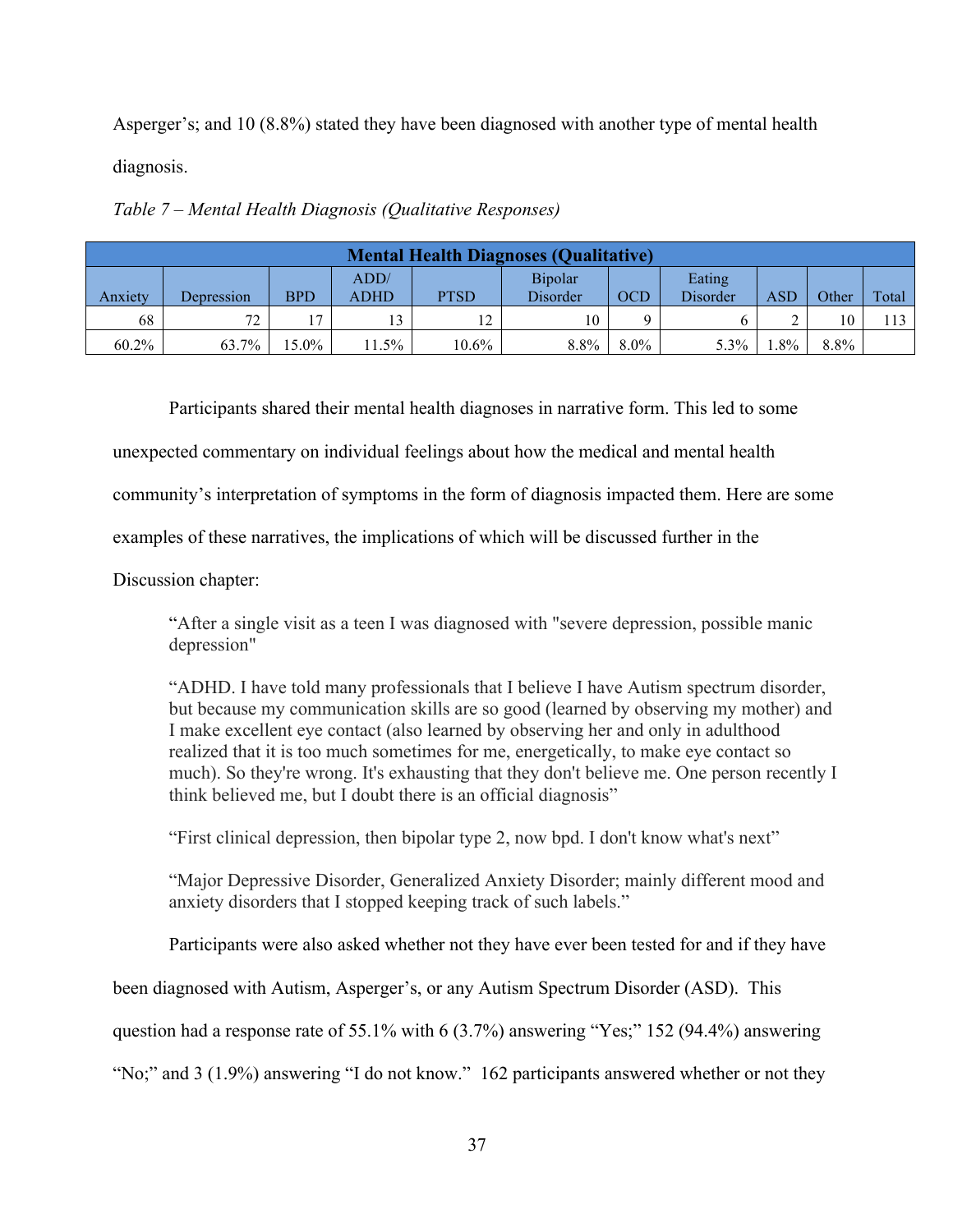had been tested for ASD, with 11 (6.8%) answering "Yes;" 140 (86.4%) answering "No;" and 11 (6.8%) answering "I do not know." The vast majority of participants have not been diagnosed nor have they been tested for Autism, Asperger's, or any Autism Spectrum Disorder. *Table 8 –Diagnosis of ASD*

| <b>Diagnosis of ASD</b> |       |         |       |  |  |  |  |  |
|-------------------------|-------|---------|-------|--|--|--|--|--|
| Yes                     | No    | Unsure  | Total |  |  |  |  |  |
| n                       | 152   |         | 16    |  |  |  |  |  |
| $3.7\%$                 | 94.4% | $1.9\%$ |       |  |  |  |  |  |

## **Sensory Processing Checklist Symptoms**

Participants were asked to check off items on a sensory processing checklist to indicate which issues they experienced between the ages of 4-12. See Table 9 for these results.

In addition to checking items off of a sensory processing checklist, participants were also asked to reflect on their most salient sensory processing issues as a child in a textbox format, allowing for qualitative responses. I went through and coded these responses, placing them into categories based on the six categories on the sensory processing checklist used for the quantitative question, created by Yack, Aquilla, and Sutton (2015). The six categories of sensory processing difficulty in Yack, Aquilla, and Sutton's (2015) checklist are: auditory, visual, smell/taste, touch, activity level/emotional responses, proprioception, and vestibular. I coded them broadly, as some participants listed symptoms from multiple categories, and others listed items that could be placed in multiple categories.

I used my own judgment to place items as broadly as possible, allowing items to fall into multiple categories. This question had a response rate of 44.9%, with 51 participants (38.9%) noting difficulties with touch, 40 (30.5%) citing auditory difficulties, 22 (16.8%) reflecting on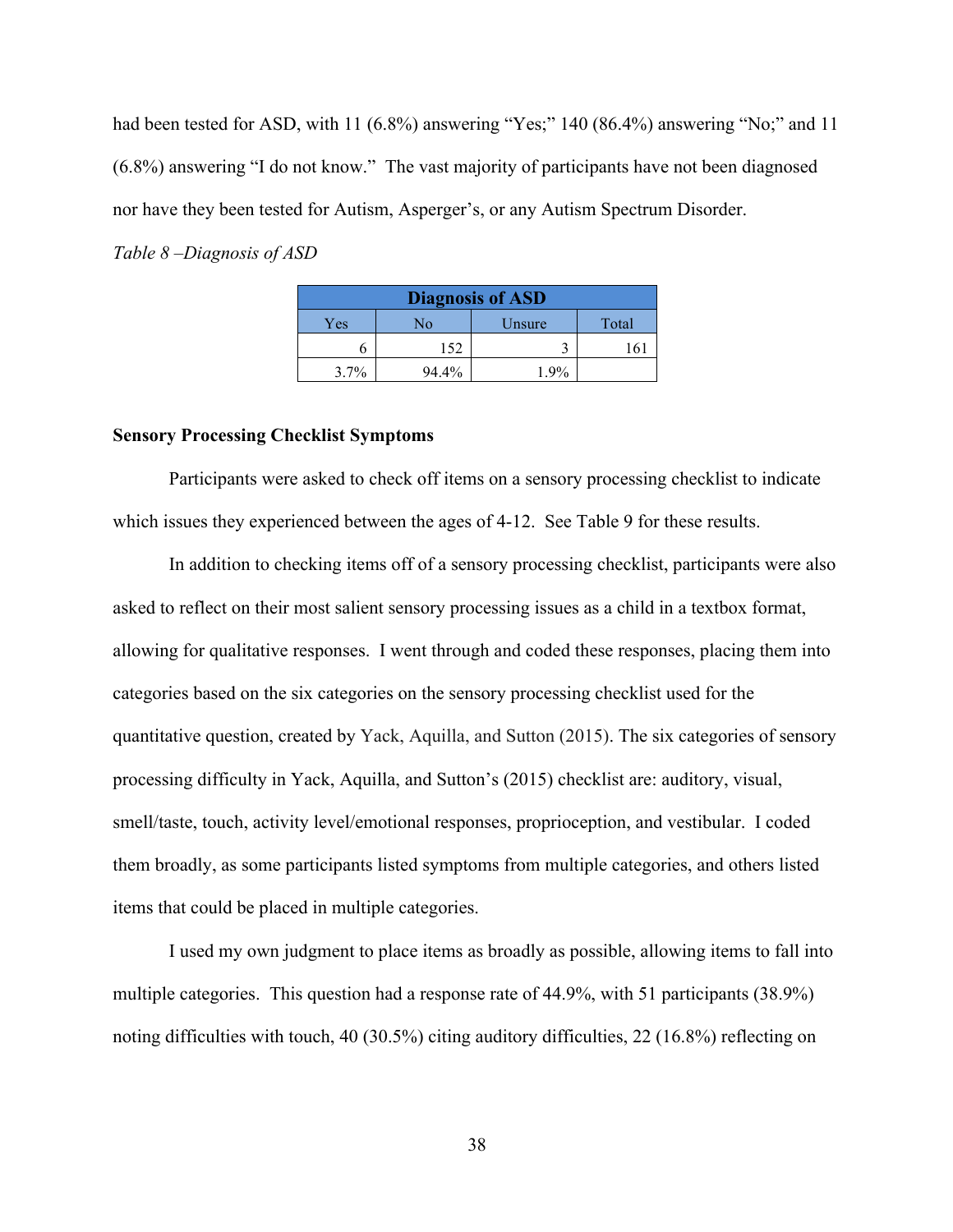difficulties relating to smell/taste, 16 (12.2%) stating that they struggled with activity

level/emotional response difficulties, 8 (6.1%) citing visual difficulties, 7 (5.3%) citing

*Table 9: Sensory Processing Symptom Checklist*

| <b>Sensory Processing Symptom Checklist</b>                                              | No. of<br><b>Participants</b><br>(%) |
|------------------------------------------------------------------------------------------|--------------------------------------|
| Resisted changes in head position                                                        | $11(3.8\%)$                          |
| Appeared fearful of playground equipment or carnival rides                               | 77 (26.4%)                           |
| Avoided balancing activities                                                             | 27 (9.2%)                            |
| Were oblivious to risks of heights or moving equipment                                   | 20 (8.2%)                            |
| Over-reacted to unexpected touch or avoided light touch                                  | $60(20.5\%)$                         |
| Disliked teeth brushing, hair washing/brushing, face wiping                              | 99 (33.9%)                           |
| Appeared irritated or avoided certain food or clothing textures                          | 108 (37.0%)                          |
| Disliked or avoided messy play or foods                                                  | 48 (16.4%)                           |
| Appeared irritated when someone was in close proximity                                   | 64 (21.9%)                           |
| Insisted on rubbing or feeling objects                                                   | 69 (23.6%)                           |
| Frequently placed mouth on objects                                                       | 38 (13.0%)                           |
| Had difficulty manipulating small objects                                                | $9(3.1\%)$                           |
| Sought pressure input through deep hugs, squeezing objects, hiding under pillows         | 57 (19.5%)                           |
| Enjoyed rough and tumble play                                                            | 52 (17.8%)                           |
| Relaxed following massage or deep pressure                                               | 50 (17.1%)                           |
| Exerted too much or too little pressure when handling objects                            | $21(7.2\%)$                          |
| Appeared clumsy, bumped into people or objects                                           | 75 (25.7%)                           |
| Appeared uncomfortable (squinted, turned away) in strong sunlight or artificial lighting | 82 (28.1%)                           |
| Had difficulty scanning the environment for desired object                               | 26 (8.9%)                            |
| Appeared fascinated with flickering lights, flipping pages, bubbles, dripping water      | 38 (13.0%)                           |
| Stared at spinning objects, shadows, opening and closing doors                           | 29 (9.9%)                            |
| Covered ears or became upset with loud or unexpected sounds                              | 74 (25.3%)                           |
| Noticed sounds that others did not hear                                                  | 72 (24.7%)                           |
| Appeared hard of hearing or missed certain sounds                                        | 45 (15.4%)                           |
| Disliked strong smells or tastes                                                         | 71 (24.3%)                           |
| Crave strong smells or tastes                                                            | 32 (11.0%)                           |
| Ate non-edibles                                                                          | 30 (10.3%)                           |
| Appeared restless and required frequent movement breaks                                  | 31 $(10.6\%)$                        |
| Preferred quiet play                                                                     | 76 (26.0%)                           |
| Appeared anxious or fearful                                                              | 91 (31.2%)                           |
| Had difficulty paying attention at school or home                                        | 73 (25.0%)                           |
| Required routine and had difficulty with transitions                                     | 40 (13.7%)                           |
| Other                                                                                    | 6(2.7%)                              |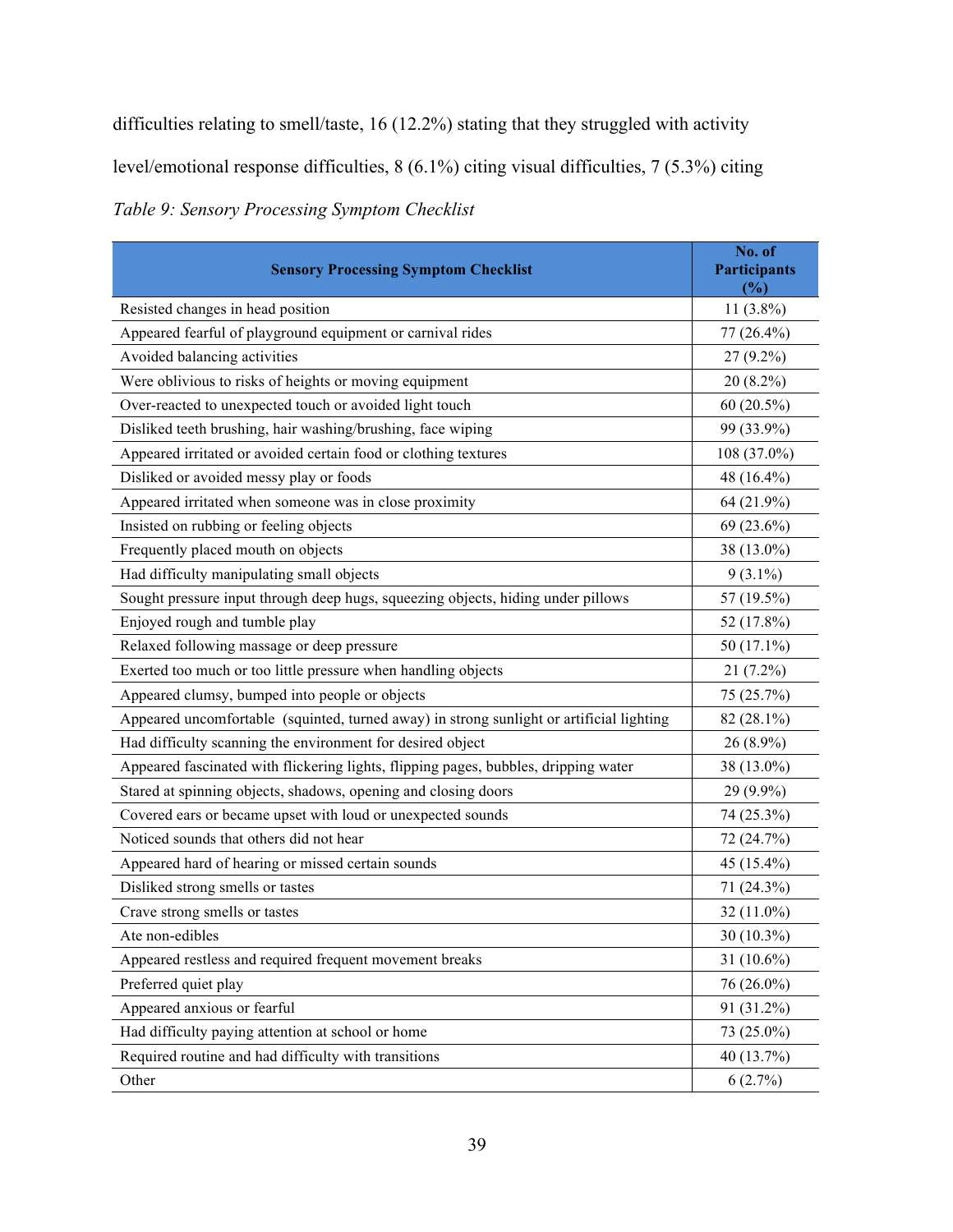vestibular difficulties, 5 (3.8%) reporting difficulties with proprioception, 8 (6.1%) citing either no sensory difficulties, that they were unsure, or that sensory difficulties occurred outside of the age range specified (4-12 years old), and 1 (0.8%) citing having a sensory difficulty that I could not comfortably place in any category. See Table 10 below for the details of the qualitative results.

# *Table 10: Sensory Processing Symptoms – Qualitative Responses*

|       | <b>Sensory Processing Symptoms (Qualitative)</b> |             |                                                |         |                |                |                 |         |       |  |  |
|-------|--------------------------------------------------|-------------|------------------------------------------------|---------|----------------|----------------|-----------------|---------|-------|--|--|
| Touch | Auditory                                         | Smell/Taste | Activity Level/<br>Emotional<br>Responsiveness | Visual  | Vestibular     | Proprioception | None/<br>Unsure | Other   | Total |  |  |
| 51    | 40                                               | 22          |                                                |         | $\overline{ }$ |                |                 |         |       |  |  |
| 38.9% | $30.5\%$                                         | 16.8%       | 12.2%                                          | $6.1\%$ | $5.3\%$        | 3.8%           | $6.1\%$         | $0.8\%$ |       |  |  |

Here is a sampling of participant's narratives describing their most salient sensory processing

difficulties:

"I chewed on everything. My nails/fingers, hair, erasers, Barbie feet, pens, rubber bands, shirt collars, leather gloves, etc..."

"I struggled with personal space. I didn't like physical contact, even with family members. No history of any kind of abuse."

"Could not sit still long enough to learn to read a book and fell behind in class as a result"

"Very isolated, confused. Felt crazy because nobody else got angry at sounds"

"Texture and smell were big for me. Certain fabrics like velvet made me recoil. Seams in socks and tights irritated me so much I would cry. My mom would have to pull the seams over my feet when I put shoes on. I needed to smell everything first before I decided what I thought about it (I still do this)"

"I used to scream when having my hair washed because I didn't like the feeling of the water on my head"

Several participants also commented that their sensory sensitivities continue to persist into

adulthood.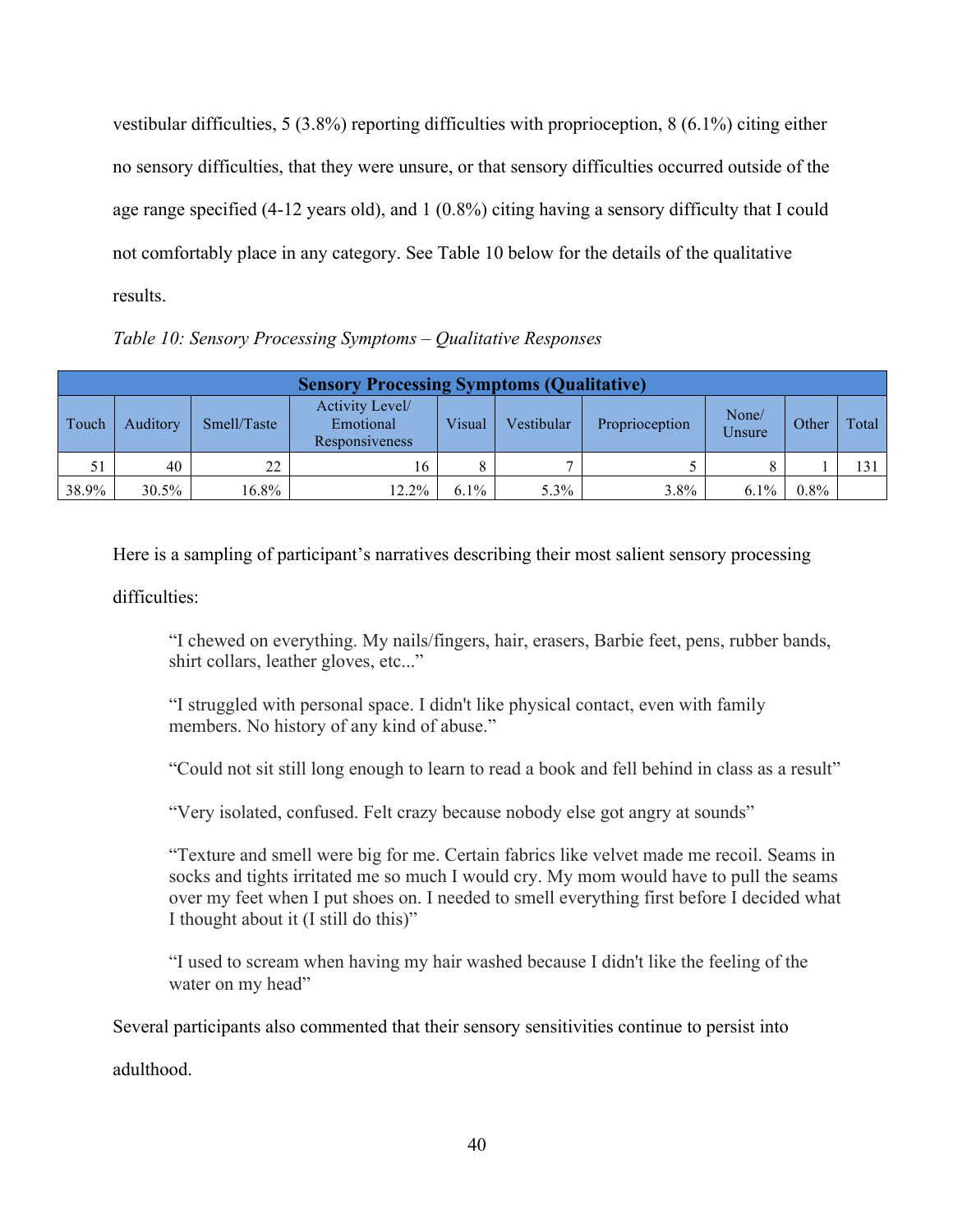## **Invalidating Childhood Relationships**

**Caregivers**. The survey asked participants to reflect on their relationships with their parents/caregivers, with a variety of questions designed from and developed based on the Invalidating Childhood Experiences Scale (ICES) (Mountford et al., 2007). Participants were asked to rate their responses on a Likert scale, with 1 indicating "never" and 5 indicating "all the time," typically with 1 meaning the environment was validating and 5 meaning that the environment was invalidating. Several items were reverse coded and asked such that "never" would indicate an invalidating environment, and "all the time" would indicate a validating environment. This question had a response rate of 63.7%. See Table 11.

Participants were also asked to reflect on how their parents/caregivers responded to their sensory needs throughout their childhood in the form of an open-ended narrative. I went through and coded these responses using my own judgment based on participant word choice, dividing them up into a variety of categories of participant experience of parent/caregiver responses. These categories include: validating/supportive, invalidating/negative/unsupportive; and none/neutral/other. Responses sometimes fell into more than one category, noting that parents/caregivers were supportive in some circumstances and not in others, or were inconsistent in their support. These results were coded into multiple categories, including responses where participants indicated that one parent was supportive and another invalidating. The "none/neutral" category includes responses in which the participant indicated that parents responded neutrally (e.g. "I wouldn't say my parents were neglectful about it or anything, I only had one or two things that bothered me") or in which no sensory issues indicated (e.g. "I don't have anything memorable"), as well as responses that focused on parenting style rather than sensory need (e.g. "I don't think the term "sensory needs" occurred to them in their parenting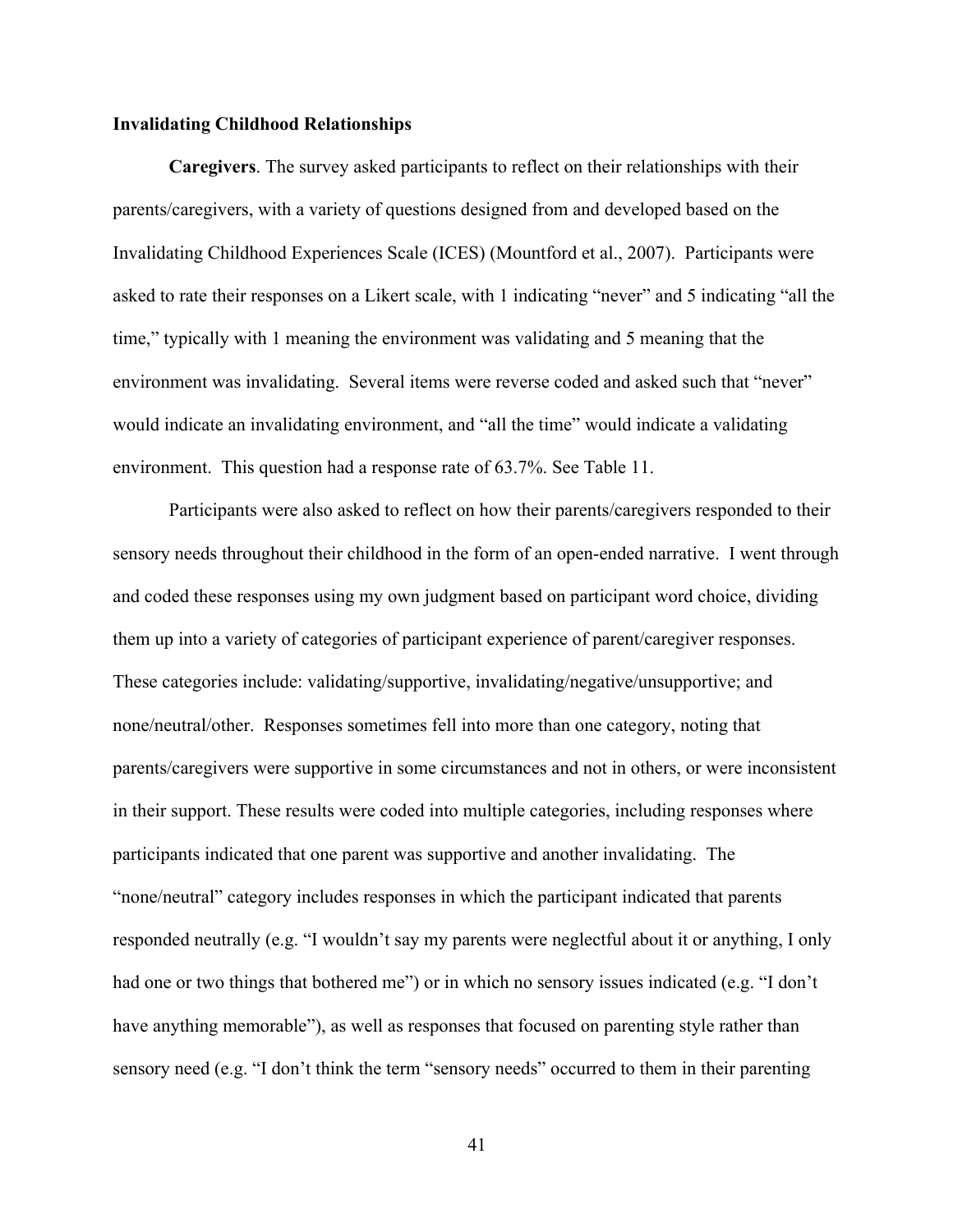| <b>Parent/Caregiver Invalidating Environment Likert Scale Results</b>                                                        |              |        |           |              |        |          |
|------------------------------------------------------------------------------------------------------------------------------|--------------|--------|-----------|--------------|--------|----------|
| Statement                                                                                                                    | All the time | Often  | Sometimes | Infrequently | Never  | N/A      |
| My caregiver usually<br>understood my feelings and<br>helped me manage them**                                                | 8.60%        | 24.70% | 20.40%    | 33.90%       | 10.20% | 5.40%    |
| My caregiver encouraged<br>me to believe that I was<br>imagining things                                                      | 4.30%        | 11.30% | 15.10%    | 26.30%       | 37.60% | 5.40%    |
| When I felt uncomfortable<br>or upset, my caregiver<br>usually ignored this                                                  | 8.10%        | 12.40% | 24.20%    | 32.30%       | 22.00% | 1.10%    |
| My caregiver indicated that<br>they thought I was being<br>difficult in regards to my<br>sensory needs                       | 9.10%        | 15.10% | 19.90%    | 16.70%       | 32.80% | 6.50%    |
| If I felt uncomfortable, my<br>caregiver would say things<br>like "you're fine, no one<br>else has a hard time with<br>this" | 12.40%       | 17.30% | 21.10%    | 25.40%       | 21.60% | 2.20%    |
| When I was upset, my<br>caregiver would ask what<br>was wrong so they could<br>try to help me**                              | 18.50%       | 32.10% | 22.80%    | 17.90%       | 7.60%  | $1.10\%$ |
| If I said I couldn't do<br>something, my caregiver<br>would say things like<br>"you're being difficult on<br>purpose"        | 9.70%        | 16.70% | 15.10%    | 25.80%       | 30.10% | 2.70%    |
| My caregivers encouraged<br>me to hide or control my<br>emotions, or to "behave<br>like a grownup"                           | 22.70%       | 18.40% | 21.60%    | 20.00%       | 14.60% | 2.70%    |
| I was encouraged to "suck<br>it up" when I became upset                                                                      | 19.40%       | 19.40% | 18.80%    | 23.10%       | 17.20% | 2.20%    |
| I was labeled a "trouble"<br>maker" at home                                                                                  | 8.60%        | 8.10%  | 15.10%    | 18.80%       | 47.30% | 2.20%    |
| My caregiver helped me by<br>teaching me ways to be<br>comfortable even when I<br>was experiencing<br>challenges**           | 5.40%        | 16.80% | 25.90%    | 29.70%       | 20.00% | 2.20%    |

approach), and those who misunderstood the category of "caregiver" as all adults (e.g. "These response reflect the average of my time with caregivers. Teachers, other mentors and parents were all slightly different"). This question had a response rate of 35.6%, with 39 (37.5%) noting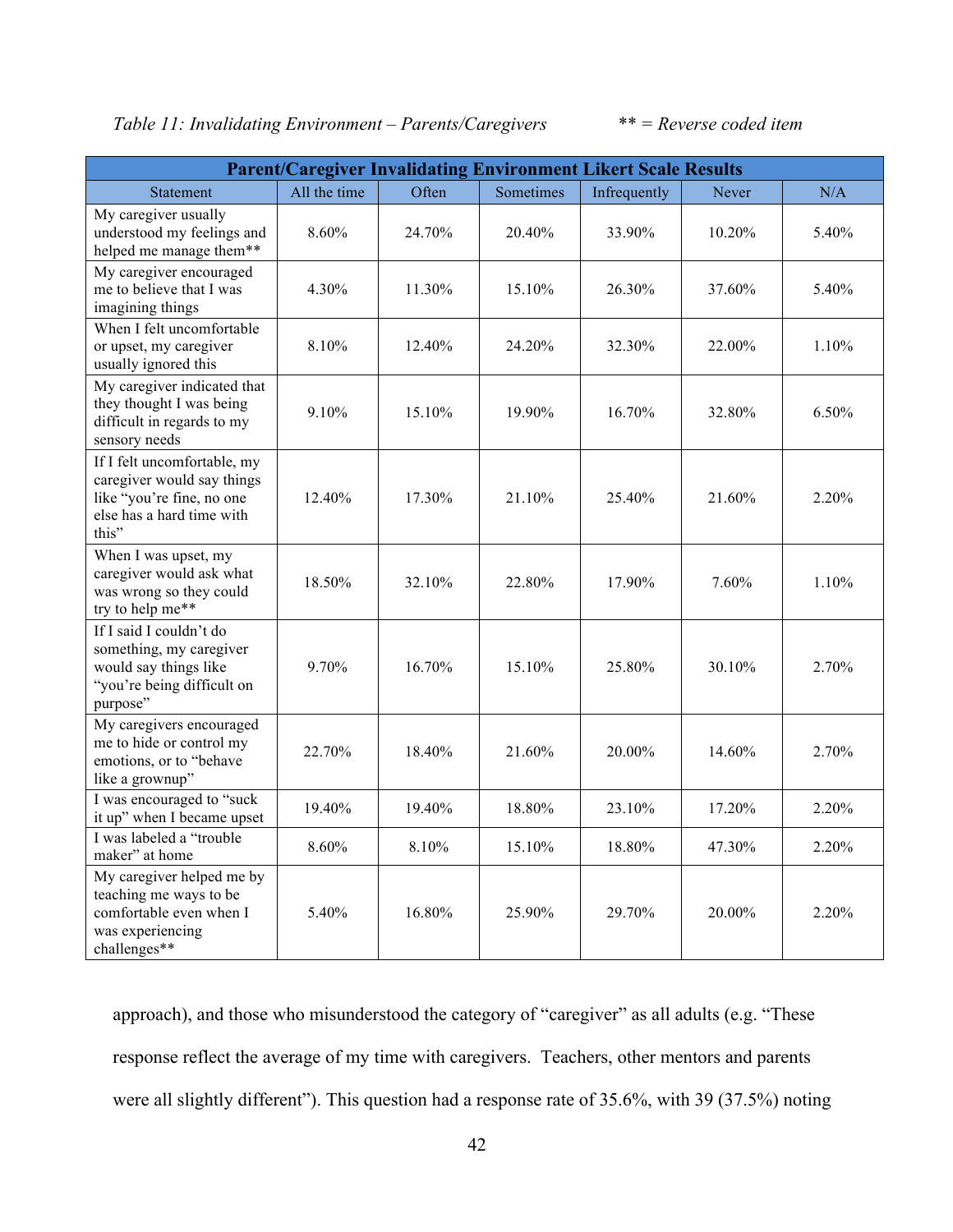a validating/supportive stance; 64 (61.5%) indicated an invalidating/negative/unsupportive response, and 14 (13.4%) who fell into the category of none/neutral/other. See Table 13.

| <b>Parent Invalidating Environment Narratives</b> |                                            |                        |       |  |  |
|---------------------------------------------------|--------------------------------------------|------------------------|-------|--|--|
| Validating/<br>Supportive                         | Invalidating/<br>Negative/<br>Unsupportive | None/Neutral/<br>Other | Total |  |  |
| 39                                                | 64                                         | 14                     | 104   |  |  |
| 37.5%                                             | 61.5%                                      | 13.5%                  |       |  |  |

# *Table 12: Invalidating Environment – Qualitative, Parents/Caregivers*

Here is a sampling of the unsupportive or invalidating experiences participants

remembered from their childhoods:

Positive:

"Very supportive but didn't coddle me - helped me to understand why I was responding, reasons to respond differently"

"I had a supportive caregiver who responded to my needs as they arose"

"My parents are both clinical psychologists and were generally very attentive to our needs while teaching us limits. I was comforted in the face of difficulty or upset, and responses to my fear were calm and receptive."

# Negative:

"My parents were believers in 'tough love'... Emotions were not nurtured, sadness was brushed aside, too much enthusiasm was told to calm down"

"Didn't try and help too much on a day to day basis, instead they just sent me to therapy and hoped it would fix me"

"I was constantly told that I 'just wasn't trying hard enough'"

"My caregivers were very dismissive of my feelings of discomfort and an attempt to convince me that I was simply overreacting or attempting to draw attention to myself. I began to keep any mentions of discomfort to myself to avoid conflict"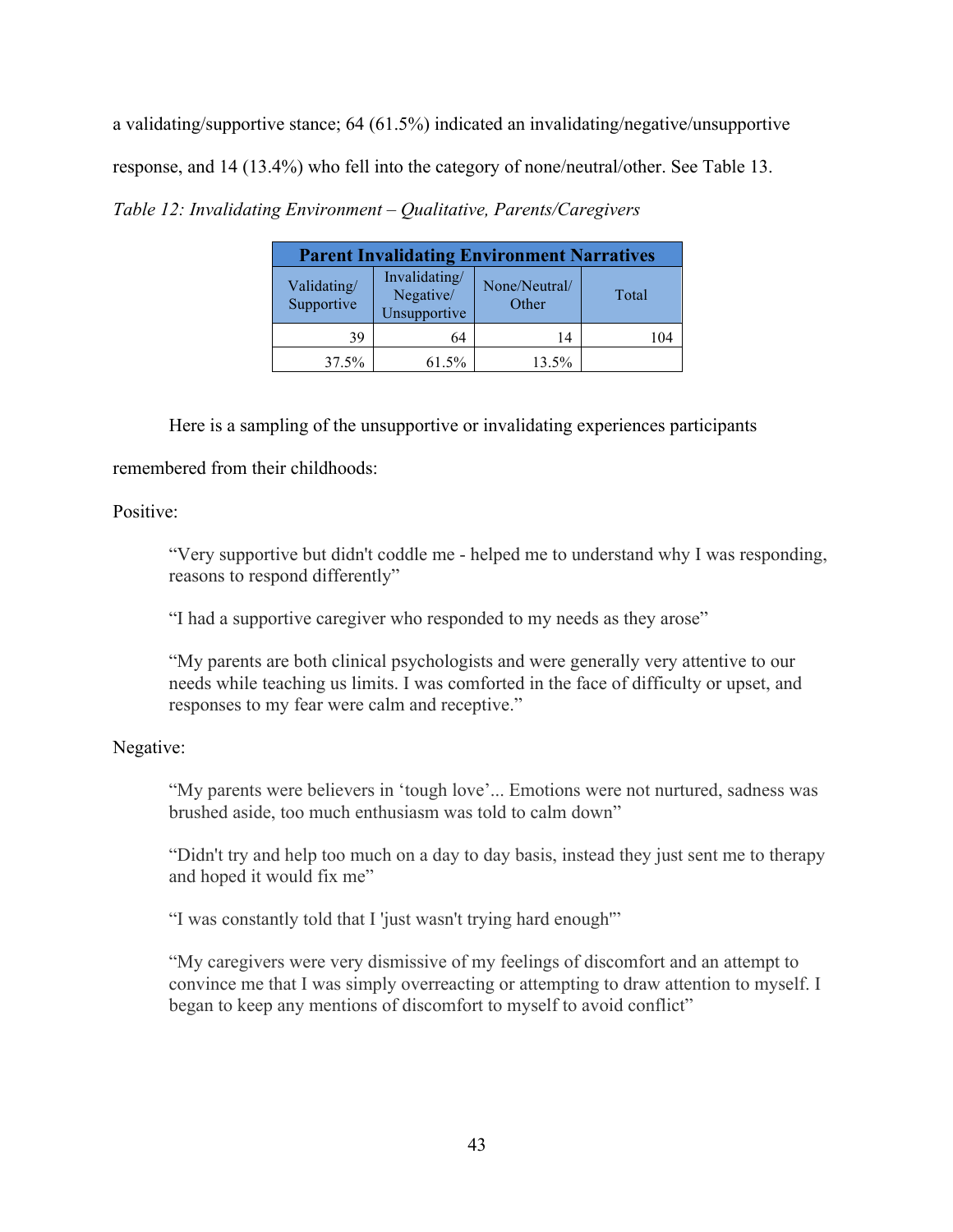**Teachers**. The survey asked participants to reflect on their childhood experiences with teachers in regards to how validating their school environments were, using similar methods to those for caregivers. This question had a response rate of 57.2%. See Table 13 for these results.

Participants were also asked to reflect on how their teachers responded to their sensory needs throughout their time in school, and write about these reflections. I went through and coded these responses using my own judgment based on participant word choice, dividing them up into a variety of categories of participant experience of their teachers. These categories include: validating/supportive, invalidating/negative/unsupportive; and none/neutral/other. This question had a response rate of 27.4%, with 32 (40.0%) reporting that their teachers were validating/ supportive, 38 (47.5%) stating that they felt their teachers were invalidating/negative/ unsupportive, and 25 (31.3%) stating that their teachers had a response in the category of none/neutral/other.

The following are a sampling of participant's narrative descriptions about teachers:

Positive:

"Attended gifted school/Montessori and so was allowed to take frequent quiet-times and mostly dictate my own schedule/breaks as needed"

"In preschool, teachers responded attentively to sensory needs providing stimulation like brushing, lying down in a dark place and squeezing stress objects. This was very salient to me and I still remember it strongly"

## Negative:

"Some were sensitive and knowledgeable to mental illness, empathetic. Others couldn't have cared less and were of the "suck it up" mentality"

"Teachers did not often pay much attention to me because I was always very quiet"

"They told me that I was lying when I've told them the truth"

"Constantly sent to the "office"; detention. Said I had learning disabilities and was a trouble maker"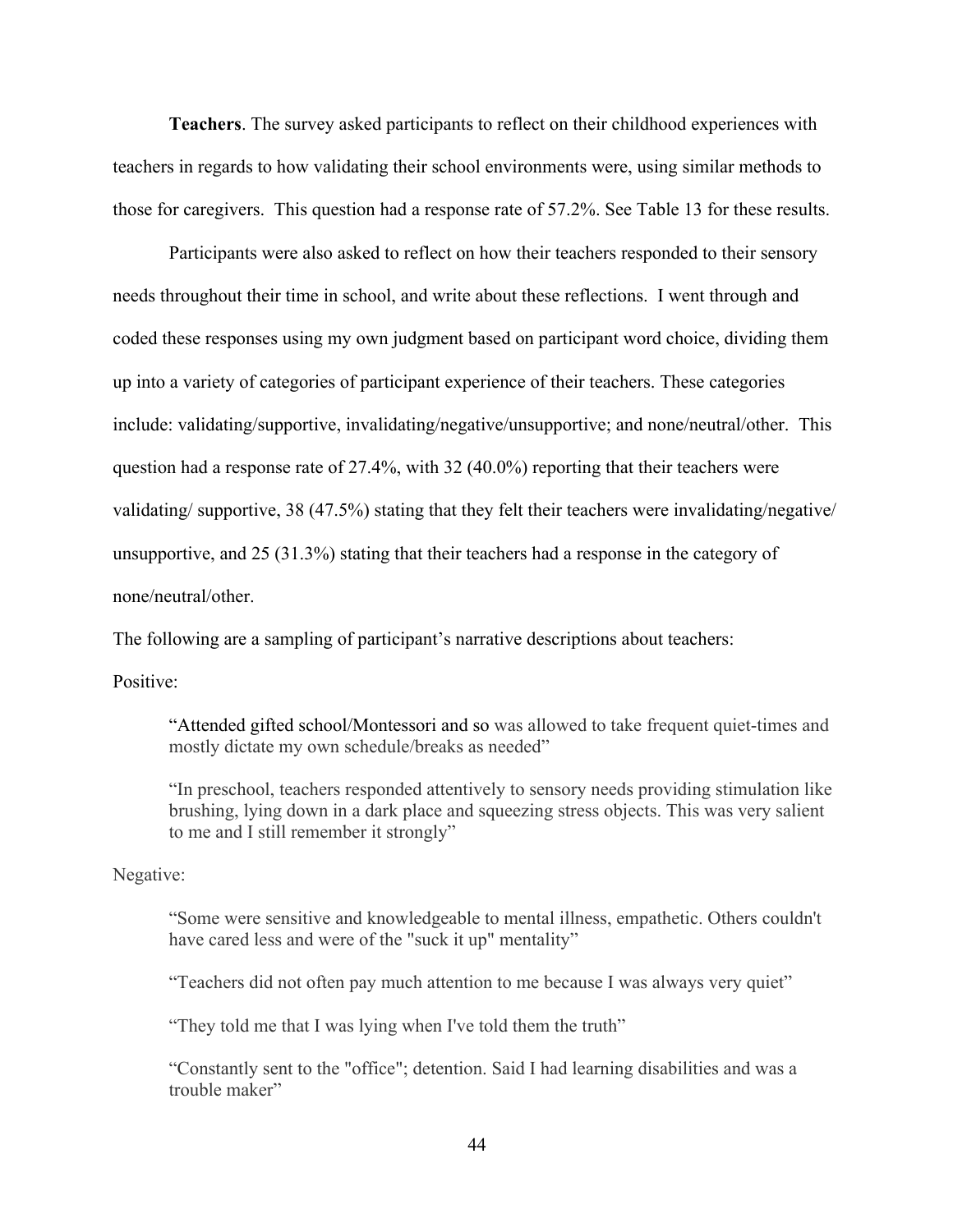# *Table 13: Invalidating Environment – Teachers \*\* = Reverse coded item*

| <b>Teacher Invalidating Environment Likert Scale</b>                                                                    |              |        |                  |              |              |        |
|-------------------------------------------------------------------------------------------------------------------------|--------------|--------|------------------|--------------|--------------|--------|
| <b>Statement</b>                                                                                                        | All the time | Often  | <b>Sometimes</b> | Infrequently | <b>Never</b> | N/A    |
| My teachers made a<br>point of trying to<br>understand my<br>feelings and help me<br>manage them**                      | 1.80%        | 11.40% | 37.70%           | 24.00%       | 16.80%       | 8.40%  |
| My teachers<br>encouraged me to<br>believe that I was<br>imagining things                                               | 2.40%        | 4.80%  | 12.00%           | 27.50%       | 41.30%       | 12.00% |
| My teachers helped<br>me by teaching me<br>ways to be<br>comfortable even<br>when I was<br>experiencing<br>challenges** | 1.80%        | 10.80% | 33.50%           | 21.00%       | 24.00%       | 9.00%  |
| My teachers<br>indicated that they<br>thought I was being<br>difficult in regards to<br>my sensory needs                | 4.20%        | 9.00%  | 18.00%           | 23.40%       | 31.70%       | 13.80% |
| If I said I couldn't do<br>something, my<br>teachers said things<br>like "you're being<br>difficult on purpose"         | 2.40%        | 9.00%  | 14.40%           | 24.00%       | 41.90%       | 8.40%  |
| I was labeled a<br>"trouble maker" at<br>school                                                                         | 7.20%        | 2.40%  | 13.20%           | 17.40%       | 54.50%       | 5.40%  |

# *Table 14: Invalidating Environment – Qualitative, Teachers*

| <b>Teacher Invalidating Environment Narratives</b> |                                            |                        |       |  |  |
|----------------------------------------------------|--------------------------------------------|------------------------|-------|--|--|
| Validating/<br>Supportive                          | Invalidating/<br>Negative/<br>Unsupportive | None/Neutral/<br>Other | Total |  |  |
| 32                                                 | 38                                         | 25                     |       |  |  |
| $40.0\%$                                           | 47.5%                                      | 31.3%                  |       |  |  |

**Peers**. The survey asked participants to reflect on their childhood experiences with peers

in regards to how validating their environments with friends and same or similar-age children

were, using similar methods to those for parents/caregivers and teachers. This question had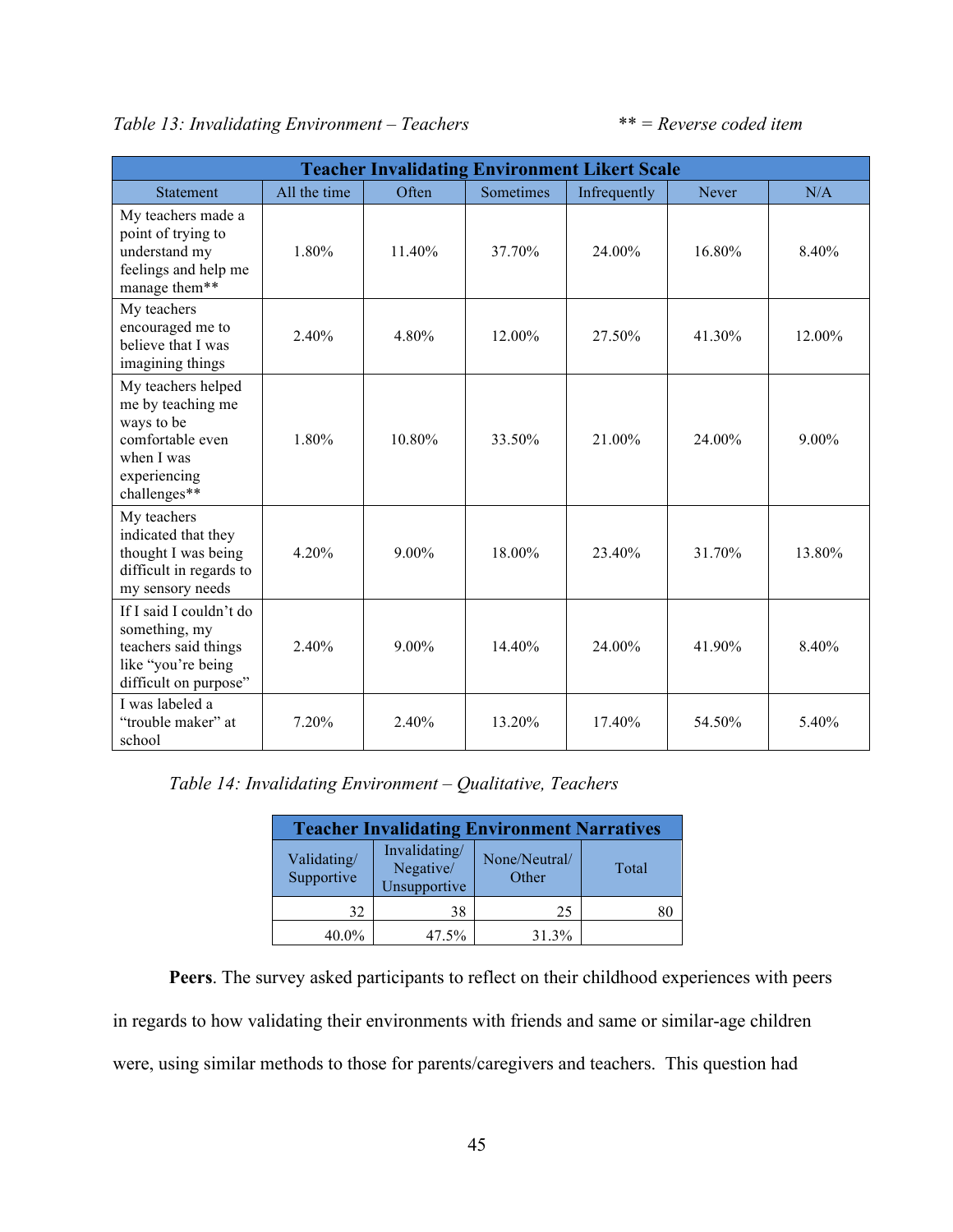varying response rates for each question; 54.8%; 54.1%; and 54.5% respectively. See Table 15 for these results.

Participants were also asked to reflect on how their peers responded to their sensory needs throughout their time in school, writing qualitative responses. I went through and coded these responses using my own judgment based on participant word choice, dividing them up into a variety of categories of participant experience of their peers. These categories were also validating/supportive, invalidating/negative/unsupportive; and none/neutral/other. This question had a response rate of 21.6%, with 12 (19.0%) reporting that their peers fell into the category of validating/supportive, 35 (55.6%) stating that they felt their peers were invalidating/negative/ unsupportive, and 19 (30.2%) falling in the category of none/neutral/other. See Table 16. *Table 15: Invalidating Environment – Peers \*\* = Reverse coded item*

**Peer Invalidating Environment Likert Scale Results** Statement All the time Often Sometimes Infrequently Never N/A My peers usually understood my feelings and adjusted our play to help me feel more comfortable\*\* 1.30% 10.60% 36.30% 23.80% 15.60% 12.50% My peers often said that they thought I was "just trying to get out of doing things" when I expressed my sensory needs 3.80% 14.60% 22.80% 21.50% 25.30% 12.00% My peers teased or made fun of me when I was uncomfortable with something 10.10% 22.60% 32.70% 13.20% 13.80% 7.50%

Table 16 - Invalidating Environment (Qualitative, Peers)

| <b>Peer Invalidating Environment Narratives</b> |                                            |                        |       |  |  |
|-------------------------------------------------|--------------------------------------------|------------------------|-------|--|--|
| Validating/<br>Supportive                       | Invalidating/<br>Negative/<br>Unsupportive | None/Neutral/<br>Other | Total |  |  |
| 12                                              | 35                                         | 19                     |       |  |  |
| 19.0%                                           | 55.6%                                      | 30.2%                  |       |  |  |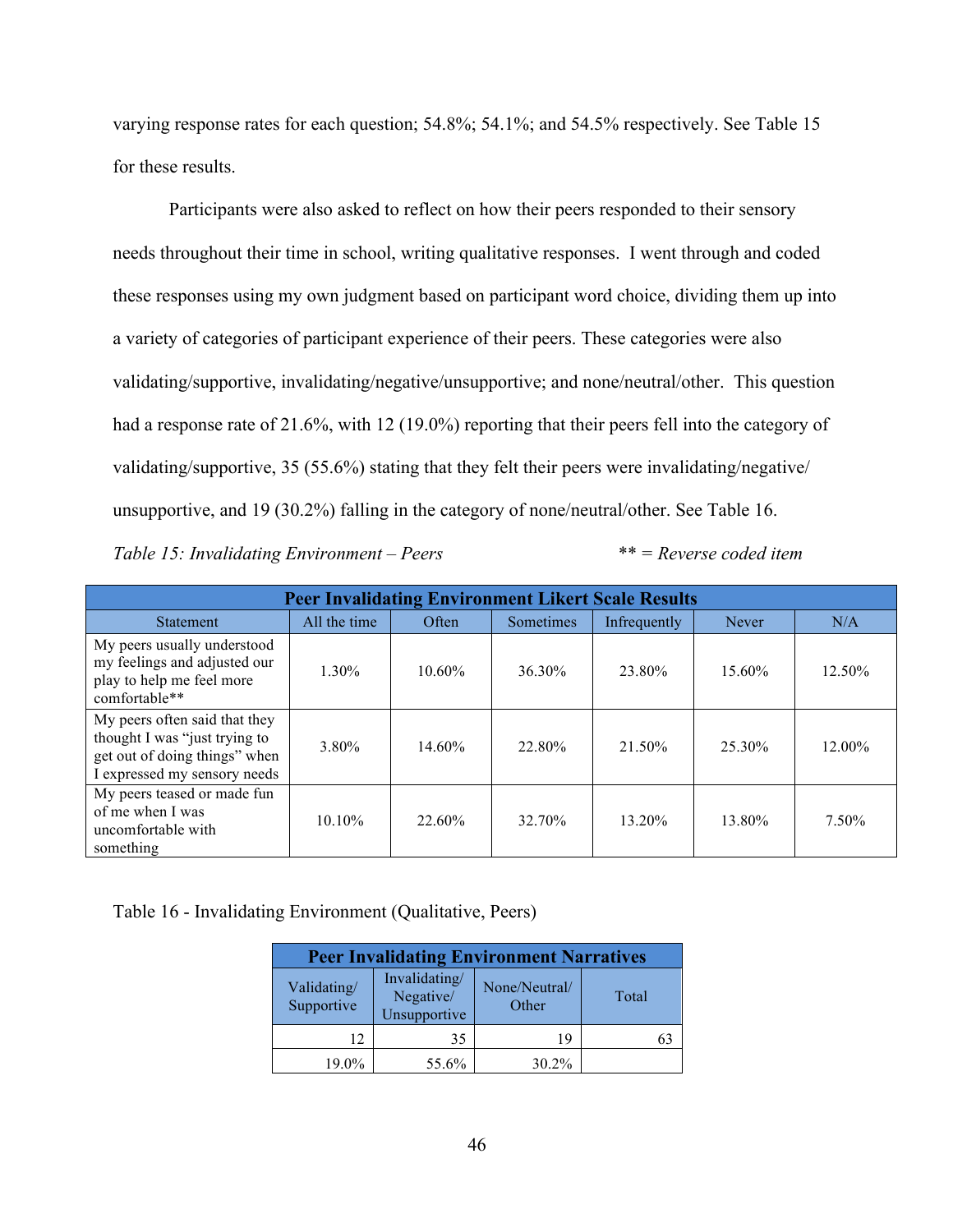Likewise, participants listed a range of experiences in terms of how their peers

responded. The following is a sampling of experiences shared in regards to peer interactions in

## childhood:

## Negative:

"My sensory responses were either ignored by friends or ridiculed by others, they were a large source of bullying and social awkwardness"

"If my peers found out I disliked a certain sound or movement they made, they'd continue to do it until I was in tears and excused from the classroom"

## Positive:

"I had close friends who were similar to me. I felt understood by them"

"My friends teased me, but it was almost always in a light hearted and not mean spirited manner. All of my friends were a little strange in their own ways. We teased each other, but we also protected each other from the outside world"

## **Overall Correlations**

The first statistical analysis examined if there was a correlation between the number of sensory processing items checked off and the client's experience of an invalidating environment. Pearson correlation tests were run to examine this correlation within the subscales of parents/caregivers, teachers, and peers. The Pearson correlation determined that there was a significant, positive, moderate correlation between number of sensory processing items checked off and the parent/caregiver invalidating environment subscale ( $r = .531$ ,  $p = .000$ ). Likewise, a Pearson correlation test determined that there was a significant, positive, moderate correlation between number of sensory processing items checked off and the teacher invalidating environment subscale ( $r = .445$ ,  $p = .000$ ). The Pearson correlation test found a significant, weak, positive correlation between number of sensory processing items checked off and the peer invalidating environment subscale ( $r = .400$ ,  $p = .000$ ).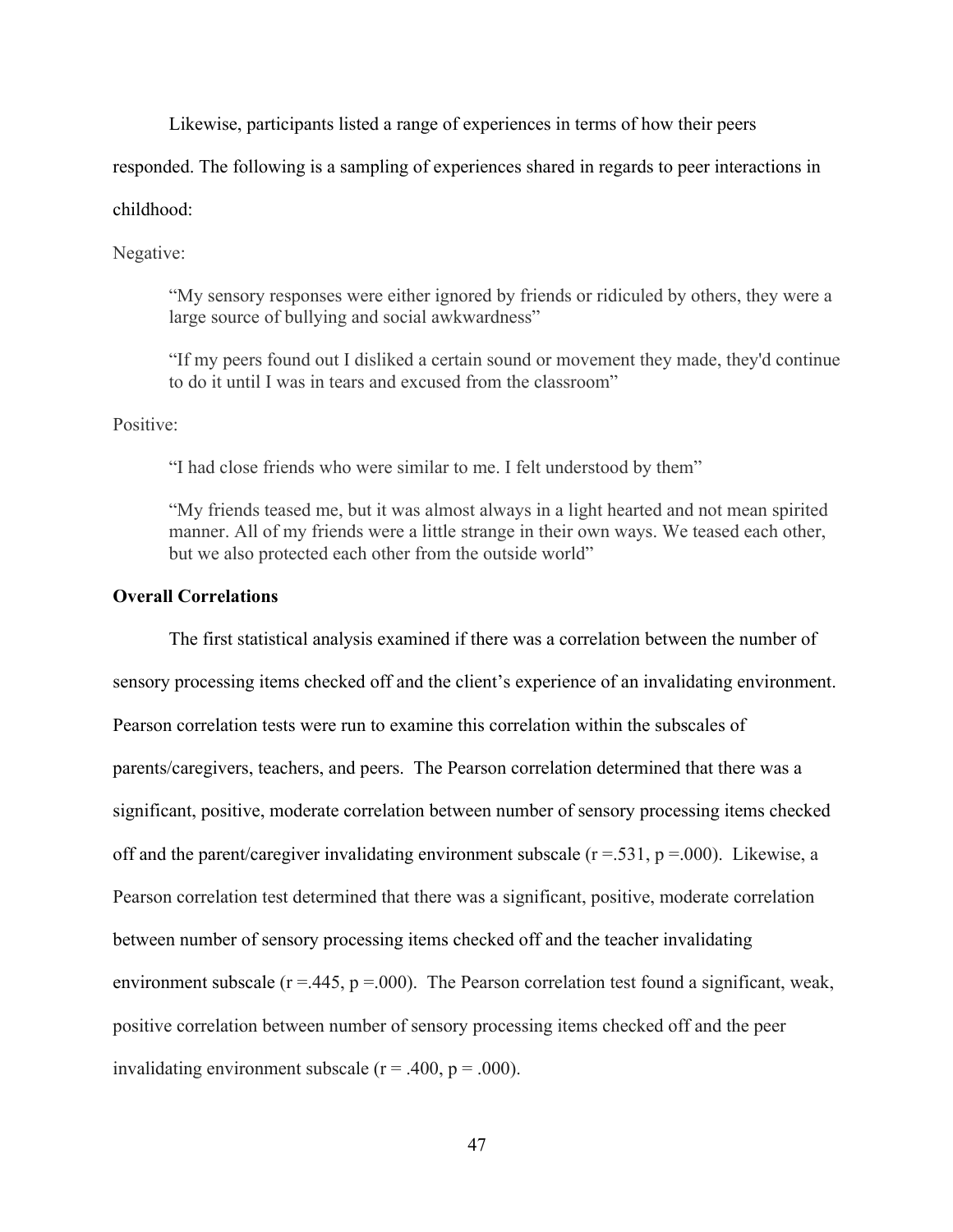A Pearson correlation test was also run to examine the correlation between the number of sensory processing items checked off by overall invalidating environment, taking into account all three relationships (parents/caregivers, teachers, and peers). This test determined that there was a significant, positive, moderate correlation between the number of sensory processing items checked off and overall invalidating environment ( $r = .578$ ,  $p = .000$ ). These result indicates that the more sensory processing symptoms a participant had, the more likely that person was to also report an invalidating childhood environment across all three levels of relationship: parents/caregivers, teachers, and peers.

T-tests were run examining if there is difference in the invalidating experiences (means of the invalidating environment subscale results of parents/caregivers, teachers, and peers) of those with and without a mental health diagnosis and across the board there were statistically significant differences between these two groups. These t-tests demonstrated that the mean number on the parent/caregiver invalidating environment subscale was higher for those with a mental health diagnosis (m = 2.86) than those without (m = 2.34) (t (158) = 3.139, p = .002, twotailed). Likewise, the mean number on the teacher invalidating environment subscale was higher for those with a mental health diagnosis ( $m = 2.37$ ) than those without ( $m = 2.03$ ) (t (148) = 2.002,  $p = 0.047$ , two-tailed). Similarly, the mean number on the peer invalidating environment subscale was higher for those with a mental health diagnosis ( $m = 2.91$ ) than those without ( $m =$ 2.25) (t  $(143) = 3.118$ , p = .002, two-tailed).

A t-test was also run to determine the overall invalidating environment, taking into account all three of the invalidating environment subscales (parents/caregivers, teachers, and peers). This t-test also found a statistically significant difference in the overall mean of those with a mental health diagnosis (m = 2.75) and those without (m = 2.24) (t(158)=3.668, p=.000,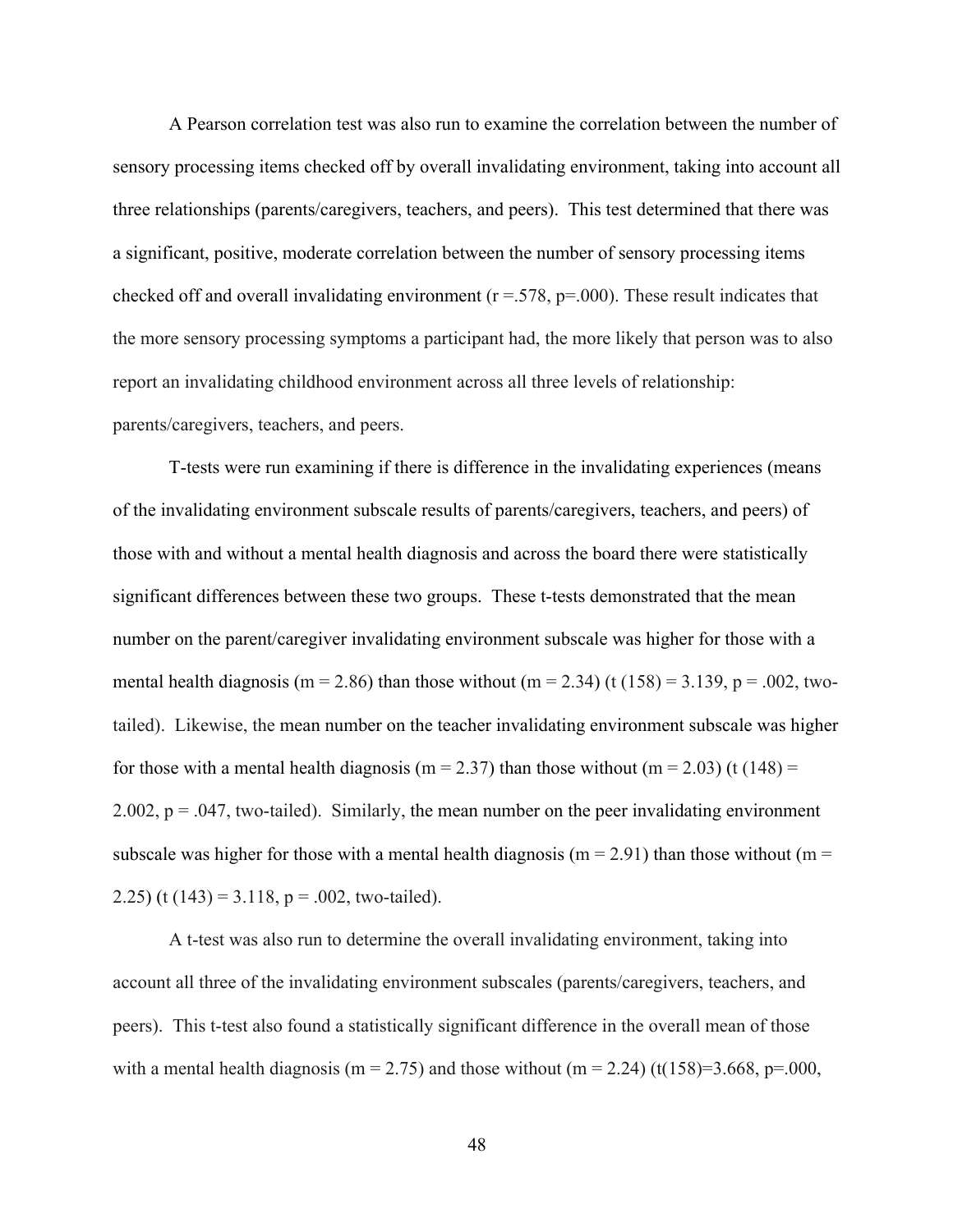two-tailed). These results indicate that participants who reported a higher degree of invalidating childhood environments were significantly more likely to have a mental health diagnosis.

T-tests determined whether or not there was a difference between the mean number of sensory processing difficulties for those who sought counseling and/or have had a mental health diagnosis and those who have not. Two t-tests were run, one for individuals who sought counseling and one for individuals with a mental health diagnosis. A t-test determined that there was no significant difference between the mean number of sensory processing items checked off for those who had sought counseling and those who had not. The second t-test, however, determined that there was a statistically significant difference between those with a mental health diagnosis and those without  $(t(166)=3.108, p=.002,$  two-tailed). Those with a mental health diagnosis had a higher mean number of sensory processing difficulties ( $m = 8.94$ ) than those without a mental health diagnosis ( $m = 6.18$ ). These results indicate that there may be an association between sensory processing difficulties in childhood and the development of mental illness in adulthood. Table 17 outlines the overall correlations.

In the next and final chapter, I will discuss the implications of these findings in detail, as well as how these findings impact at the individual, clinical, and societal levels.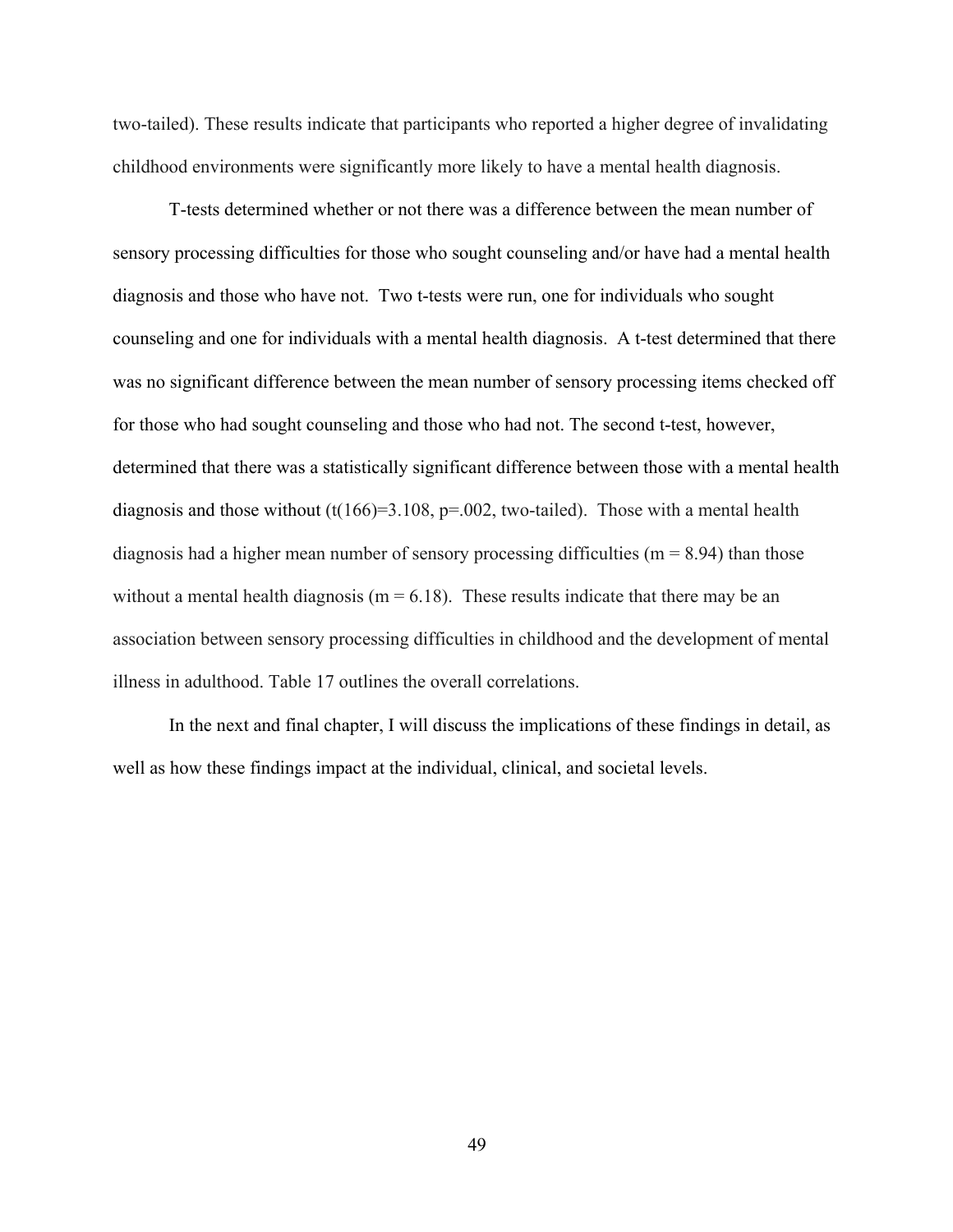| <b>Overall Correlations</b>                                                                                                                                                   |                                                                                                           |                        |                    |              |              |  |
|-------------------------------------------------------------------------------------------------------------------------------------------------------------------------------|-----------------------------------------------------------------------------------------------------------|------------------------|--------------------|--------------|--------------|--|
| Question                                                                                                                                                                      | Variables                                                                                                 | <b>Test Type</b>       | Sample Size<br>(n) | t or r value | p value      |  |
| Do participants with a<br>higher number of<br>sensory processing<br>symptoms have a<br>greater likelihood of<br>developing mental<br><i>illness in adulthood?</i>             | MNTLHLTH;                                                                                                 | T-test                 | $n=168$            | $t=3.108$    | $p=.002*$    |  |
|                                                                                                                                                                               | Number of sensory<br>processing symptoms<br>checked                                                       |                        |                    |              |              |  |
|                                                                                                                                                                               | COUNSEL;<br>Number of sensory<br>processing symptoms<br>checked                                           | T-test                 | $n=191$            | $t=1.745$    | $p = 0.083$  |  |
| Is there a correlation<br>between the number of<br>sensory processing<br>symptoms in childhood<br>and how invalidating<br>the childhood<br>environment was?                   | Parent subscale;<br>Number of sensory<br>processing symptoms<br>checked                                   | Pearson<br>Correlation | $n=158$            | $r = 531$    | $p = 000*$   |  |
|                                                                                                                                                                               | Teacher subscale;<br>Number of sensory<br>processing symptoms<br>checked                                  | Pearson<br>Correlation | $n=148$            | $r = 445$    | $p = 000*$   |  |
|                                                                                                                                                                               | Peer subscale; Number<br>of sensory processing<br>symptoms checked                                        | Pearson<br>Correlation | $n=143$            | $r = 400$    | $p = 000*$   |  |
|                                                                                                                                                                               | Total combined<br>parent, teacher, peer<br>subscales; Number of<br>sensory processing<br>symptoms checked | Pearson<br>Correlation | $n=158$            | $r = 578$    | $p = 000*$   |  |
| Do participants with a<br>higher self-reported<br>invalidating childhood<br>environment have a<br>higher likelihood of<br>developing mental<br>health issues in<br>adulthood? | Parent subscale;<br><b>MNTLHLTH</b>                                                                       | T-Test                 | $n=158$            | $t=3.139$    | $p=.002*$    |  |
|                                                                                                                                                                               | Teacher subscale;<br><b>MNTLHLTH</b>                                                                      | T-Test                 | $n=148$            | $t=2.002$    | p=.047*      |  |
|                                                                                                                                                                               | Peer subscale;<br><b>MNTLHLTH</b>                                                                         | T-Test                 | $n=143$            | $t = 3.118$  | $p = 0.002*$ |  |
|                                                                                                                                                                               | Total combined<br>parent, teacher, peer<br>subscales;<br><b>MNTLHLTH</b>                                  | T-Test                 | $n=158$            | $t=3.668$    | $p = 000*$   |  |

# *Table 17: Overall Results and Correlations*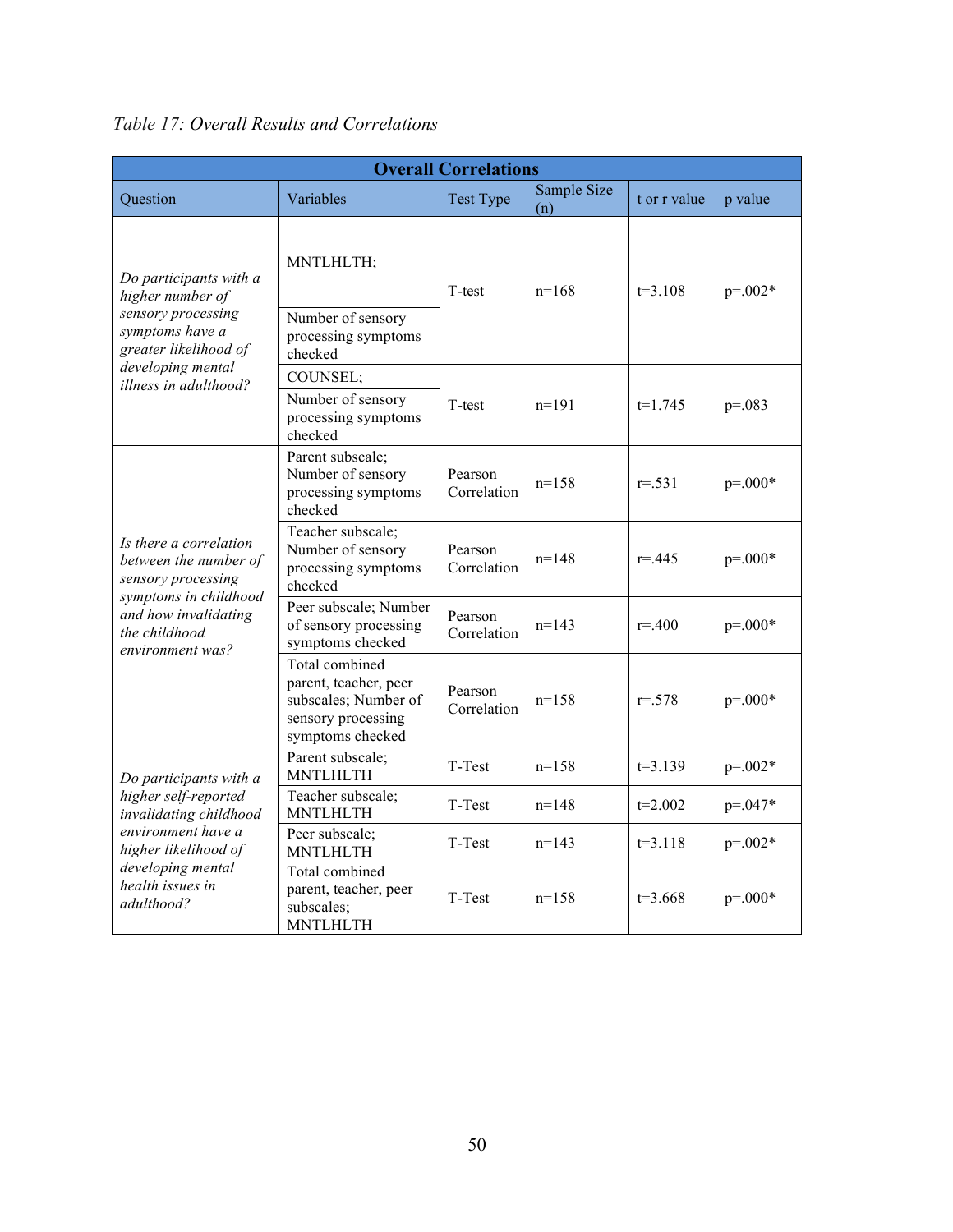## **CHAPTER 5**

## **Discussion**

This study aimed to explore whether or not there appears to be an association between sensory processing difficulties in childhood, invalidating childhood environments, and the development of mental illness in adulthood. In this chapter, I discuss the findings listed in the previous chapter, how they agree with and/or contradict the current literature, study limitations, implications for the field of clinical social work, and directions for future research.

## **Discussion of Qualitative Findings**

**Sensory Processing Difficulties.** The narrative responses participants provided gave a window into some of their most salient sensory processing difficulties. What is clear from participant's descriptions is that sensory processing difficulties shaped how participants experienced their childhoods. One example, demonstrates the multiple layers at which sensory sensitivities can cause difficulties:

"Itchy clothing like wool or tags was unbearable when it touched my skin. I was ALWAYS cold, with blue hands and feet, unless it was summer and over 75 degrees. I refused to eat a lot of things and my parents would make me sit at the table for hours until I finished my peas or whatever disgusting food they were trying to make me eat. I never, ever ate what they were trying to force me to eat and I still don't eat those things. Finally they would just send me to bed. I was (am) a light sleeper and completely quit taking naps when I was 4 months old. I don't remember exactly what caused me so much stress but I would often end up in my closet (there was no light in there) laying on blankets in the dark"

This narrative describes sensory difficulties in terms of touch, smell/taste, and activity

levels/emotional reactivity. From this participant's description, it appears as though the sensory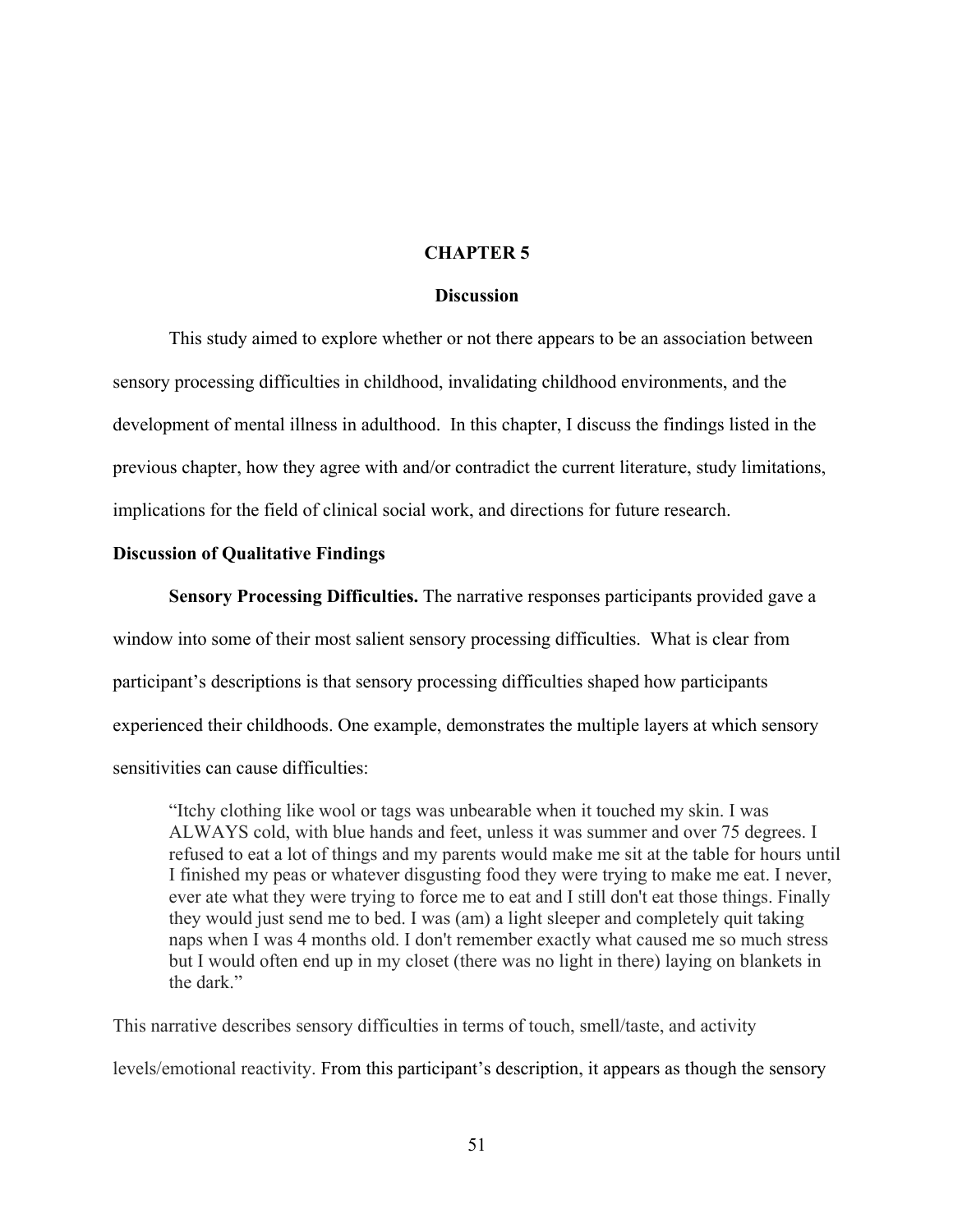sensitivities and parental response caused a great deal of stress. The findings of this study indicate that when sensory processing difficulties are present it impacts childhood in a variety of areas, and that it can cause children excess stress in attempting to manage their sensory symptoms. This is consistent with the current body of literature, which states that sensory processing difficulties impact how children experience the world. For example, as discussed in the literature review, Walbam (2013) discusses hypo-sensitive children and how "they may present as withdrawn or uninterested because they lack the neural activation needed to sustain focused attention" (p. 63). Alternatively, hyper-sensitive children "are bombarded with sensory messages. They may appear hyperactive or distractible" (Walbam, 2013, p. 63). It is easy to imagine how hypo- and hyper-sensitive children would find it difficult to function according to our socially-derived standards of living given how their sensory difficulties impact them. As discussed in the literature review, Koenig and Rodney's (2010) review of the literature speaks to similar difficulties, evaluating studies that look at play, sleep, and education/work. Their review finds that sensory processing issues impact children on all levels, contributing to "decreased quantity and quality of play," a lack of restful sleep, and children with SPD were less likely to participate in extracurricular activities (p. 432-6).

Participants in this study also cited difficulties meeting prescribed expectations in each of these areas (play, sleep, and education/work), noting that discomfort with sensory stimuli impacted their emotional stability (e.g. becoming angry over chewing sounds; being particularly afraid of loud sounds; having difficulty reinforcing personal boundaries with others due to discomfort with being hugged or touched; etc.). These types of emotional difficulties in children with SPD are well documented throughout the literature review (Brindle et al., 2015). One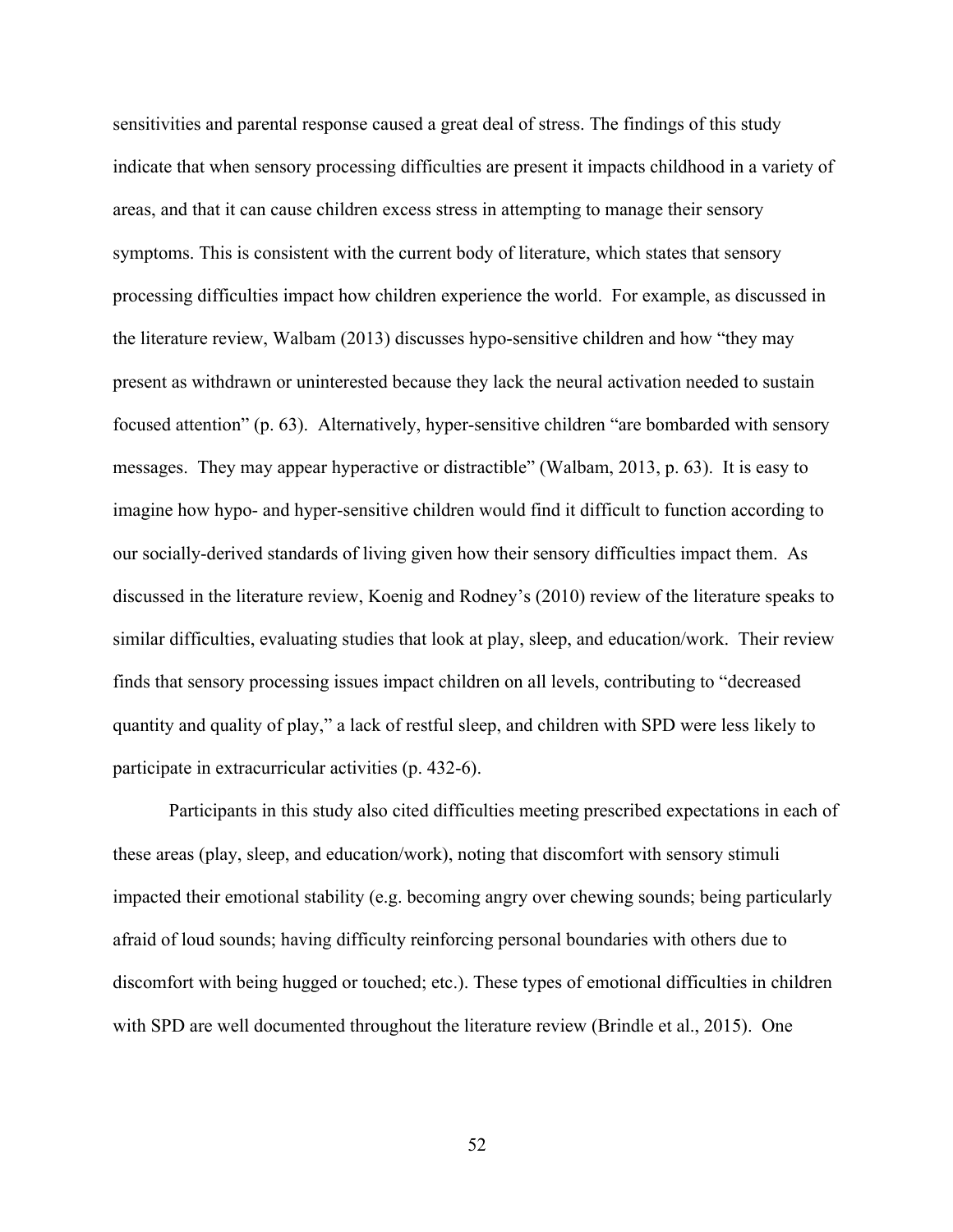participant discussed their emotional experience and understanding of their sensory differences, stating that they felt:

"Very isolated, confused. Felt crazy because nobody else got angry at sounds" This lack of normalization around sensory difficulties is reflected in the literature, and further research indicates that these emotional and psychological difficulties can persist into adulthood, as several study participants indicated. For example, one study by Engel-Yeger and Dunn (2011) states that there may well be a link between sensory processing difficulties with both hypo- and hyper-sensitive individuals and the development of anxiety in adulthood. Engel-Yeger and Dunn (2011) also note that: "The negative impacts of extreme sensory processing patterns and anxiety expressed in unbalanced physiological regulation, and on behavior, might have a devastating influence on quality of life" (p. 211). In the example above, the feelings of being "crazy" for having what are considered abnormal emotional responses to sound were clearly very distressing for this participant.

Of course it is important to distinguish, as Brindle et al. (2015) do, that while "there is a relationship between SPS [Sensory Processing Sensitivities] and negative psychological symptoms, it is important to note that these symptoms are not a direct product of processing sensitivities" (p. 215). In other words, having difficulties with sensory processing does not in and of itself create psychological issues or mental health diagnoses. I argue that, rather, it is how these sensory differences are treated in the context of interpersonal relationships that contributes to negative mental health outcomes. Brindle et al. (2015) go on to state that the ability to regulate emotions is of the utmost importance in determining whether or not sensory processing difficulties will contribute to an outcome of psychological distress and mental health difficulties.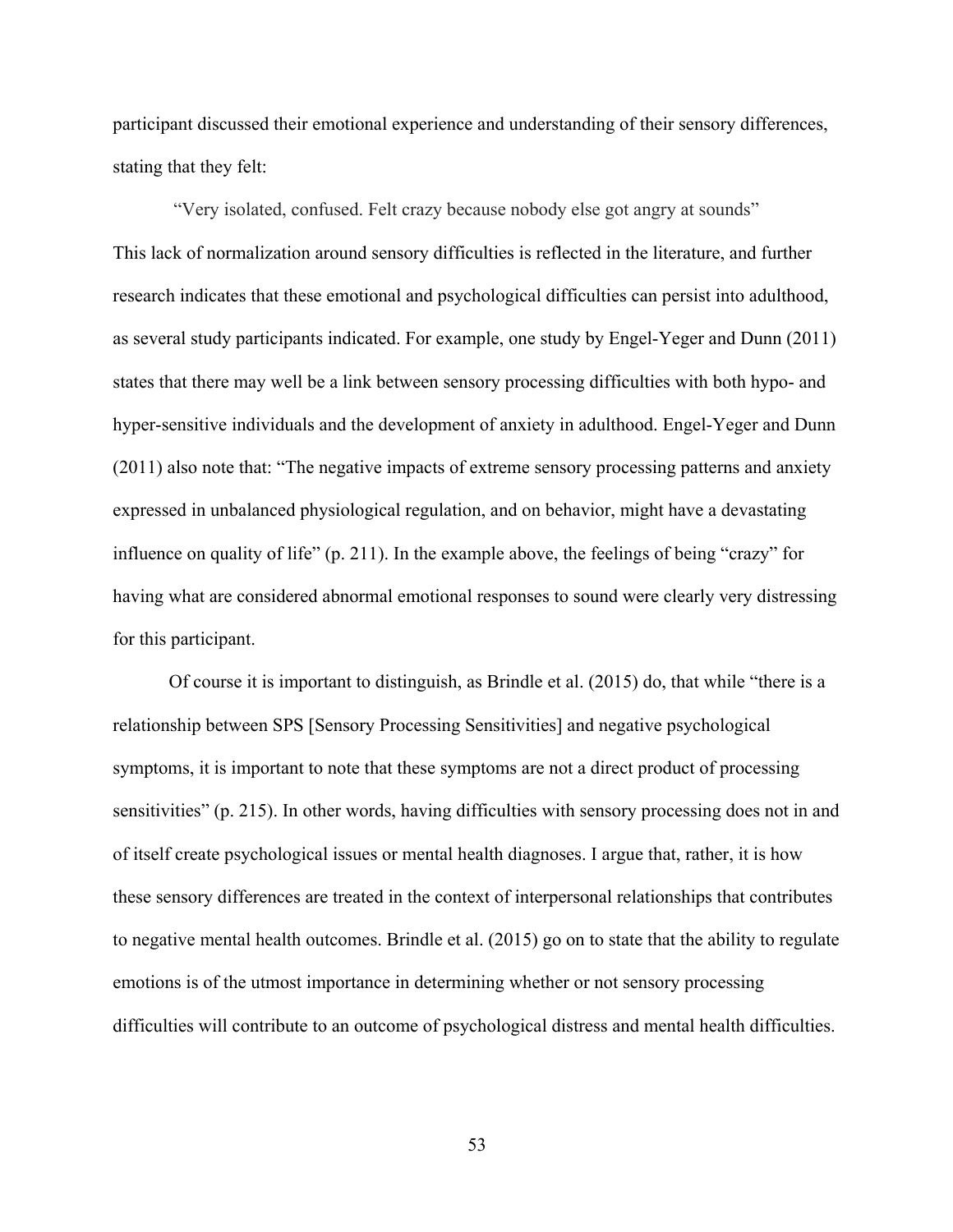**Invalidating Environments.** The findings in this study support the current research, that sensory processing difficulties impact children across parental, academic, and peer relationships. Other research has explored the link between lack of parental attunement with a child and difficulties in psychological outcomes in later life, however few studies examine this through a lens of sensory processing difficulties. In terms of concrete parenting and attunement to a child's needs, one study observed how parental play preferences influence the ways in which a child plays. In this study, Welters-Davis and Lawson (2011) found that: "It is possible that children may prefer activities that offer more stimuli, but they are not exposed to more stimulating activities due to their parents' preferences" (p. 117). When parents are responsible for choosing and guiding play activities, it seems likely that child's needs become secondary to parental preference. Parents placing their own needs before their child's may be a contributing factor in having an invalidating environment as well. Many participants discussed following through with activities that they found difficult to tolerate in order to meet their parent's needs (e.g. eating foods they hated; wearing uncomfortable clothing for holidays, etc.). To a certain extent these experiences are part of a normative childhood, regardless of sensory processing capability. For children with SPD or particular sensory sensitivities, these experiences would be particularly abhorrent and a lack of parental attunement, potentially devastating.

Participants in this study described their own experiences with having parents invalidating their sensory processing experiences, including ignoring, minimizing, and even mocking sensory difficulties. Shenk and Fruzzetti (2014) discuss how adolescents fair in validating and invalidating environments. They state: "A validating behavior occurs when a child or adolescent expresses his or her private experience to a parent and this expression is met with understanding, legitimacy, and acceptance of this experience" (p. 44). Likewise, participants in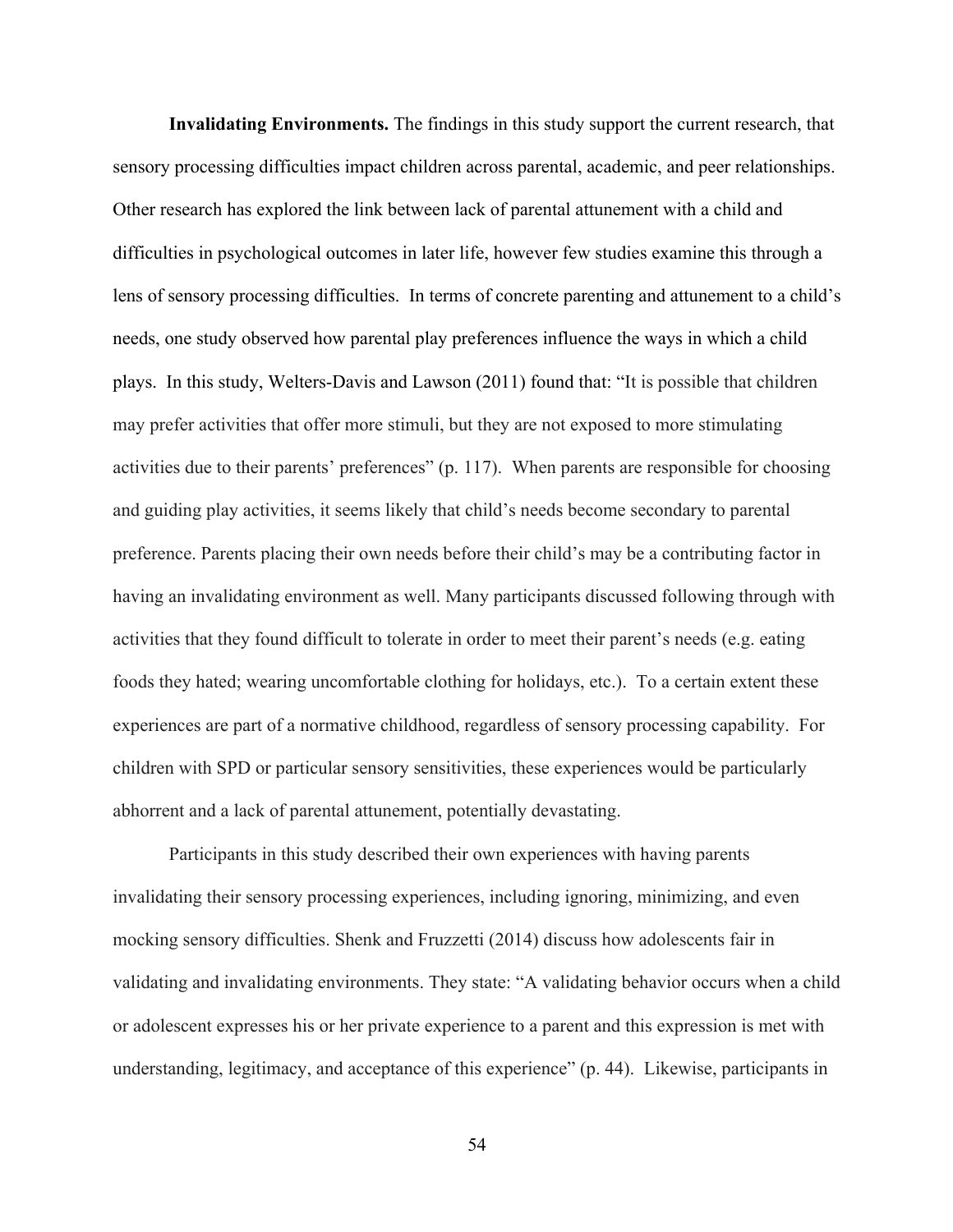this study who had positive childhood experiences with caregivers referenced feeling "understood" or "supported" by their parents. The following narratives from participants demonstrate the themes prevalent throughout participant's negative experiences with parents/caregivers:

"My caregivers were very dismissive of my feelings of discomfort and an attempt to convince me that I was simply overreacting or attempting to draw attention to myself. I began to keep any mentions of discomfort to myself to avoid conflict"

"They didn't react well to things so I feel like I just learned very early on not to say anything. For example, I had vision issues starting in the second grade but my asking to see an eye Dr. was seen as attention seeking so I never brought it up again for years"

Those who experienced invalidation noted, like Shenk and Fruzzetti (2014) posit, that "Such a response [invalidation] conveys to a child or adolescent that his or her emotional experience in a given situation is incorrect and attributes that experience to socially unacceptable or undesirable standards" (p. 44). Invalidating themes of participants being told they were "wrong" to respond to sensory stimuli in the way that they did were prevalent throughout the qualitative responses, as well as those that indicated they were seeking attention or special treatment rather than trying to convey genuine discomfort.

Going hand-in-hand with an invalidating environment is difficulties with attachment style in adulthood. There is compelling evidence that points to attachment difficulties and sensory processing disorder. As discussed in the literature review, Jerome and Liss (2005) made some hypotheses about how sensory processing difficulties may be indicative of a child's eventual attachment style (e.g. those with sensory sensitivities may having avoidant attachment styles, while those who are hypo-sensitive may require more input in a relationship as well, having preoccupied attachment styles) (p. 1343). As the body of research indicates that parental attunement within the first year of life greatly predicts attachment outcomes (Bowlby, 1969, as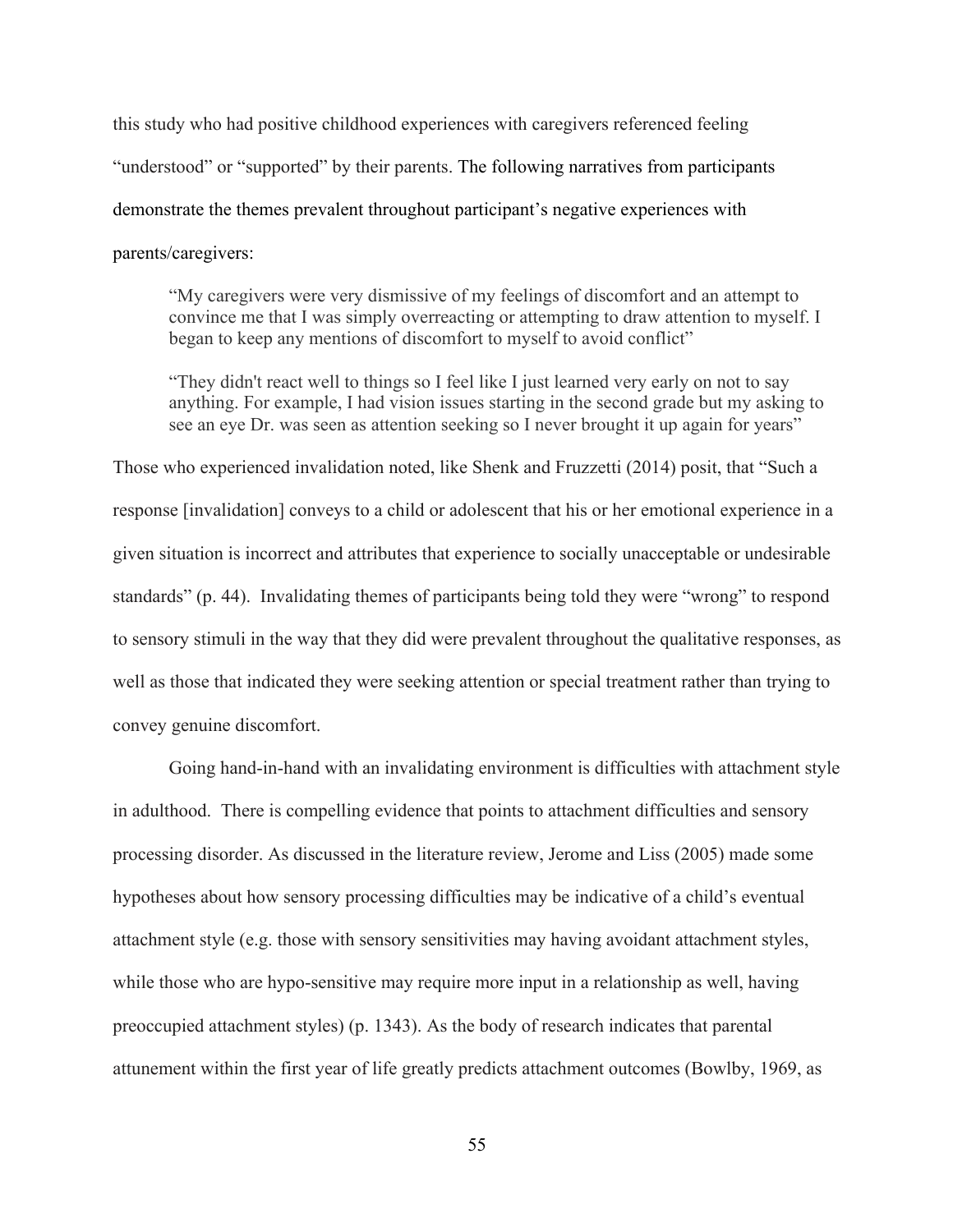cited in Meredith, Bailey, Strong, & Rappel, 2016), it stands to reason that parents may potentially have influence over how a child develops and copes with sensory processing difficulties. With a greater understanding of sensory processing difficulties, parents may be able to ameliorate how much sensory difficulties impact a child's life, as "Sensory processing style may be one temperamental component of attachment style" (Jerome & Liss, 2005, p. 1343). A recent study by Meredith, Bailey, Strong, and Rappel (2016) also examined sensory processing difficulties and adult attachment style. In line with previous research, they discovered that "attachment anxiety was related to sensory sensitivity" (prior to controlling for stress) (p. 6). They also found, however evidence that contradicted Jerome and Liss' (2005) hypothesis, noting that avoidant attachment style was linked to sensory sensitivity rather than sensory avoidance. While this evidence contradicts some previous research, it continues to emphasize that there is a connection between sensory sensitivity and attachment style, regardless of how this association manifests itself.

While participants in this study were not asked to identify their attachment style nor assessed in terms of attachment style, it was apparent from the qualitative results that participants felt misunderstood and invalidated by their parents and that there was a lack of attunement in regards to their sensory difficulties. This study asked participants to discuss their sensory processing difficulties and how their parents responded to them. The qualitative findings indicate that, overall, children found that their parents/caregivers were unsupportive or invalidating towards them in regards to sensory processing difficulties (68.3% of unsupportive/negative experiences to 43.3% positive or neutral experiences).

This study also looked at other important childhood relationships including those with teachers and peers. The findings of this study agree with the current research, indicating that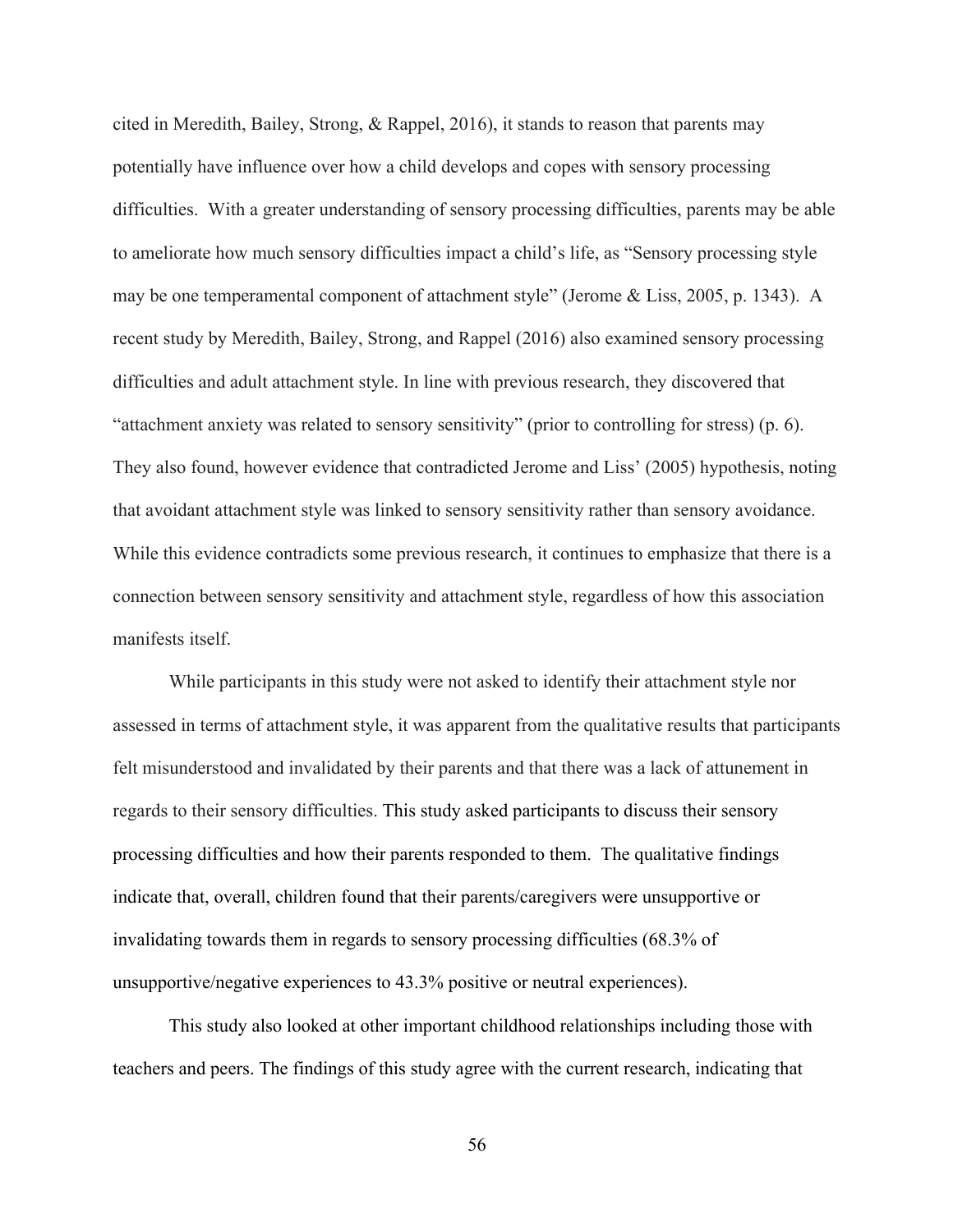other significant childhood relationships impact children's emotional wellbeing. Participants in this study had a variety of both positive and negative experiences with these extrafamilial relationships, including experiences of being validated, supported, and having teachers and peers demonstrate flexibility in terms of activities, as well as experiences of being ridiculed, bullied, and excluded by friends and peers. The following examples demonstrate the positive experiences participants had with teachers:

"In preschool, teachers responded attentively to sensory needs providing stimulation like brushing, lying down in a dark place and squeezing stress objects. This was very salient to me and I still remember it strongly"

"I was lucky to have amazing teachers who made accommodations for my needs and taught me coping strategies"

In agreement with these findings, other studies indicate that these student-teacher or mentoring relationships can have an ameliorating impact on children if the parental relationships are insufficient. Simões and Alarcão discuss the role of mentors, noting: "[Mentoring program] growth relies on the premise that young people who experienced adversities in their lives may find in mentoring an opportunity to readjust their internal working models and compensate for losses in previous relationships with adults" (p. 114). They go on to discuss how the quality of the mentor relationship is the largest indicator of whether or not the relationship will yield positive outcomes for the child. Likewise, it stands to reason that these relationships can negatively impact psychological health and childhood development. Throughout this study, there were participant narratives that demonstrate the negative impact when teachers and peers are not attuned with children with sensory processing difficulties.

"Was often teased/bullied or became a bully, depending on the schoolyard dynamic that year (moved/changed schools frequently). Can recall a number of times that I was alienated or mocked because I was anxious about an activity/setting"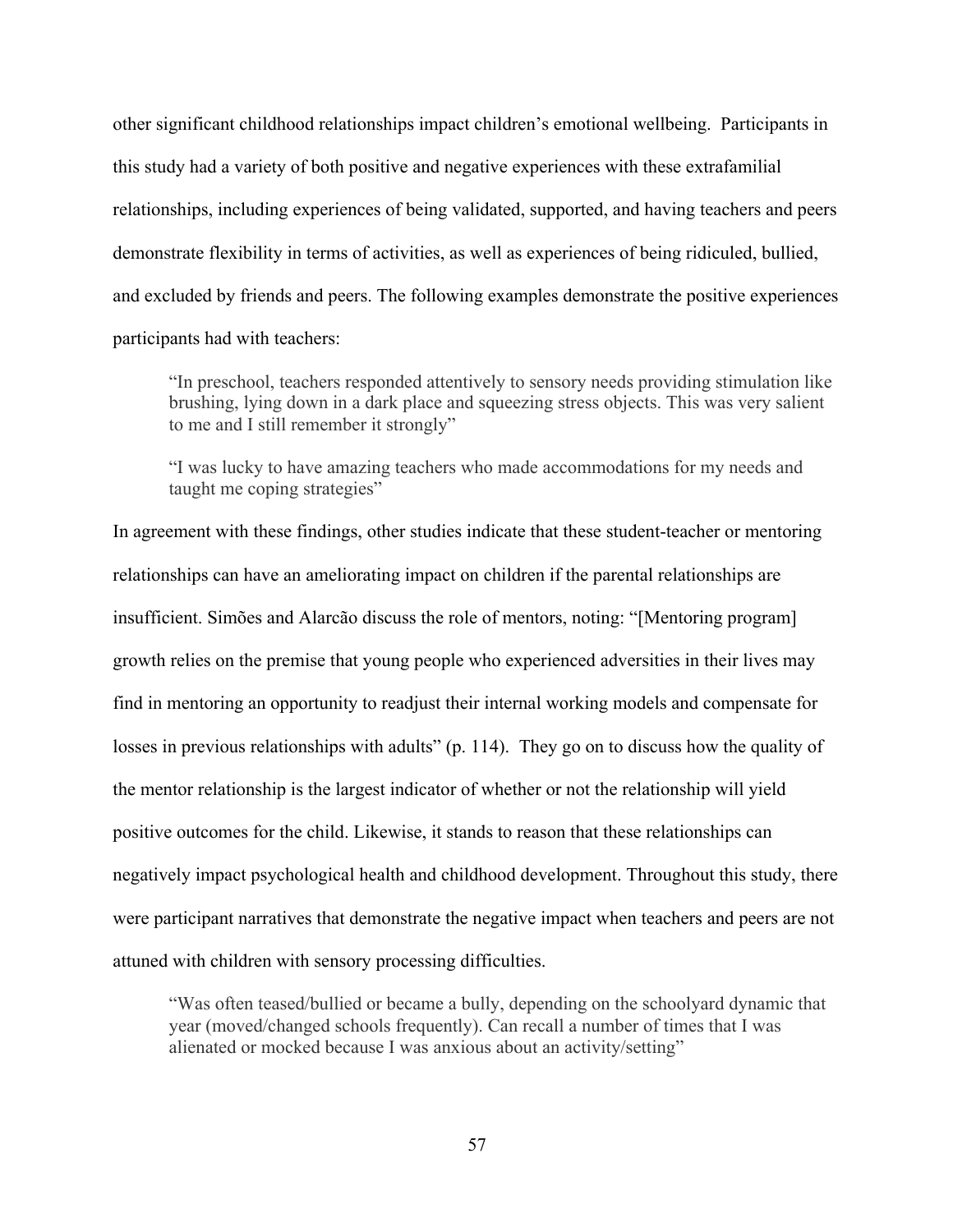"There was no label for my problems. My peers just thought I was being difficult or weird"

"Constantly sent to the "office"; detention. Said I had learning disabilities and was a trouble maker"

These relationships with teachers and peers are clearly important for child development, however, as the findings of this study demonstrate, teachers and peers are often not attuned to sensory processing difficulties. The literature discusses SPD in a school setting and how teachers and other school professionals respond to sensory difficulties, citing many of the same issues that participants in this study note. From the literature review, Maxam and Henderson (2013) speak to a case study of how teachers address invisible disabilities, citing the complicated interplay of standardized testing, public funding, teacher resources, and student needs. Maxam and Henderson (2013) ultimately state: "To promote inclusivity with regard to disabilities, there needs to be an atmosphere of understanding and respect for individual differences, ultimately celebrating the uniqueness or each individual" (p. 78). This view may be idealistic, however it does reflect the sentiment that participants shared, that they wished that their teachers were more understanding and sensitive to their sensory needs, while lauding those who demonstrated the patience and empathy they required. It also appears likely that small changes in a classroom setting could easily be made to better meet the needs of students. One study by Buckle, Franzsen and Bester (2011) examined how children with ADHD responded in a classroom context simply by giving them weighted vests to wear. The results indicated that children were able to stay seated longer and, significantly, that they were able to complete tasks more quickly. This study opens the door to more innovative sensory-based interventions in a school setting.

In terms of peer relationships, we see from this study participants remembering feeling different than their peers, being teased or bullied for these differences, and labeled as "sensitive,"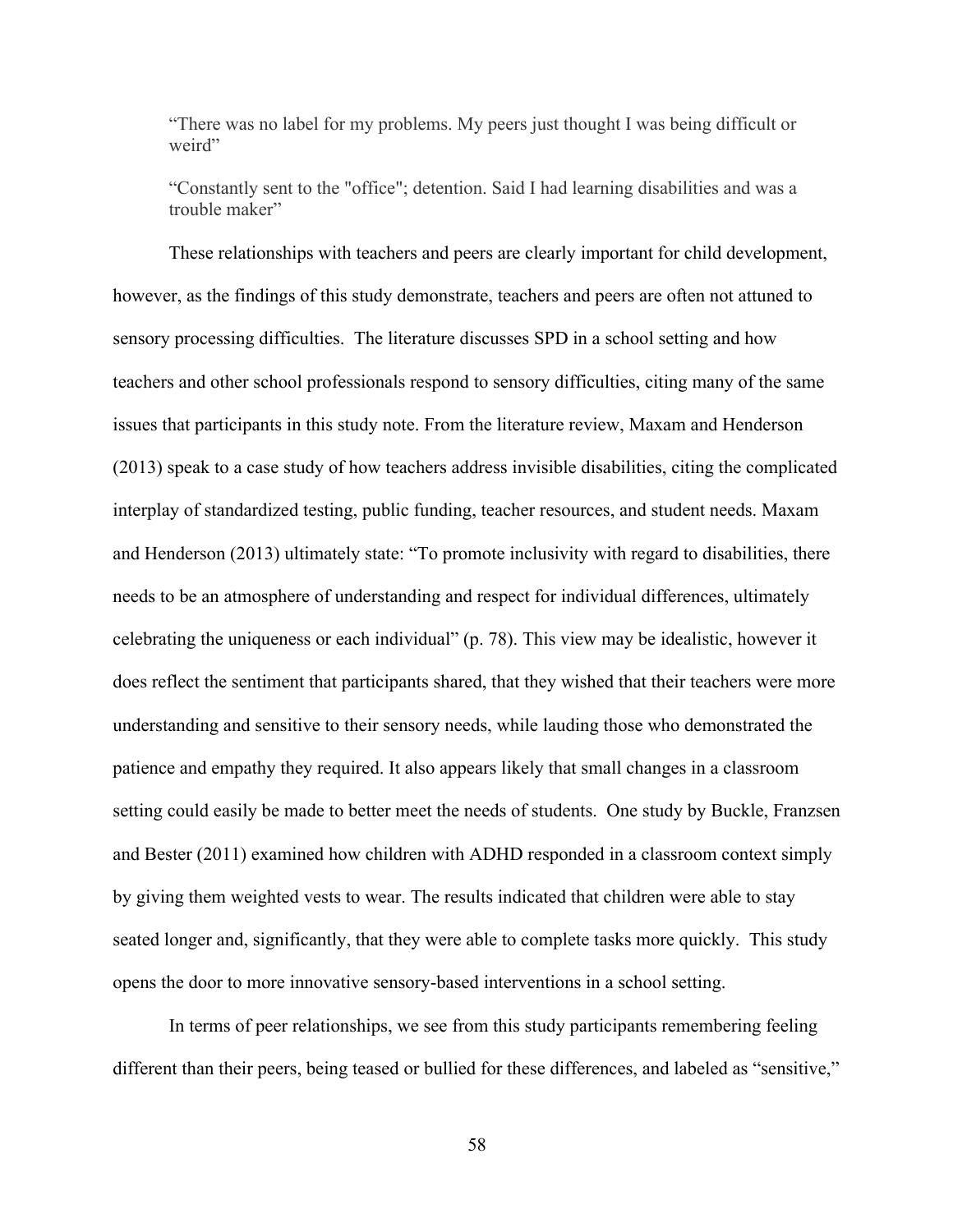"dumb," and "misfits." Shtayermman (2009) discusses some of the qualities that individuals with ASD exhibit, that those with SPD may also exhibit, stating "people often use movement cues of others when forming impressions of others, and in individual's responses and perceptions to physical cues may also serve as a basis for the construction of stereotypes and for social interactions" (p. 300). The body cues that Shtayermman is referring to include things such as rocking as a form of soothing, but we can expand upon that idea to include other body-based behaviors that individuals with SPD may exhibit, including those aimed at soothing vestibular or proprioceptor sensory difficulties. Shtayermman also discusses the stigma associated with exhibiting these types of bodily displays, and that stigma often results in teasing, bullying, or excluding behaviors from other children.

Cosbey, Johnston, Dunn, and Bauman (2012) discuss how children whose development differs from the norm, such as children with SPD, struggle with meeting play expectations. They state: "By 6 to 12 years of age, children are expected to cooperate with others, demonstrate empathy, and have self-control and flexibility during their play activities. However, children with disabilities demonstrate a slower rate of developmental changes in play...further limiting the children's access to play opportunities" (p. 39-40). A theme that was noticeable throughout this study was people feeling left out or otherwise excluded from their peers and the literature supports that children with SPD struggle in social settings. Cosbey et al. (2012) note: "children with SPD demonstrated more frequent conflict than their peers, which is not surprising given that children with SPD often have difficulty resolving conflict appropriately" (p. 44). Resolving conflict is an essential skill in terms of developing successful interpersonal relationships (Ames & Murray, 1982 as cited in Laursen & Hafen, 2010, p. 860). Laursen and Hafen (2010) note: "Conflict with peers is thought to be especially critical to cognitive and social cognitive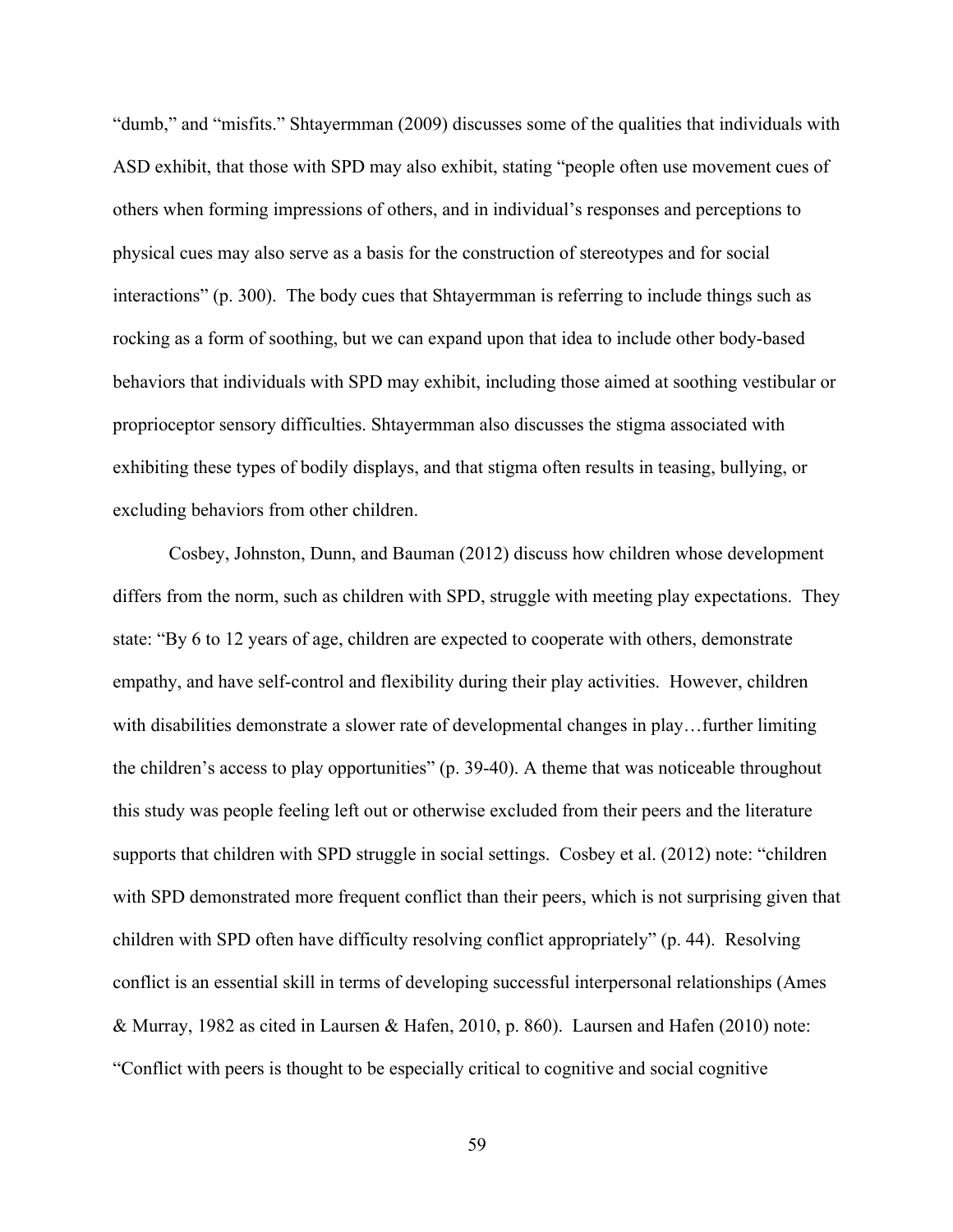development" (p. 860). It stands to reason that if children with SPD struggle in the context of conflict, they would be less likely to have the opportunity to develop these social cognitive skills that are inherently important in developing fulfilling relationships.

It is important to recognize that many participants also reflected on how their peers were kind, sensitive, or responded neutrally to their sensory needs. The relative diversity in terms of interpersonal experiences from participants with sensory sensitivities demonstrates that, though socially prescribed, there is not an innate social script for how we respond to difference in general and sensory processing differences in particular. A key component to this work would be helping children develop empathy and have them understand that others may see and interpret the world differently. Likewise, there is literature describing how to foster this level empathy and kindness in children, much of it focusing on how "For children, empathy is an energizing change agent for the 'boosting power' to increase prosocial behavior" (Masterson & Kersey, 2013, p. 212). Future research and clinical work could continue to look at developing a curriculum for providing psychoeducation to both teachers and children about sensory processing differences and sensitivities and how to respond in an empathic way.

Beyond interpersonal considerations, there is also evidence that the types of play children with SPD prefer differ from those with normal sensory processing, particularly in terms of which toys they choose to play with and in terms of how often they change play, how they feel about adding additional toys, etc. (Lawson & Dunn, 2008). This has implications in terms of the types of play that feel comfortable and palatable to children with SPD. As Ismael, Lawson, and Cox (2015) note: "it is important to consider children's sensory preferences when offering play, leisure, and educational activities" (p. 317). Participants reflected being told to "suck it up" or being told they were "too sensitive" when they had an adverse reaction to the types of activities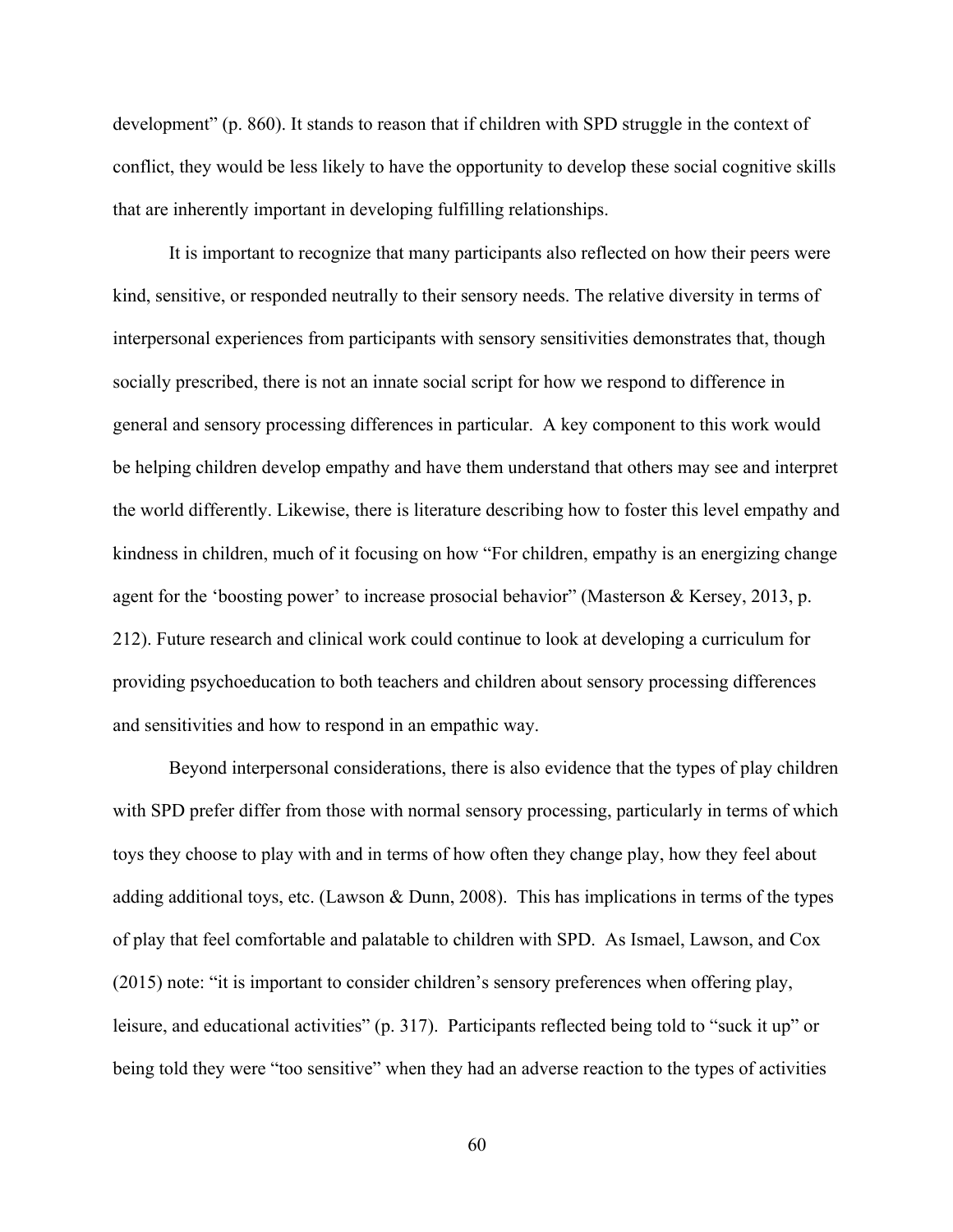or events we routinely expect children to tolerate or enjoy. In general, however, Ismael et al. (2015) found that, on the whole, children with sensory processing difficulties enjoyed the same activities, albeit they may perform these activities differently (e.g. light shading versus pressing down hard with writing utensils) (p. 321). This indicates that perhaps the difficulty with children not feeling as though their sensory sensitivity is accepted lies in how prescribed and specific we are about the ways that it is acceptable to engage in activities. For example, if a child needs to doodle or color in order to pay attention during school it is assumed that they are not paying attention and this behavior is deemed unacceptable. It seems likely that society having low tolerance for different ways of interacting with the world could be part of the equation in terms of how children feel invalidated in various environments, such as in school and with peers socially.

**Mental Health Diagnosis.** An unexpected note was that participants felt as though receiving a mental health diagnosis had a deleterious effect on their mental health. This idea that mental health diagnosis impacts clients is well documented in the literature. One study by Shtayermman (2009) examines how adolescents feel about themselves following a diagnosis of Asperger's Syndrome. Asperger's is now classified within the DSM-V as being under the umbrella of ASD, and people with this diagnosis may exhibit some traits of SPD or other sensory processing difficulties. Shtayermman (2009) explores the stigma behind diagnosis, stating: "Stigmatized persons can be defined as persons who possess a quality that others perceive as negative, unfavorable, or in some way unacceptable" (p. 299). It is undeniable that receiving a mental health diagnosis comes along with a great deal of stigma. A study by Milton and Mullan (2014) notes that this stigma comes at all levels, including internalized stigma. Milton and Mullan (2014) state: "some individuals spoke of a process of self stigmatization, as they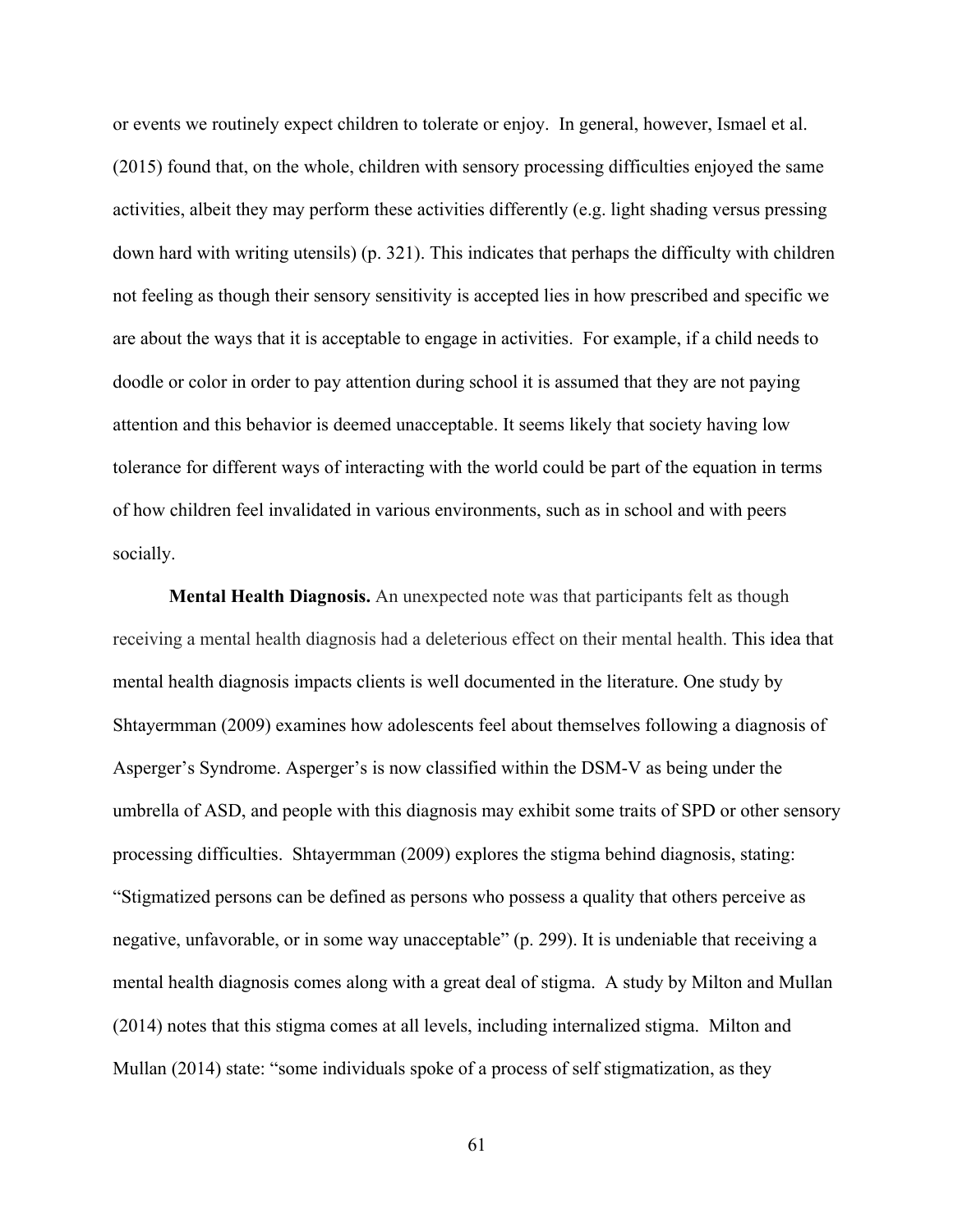themselves may hold misconceptions about mental health which could impact on their own feelings of self-worth" (p. 462). This internalized sense of shame around receiving a mental health diagnosis is particularly problematic as in order to receive mental health treatment through many healthcare systems you need a diagnosis. Another study by Sayre (2000) confirms the internalized stigma experienced by clients receiving treatment from an inpatient facility, noting that some of their participants "saw their situation as a response to current stressful events, which they defined as a temporary period of danger and/or trouble" (p. 77). While some may find diagnosis helpful in terms of conceptualizing their mental illness, it appears as though many do not find this to be the case and rather see it as stigmatizing and decreasing self-worth.

## **Discussion of Quantitative Findings and Correlations**

**Sensory Processing Symptoms and Mental Health Diagnosis.** The most profound results of this study come from the statistically significant correlations that were found. There was an association between the number of sensory processing difficulties in childhood and the mental health outcomes in adulthood. In other words, participants with a mental health diagnosis had a higher mean number of sensory processing difficulties in childhood  $(t(158)=3.668, p=000,$ two-tailed). This indicates that sensory processing difficulties in childhood move beyond creating difficulties in the biological realm and contribute to psychological difficulties. This is supported by much the research presented in the literature review, particularly the work of Brindle et al. (2015). Brindle et al. (2015) explored the link between sensory sensitivity and emotional difficulties, finding "that experiencing sensitivity to both internal and external stimuli leads to a level of learnt helplessness regarding repeatedly and unavoidably experiencing negative internal states" (p. 219). Participant's narrative experiences of their sensory processing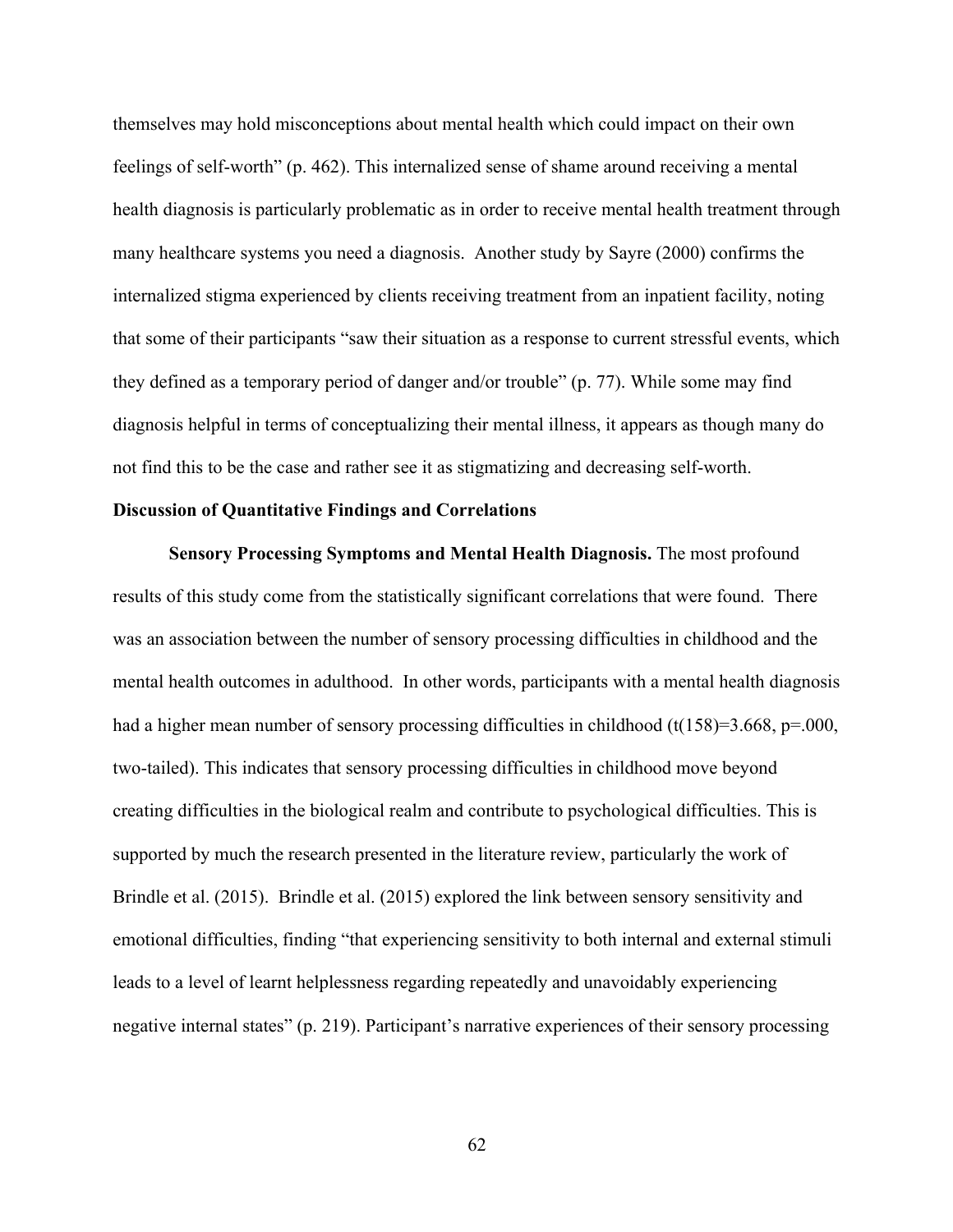difficulties further elucidated this point, as they described the psychological implications of living with sensory processing difficulties in childhood.

"I get unnaturally angry and irrational around sounds (or certain movements) that annoy me. I can hear things people can't and I can't focus on anything but the sound that is bothering me, no matter how hard I try/tried."

"Whistling and other oral noises (chewing, clicking, certain singing) caused me to feel extremely frustrated and sometimes provoked outbursts."

"Extreme aversion to sounds such as chewing or breathing. Kept me awake all night." Participants in this study indicated that they experienced adverse psychological consequences as a result of their sensory processing issues, including an inability to use emotion regulation skills as well as having adults, peers, and themselves invalidating their experiences of sensory underwhelm or overload.

## **Invalidating Childhood Environments and Mental Health Diagnoses.** Another

significant correlation was that the higher a participant rated their childhood experiences as invalidating, the more likely they were to have received a mental health diagnosis  $(t(158)=3.668)$ , p=.000). The association between invalidating childhood environments and adverse mental health outcomes is well documented in previous research. As Gentzler, Contreras-Grauc, Kerns, & Weimer (2005) state: "findings showing that unsupportive parental reactions, such as punitive, minimization, or distress reactions, are associated with problematic coping by children" (p. 592). The results of this study indicate that invalidating childhood environments are correlated with adverse mental health outcomes beyond just BPD, as it is traditionally used.

The term invalidating environment has been used most prolifically by Linehan (1993) as part of her biosocial theory of how BPD develops. The biosocial theory points to the unique combination of an individual who is emotionally reactive biologically and is placed in an environment where emotional reactivity is deemed an inappropriate response, that individual is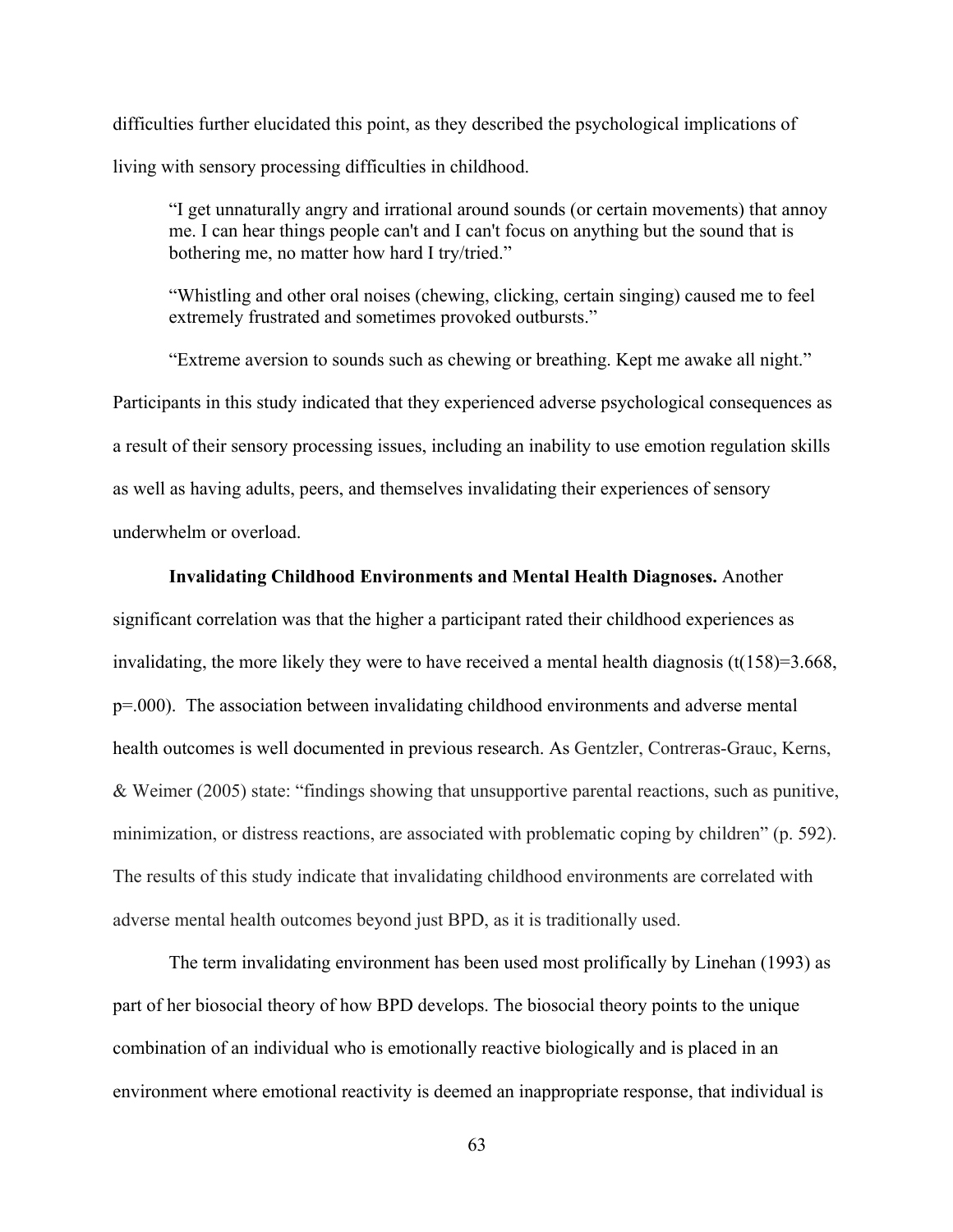at a risk of developing BPD. Since then, the concept of the invalidating environment has been applied to different mental health diagnoses beyond BPD, such as eating disorders (Mountford et al., 2007; Haslam et al., 2008; Ford, Gillian, Waller, Glenn, & Mountford, 2011). In light of the results of this study, I would expand upon the biosocial theory, adding that in addition to a biological predisposition to emotional reactivity is potentially a biological sensitivity to sensory stimuli. Likewise, perhaps the emotional reactivity is, at least in part, a reaction to sensory stimuli. Many study participants described emotional reactions as being linked with their sensory concerns. This study indicates that a new biosocial theory that also incorporates Ayers' (1986) sensory integration theory holds weight, however much more research is needed to validate this claim.

**Sensory Processing Symptoms and Invalidating Childhood Environments.** In addition to the association found between sensory processing difficulties and mental health outcomes, there was also a statistically significant positive correlation between sensory processing difficulties and invalidating childhood environments ( $r = .578$ ,  $p = .000$ ). This indicates that children with more sensory processing difficulties experience more invalidation in their parent/caregiver, teacher, and peer relationships. This finding is similar to what the research shows, as discussed in the literature review. Rass (2003) wrote a particularly salient piece, which focused on self-esteem in children with sensory integration issues. Rass (2003) notes: "The child is then labelled as suffering from 'anxiety'; however such a label only stresses the emotional aspect of the problem and the cause of the anxiety and physical insecurity goes unnoticed" (p. 290-1). The labelling of sensory-motor issues as emotional issues is inherently invalidating to the child's experience and can only be corrected, as Rass (2003) posits, "Once the parents are able to create a therapeutic milieu, they, in turn, can inform other caretakers about the proper response to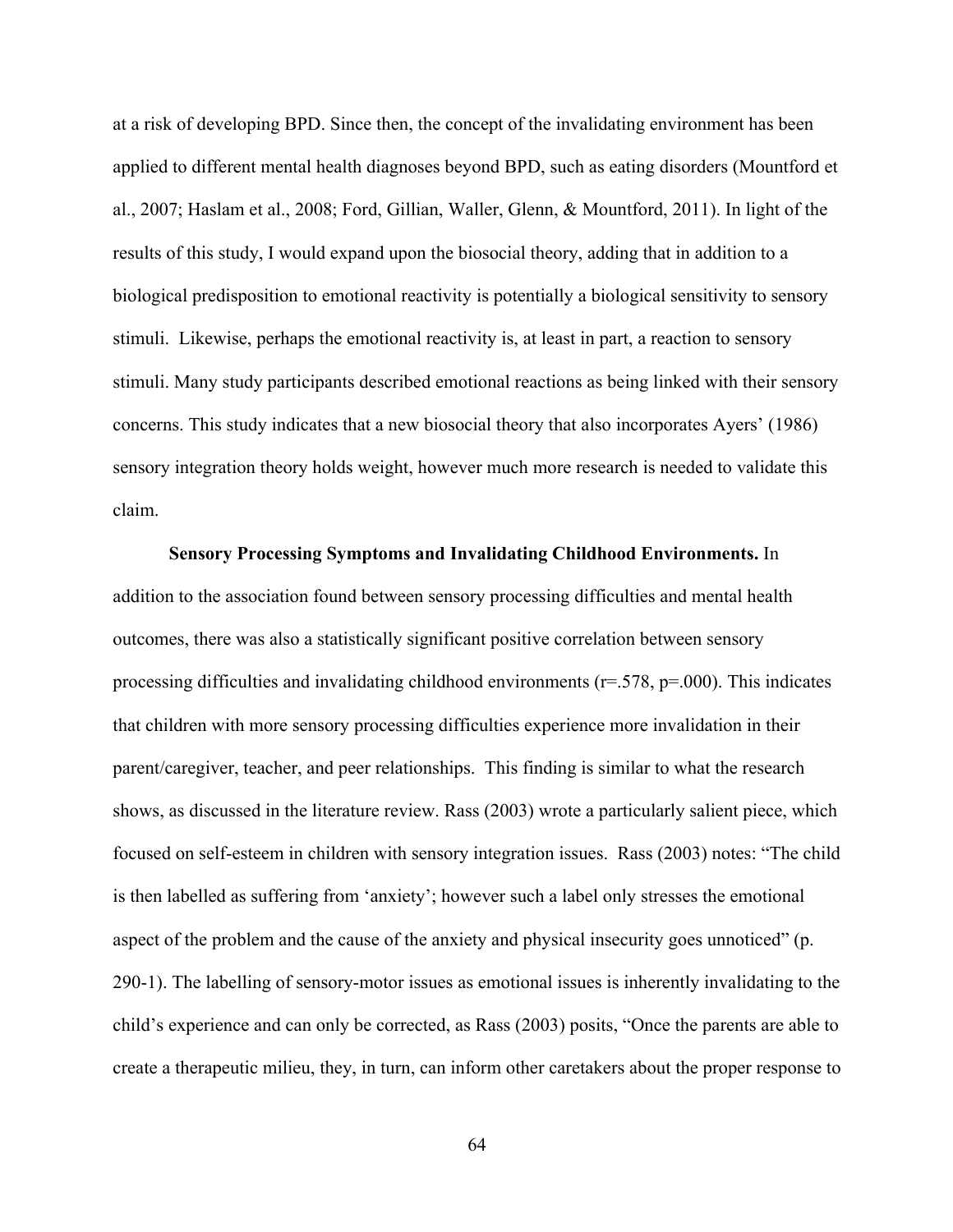these symptomatic children" (p. 306). Parents/primary caregivers are the most fundamental support that children with sensory sensitivities need in order to navigate the outside world – a way of responding to their children which many participants in this study felt their parents lacked.

The study by Shenk and Fruzzetti (2014) further elucidates this point, noting that "A validating behaviour does not directly seek to change or alter a child's emotional experience; instead, it seeks to highlight the emotional experience in order to facilitate an individual's acceptance and experiencing of the emotion" (p. 44). Participants in this study who reported higher numbers of sensory processing symptoms in childhood indicated that their childhood environments did not seek to understand their emotional responses, only to change them. This kind of invalidating environment has been known to have deleterious effects on mental health as a child matures (Linehan, 1993).

## **Characteristics of Participants**

The sample was collected via convenience and snowball sampling methods, with 360 participants beginning the survey, and 292 qualifying as participants (n=292). The criteria for participating in this study was to be an adult over the age of 18 and to have the ability to complete an online, English language based survey. In spite of the broad inclusion criteria, the participant demographics appeared to lack diversity across all areas measured (age, gender, race, and socioeconomic status). This lack of diversity is prevalent throughout much academic literature, and I discuss potential reasons for having such a homogenous sample in each demographic section below. It is, however, imperative to recognize and highlight the importance of a diverse sample in mental healthcare research. As Jeste, Twamley, Cardenas, Lebowitz, and Reynolds III (2009) state: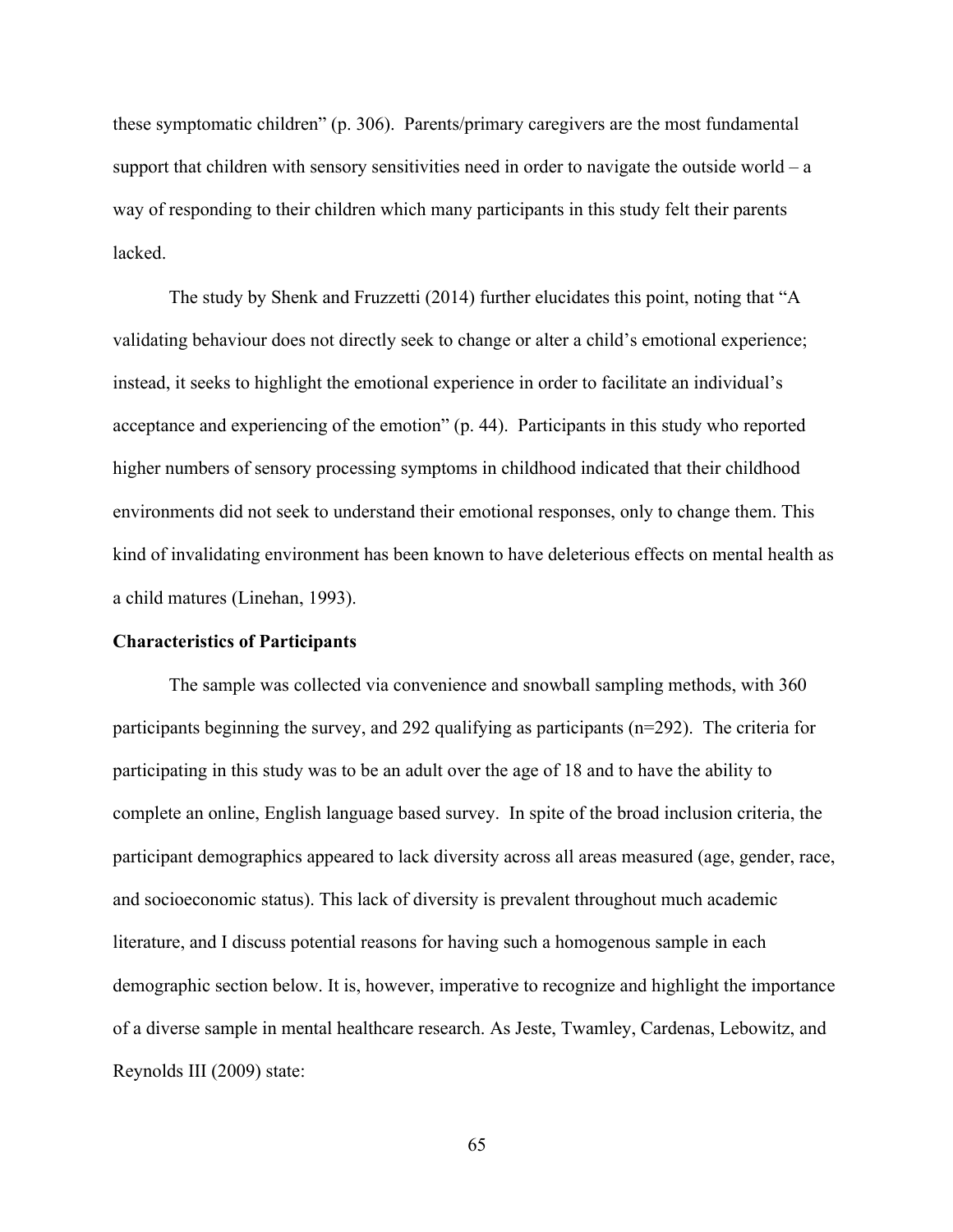Members of racial and ethnic minority groups face disparities in both access to and quality of health care. These disparities carry over to mental health care, and members of minority groups who have mental illnesses face even greater disparities in routine, preventative, or emergency medical care. A diverse workforce is desirable for every type of research…Translational research is needed to move treatments and preventive interventions not only from bench to bedside, but also from bedside to community (p. S31).

The homogenous sample for this research project is indicative of the greater systemic inequities that contribute to a lack of accessible mental healthcare services for individuals from marginalized groups, as I discuss below. While this research is promising, this is a limiting factor in terms of what conclusions can be drawn, as this sample has limited cross-population generalizability (Engel & Schutt, 2013, p. 14).

**Age.** The majority of participants (55.3%) in this study were between the ages of 25-34, with an additional 29.2% between the ages of 18-24. There could have been many reasons for the sample to be skewed towards a younger audience, in spite of the broad inclusion criteria. As the collection methods involved convenience and snowball sampling, I used my own social networks and social media accounts as a means of collecting data. Given that the majority of individuals in my networks are between the ages of 25-34, a younger sample makes sense. Likewise, I recruited participants from the website Reddit. A relatively recent survey indicates that the majority of Reddit users are between the ages of 18-29 (Pew Research Center, 2013). In general, younger people are more likely to respond to surveys on the Internet as "People…age 65 and older are underrepresented among internet users" (Pew Research Center, 2011). Given that Reddit and my own social networks were my primary sources of data collection, a younger sample naturally follows.

**Gender.** This study also had limited diversity in terms of gender, with an overwhelming 78.3% of the participants identifying as female. Only 13.7% identified as male, and 8.1%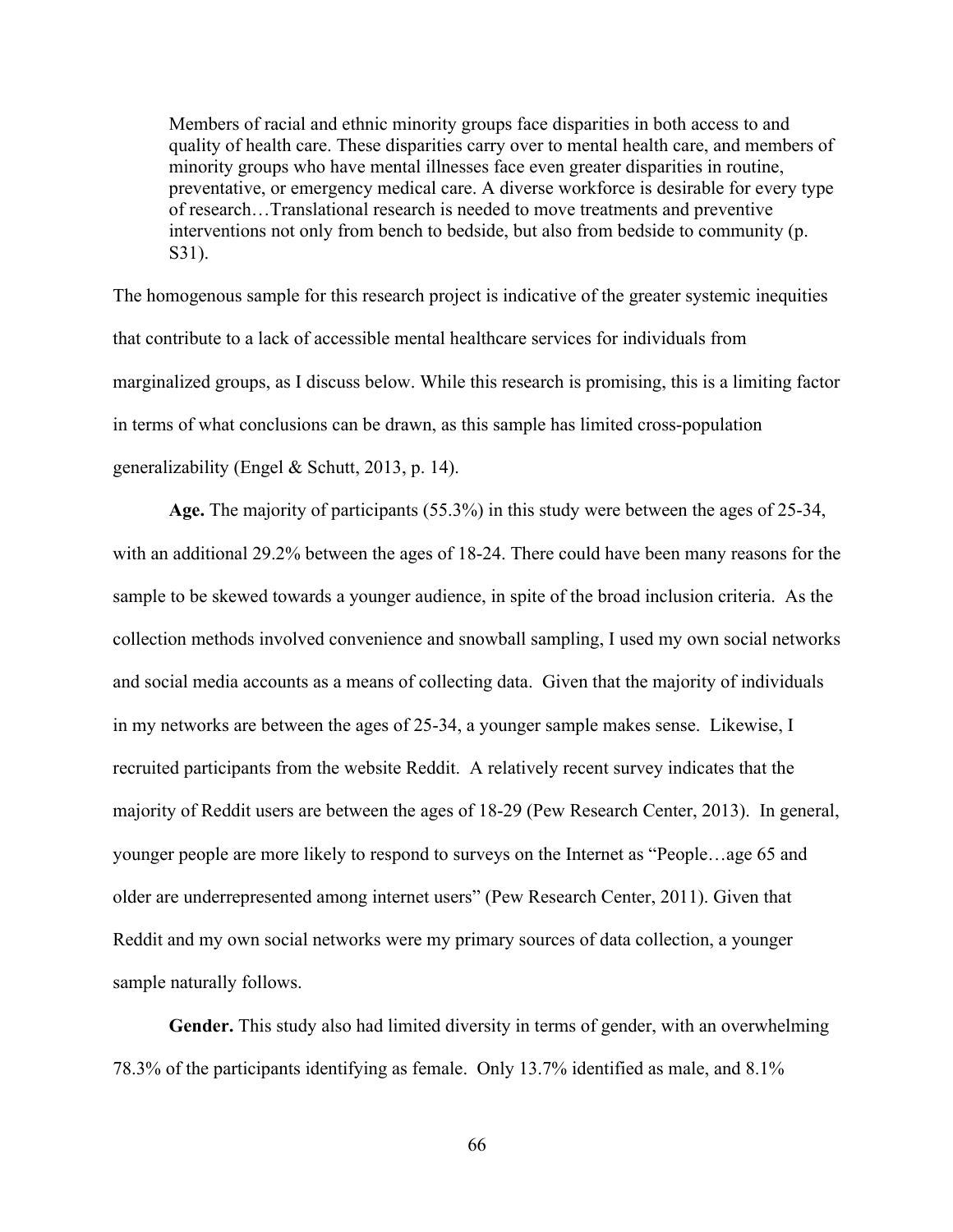identified as transgender, genderqueer, or as another gender identity. Understanding the lack of diversity in this study in terms of gender is more complicated than understanding the lack of a variety of ages. While my social network is primarily people who identify as female, these percentages do not reflect my social media network. Additionally, Reddit users are primarily male, so this does not accurately reflect my other data source (PEW Research Center, 2013). There are, however, ways of understanding this beyond just chance. There is evidence to suggest that men experience a greater degree of stigma in terms of discussing mental health issues and concerns. As Wendt and Shafer (2015) state: "Men are typically socialized into a masculine gender role, which requires men to conform to a socially constructed masculine ideal that values independence, emotional silence, self-reliance, and the rejection of personal weakness. These norms conflict with the idea of getting professional help for one's problems" (p. e21). This study goes on to cite that men are "more likely to stigmatize mental health problems [compared to women]" (Wendt & Shafer, 2015, p. e25). Given the higher degree of stigma, it stands to reason that people who identify as male might be both less likely to occupy spaces for folks with mental illness (e.g. the SubReddit forums where the survey was posted) and might be less inclined to participate in a survey where many of the questions focused on mental illness and participants were asked to self-disclose having a mental health history.

**Race.** The vast majority of participants in this study identified as white (90.1%). Similar to reasons for a lack of range among other participant demographics, my social network is primarily white. This overwhelming percentage, however, does not account for the ways I collected data. There could be several circumstances that contribute to the lack of racial diversity within this study. Similar to considerations of gender, studies indicate that people of color are less likely to access mental health services, and, it would follow, have a mental health diagnosis.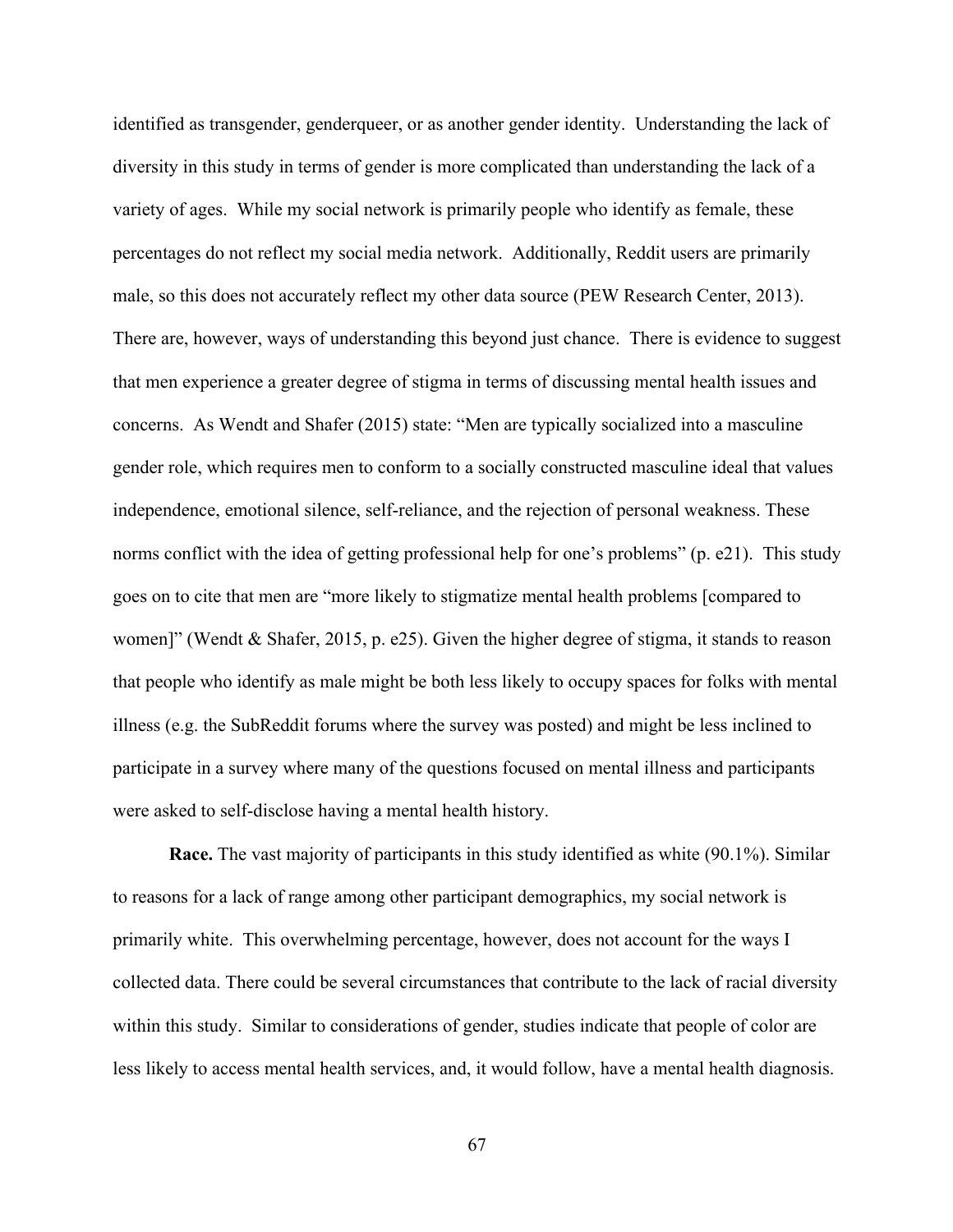As Smith and Trimble (2016) state: "Studies in recent years demonstrated greater racial inequities in mental health service utilization than studies conducted in previous decades" (p. 80). Since the SubReddits I recruited from specifically cater to individuals with a mental health diagnosis, it would make sense that there would be fewer people of color in those groups if they are less likely to seek the mental health treatment that would result in receiving a mental health diagnosis. Smith and Trimble (2016) go on to discuss the reasons for the lack of seeking mental health services among people of color, citing reasons including a lack of feeling that mental health treatment will be effective, differing definitions of reasons to seek mental health treatment, and lacking monetary means to access mental health services (p. 68). The authors also address the systemic racism that lends itself towards a lack of access to mental health services by people of color, noting: "Systematic differences in the rates or the severity of mental illness across race may occur but seem unlikely explanations for underutilization of mental health services by people of color" (Smith & Trimble, 2016, p. 92). It is not a lack of a need for mental health treatment but rather a lapse in the system not being designed to meet the needs of people of color.

In addition to being less likely to access the system, children of color are more likely than their white counterparts to be disciplined and labeled with behavioral difficulties in a school setting, rather than being understood through a more holistic lens of their struggles, which could include sensory processing difficulties. The fact that Black children in particular are more likely to be disciplined than White children is clear. One study by Okonofua and Eberhardt (2015) discusses how stereotypes about Black children contribute to how teachers treat children in the classroom. As Okonofua and Eberhardt (2015) state: "Research shows that teachers commonly perceive Black students to have more negative demeanors, to have a longer history of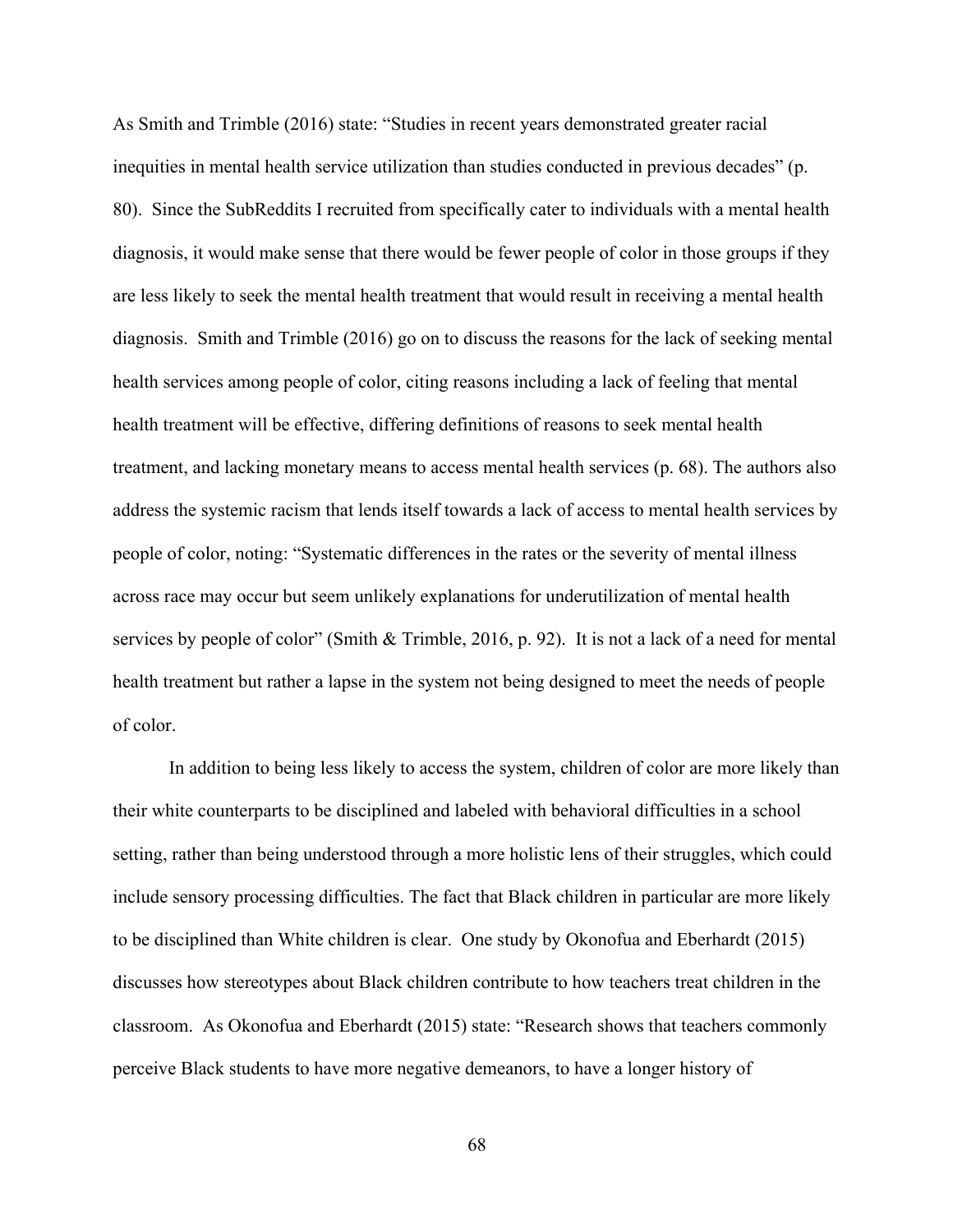misbehavior, and to earn lower grades than White students do" (p. 618). Given the consistent pathologizing of Black behavior, it could follow that Black participants may be less likely to take an interest in a study focused on sensory processing difficulties, as they are more likely to be identified as having behavioral problems understood in a stigmatizing way rather than being labeled from a more compassionate stance of struggling with biologically based sensory processing difficulties.

**Socioeconomic Status.** Approximately one third of participants in this study (30.6%) identified as being in the income bracket of less than \$20,000. This is lower than the national average according to the 2014 U.S. Census report, which cites that the average household income is \$32,047 for nonfamily households. However, 17.5% reported earning within that bracket (\$20,000-\$40,000 annually), and 18.1% identified in the next bracket up (\$40,000- \$60,000 annually). These numbers are similar to the U.S. census national average, and I believe that my social network influenced this number the most, as many individuals in my social network are students or new professionals who make less money than those who have been working for an extended period of time (Income and Poverty in the United States, 2014).

**Overall Implications of Sample Characteristics.** While the lack of a diverse population is notable within this study, I also consider that this could be related to whom the content of this study speaks to. As this was a lengthy survey, individuals without sensory processing difficulties and those without mental health issues may have been unmotivated to participate. Perhaps the sample also reflects the types of people who are more likely to be recognized as having sensory difficulties rather than simply behavioral issues or "trouble makers" (e.g. white people) as well as those who are more likely to seek mental health treatment and be diagnosed with mental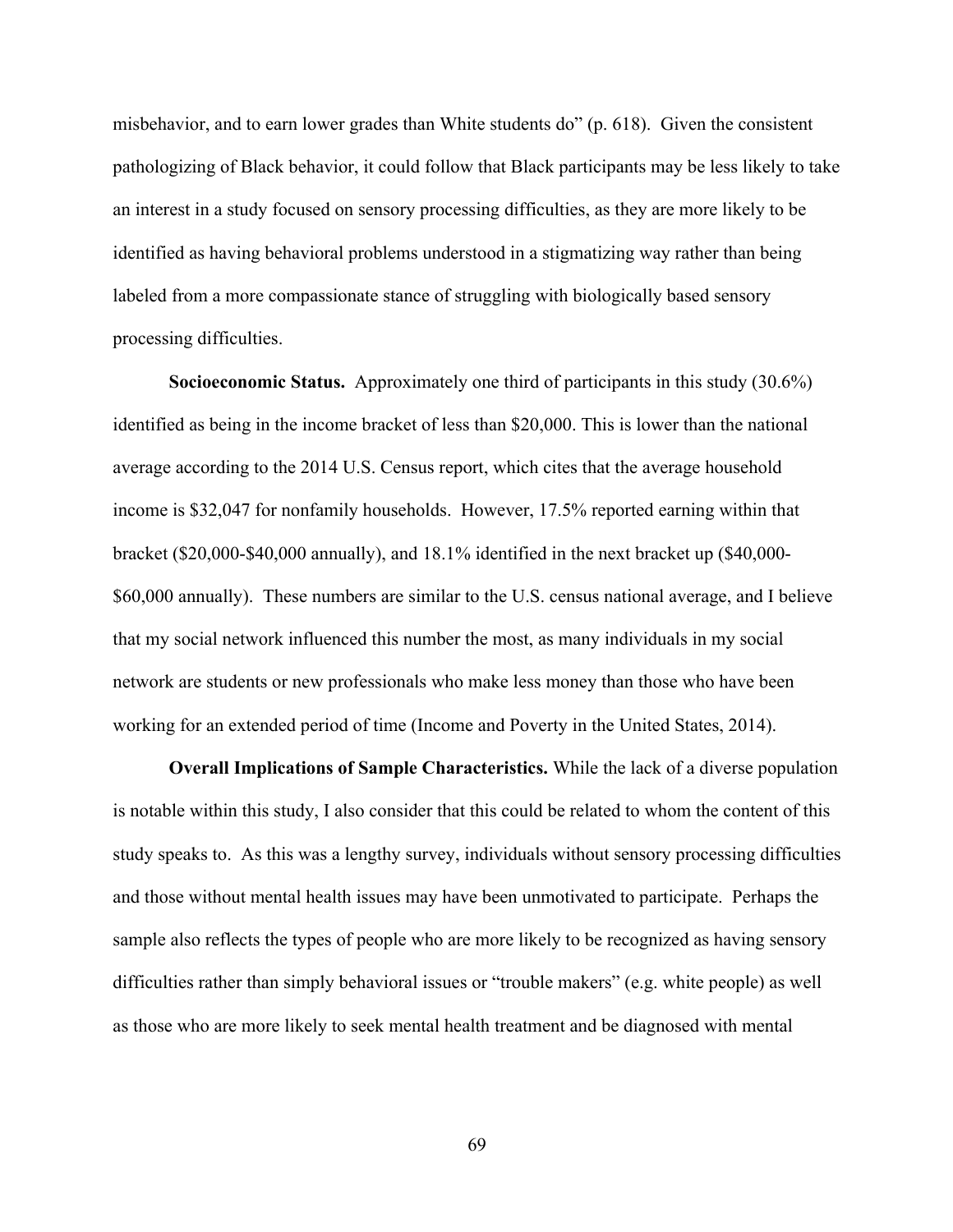illness (e.g. women) (Okonofua & Eberhardt, 2015; Wendt & Shafer, 2015), in addition to the limitations of using convenience and snowball sampling with an online survey.

## **Study Limitations**

There are several weaknesses inherent in the methodology and outcomes of this study. First, the sample lacked diversity in the areas of gender, age, race, and socioeconomic status. In order to make broad claims about the human experience in any capacity, having diversity within a sample is of the utmost importance (Engel & Schutt, 2013, p. 114). Likewise, through using an online survey I inevitably did not survey a representative sample of the population for many reasons, including the fact that it is a computer-based survey that is in English and not all populations have access to a computer and speak English. In addition, because I am using nonprobability sampling methods, the groups that I have access to do not represent the larger population, and the results from this convenience sample are not generalizable. As Engel and Schutt (2013) state: "What makes availability sampling haphazard is precisely that a great many things other than chance can affect the selection of cases" (p. 124). Further research employing probability sampling methods will be needed to confirm that any results from this study are generalizable to a larger population.

In addition, I did not ask participants about level of schooling completed in spite of asking about their experiences with teachers in a school setting. As Driscoll, Wang, Masburn and Pianta (2011) state: "Relationships between teachers and children that are characterized by warmth, closeness, and a lack of conflict promote children's opportunities to learn within classrooms and their subsequent adaptation to and success in the school environment" (p. 594). Looking at how long participants stayed in school is relevant in terms of whether they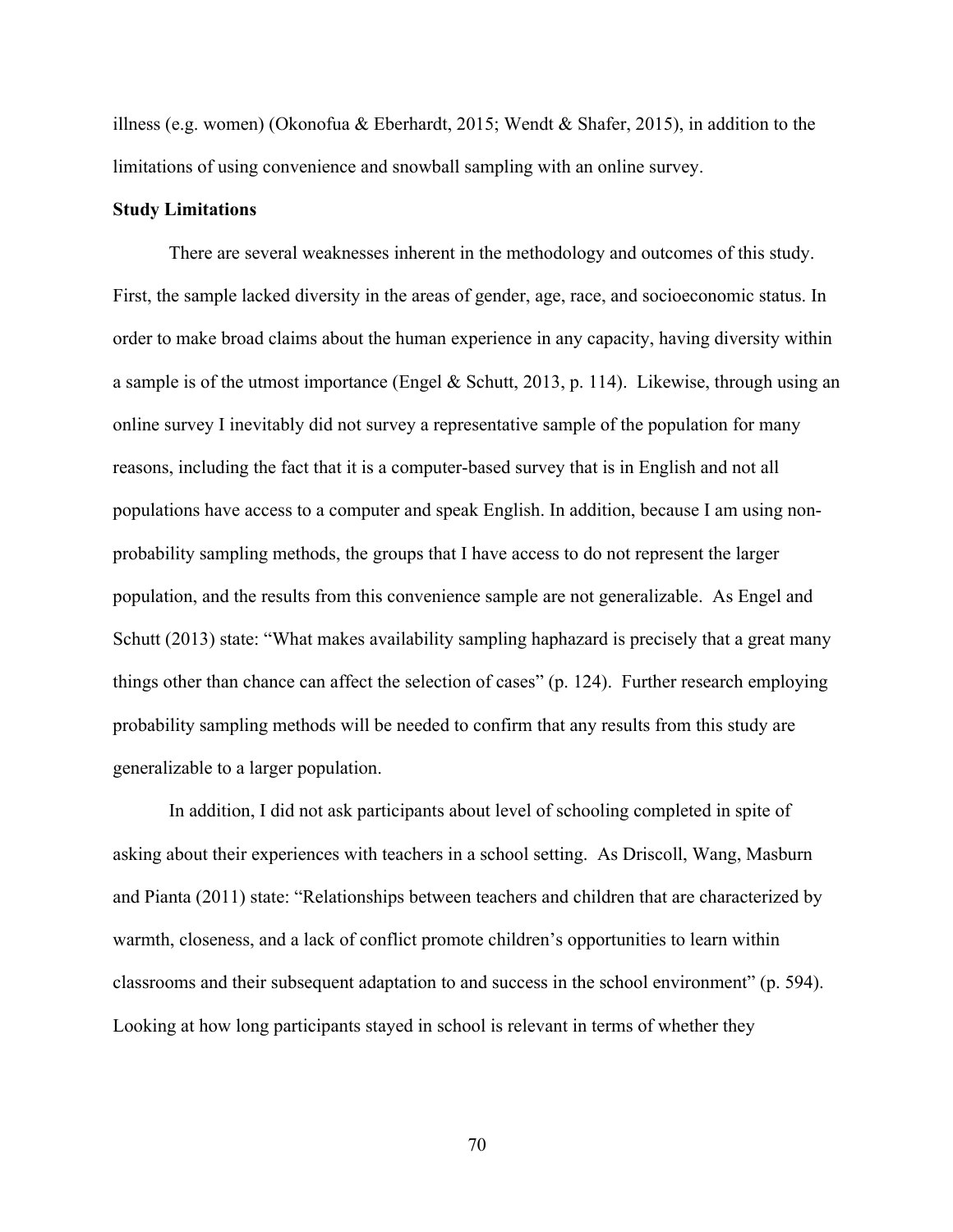experienced school as an invalidating environment and how their teachers responded to them in a school setting.

One further limitation in this study is that I asked adults to reflect on their experiences as children, and memory is an imperfect recording of childhood events. As Liss et al. (2005) state: "all investigations about sensory processing, including the present investigation, have utilized self report measures"(p. 1438). Self-report is an imperfect measure; however, there is no other way to gain insight into the childhood sensory experiences of participants who are now adults, especially as SPD is not a current DSM-V diagnosis.

An additional limitation of this study is that individuals who endorse symptoms of SPD could meet the criteria for ASD, negating my claim that SPD should be considered a stand-alone diagnosis separate from ASD. While I will ask participants to indicate whether or not they have ever been diagnosed with Asperger's Syndrome or ASD, as well as if they have ever undergone testing to determine if they have ASD, it is possible that individuals who have undiagnosed ASD did participate in this survey. This would skew the results and potentially make SPD seem more prevalent, when in reality for those particular individuals their sensory processing struggles would fall under the umbrella of an ASD diagnosis. In addition, there is a significant link between ASD diagnosis and co-occurring mental illness in adulthood. As Salazar, Baird, Chandler, Tseng, O'Sullivan, Howlin, Pickles, and Simonoff (2015) state, "there is substantial literature in older children, adolescents and adults describing the prevalence and correlates of cooccurring psychiatric disorders in ASD" (p. 2284). Given this already established link, it will be challenging to determine a similar link involving SPD without thoroughly ruling out an underlying ASD diagnosis to explain sensory symptoms. The ability to rule out ASD is compromised by using a self-report, anonymous survey.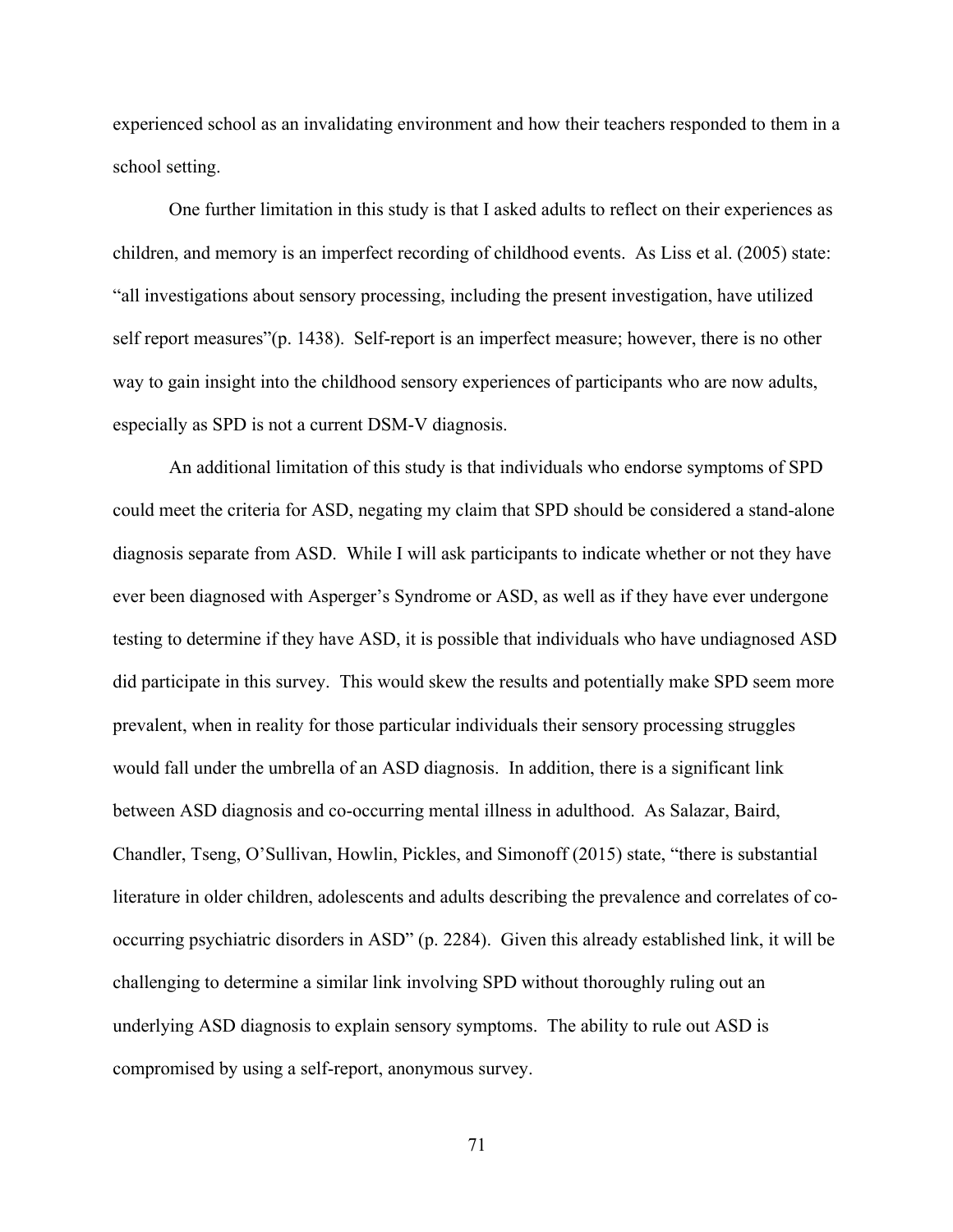### **Implications for Social Work**

**Social Work Practice.** All social workers should have an understanding of SPD and how to work with individuals who are struggling with sensory stimuli (Walbam, 2013). This is particularly true in the context of working with children and families. The results of this study indicate a higher level of interfamilial conflict where a child struggles with sensory processing difficulties. Recognizing and addressing sensory processing difficulties, providing psychoeducation to parents whose children are hypo- or hyper-sensitive, and working in an interdisciplinary setting with occupational therapy is the most comprehensive way to treat families. As Walbam (2013) states: "though psychotherapy does not treat the underlying cause, it can help a child cope with the resulting behaviors and emotions of SPD" (p. 67). Social workers may take a backseat to occupational therapists in the treatment of SPD itself, but they are essential to successful family healing and in creating a holding environment for those with SPD and their loved ones.

**Clinician Training.** Current clinical training posits the importance of social workers understanding biologically based difficulties such as SPD through the biopsychosocial model of assessment and treatment. There is a great deal of research on the importance of incorporating biology into training along with the psychological and social/societal implications that we tend to focus on, given how these three aspects of human life are inherently intersectional. In addition to general biology, specific training about SPD will be essential for all clinicians both in terms of understanding their client's sensory development, but also in order to assess for potential treatments that may involve sensory interventions (Walbam, 2013).

In training clinicians about these biological aspects of human functioning, training about SPD should also occur through a lens that incorporates ableism. Understanding the challenges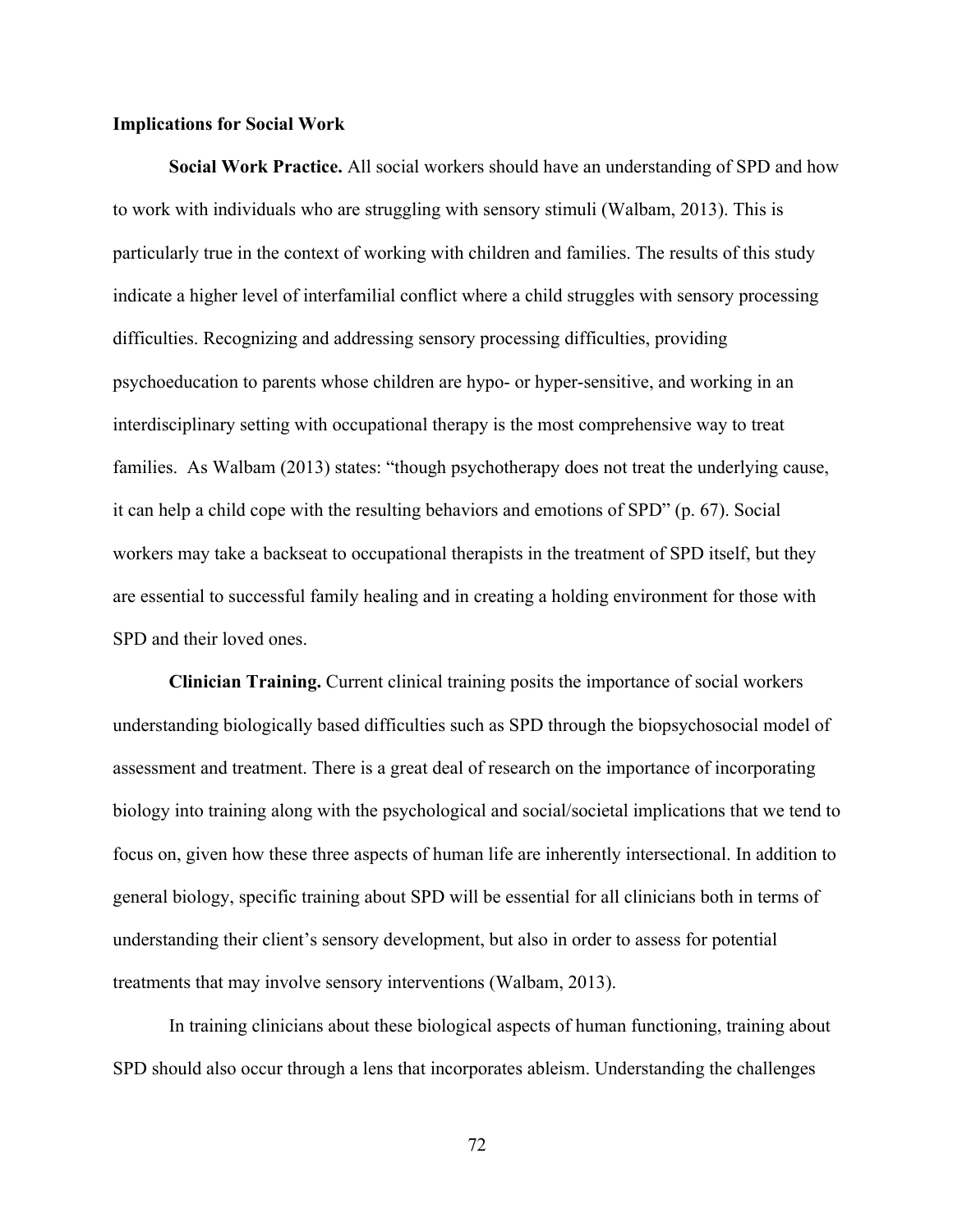that individuals with SPD face as the result of living with an invisible disability will help clinicians identify, case manage, and treat individuals struggling with SPD. As Ismael et al. (2015) state: Sensory processing patterns are reflections of what people are; these patterns are not a pathology that needs fixing" (p. 317). This phenomenological understanding of SPD is imperative to training clinicians with the same levels of empathy and compassion that social workers need in order to work with vulnerable populations such as this one.

**Policy.** In addition to the clinical and training implications, there are also policy implications that follow from this study. The largest consideration is about how mental health treatment is funded. Currently in the U.S. in order for a mental health issue to be covered by insurance there often must be a diagnosis attached to the individual receiving treatment. As SPD is not currently a diagnosis within the DSM-V there are two different ways to address this issue. The first would be to include SPD in the DSM-V. As discussed in the literature review, there is a great deal of evidence that there are many benefits to understanding SPD as a unique diagnostic category. It was previously noted that diagnostic manuals other than the DSM-V use SPD as a distinct diagnostic category (Anazlone et al., 2007). In addition, studies by Chang et al. (2014) and Owen et al. (2013) indicate that the part of the brain that processes sensory integration is distinctly separate than the parts of the brain that appear different as a result of ASD or ADHD. Including SPD as its own diagnosis would create space within the system for the highest standards of treatment to occur.

A second solution, and one that would require a more radical overhaul of the current system would be to abolish the current system, allowing individuals to receive mental healthcare without an attached diagnosis. As stated in a 2013 report by the World Health Organization (WHO) about barriers to mental health treatment: "Self-stigma and label avoidance can be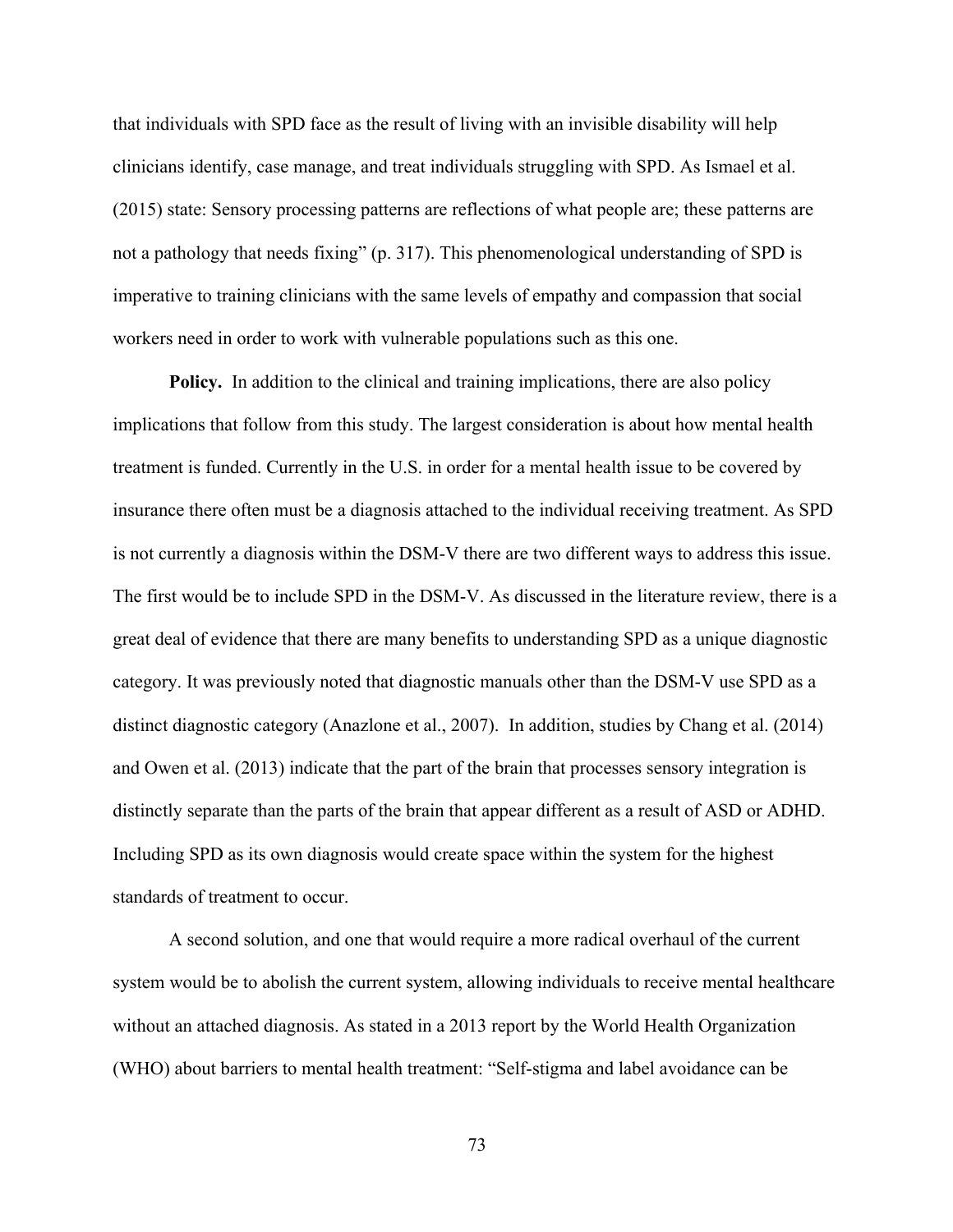related to the desire to handle the problem by oneself" (p. 1312). Receiving a mental health diagnosis is a deterrent from seeking necessary treatment. These adjustments to the DSM-V or to our healthcare systems would also need to include occupational therapists to be covered by all insurance plans. Walbam (2013) discusses best practices for working with children with SPD, stating: "A referral to an occupational therapist should be made if a social worker suspects that a child's behaviors may be result of SPD." (p. 67). Occupational therapists are essential partners in the treatment of SPD and insurance policies need to reflect this.

Another policy area that this study highlights is a lack of funding for psychoeducation, particularly in the public school systems. Public Schools need to have more funding focused on student wellness and treating mental health issues. As Vanderbleek (2004) states: "school-based mental health services are fragmented, marginalized, and underutilized" (p. 211). The current focus appears to be on prescribed or standardized ways of learning that do not fit the needs of all children, particularly children with SPD. As Maxam and Henderson (2013) state within their case study: "Mr. Lopez [the school administrator] was told – in no uncertain terms – that his sole priority at this point was to raise grades and improve SAT scores or they would risk losing more state and federal funding" (p. 75). Maxam and Henderson's (2013) case study looked at a school administrator putting more time, effort, and resources into addressing invisible disabilities similar to SPD. The school system made it clear that this is not a priority. Given the importance of teachers in child development, more funding and attention need to be directed towards programs such as the one that Maxam and Henderson (2013) report on. This could have an unprecedented impact on the educational experiences of all children, particularly those with SPD.

## **Future Directions**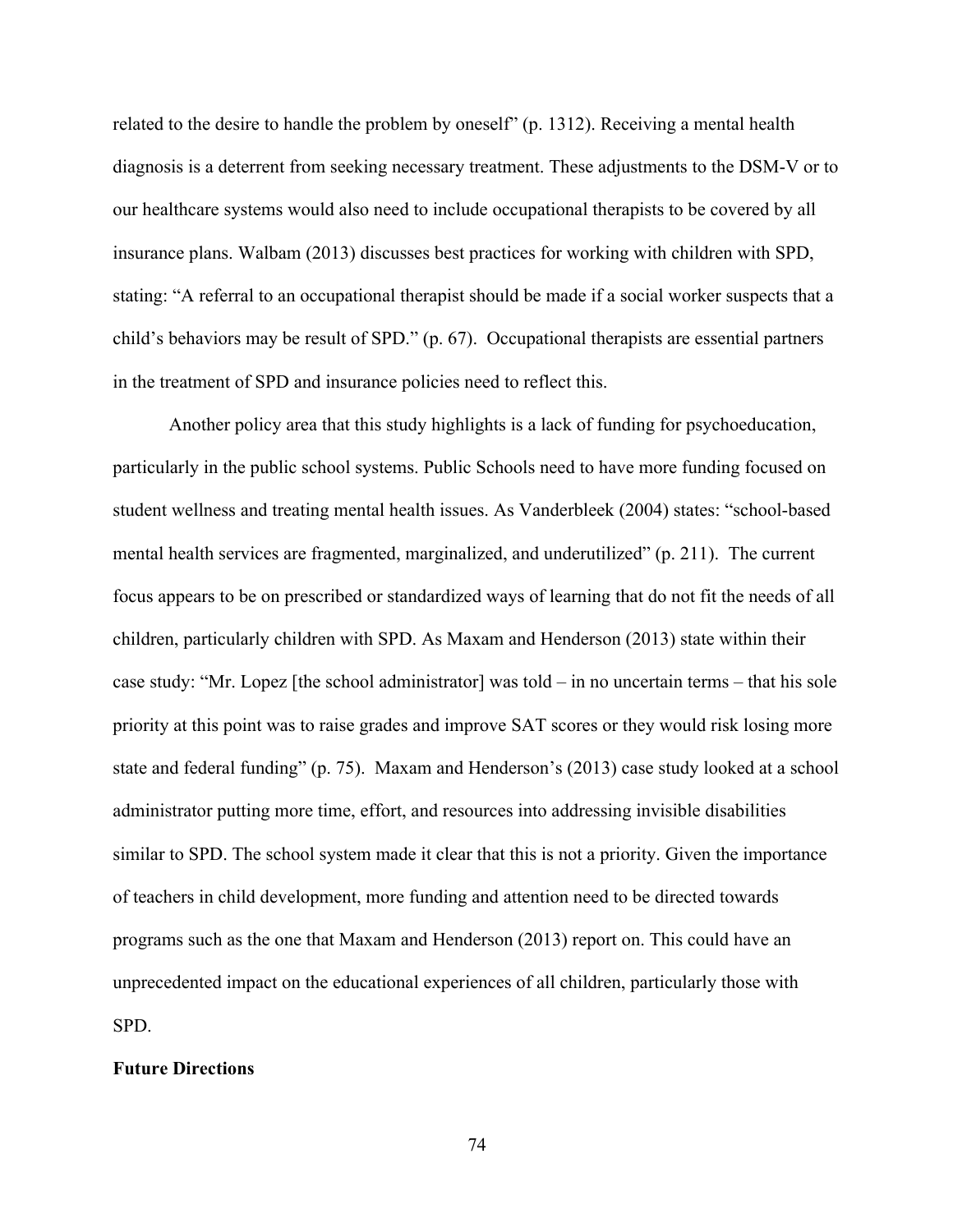The results of this study demonstrate the need for further research on how sensory processing difficulties in childhood impact childhood relationships and mental health outcomes in adulthood. This is a pilot study, and it will initially be important to replicate the study using a larger and more diverse sample to confirm these results as well as to determine if these findings hold true across the population or if certain populations are more adversely impacted by sensory processing difficulties. When replicating this study, it would be important to do more advanced statistical analysis, looking at whether the combination of sensory processing difficulties and invalidating childhood environment lead to the greatest possibility of developing a mental health diagnosis.

A longitudinal study would be important in terms of understanding how sensory processing difficulties evolve across a lifetime. Identifying children with sensory processing difficulties and looking at their relationships with parents/caregivers, teachers, and peers. This would both eliminate the need for retrospective self-report and it would give researchers the opportunity to engage in randomized control trials with various sensory or attachment-based interventions to determine if there are positive outcomes in regards to the development of mental health diagnoses in adulthood.

Another interesting direction would be to look at the types of labels that children with sensory processing difficulties are given, and how these labels impact their mental health outcomes. For example, if children with similar sensory issues are labeled as having ADHD, ASD, emotional reactivity, or simply as "problem children," how do these labels affect a child's sense of self, the levels of validation/invalidation in various childhood environments, and the eventual mental health outcomes in adulthood? While there is some promising research that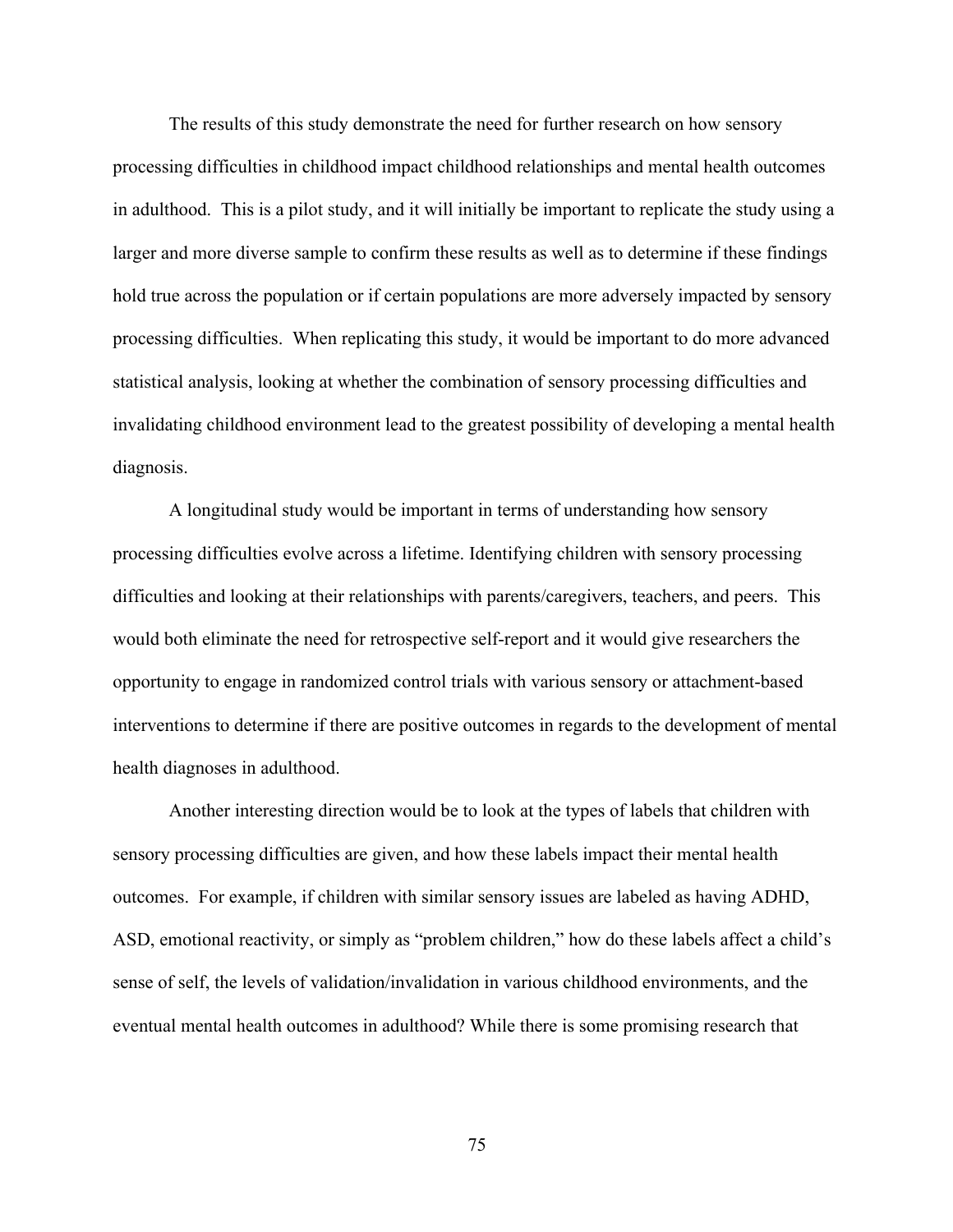examines this, more questions of language need to be examined through the lens of sensory processing difficulties and a child's understanding of self and their self-worth.

## **Conclusion**

Up until recently, sensory processing has been a neglected area of study, particularly from holistic perspectives that differ than those rooted in the biological implications of sensory processing difficulties. As social workers, we are aware that biological implications do not exist in a vacuum and we recognize the need for inquiry into how biology intersects with social and psychological factors. This study indicates that in the case of sensory processing difficulties, there is far more at play than simply a biologically based difficulty. The participants in this study indicated that they experienced psychological pain and relational difficulties as a result of struggling with sensory processing issues, and the statistical results suggest that those individuals were significantly more likely to receive a mental health diagnosis in adulthood. Until sensory processing difficulties are better understood and the public is better educated on the issues they create, sensory processing will continue to be an invisible struggle, often labeled as a behavioral concern rather than as a unique and valuable way of seeing, hearing, touching, and interacting with the world around us.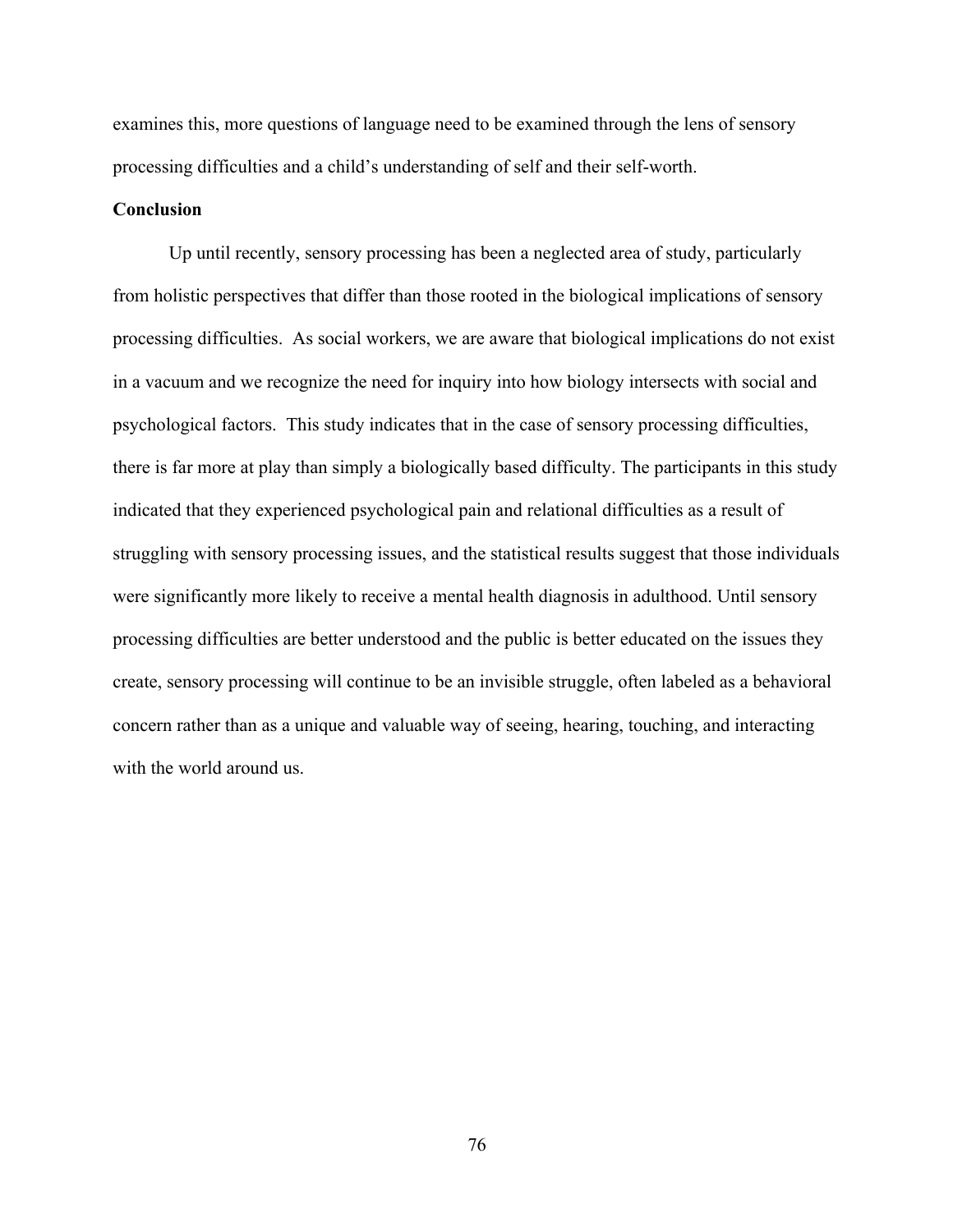## **References**

- AAP. (2012, May 28). [American Academy of Pediatrics] Recommends Careful Approach to Using Sensory-Based Therapies. Retrieved June 01, 2016, from https://www.aap.org/enus/about-the-aap/aap-press-room/pages/AAP-Recommends-Careful-Approach-to-Using-Sensory-Based-Therapies.aspx?nfstatus=401
- Ahn, R. R., Miller, L. J., Milberger, S., & McIntosh, D. N. (2004). Prevalence of parents' perceptions of sensory processing disorders among kindergarten children. American Journal of Occupational Therapy, 58, 287–293.
- Ahn, S. (2013). *Life as a sensory over-responsive adult: Social/emotional challenges, coping mechanisms and treatments* (Unpublished master's dissertation). Smith College School for Social Work, Northampton, MA.
- American Occupational Therapy Association. Roles and functions of the occupational therapist in the treatment of sensory integrative dysfunction. Official position paper. *American Journal of Occupational Therapy*. 1982;36(12):832-834.
- American Psychiatric Association. (2013). Diagnostic and statistical manual of mental disorders: DSM-5. Washington, D.C: American Psychiatric Association.
- Andrade, L. H., Alonso, J., Mneimneh, Z., Wells, J. E., Al-Hamzawi, A., Borges, G., & ... Kessler, R. C. (2014). Barriers to mental health treatment: results from the WHO World Mental Health surveys. *Psychological Medicine*, *44*(6), 1303-1317. doi:10.1017/S0033291713001943
- Arky, B. (2016). The Debate Over Sensory Processing | Child Mind Institute. Retrieved May 01, 2016, from http://childmind.org/article/the-debate-over-sensory-processing/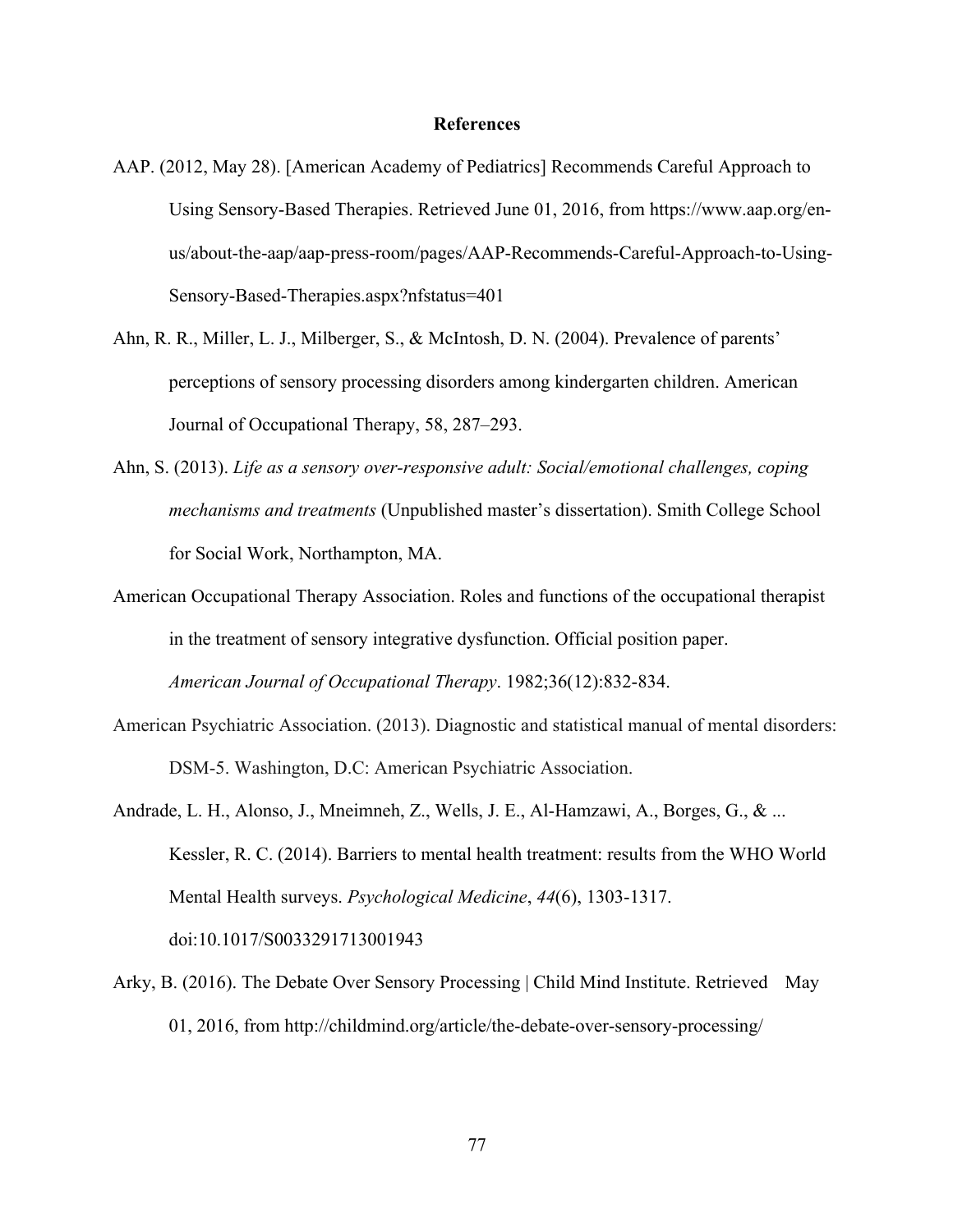- Ayres, A., & Robbins, J. (1979). *Sensory integration and the child*. Los Angeles, CA: Western Psychological Services.
- Bailey, B. (2011). PEW Research Center. Internet Surveys. Retrieved April 19, 2016, from http://www.people-press.org/methodology/collecting-survey-data/internet-surveys/
- Ben-Sasson, A., Carter, A. S., & Briggs-Gowan, M. J. (2009). Sensory Over-Responsivity in Elementary School: Prevalence and Social-Emotional Correlates. *Journal of Abnormal Child Psychology J Abnorm Child Psychol, 37*(5), 705-716. doi:10.1007/s10802-008- 9295-8
- Blum, L. (2007). Mother-blame in the prozac nation. *Gender & Society, 21*(2), 202-226. doi:10.1177/0891243206298178
- Brindle, K., Moulding, R., Bakker, K., & Nedeljkovic, M. (2015). Is the relationship between sensory-processing sensitivity and negative affect mediated by emotional regulation? *Australian Journal of Psychology, 67*(4), 214-221.
- Buckle, F., Franzsen, D., & Bester, J. (2011). The effect of the wearing of weighted vests on the sensory behaviour of learners diagnosed with attention deficit hyperactivity disorder within a school context. *South African Journal of Occupational Therapy, 41*(3).
- Carter, A., Ben-Sasson, A., & Briggs-Gowan, M. (2011). Sensory over-responsivity, psychopathology, and family impairment in school-aged children. *Journal of the American Academy of Child & Adolescent Psychiatry, 50*(12), 1210-1219.
- Champagne, T., Koomar, J., & Olson, L. (2010). Sensory processing evaluation and intervention in mental health. OT Practice, 15 (5), CE-1–CE-7.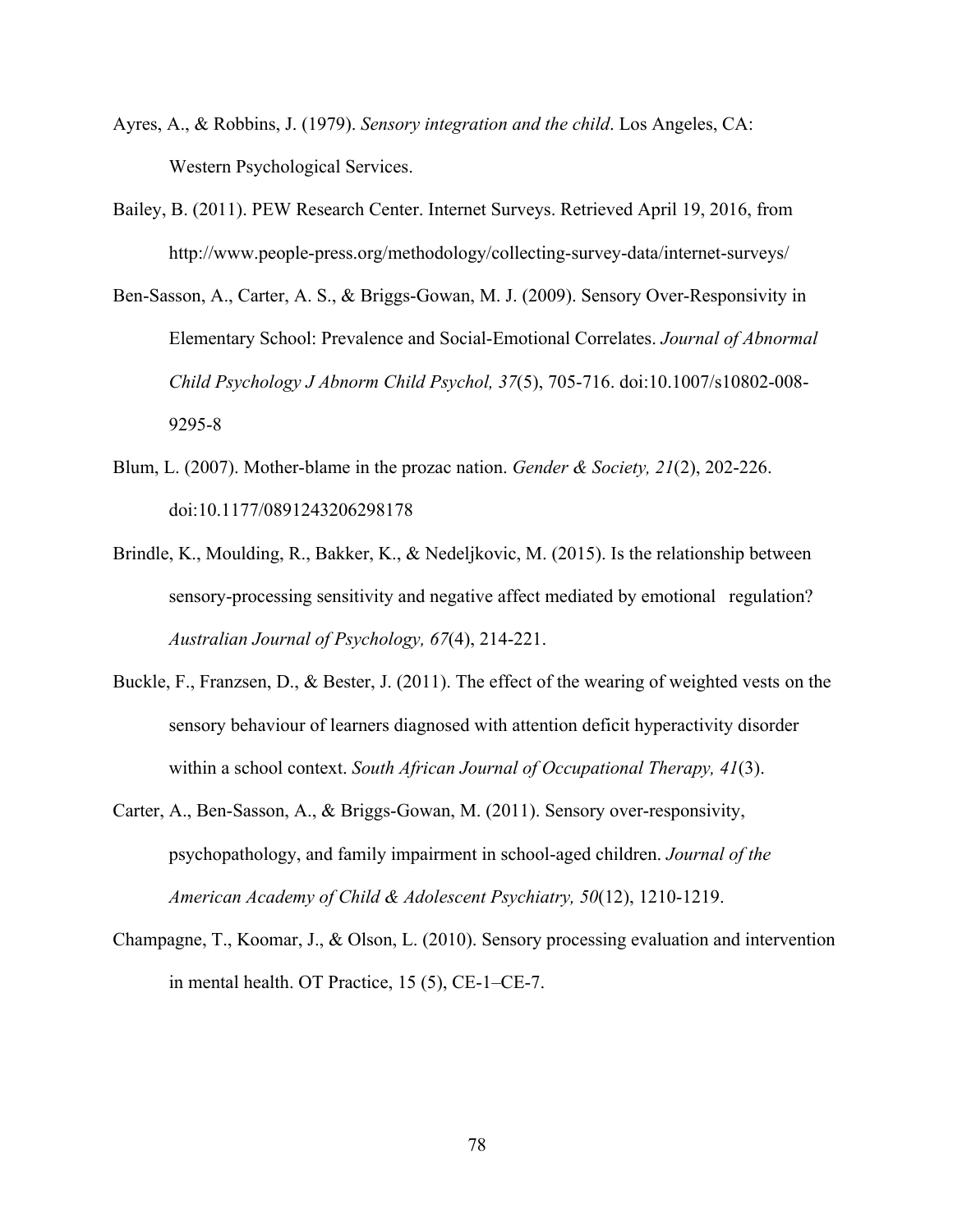- Chang, Y., Owen, J., Desai, S., Hill, S., Arnett, A., Harris, J., . . . Mukherjee, P. (2014). Autism and Sensory Processing Disorders: Shared White Matter Disruption in Sensory Pathways but Divergent Connectivity in Social-Emotional Pathways. *PLoS ONE, 9*(7), 1-17. doi: 10.1371/journal.pone.0103038.
- Cohn, E., May-Benson, T., & Teasdale, A. (2011). The relationship between behaviors associated with sensory processing and parental sense of competence. *OTJR, 31*(4), 172- 181. doi:http://dx.doi.org/10.3928/15394492-20110304-01
- Cosbey, J., Johnston, S., & Dunn, L. (2010). Sensory Processing Disorders and Social Participation. *The American Journal of Occupational Therapy, 64*(3), 462-473.
- Cosbey, J., Johnston, S. S., Dunn, M. L., & Bauman, M. (2011). Playground Behaviors of Children With and Without Sensory Processing Disorders. *OTJR: Occupation, Participation, Health, 32*(2), 39-47. doi:10.3928/15394492-20110930-01
- Crastnopol, M. (2009). Coming to terms with invisible Disability—Beyond empathic resonance: Commentary on paper by lauren levine. *Psychoanalytic Dialogues, 19*(4), 474-479. doi:10.1080/10481880903088617
- Curry, L., Nembhard, I., & Bradley, E. (2009). Qualitative and Mixed Methods Provide Unique Contributions to Outcomes Research. *Circulation, 119*, 1442-1452.
- DeNavas-Walt, C., & Proctor, B. (2014). *Income and Poverty in the United States: 2014* (Rep.). United States Census Bureau.
- Driscoll, K. C., Wang, L., Mashburn, A. J., & Pianta, R. C. (2011). Fostering supportive Teacher–Child relationships: Intervention implementation in a state-funded preschool program. *Early Education & Development, 22*(4), 593-619. doi:10.1080/10409289.2010.502015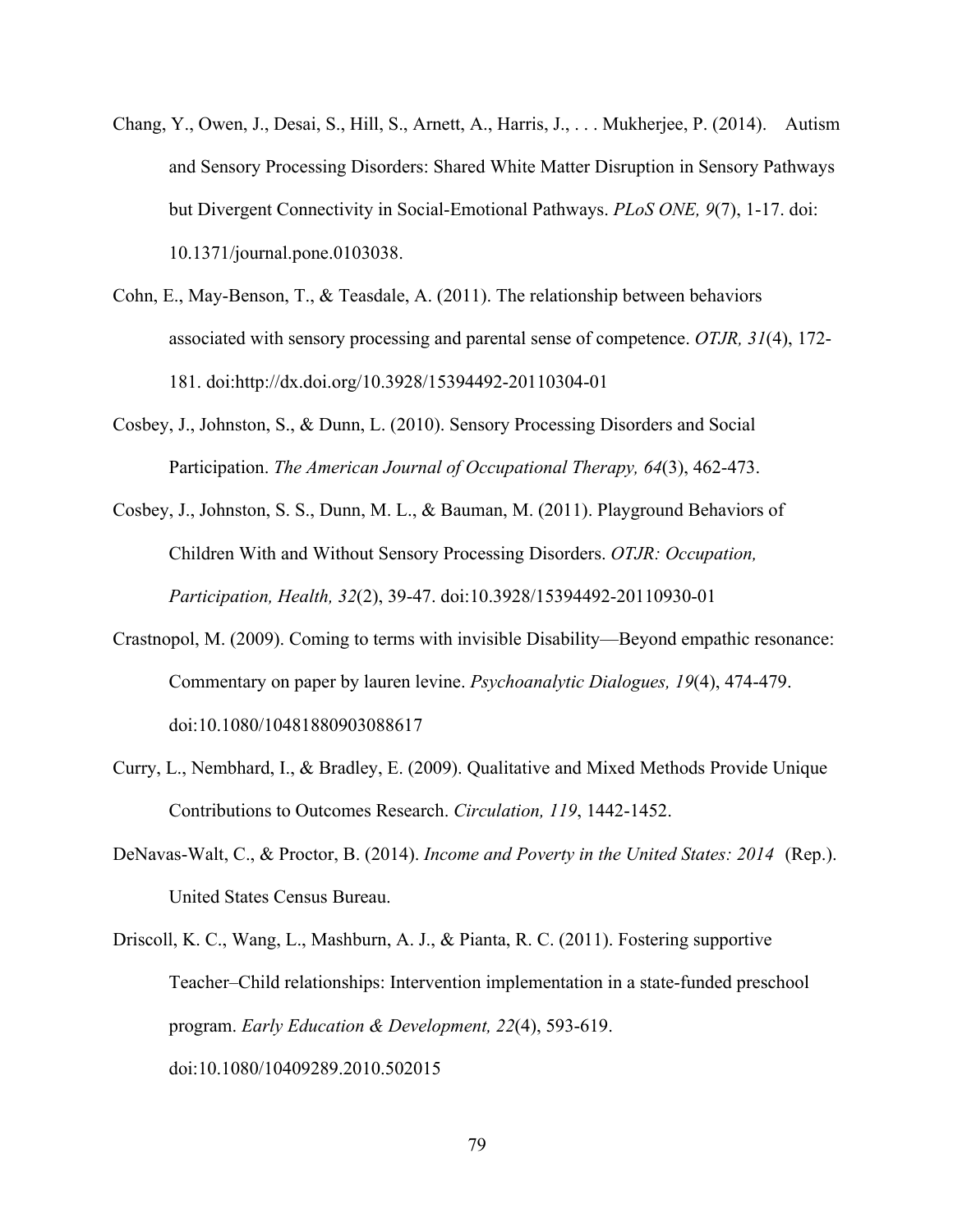- Duggan, M., & Smith, A. (2013). *6% of Online Adults are Reddit Users* (Publication). Washington, DC: Pew Research.
- Emde, R., Egger, H., Fenichel, E., Guedney, A., Wise, B., & Wright, H. (2005). *Introducing DC: 0-3R* (pp. 35-41, Rep.). Zero to Three.
- Engel-Yeger, B., & Dunn, W. (2011). The relationship between sensory processing difficulties and anxiety level of healthy adults. *The British Journal of Occupational Therapy, 74*(5), 210-216.
- Engel, R. J., & Schutt, R. K. (2013). *The practice of research in social work*. Thousand Oaks, CA: Sage Publications.
- Ford, G., Waller, G., & Mountford, V. (2011). Invalidating childhood environments and core beliefs in women with eating disorders. *European Eating Disorders Review, 19*(4), 316- 321. doi:10.1002/erv.1053
- Gentzler, A. L., Contreras-Grau, J. M., Kerns, K. A., & Weimer, B. L. (2005). Parent–Child emotional communication and children's coping in middle childhood. *Social Development, 14*(4), 591-612. doi:10.1111/j.1467-9507.2005.00319.x
- Gourley, L., Wind, C., Henninger, E., & Chinitz, S. (2012). Sensory processing difficulties, behavioral problems, and parental stress in a clinical population of young children. *Journal of Child and Family Studies, 22*(7), 912-921.
- Haslam, M., Mountford, V., Meyer, C., & Waller, G. (2008). Invalidating childhood environments in anorexia and bulimia nervosa. *Eating Behaviors, 9*, 313-318.
- Highlights of Changes From DSM-IV to DSM-5. (2013). *Diagnostic and Statistical Manual of Mental Disorders, 5th Edition,* 1-19. doi:10.1176/appi.books.9780890425596.388591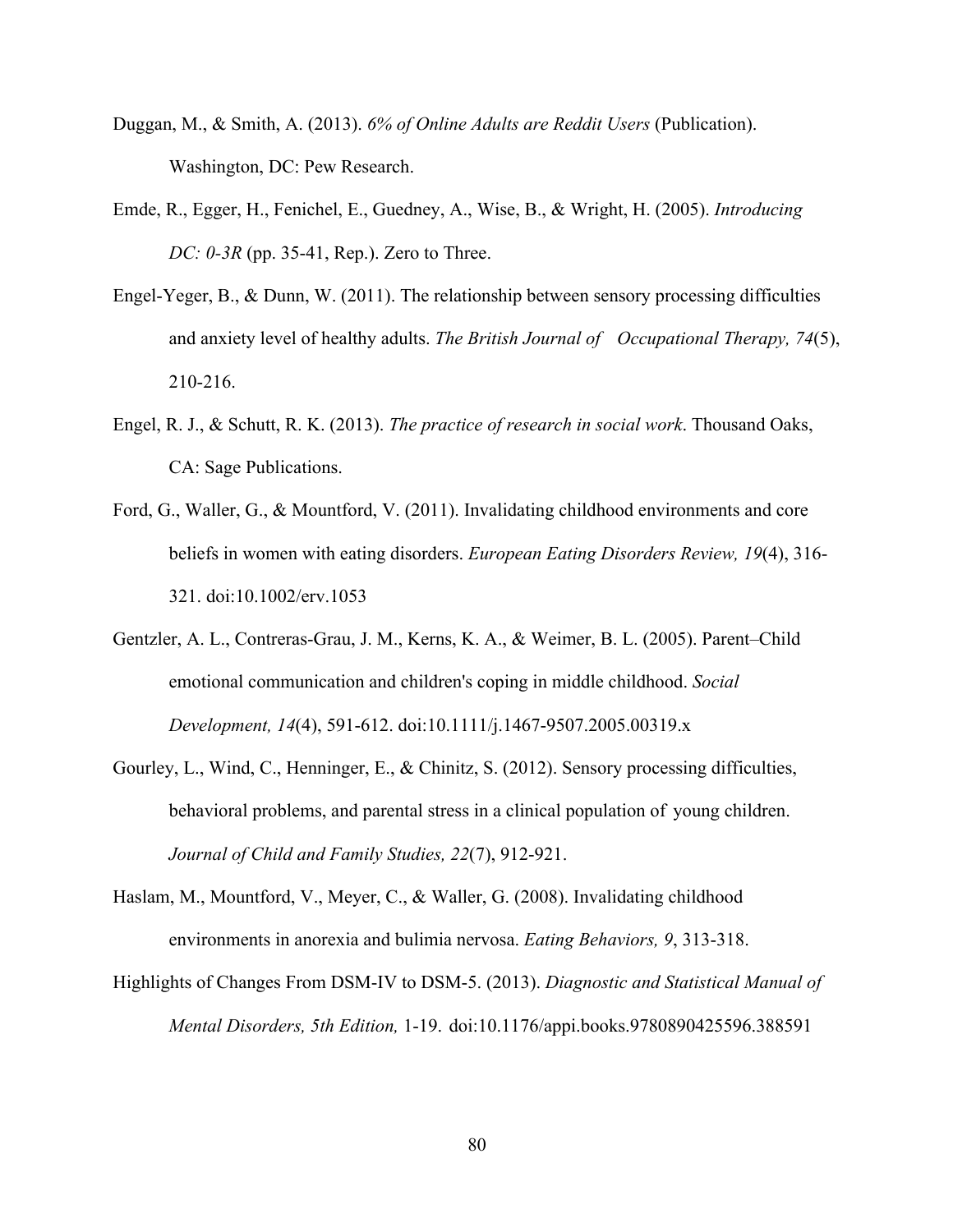- Ismael, N. T., Lawson, L. A., & Cox, J. A. (2015). The relationship between children's sensory processing patterns and their leisure preferences and participation patterns: La relation entre les schemes d'integration sensorielle des enfants et leurs preferences et schemes de participation en matiere de loisirs. *Canadian Journal of Occupational Therapy, 82*(5), 316-324. doi:10.1177/0008417415577421
- Jerome, E., & Liss, M. (2004). Relationships between sensory processing style, adult attachment and coping. *Personality and Individual Differences, 38*, 1341-1352.
- Jeste, D. V., Twamley, E. W., Cardenas, V., Lebowitz, B., & Reynolds III, C. F. (2009). A Call for Training the Trainers: Focus on Mentoring to Enhance Diversity in Mental Health Research. *American Journal Of Public Health*, *99*S31-S36. doi:10.2105/AJPH.2008.154633
- Katznelson, H. (2014). Reflective functioning: A review. *Clinical Psychology Review, 34*,107- 117.
- Koenig, K., & Rudney, S. (2010). Performance Challenges for Children and Adolescents With Difficulty Processing and Integrating Sensory Information: A Systematic Review. *American Journal of Occupational Therapy, 64*(3), 430-442.

Kurth, W. (2013). Attachment theory and psychohistory: Overview. *The Journal of Psychohistory, 41*(1), 14-38. Retrieved from http://myaccess.library.utoronto.ca/login?url=http://search.proquest.com/docview/ 1412594152?accountid=14771

Laursen, B., & Hafen, C. A. (2009). Future Directions in the Study of Close Relationships: Conflict Is Bad (Except When It's Not). *Social Development, 19*(4), 858-872. doi:10.1111/j.1467-9507.2009.00546.x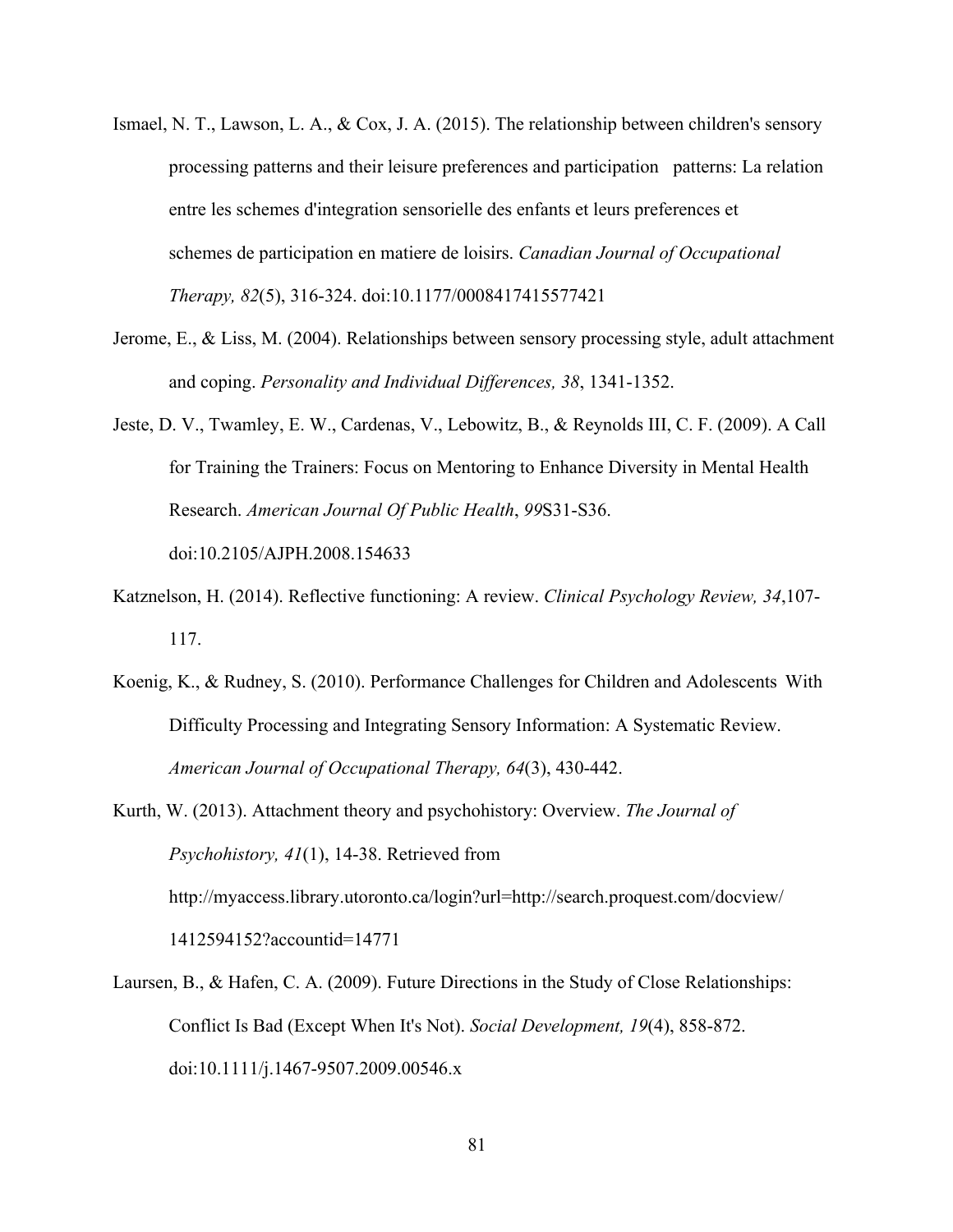- Lawson, L. M., & Dunn, W. (2008, Annual). Children's sensory processing patterns and play preferences. *Annual in Therapeutic Recreation*, *16*, 1+.
- Lester, S. and Russell, W. (2010) Children's right to play: An examination of the importance of play in the lives of children worldwide. Working Paper No. 57. The Hague, The Netherlands: Bernard van Leer Foundation
- Linehan, M. (1993). *Cognitive-behavioral treatment of borderline personality disorder*. New York, NY: Guilford Press.
- Liss, M., Timmel, L., Baxley, K., & Killingsworth, P. (2005). Sensory processing sensitivity and its relation to parental bonding, anxiety, and depression. *Personality and Individual Differences, 39*, 1429-1439.
- Masterson, M. L., & Kersey, K. C. (2013). Connecting Children to Kindness: Encouraging a Culture of Empathy. *Childhood Education, 89*(4), 211-216. doi:10.1080/00094056.2013.815549
- Maxam, S., & Henderson, J. (2013). Inclusivity in the Classroom: Understanding and Embracing Students With "Invisible Disabilities" *Journal of Cases in Educational Leadership, 16*(2), 71-81.
- McGeorge, K., Milne, L., Cotton, L., & Whelan, T. (2015). Effects of infant and maternal sensory processing on infant fussing, crying, and sleep. *Infant Mental Health Journal, 36*(3), 275-286. doi:10.1002/imhj.21510
- Meredith, P. J., Bailey, K. J., Strong, J., & Rappel, G. (2016). Adult attachment, sensory processing, and distress in healthy adults. *The American Journal of Occupational Therapy, 70*(1), 1-48. doi:http://dx.doi.org/10.5014/ajot.2016.017376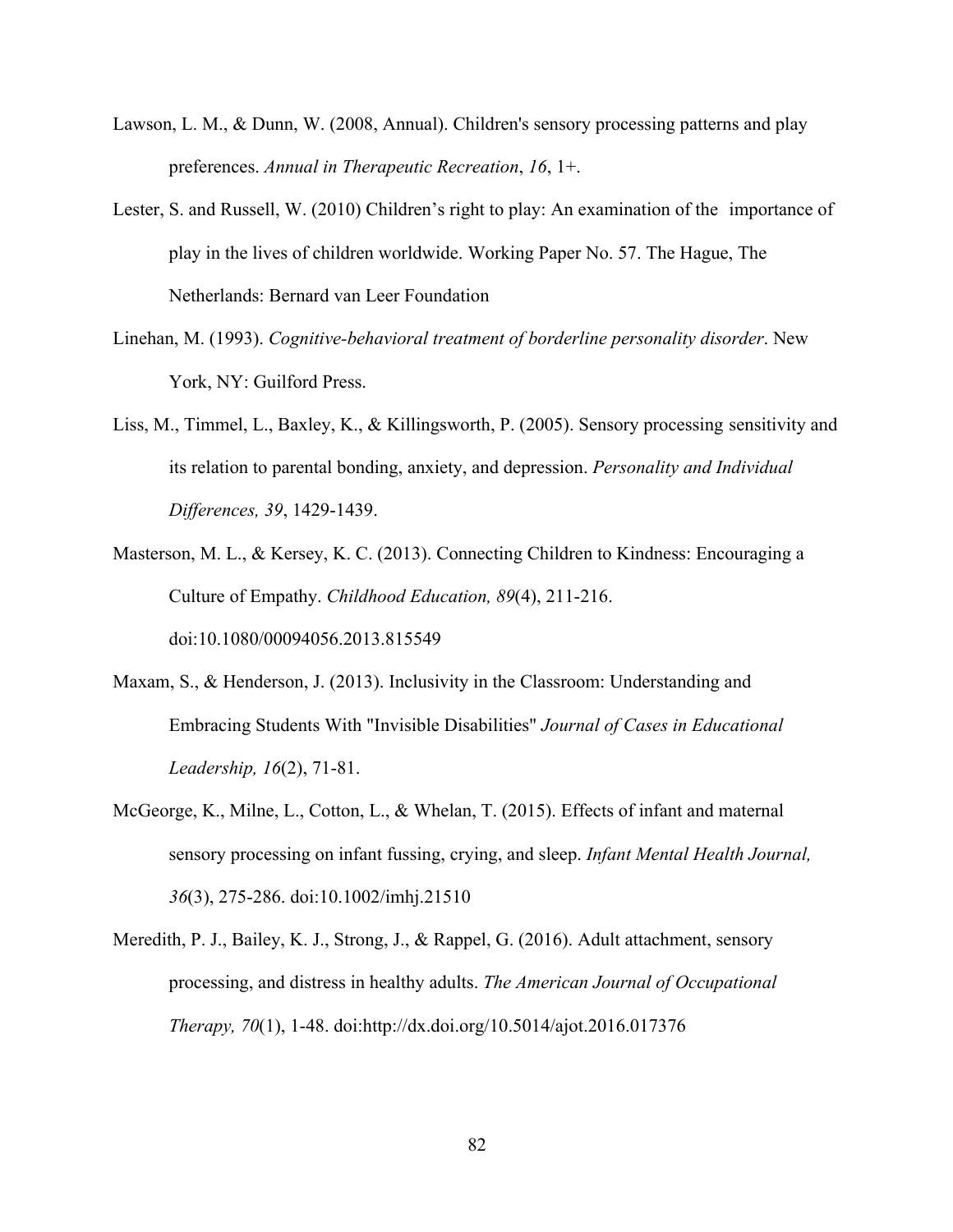- Milton, A., & Mullan, B. (2015). A qualitative exploration of service users' information needs and preferences when receiving a serious mental health diagnosis. *Community Mental Health Journal, 51*(4), 459-466. doi:10.1007/s10597-014- 9761-4
- Miller, L. J., Anzalone, M. E., Lane, S. J., Cermak, S. A., & Osten, E. T. (2007). Concept Evolution in Sensory Integration: A Proposed Nosology for Diagnosis. *American Journal of Occupational Therapy, 61*(2), 135-140. doi:10.5014/ajot.61.2.135
- Mitchell, A., Moore, E., Roberts, E., Hachtel, K., & Brown, M. (2015). Sensory Processing Disorder in Children Ages Birth 0 - 3 Years Born Prematurely: A Systematic Review. *The American Journal of Occupational Therapy, 69*(1), 1-11.
- Mountford, V., Corstorphine, E., Tomlinson, S., & Waller, G. (2007). Development of a measure to assess invalidating childhood environments in the eating disorders. *Eating Behaviors, 8*, 48-58. doi:doi:10.1016/j.eatbeh.2006.01.003
- Novak, A. (2014). Anonymity, Confidentiality, Privacy, and Identity: The Ties That Bind and Break in Communication Research. *Review of Communication, 14*(1), 36-48.
- Okonofua, J. A., & Eberhardt, J. L. (2015). Two Strikes: Race and the Disciplining of Young Students. *Psychological Science, 26*(5), 617-624. doi:10.1177/0956797615570365
- Owen, J., Marco, E., Desai, S., Fourie, E., Harris, J., Hill, S., . . . Mukherjee, P. (2013). Abnormal White Matter Structure in Children with Sensory Processing Disorders. *NeuroImage: Clinical,* 844-853.
- Rass, E. (2003). Making Contact with the Perception World of a Child: Undetected Disabilities in Sensory Motor Integration and the Effects on the Development of Self-Esteem. *Progress in Self Psychology, 19*, 287-308.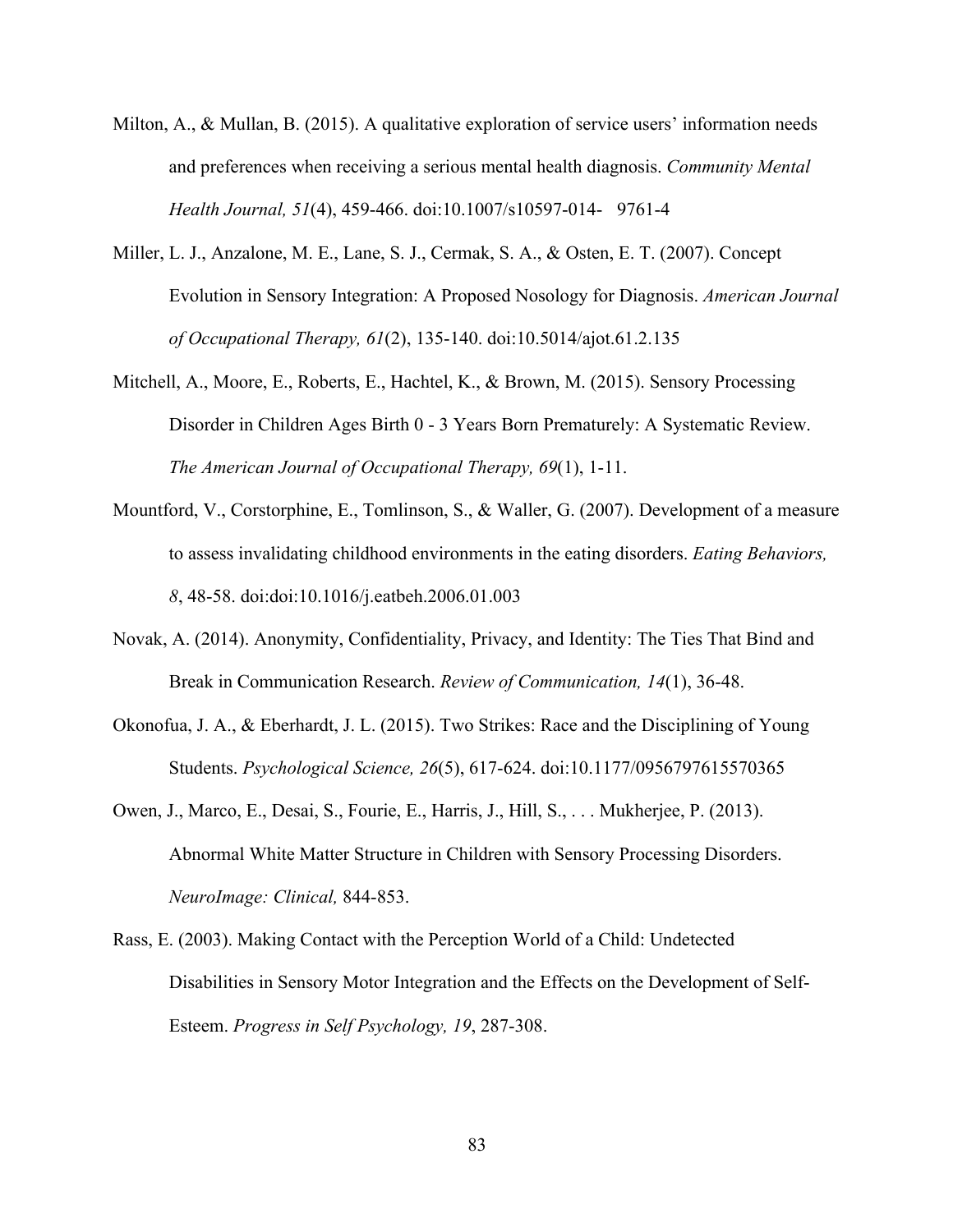- Rief W, Martin A: How to use the new DSM-5 somatic symptom disorder diagnosis in research and practice: a critical evaluation and a proposal for modifications. Ann Rew Clin Psychol 2014; DOI: 10.1146/annurev- clinpsy-032813-153745.
- Salazar, F., Baird, G., Chandler, S., Tseng, E., O'Sullivan, T., Howlin, P., Simonoff, E. (2015). Co-occurring Psychiatric Disorders in Preschool and Elementary School-Aged Children with Autism Spectrum Disorder. *J Autism Dev Disord Journal of Autism and Developmental Disorders, 45*, 2283-2294. doi:10.1007/s10803-015-2361-5.
- Sayre, J. (2000). The Patient's diagnosis: Explanatory models of mental illness. *Qualitative Health Research, 10*(1), 71-83. doi:10.1177/104973200129118255
- Schaaf, R., Toth-Cohen, S., Johnson, S., Outten, G., & Benevides, T. (2011). The everyday routines of families of children with autism. *Autism, 15*(3), 373-389. doi:10.1177/1362361310386505
- Sensory Processing Disorder Explained | SPD Foundation. (2016). Retrieved May 01, 2016, from http://www.spdfoundation.net/about-sensory-processing-disorder/
- Shenk, C., & Fruzzetti, A. (2014). Parental validating and invalidating responses and adolescent psychological functioning: An observational study. *The Family Journal, 22*(1), 43-48. doi:10.1177/1066480713490900
- Shtayermman, O. (2009). An exploratory study of the stigma associated with a diagnosis of Asperger's syndrome: The mental health impact on the adolescents and young adults diagnosed with a disability with a social nature. *Journal of Human Behavior in the Social Environment, 19*(3), 298-313. doi:10.1080/10911350902790720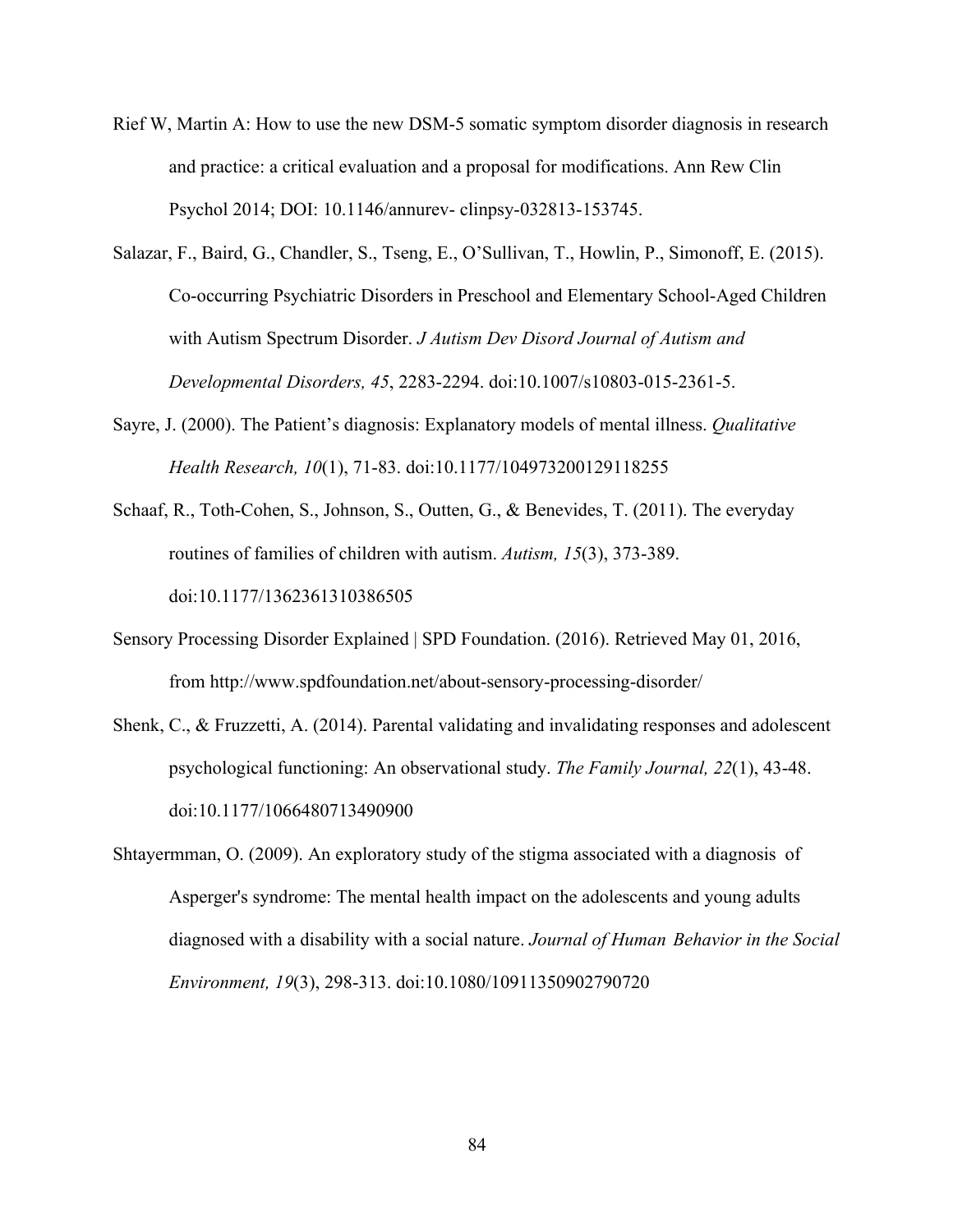- Simões, F., & Alarcão, M. (2014). Teachers as school-based mentors for at-risk students: A qualitative study. *Child & Youth Care Forum, 43*(1), 113-133. doi:10.1007/s10566-013- 9228-8
- Smith, T. B., & Trimble, J. E. (2016). Mental Health Service Utilization Across Race: A Meta-Analysis of Surveys and Archival Studies. In *Foundations of multicultural psychology: Research to inform effective practice* (pp. 67-94). American Psychological Association.
- Vanderbleek, L. M. (2004). Engaging families in school-based mental health treatment. *Journal of Mental Health Counseling, 26*(3), 211-224.
- Walbam, K. (2013). The Relevance of Sensory Processing Disorder to Social Work Practice: An Interdisciplinary Approach. *Child and Adolescent Social Work Journal Child Adolesc Soc Work J,* 61-70.
- Welters-Davis, M., & Mische Lawson, L. (2011). The relationship between sensory processing and Parent–Child play preferences. *Journal of Occupational Therapy, Schools, & Early Intervention, 4*(2), 108-120. doi:10.1080/19411243.2011.595300
- Wendell, S. (1996). *The rejected body: Feminist philosophical reflections on disability*. New York: Routledge.
- Wendt, D., & Shafer, K. (2015). Gender and Attitudes about Mental Health Help Seeking: Results from National Data. *Health Social Work Health & Social Work, 41*(1), E20-E28. doi:10.1093/hsw/hlv089
- Yack, E., Aquilla, P. & Sutton, S. (2015). Building Bridges Through Sensory Integration Third Edition, Arlington, Texas; Sensory World.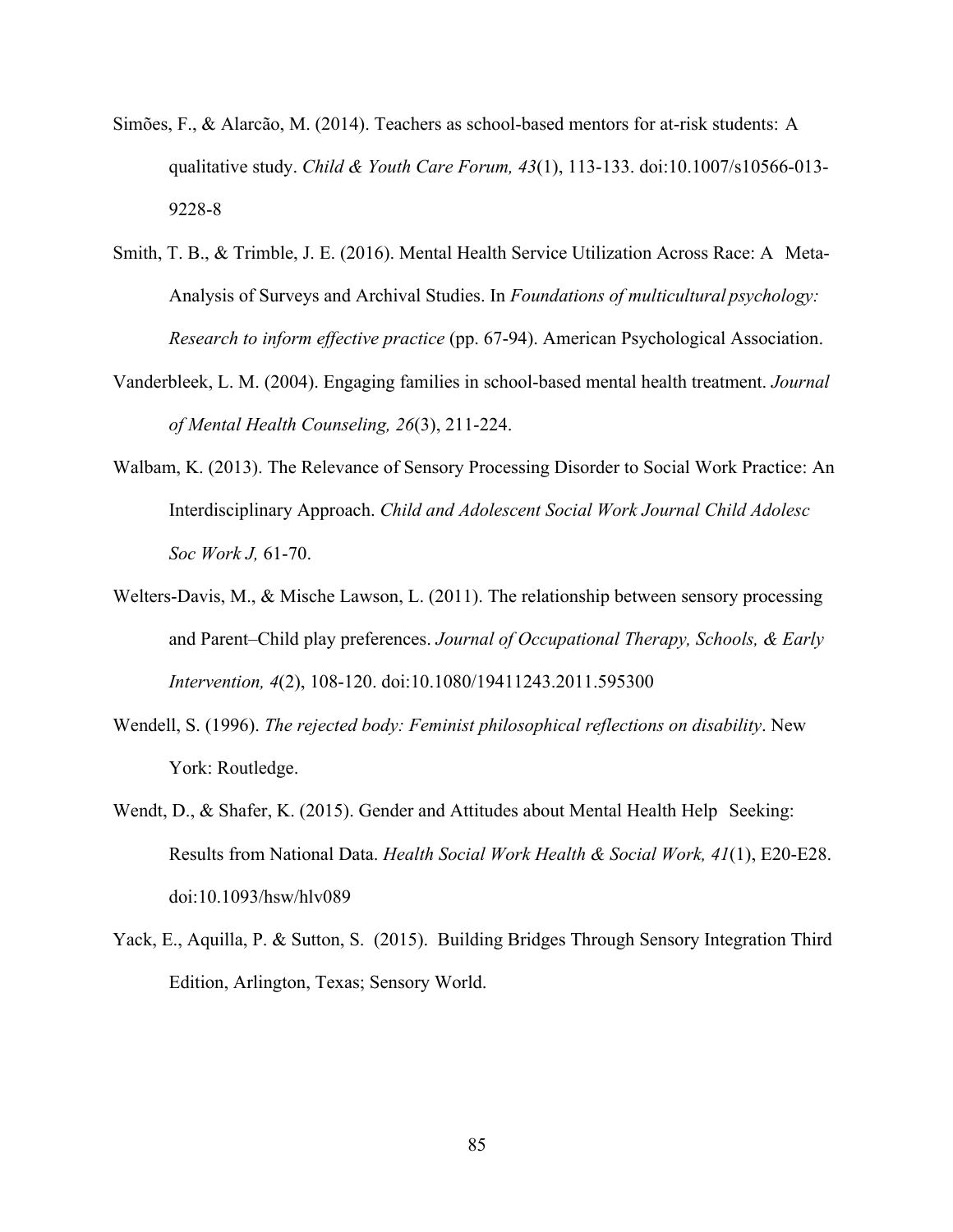## **Appendix A: Smith College Human Subjects Review Committee Approval Letters**



**School for Social Work** Smith College Northampton, Massachusetts 01063 T (413) 585-7950 F (413) 585-7994

January 27, 2016

Emma Ross

Dear Emma,

You did a very nice job on your revisions. Your project is now approved by the Human Subjects Review Committee.

*Please note the following requirements:*

**Consent Forms**: All subjects should be given a copy of the consent form.

**Maintaining Data**: You must retain all data and other documents for at least three (3) years past completion of the research activity.

*In addition, these requirements may also be applicable:*

**Amendments**: If you wish to change any aspect of the study (such as design, procedures, consent forms or subject population), please submit these changes to the Committee.

**Renewal**: You are required to apply for renewal of approval every year for as long as the study is active.

**Completion**: You are required to notify the Chair of the Human Subjects Review Committee when your study is completed (data collection finished). This requirement is met by completion of the thesis project during the Third Summer.

Congratulations and our best wishes on your interesting study.

Sincerely,

Elaine Kersten, Ed.D. Co-Chair, Human Subjects Review Committee

CC: Rob Eschmann, Research Advisor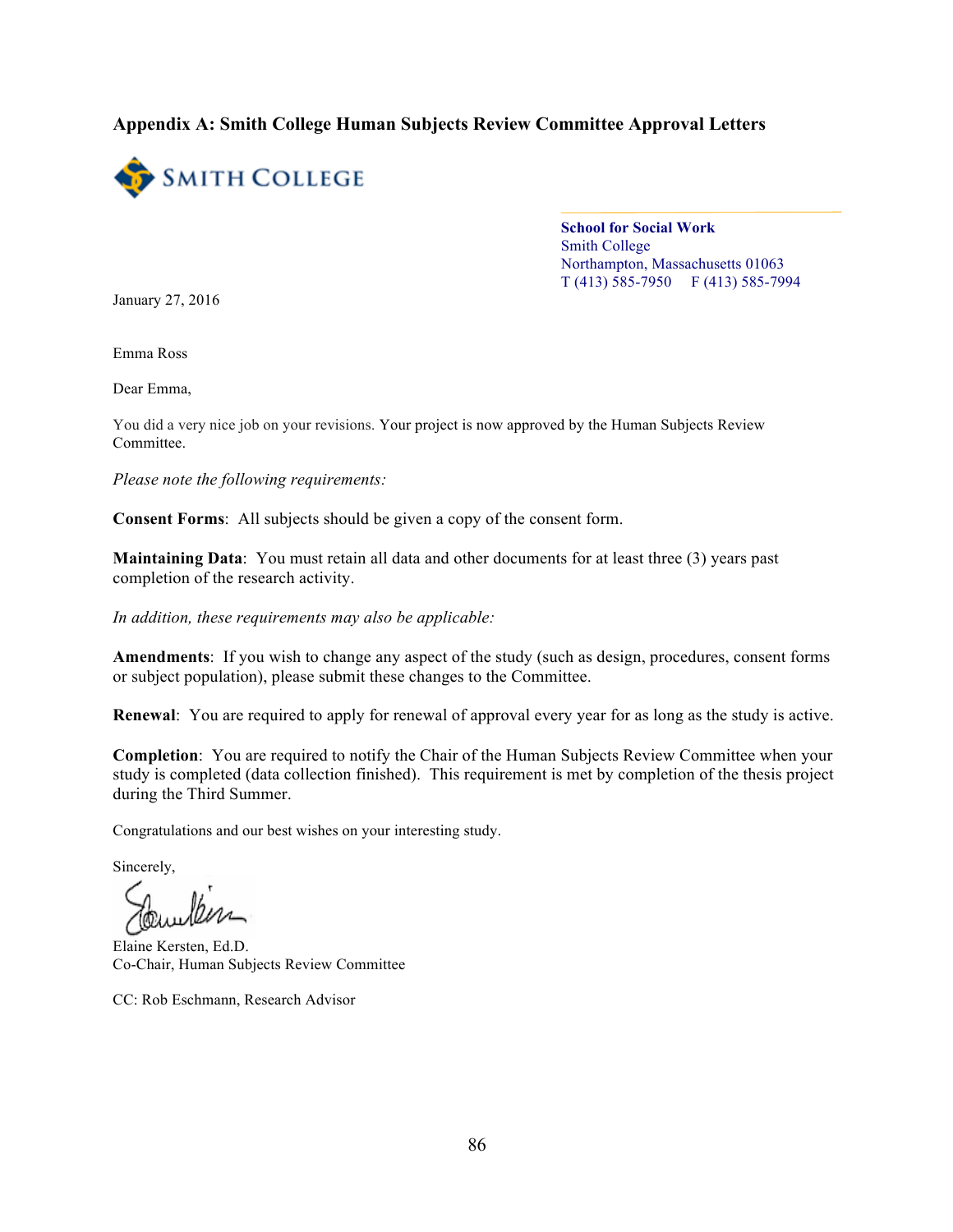

**School for Social Work** Smith College Northampton, Massachusetts 01063 T (413) 585-7950 F (413) 585-7994

February 10, 2016

Emma Ross

Dear Emma,

I have reviewed your amendments and they look fine. The amendments to your study are therefore approved. Thank you and best of luck with your project.

Sincerely,

Cambers

Elaine Kersten, Ed.D. Co-Chair, Human Subjects Review Committee

CC: Rob Eschmann, Research Advisor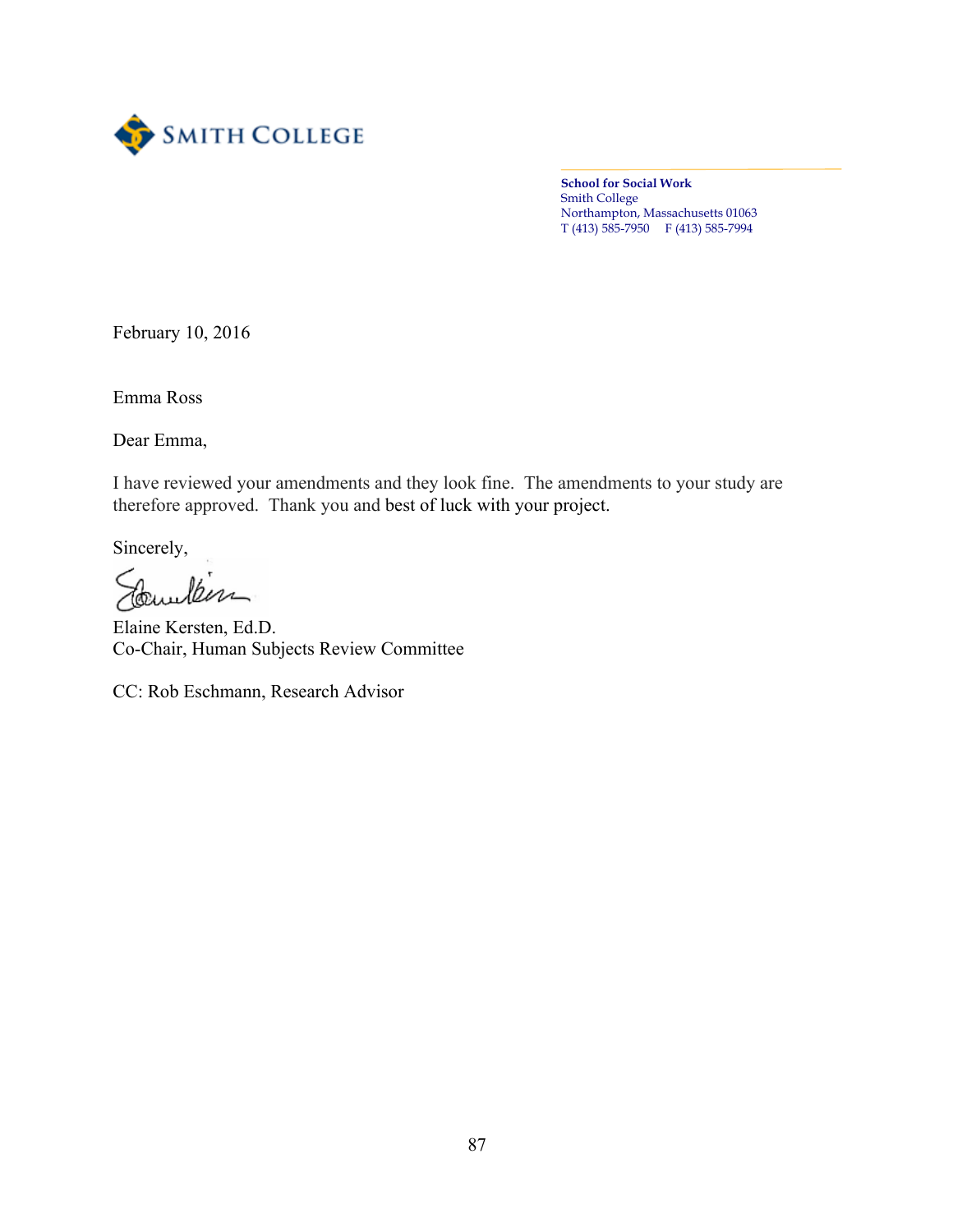## **Appendix B: Informed Consent**

### **Smith College 2015-2016 Consent to Participate in a Research Study Smith College School for Social Work ● Northampton, MA**

**………………………………………………………………………………….**

**Title of Study: Is Sensory Processing Disorder in Childhood a Predictor for a Diagnosis of Emotional or** 

### **Psychological Problems in Adulthood?**

**Investigator(s): Emma Ross, MSW Candidate, xxx**-xxx-xxxx

**………………………………………………………………………………….**

#### **Introduction**

- You are being asked to be in a research study about your sensory processing experiences as a child and your early relationships with your parents/caregivers, teachers, and peers. You sometimes use attachment only and sometimes invalidating environments throughout your proposal, be consistent that you are looking beyond the family into broader invalidating environments.
- You can participate in my study if you are at least 18 years of age, can participate in an English language computer-based survey, and have an interest in this topic. This doesn't say they have to have sensory processing difficulties, so how do you know who is relevant? This is inclusive of all adults.
- We ask that you read this form and ask any questions that you may have before agreeing to be in the study.

#### **Purpose of Study**

- The purpose of the study is to gain an understanding of whether sensory processing challenges in childhood are associated with difficulties in relationships with parents/caregivers, teachers, and/or peers, and whether there is an association with emotional or psychological distress in adulthood.Change causal language to correlational
- This study is being conducted as a research requirement for my master's degree in social work.
- Ultimately, this research may be published or presented at professional conferences.

#### **Description of the Study Procedures**

• If you agree to be in this study, you will be asked to complete an online survey asking you questions about your childhood experiences with sensory processing. In addition, you will be asked personal information including if you have ever sought counseling for emotional or psychological distress. You will also have the opportunity to write about your experiences if you choose.

#### **Risks/Discomforts of Being in this Study**

• There are no reasonable foreseeable (or expected) risks, however if you experience discomfort as the result of participating in this study, please contact the Crisis Call Center via phone (1800-273-8255) or text (Text "ANSWER" to 839863). If you would like to meet with someone in person, you can contact the American Psychological Association to find a psychologist at: http://locator.apa.org or a clinical social worker through your local chapter of the U.S. National Association for Social Workers (NASW) or clinical social work chapters in the state or province where you live.

#### **Benefits of Being in the Study**

- The benefits of participation might include gaining insight into childhood experiences and relationships and how they may be influenced by sensory processing factors, and having an opportunity to share your thoughts about such issues that may be important to you.
- The benefits to social work/society are: determining a connection between sensory processing difficulties and emotional distress could contribute to new preventative measures both for individuals and families with children managing sensory processing challenges. In addition, this study could provide evidence for sensory processing disorder as its own diagnosis or as a component of other diagnoses, which could help people gain access to preventative resources such as occupational or other therapists.

#### **Confidentiality**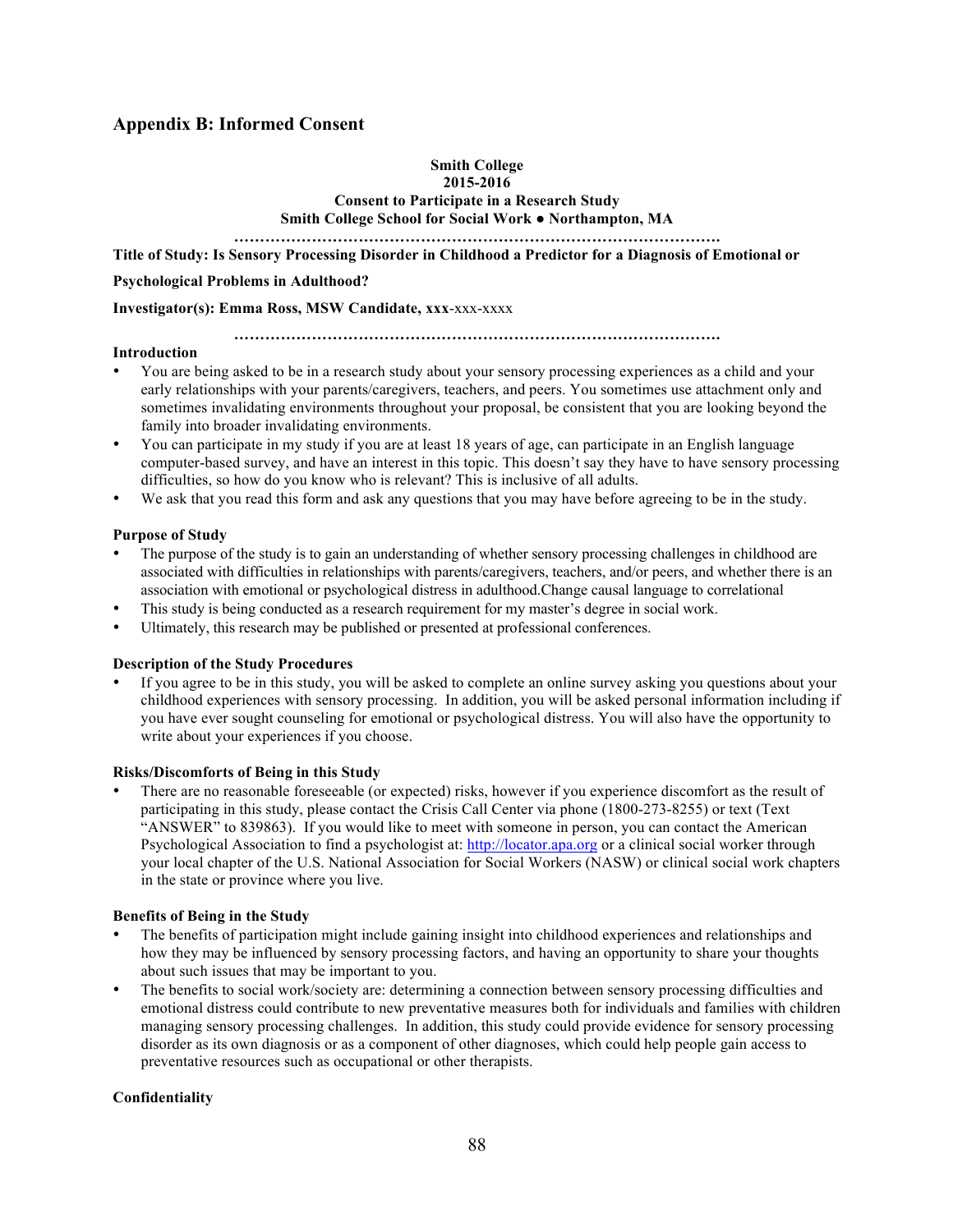• This study is anonymous. We will not be collecting or retaining any information about your identity.

### **Payments/gift**

I am unable to offer any financial payment for your participation.

### **Right to Refuse or Withdraw**

• The decision to participate in this study is entirely up to you.You may refuse to take part in the study *at any time* until you submit your survey. Choosing to exit the survey will not affect your relationship with the researchers of this study or Smith College. Your decision to refuse will not result in any loss of benefits (including access to services) to which you are otherwise entitled. You have the right not to answer any single question, as well as to withdraw completely up until you submit your survey. As the results of the survey are anonymous, once you submit your survey I will have no way of identifying which survey is yours and therefore no way of removing your responses. New language about their responses may still be counted if they don't finish the survey?

### **Right to Ask Questions and Report Concerns**

• You have the right to ask questions about this research study and to have those questions answered by me before, during or after the research. If you have any further questions about the study, at any time feel free to contact me, Emma Ross at eross@smith.edu or by telephone at xxx-xxx-xxxx. If you have any other concerns about your rights as a research participant, or if you have any problems as a result of your participation, you may contact the Chair of the Smith College School for Social Work Human Subjects Committee at (413) 585-7974.

#### **Consent**

By checking the boxes below, you indicate that you have decided to volunteer as a research participant for this study, and that you have read and understood the information provided above.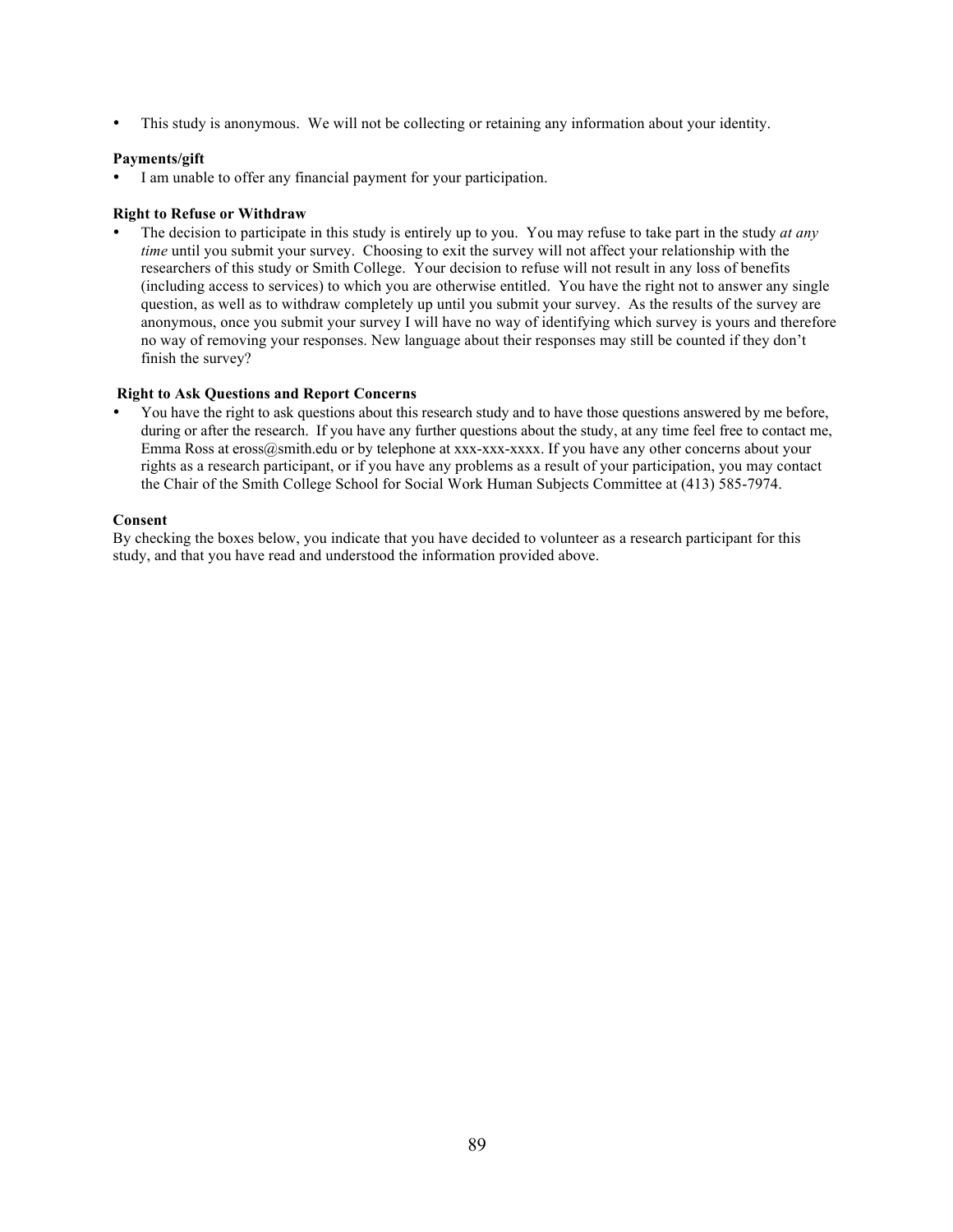# **Appendix C: Survey Questions**

**1. I am 18 years of age of older**

Yes No

**2. I am able to participate in an English language survey**

Yes No

Informed Consent – See Appendix B

**3. I have read the above information and consent to participate in this survey** Yes No

# **4. Between the ages of 4 and 12, did you experience (check all that apply):**

Resisted changes in head position Appeared fearful for playground equipment or carnival rides Avoided balancing activities Were oblivious to risks of heights or moving equipment Over-reacted to unexpected touch or avoided light touch Disliked teeth brushing, hair washing/brushing, face wiping Appeared irritated or avoided certain food or clothing textures Disliked or avoided messy play or foods Appeared irritated when someone was in close proximity Insisted on rubbing or feeling objects Frequently placed mouth on objects Had difficulty manipulating small objects Sought pressure input through deep hugs, squeezing objects, hiding under pillows Enjoyed rough and tumble play Relaxed following massage or deep pressure Exerted too much or too little pressure when handling object Appeared clumsy, bumped into people or objects Appeared uncomfortable (squinted, turned away) in strong sunlight or artificial lighting Had difficulty scanning the environment for desired object Appeared fascinated with flickering lights, flipping pages, bubbles, dripping water Stared at spinning objects, shadows, opening and closing doors Covered ears or became upset with loud or unexpected sounds Noticed sounds that others did not hear Appeared hard of hearing or missed certain sounds Disliked strong smells or tastes Craved strong smells or tastes Ate non-edibles Appeared restless and required frequent movement breaks Preferred quiet play Appeared anxious or fearful Had difficulty paying attention at school or home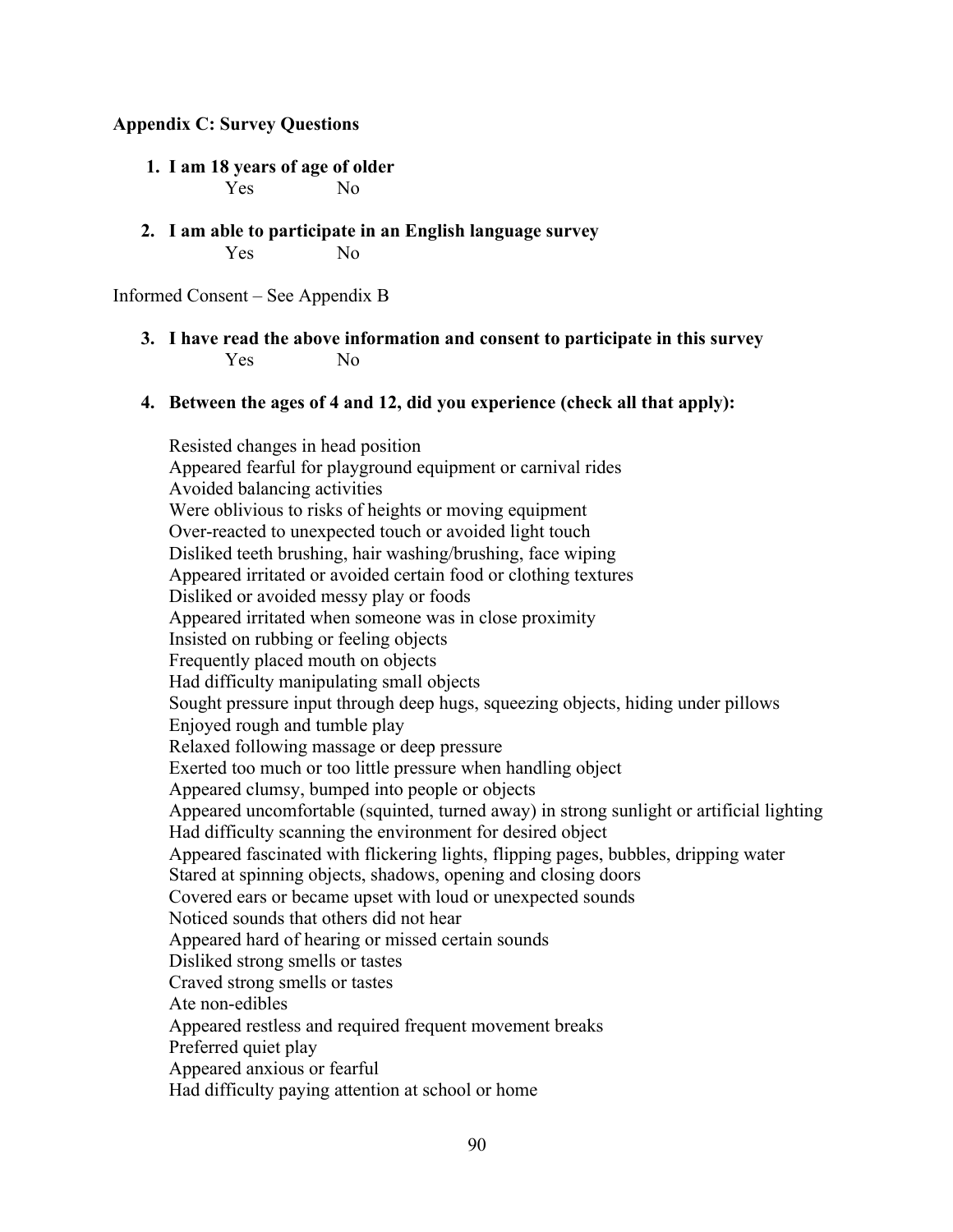Required routine and had difficulty with transitions Other (please specify)

- **5. Please Reflect on and describe your most salient sensory processing issues as a child**
- **6. Have you ever, either as a child, adolescent, or adult, sought professional help for psychological or emotional distress?** Yes No
- **7. If yes, did you receive a mental health diagnosis?** Yes No N/A
- **8. If yes, what was the diagnosis?**
- **9. Please answer the following questions related to how your parent or caregiver responded to your sensory needs:**

*My caregiver usually understood my feelings and helped me manage them* Never Infrequently Sometimes Often All the Time N/A

*My caregiver encouraged me to believe that I was imagining things* Never Infrequently Sometimes Often All the Time N/A

*When I felt uncomfortable of upset, my caregiver usually ignored this* Never Infrequently Sometimes Often All the Time N/A

- *My caregiver indicated that they thought I was being difficult in regards to my sensory needs* Never Infrequently Sometimes Often All the Time N/A
- *If I felt uncomfortable, my caregiver would say things like "you're fine, no one else has a hard time with this"*

Never Infrequently Sometimes Often All the Time N/A

*When I was upset, my caregiver would ask what was wrong so they could try to help me* Never Infrequently Sometimes Often All the Time N/A

*If I said I couldn't do something, my caregiver would say things like "you're being difficult on purpose"*

Never Infrequently Sometimes Often All the Time N/A

*My caregivers encouraged me to hide or control my emotions, or to "behave like a grownup"* Never Infrequently Sometimes Often All the Time N/A

> *I was encouraged to "suck it up" when I became upset* Never Infrequently Sometimes Often All the Time N/A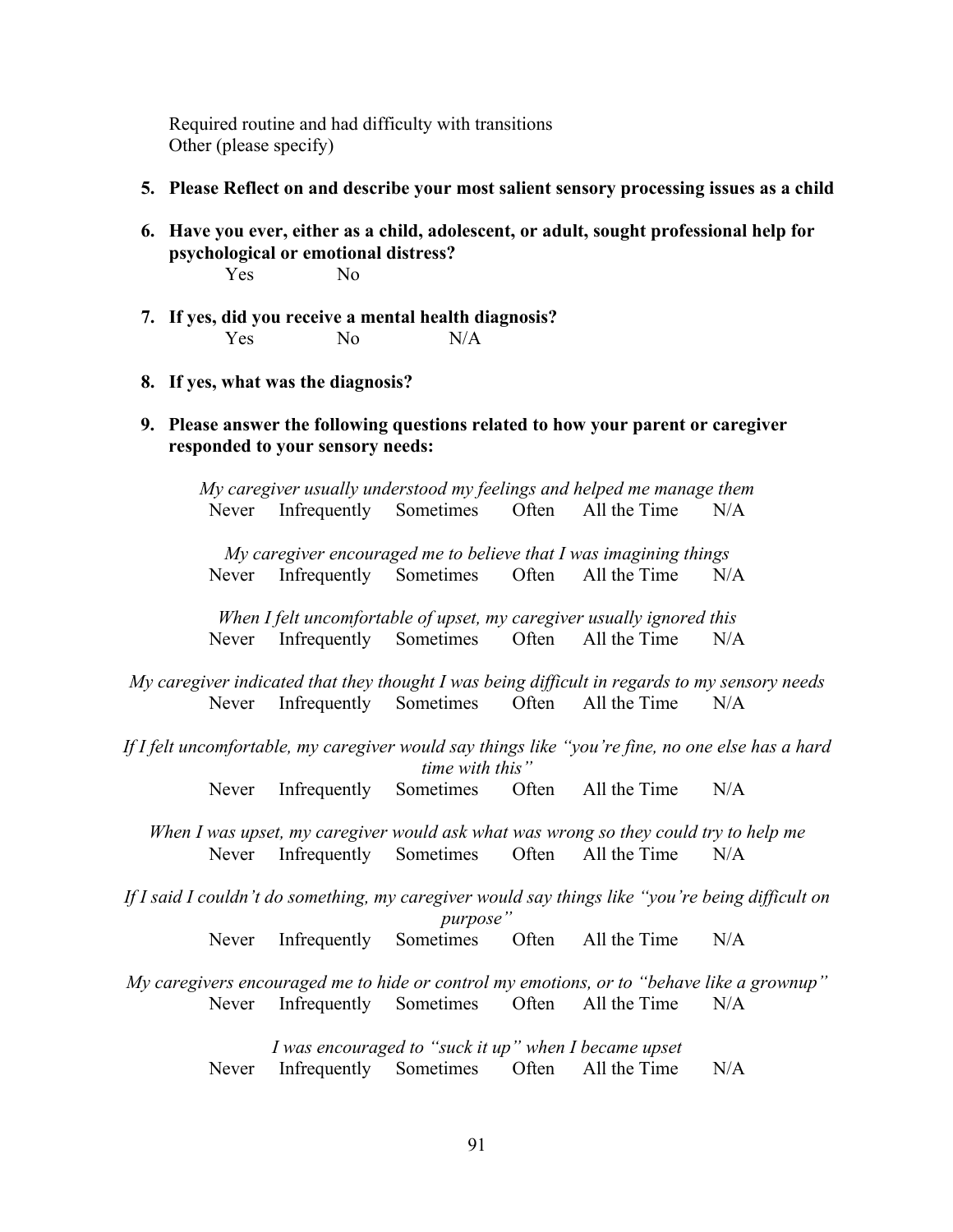*I was labeled a "troublemaker" at home* Never Infrequently Sometimes Often All the Time N/A

*My caregiver helped me my teaching me ways to be comfortable even when I was experiencing challenges*

Never Infrequently Sometimes Often All the Time N/A

# **10. Please reflect on how your parents/caregivers responded to your sensory needs throughout your childhood**

## **11. Please answer the following questions related to how your teachers or educators responded to your sensory needs**

*My teachers made a point of trying to understand my feelings and help me manage them* Never Infrequently Sometimes Often All the Time N/A

*My teachers encouraged me to believe that I was imagining things* Never Infrequently Sometimes Often All the Time N/A

*My teachers helped me by teaching me ways to be comfortable even when I was experiencing challenges*

Never Infrequently Sometimes Often All the Time N/A

- *My teachers indicated that they thought I was being difficult in response to my sensory needs* Never Infrequently Sometimes Often All the Time N/A
- *If I said I couldn't do something, my teachers said things like "you're being difficult on purpose* Never Infrequently Sometimes Often All the Time N/A

*I was labeled a "troublemaker" at school* Never Infrequently Sometimes Often All the Time N/A

- **12. Please reflect on how your teachers responded to your sensory needs throughout your childhood**
- **13. Please answer the following questions related to how your childhood friends or peers responded to your sensory needs**

*My peers usually understood my feelings and adjusted our play to help me feel more comfortable* Never Infrequently Sometimes Often All the Time N/A

*My peers often said that they thought that I was "just trying to get out of doing things" when I expressed my sensory needs*

Never Infrequently Sometimes Often All the Time N/A

*My peers teased or made fun of me when I was uncomfortable with something*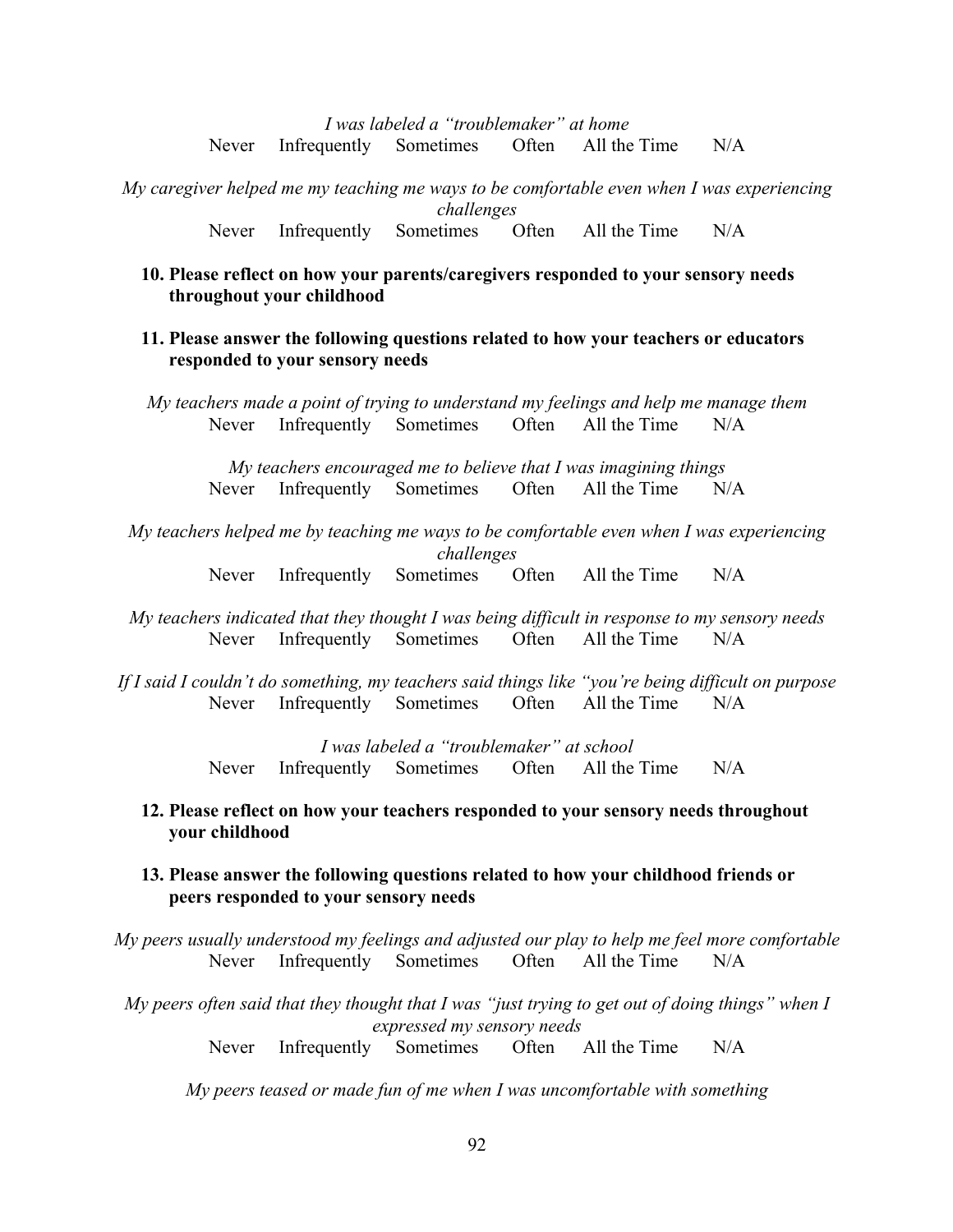|                                                                                                                                                                                                                |                           | Never Infrequently Sometimes Often All the Time |  |  |                                                                                    | N/A |
|----------------------------------------------------------------------------------------------------------------------------------------------------------------------------------------------------------------|---------------------------|-------------------------------------------------|--|--|------------------------------------------------------------------------------------|-----|
| 14. Please reflect on how your friends or peers responded to your sensory needs<br>15. Have you ever been <i>diagnosed</i> with Autism, including Asperger's, or any other<br><b>Autism Spectrum Disorder?</b> |                           |                                                 |  |  |                                                                                    |     |
|                                                                                                                                                                                                                |                           |                                                 |  |  |                                                                                    |     |
|                                                                                                                                                                                                                | <b>Spectrum Disorder?</b> |                                                 |  |  | 16. Have you ever been tested for Autism, including Asperger's or any other Autism |     |

Yes No I do not know

# **17. What is your gender identity?**

Male Female Transgender Genderqueer Other (Please Specify)

## **18. What is your age?**

18-24 25-34 35-44 45-54 55-64 65+

## **19. How do you identify your race/ethnicity (check all that apply)?**

White Hispanic or Latino Black Native or Aboriginal Asian or Pacific Islander South Asian or Indian Middle Eastern Other (please specify)

# **20. How do you identify your socioeconomic status (SES)?**

Less than \$20,000 \$20,000 - \$40,000 \$40,000 - \$60,000 \$60,000 - \$80,000 \$80,000 - \$100,000 Above \$100,000 Other (please specify)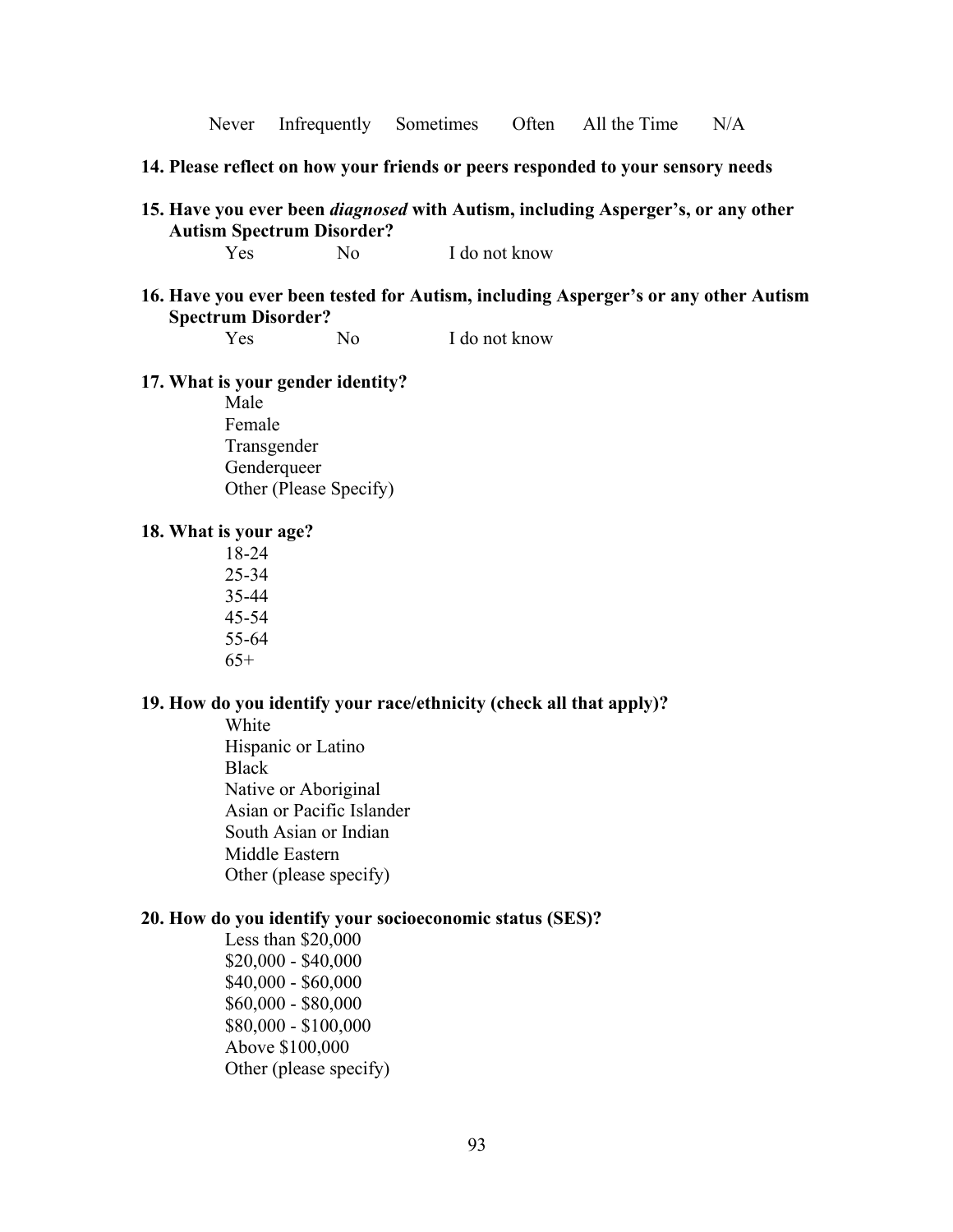# **Appendix D: Sensory Processing Checklist by Yack, Aquilla, & Sutton**

### SENSORY SCREENING - Does your child:

### VESTIBULAR

- q resist changes in head position
- q appear fearful of playground equipment or carnival rides
- q appear fearful of heights (slides, stair climbing)
- q avoid balancing activities
- q seek fast moving rides or activities
- q oblivious to risks of heights or moving equipment
- q frequently spin, jump, bounce, run

## TOUCH

- q over-react to unexpected touch or avoids light touch
- q dislike teeth brushing, hair washing/brushing, face wiping
- q appear irritated or avoids certain food or clothing textures
- q dislike or avoid messy play or foods
- q appear irritated when someone is in close proximity
- q insist on rubbing or feeling objects
- q frequently mouths objects
- q have difficulty manipulating small objects

## **PROPRIOCEPTION**

q seek pressure input through deep hugs, squeezing objects, hiding under pillows

- q enjoy rough and tumble play
- q relax following massage or deep pressure
- q exert too much or too little pressure when handling object
- q appear clumsy, bump in to people or objects

### VISUAL

q appear uncomfortable (squints, turns away) in strong sunlight or artificial lighting

- q have difficulty scanning the environment for desired object
- q appear fascinated with flickering lights, flipping pages, bubbles, dripping water
- q stares at spinning objects, shadows, opening and closing doors

### AUDITORY

- q appear distracted by noises
- q covers ears or becomes upset with loud or unexpected sounds
- q notice sounds that others do not hear
- q appear hard of hearing or misses certain sounds
- q seek out certain music or sounds

## SMELL/TASTE

- q dislike strong smells or tastes
- q crave strong smells or tastes
- q smear their stool
- q eat non-edibles

### ACTIVITY LEVEL AND EMOTIONAL RESPONSES

- q appear restless and require frequent movement breaks
- q prefer quiet play
- q appear anxious or fearful
- q have difficulty paying attention at school or home
- q require routine and have difficulty with transitions

Ellen Yack and Associates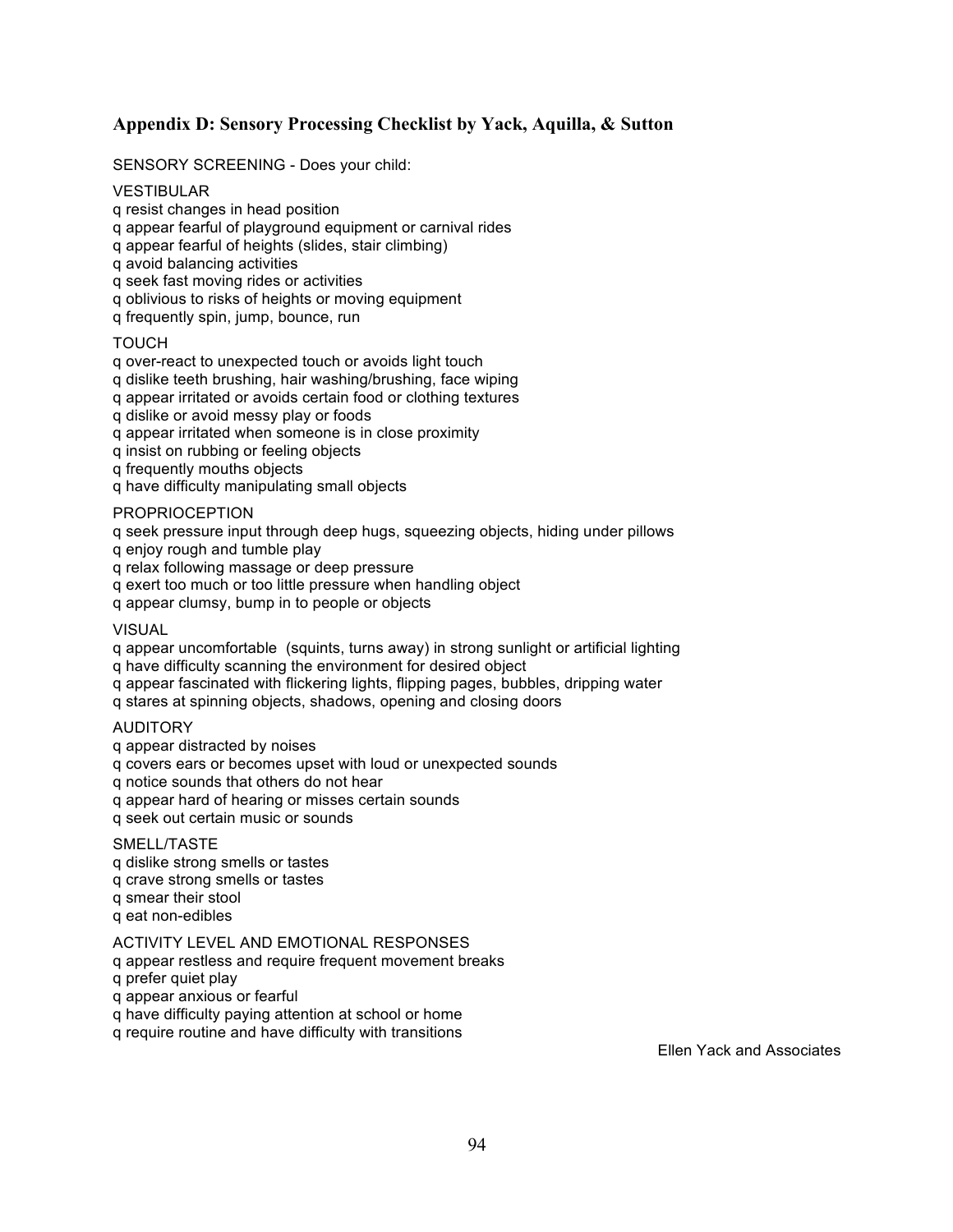# **Appendix E: Invalidating Childhood Experiences Scale (ICES) by Mountford et al.**

The following questions address your experiences of how your parents responded to your emotions when you were young. For each item, please choose the rating from 1 to 5 that most closely reflects your experience up to the age of 18years.

- $1 -$ Never
- 2 Rarely
- 3 Some of the time
- 4 Most of the time
- 5 All of the time

Because your parents may have been very different, please rate them separately. The left hand column is to rate your mother, and the right hand column is to rate your father.

# Mother Father

During my childhood

- My parents would become angry if I disagreed with them.
- When I was anxious, my parents ignored this.
- If I was happy, my parents would be sarcastic and say things like: "What are you smiling at?"
- If I was upset, my parents said things like: "I'll give you something to really cry about!"
- My parents made me feel OK if I told them I didn't understand something difficult the first time.
- If I was pleased because I had done well at school, my parents would say things like: "Don't get too confident".
- If I said I couldn't do something, my parents would say things like: "You're being difficult on purpose".
- My parents would understand and help me if I couldn't do something straight away.
- My parents used to say things like: "Talking about worries just makes them worse".
- If I couldn't do something however hard I tried, my parents told me I was lazy.
- My parents would explode with anger if I made decisions without asking them first.
- When I was miserable, my parents asked me what was upsetting me, so that they could help me.
- If I couldn't solve a problem, my parents would say things like: "Don't be so stupid even an idiot could do that!"
- When I talked about my plans for the future, my parents listened to me and encouraged me.

Finally, we would like to know how you saw your whole family when you were younger. Please read the following descriptions and rate how closely each one matches your experience of growing up in your family (up to 18 years).

1 – not like my family

- 2 a little bit like my family
- 3 like my family some of the time
- 4 like my family most of the time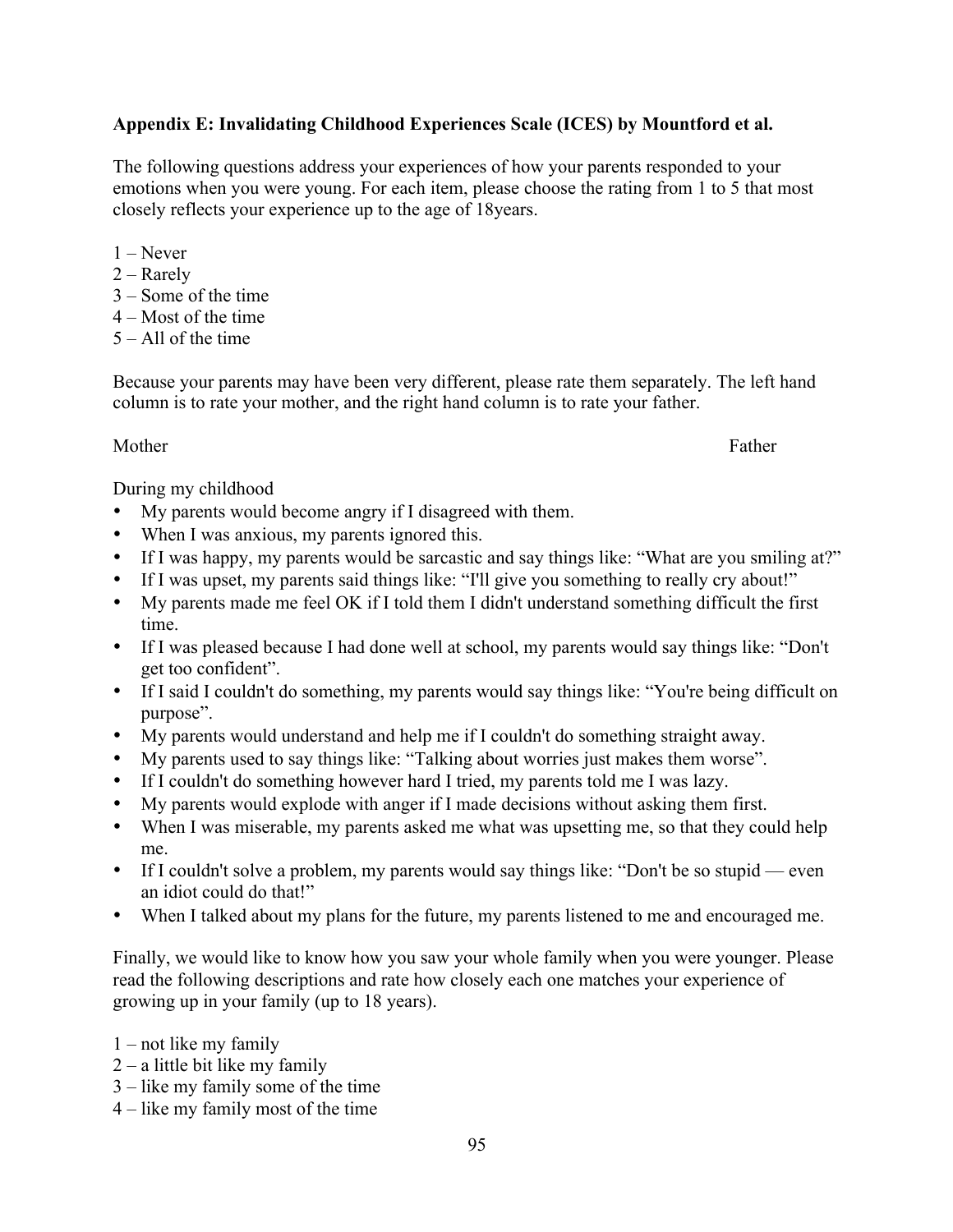# 5 – like my family all of the time

Family types Rating (1–5)

- 1. During my childhood, my parents were often not available, and I got little time or attention. I was often left to fend for myself or go round to friends/relatives. My parents often got angry if I asked for things. One or both of my parents may have had substance misuse difficulties, mental health problems or financial problems. (Chaotic)
- 2. During my childhood, I felt listened to and cared for. My parents were interested in my thoughts and ideas and encouraged me to make my own decisions and choices. If things were difficult for me, they supported me and tried to comfort me. (Validating)
- 3. During my childhood, everything in my family was perfect on the surface. However, my parents couldn't stand it if I showed I was upset, scared or angry. They expected me to put hide my feelings and get on with it. (Perfect)
- 4. During my childhood, it was important to be able to control your emotions and focus on achievement and success. "Behaving like a grown-up" was desirable. (Typical)

Thank you very much for answering these questions.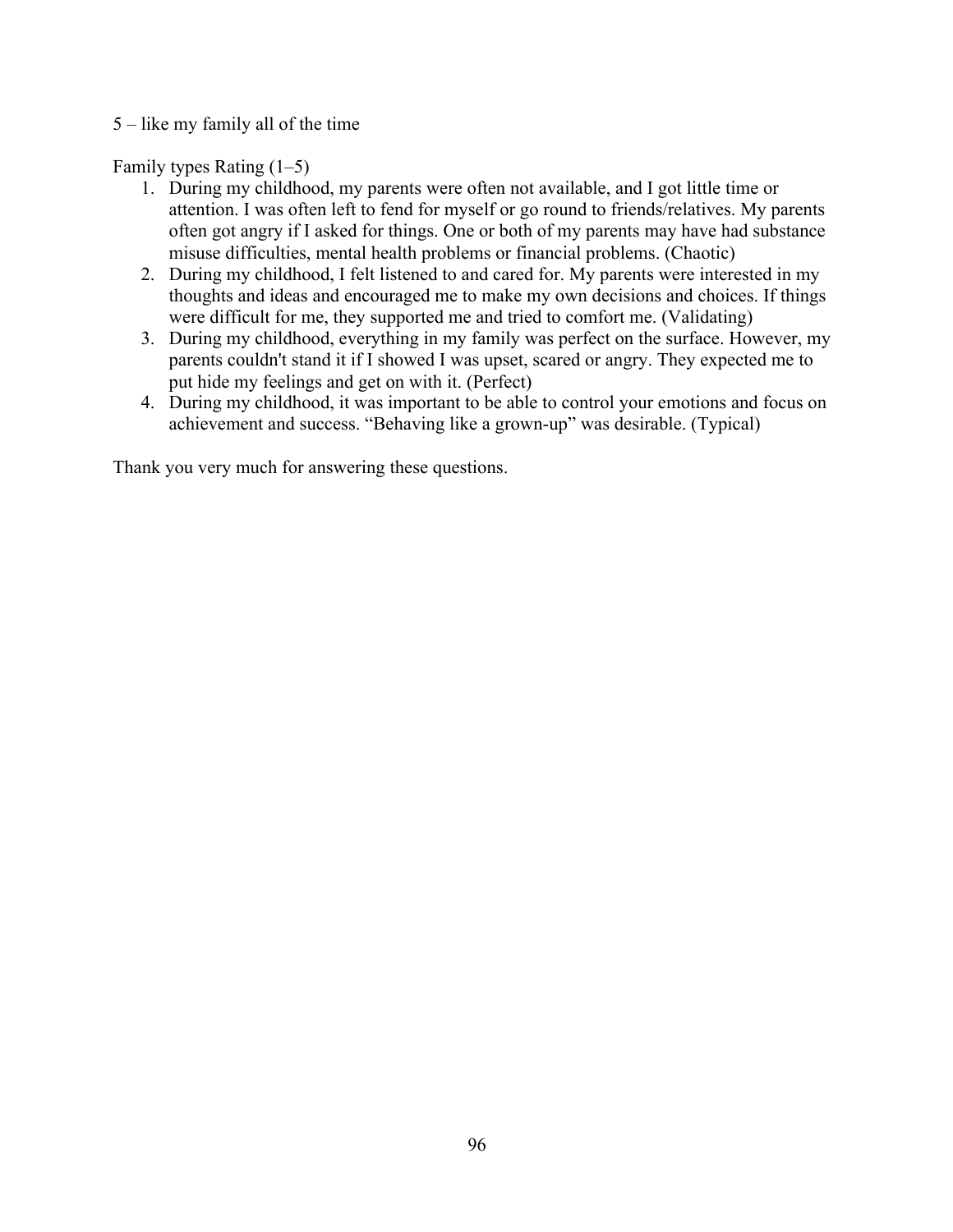# **Appendix F: Sampling of Participant Narrative Responses**

## **Salient Sensory Processing Symptoms**

"Didn't like people near my hair. I also didn't like loud children - found the sounds of other children playing and laughing abrasive"

"I chewed on everything. My nails/fingers, hair, erasers, Barbie feet, pens, rubber bands, shirt collars, leather gloves, etc..."

"Loud noises drove me nuts and hurt my head way more than it should have"

"The sound of people chewing drove me absolutely crazy to the point of anger or having to leave the room"

"I struggled with personal space. I didn't like physical contact, even with family members. No history of any kind of abuse."

"Itchy clothing like wool or tags was unbearable when it touched my skin. I was ALWAYS cold, with blue hands and feet, unless it was summer and over 75 degrees. I refused to eat a lot of things and my parents would make me sit at the table for hours until I finished my peas or whatever disgusting food they were trying to make me eat. I never, ever ate what they were trying to force me to eat and I still don't eat those things. Finally they would just send me to bed. I was (am) a light sleeper and completely quit taking naps when I was 4 months old. I don't remember exactly what caused me so much stress but I would often end up in my closet (there was no light in there) laying on blankets in the dark"

"I remember being in a summer camp. We were on a nature walk and had to walk on a log over a shallow mud hole. I did not want to do it. I was sure I would fall. The camp counselors made me do it. I fell in and got very muddy and had to be walked back to camp. I was vindicated but also very embarrassed. The camp counselors were very annoyed"

"…My mom says I always had problems with transitions and she's probably right, but I don't quite interpret it that way"

"A particularly salient memory was being thoroughly traumatized by fire drills in preschool. The concept of fire was terrifying to me along with the extremely loud alarm and (simulated) panic to get out. The teachers at my school were concerned enough that they asked my mom to come in so they could talk about it"

"Sense of sound. It started around 6 or 7, but I get unnaturally angry and irrational around sounds (or certain movements) that annoy me. I can hear things people can't and I can't focus on anything but the sound that is bothering me, no matter how hard I try/tried"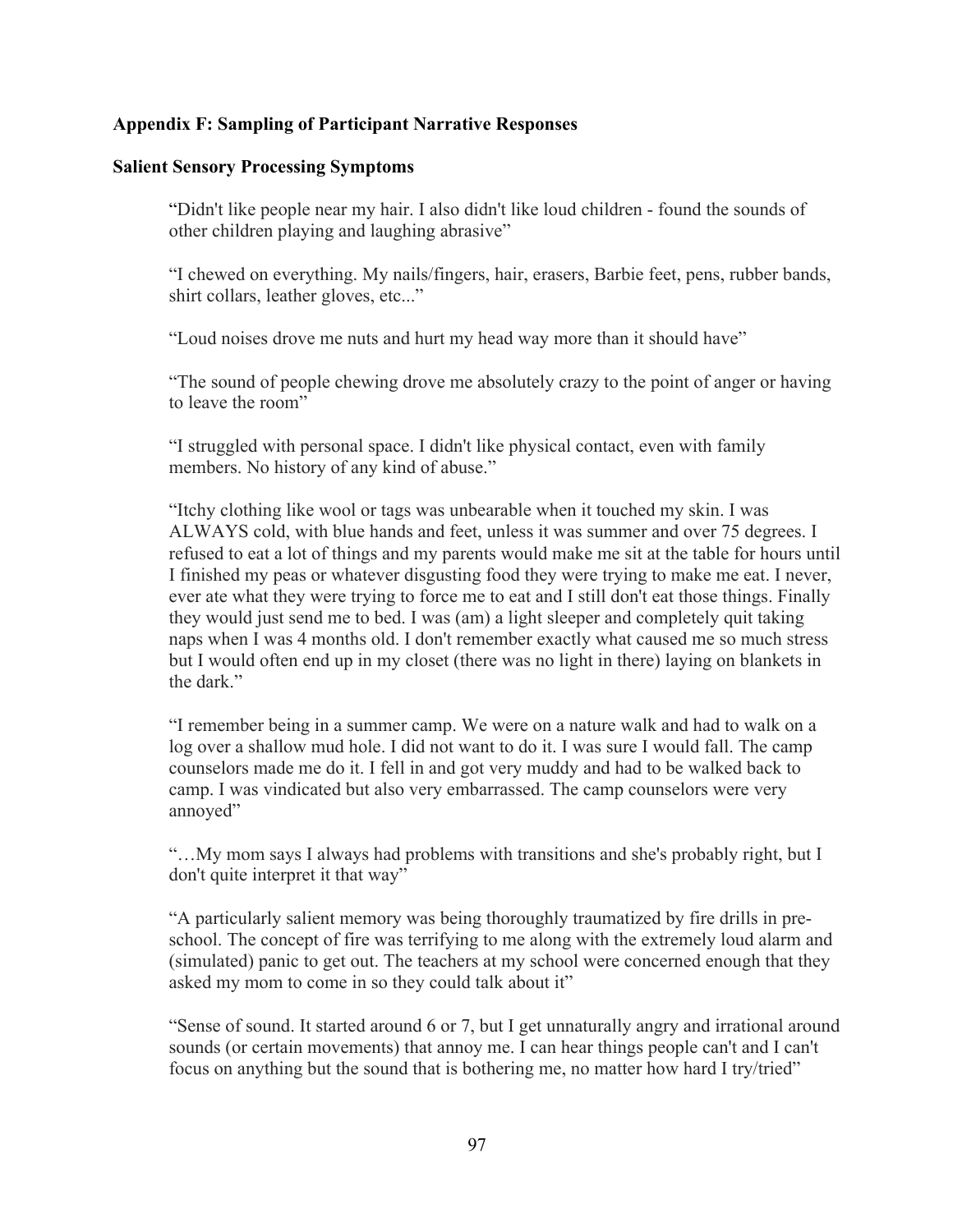"Strongly disliked the "feeling" of "squeeky" snow under foot. I disliked this to the point that I would avoid walking on the snow if there was an alternative, or cleared, path. I still have this sensitivity, but it's not as strong"

"Could not sit still long enough to learn to read a book and fell behind in class as a result"

"Whistling and other oral noises (chewing, clicking, certain singing) caused me to feel extremely frustrated and sometimes provoked outbursts"

"Very isolated, confused. Felt crazy because nobody else got angry at sounds"

"Texture and smell were big for me. Certain fabrics like velvet made me recoil. Seams in socks and tights irritated me so much I would cry. My mom would have to pull the seams over my feet when I put shoes on. I needed to smell everything first before I decided what I thought about it (I still do this)"

"Food textures were the most difficult for me. I also had no concept of where my body was in space and actually broke my arm and gave myself multiple concussions falling off of or running into things (couch, table, playground equipment, etc.)"

"Loud environments would make me extremely uncomfortable. Rough housing made me very upset to the point of crying"

"Was very bothered by feet moving, certain people "clicking" hard candies, gum chewing, certain people eating food loudly, and the sight of fingers moving slightly on the steering wheel, to the extent I would always carry music to cancel out sound an would have to leave the room or obstruct bothersome sights with a pillow"

"I used to scream when having my hair washed because I didn't like the feeling of the water on my head"

## **Parental/Caregiver Relationships**

"My parents were believers in 'tough love'... Emotions were not nurtured, sadness was brushed aside, too much enthusiasm was told to calm down"

"I was the oldest of 4 and was often told to be a big girl rather than process my emotions or feelings"

"Mostly my parents thought I had "quirks" because I had a high-IQ. They just ignored some of my weird things but things like not eating and always being cold they got really irritated with"

"Didn't try and help too much on a day to day basis, instead they just sent me to therapy and hoped it would fix me"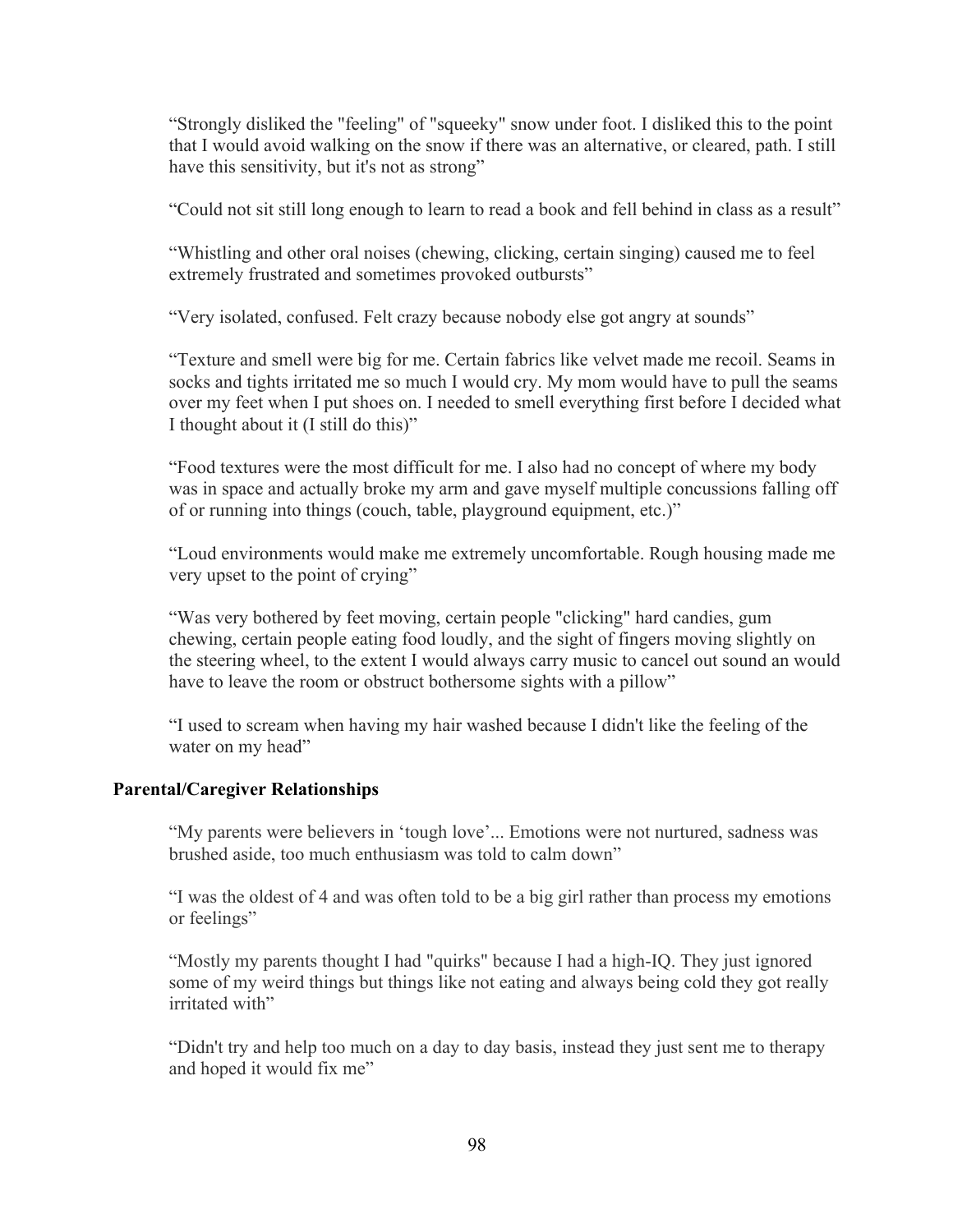"I was constantly told that I 'just wasn't trying hard enough'"

"With punishment. sent to room. got angry"

"They didn't respond. I had to just go along as if everything was normal"

"My parents reprimanded me for feeling irritated or overly scared by noises that were aversive to me"

"My caregivers were very dismissive of my feelings of discomfort and an attempt to convince me that I was simply overreacting or attempting to draw attention to myself. I began to keep any mentions of discomfort to myself to avoid conflict"

"They didn't react well to things so I feel like I just learned very early on not to say anything. For example, I had vision issues starting in the second grade but my asking to see an eye Dr. was seen as attention seeking so I never brought it up again for years"

"My mom was okay, and tried pretty hard, but my dad frequently told me I was imagining things, that I was making things up, or that I was trying to be 'special'"

"Mostly ignoring it, saying 'get over it, calm down for fuck sake' etc."

"Dad didn't understand and mom acted like I was being a big baby"

"I was mostly neglected and shamed"

"My parents often dismissed my challenging sensory needs. They often ignored me alone until I calmed down, made me do things that really upset and scared me, or made me make compromises such as, 'You have to wear those uncomfortable, tight fitting dress clothes until after Christmas dinner, then you can bring more comfortable clothes to change into after dinner.'"

"It was a running family joke and my caregiver certainly made light of it. Sometimes I didn't mind, but sometimes I felt like my family was laughing at my expense and not respecting that I had different boundaries and needs"

## **Teacher Relationships**

"I was seen to be a 'chatty Cathy' and was frequently disciplined whereas I has no idea what I was doing wrong"

"Attended gifted school/Montessori and so was allowed to take frequent quiet-times and mostly dictate my own schedule/breaks as needed"

"My teachers were unaware that I had any needs. In the 80s and 90s I think that type of discussion was pretty uncommon"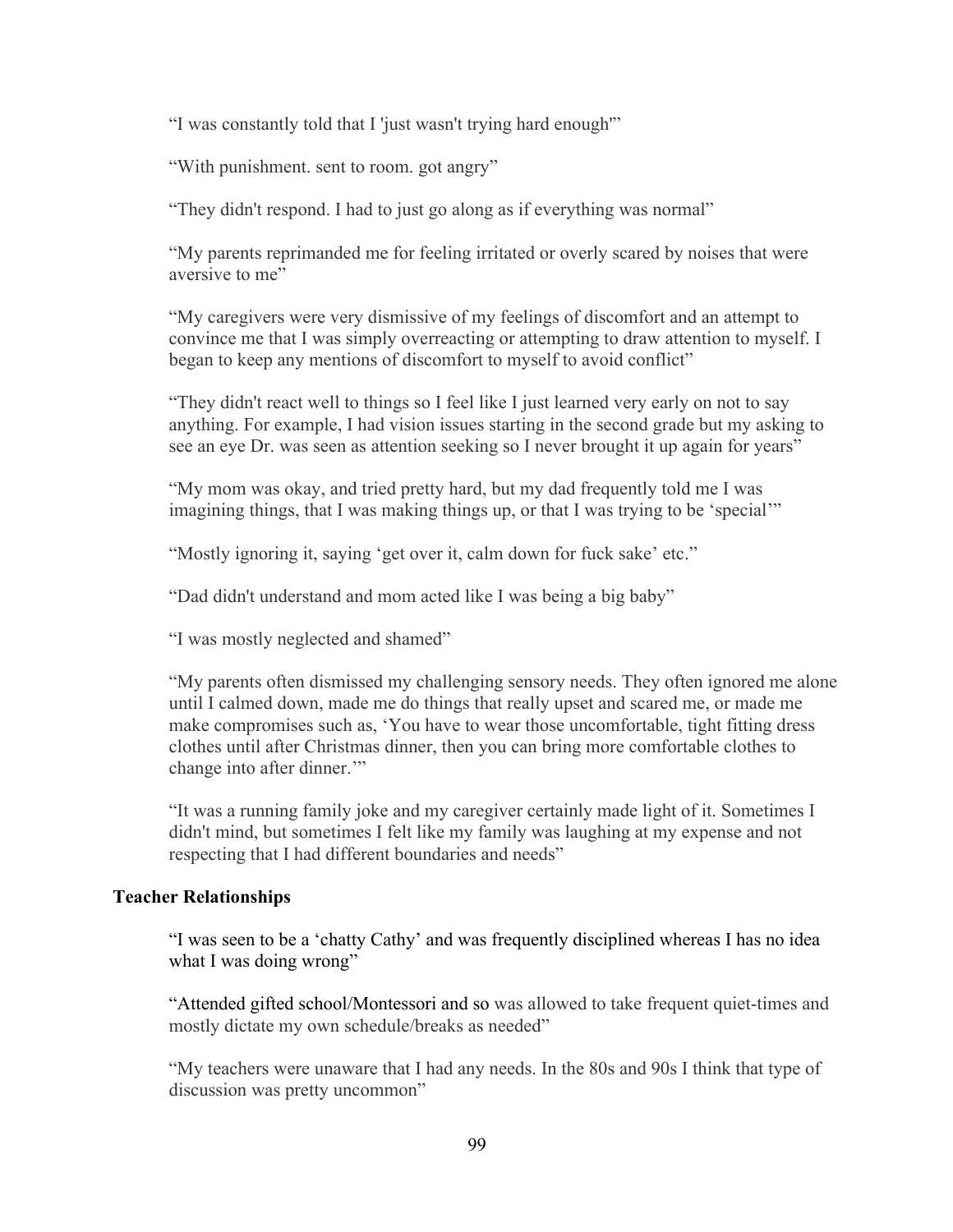"Some were sensitive and knowledgeable to mental illness, empathetic. Others couldn't have cared less and were of the "suck it up" mentality"

"Teachers did not often pay much attention to me because I was always very quiet"

"They told me that I was lying when I've told them the truth"

"I was a perfectionist, and highly functional at school. Doodling helped me pay attention, and because I was quite active in class, I think my teacher's let me get away with it. I did struggle in math, and would seek extra help after school. Visual and graphic aids were immensely helpful to me, and most of my teachers -- seeing that I was taking extra effort to understand -- would attempt to explain a concept that way"

"My teachers never said anything about my sensory needs other than believing that I had attention span issues and telling me to stop mouthing objects. Explicit discussion of sensory related behaviors never occurred during my education"

"Constantly sent to the "office"; detention. Said I had learning disabilities and was a trouble maker"

"They didn't know what else to do rather than just excuse me from certain situations. Some would allow me to bring headphones to class, but others didn't believe I had any problem that the other kids didn't have"

"In preschool, teachers responded attentively to sensory needs providing stimulation like brushing, lying down in a dark place and squeezing stress objects. This was very salient to me and I still remember it strongly"

"I hid my troubles at school. Hid in the bathroom etc."

"My teachers recognized that I was a particularly sensitive child and sometimes tried their best to deal with that fact"

"Having gone to a pretty strict Catholic school, sometimes children's feelings weren't priority #1 for the teachers (read: sometimes nuns) running classes"

"My first grade teacher was fantastic but the rest kind of endured me. I had full-on meltdowns whenever the fire alarm went off and they didn't know how to handle it. I got better as I got older, but the anxiety never fully went away, and I was very avoidant"

"My teachers pretty much expected me to do the regulating myself. I don't ever remember talking about how to regulate emotions. They would be good about understanding emotions though"

"I was lucky to have amazing teachers who made accommodations for my needs and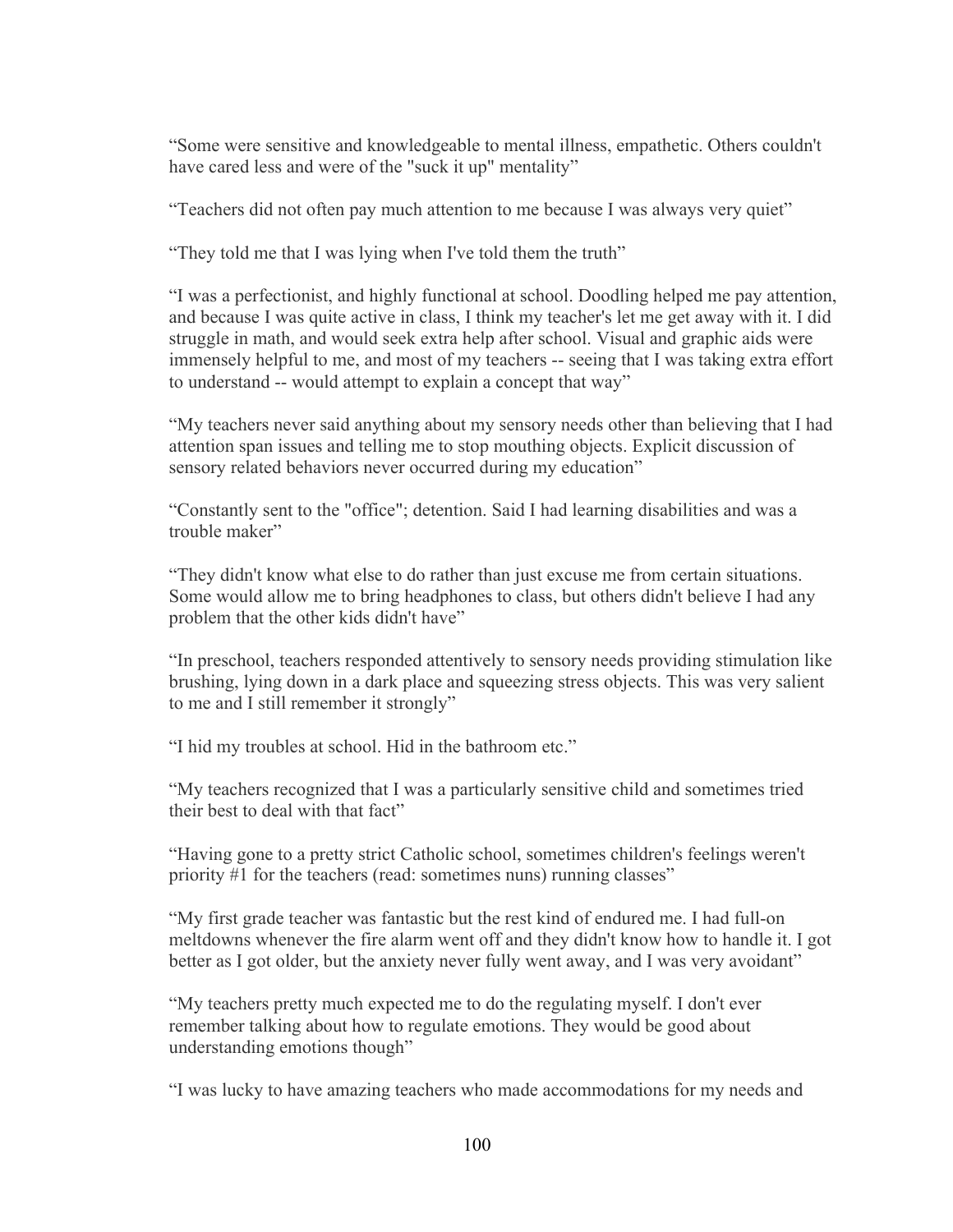taught me coping strategies"

"From the second grade on I was in a self-contained gifted/talented classroom with very specialized instruction"

"I think I hid it pretty well at school. I loved learning and being a student and found that my physical boundaries were better respected at school than they were at home"

"I was a bit hyperactive and I think I tried my teachers' patience, so they rarely comforted me or tried to help"

## **Peer Relationships**

"They just said 'oh' and we used/ played something else"

"They didn't understand how I was unable to eat foods they loved. They couldn't understand that they didn't smell like food to me"

"I was a very overweight child and often any need to satisfy sensory needs was seen as manifesting the fact that I couldn't control myself"

"My peers are usually just curious why I can't do certain things. They tease but not to the point of bullying"

"Was often teased/bullied or became a bully, depending on the schoolyard dynamic that year (moved/changed schools frequently). Can recall a number of times that I was alienated or mocked because I was anxious about an activity/setting"

"There was no label for my problems. My peers just thought I was being difficult or weird"

"I would usually adapt to my friends' needs and wants, while neglecting my own"

"My peers were my older three brothers so they gave me a hard time any time I complained about noise or things that would be 'inconvenient'"

"Very helpful and understanding"

"I am a highly sensitive person, and over stimulation is exhausting for me. I live in New York where I am constantly stimulated. I have a lot of friends here, and often have to turn down social commitments because I need time to recuperate and be alone. Very few people understand this. In high school I used to blame this on my parents, in college on my workload, but now, I really have no other excuse than "I'm too tired" to which they respond "you just don't like us." I don't know how to explain the fatigue I feel every day from being so highly sensitive -- both reactive to experiences, and anxious about potential threats to my stability"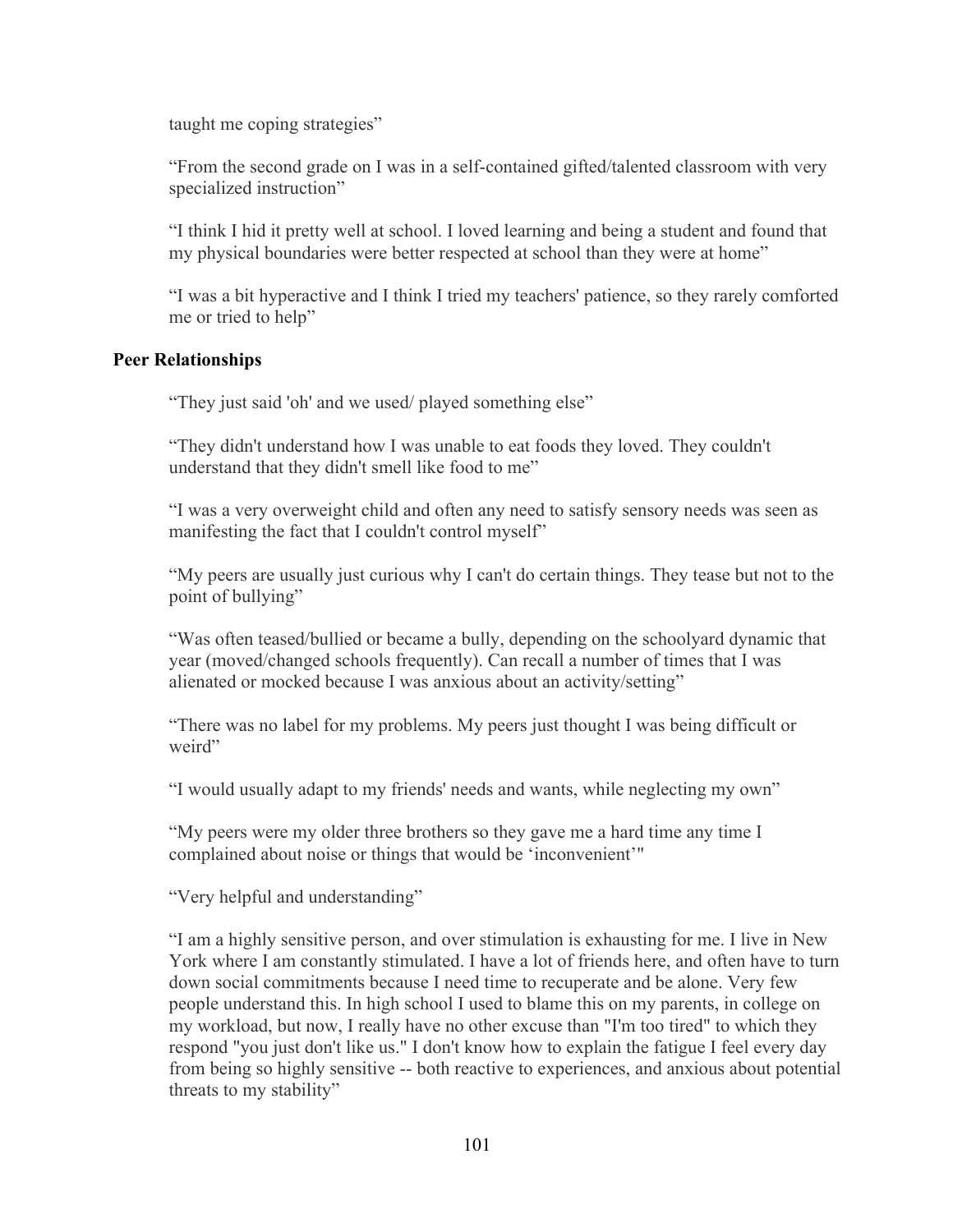"My sensory responses were either ignored by friends or ridiculed by others, they were a large source of bullying and social awkwardness"

"If my peers found out I disliked a certain sound or movement they made, they'd continue to do it until I was in tears and excused from the classroom"

"Made fun of constantly. Picked on. Bullied"

"Generally more understanding, as there was more communication about being uncomfortable around peers"

"Increasingly supportive of each others discomforts the older we became"

"I was definitely picked on because they saw me as 'weird' and different"

"My friends were quite understanding of my needs but would still try to get me to push through them. My peers made it more difficult for me to feel comfortable in a school environment, as they felt the need to bully me"

"My good friends would tease in a loving way, and almost always made accommodations"

"None of my friends could fully relate to my difficulty to focus on things so they would push it off, and make me feel a little "dumb" sometimes during tests, homework, etc."

"I was a social misfit in school until 7th grade, I was a total outcast until I switched schools and started over. I was terrorized in gym class especially"

"My friends teased me, but it was almost always in a light hearted and not mean spirited manner. All of my friends were a little strange in their own ways. We teased each other, but we also protected each other from the outside world"

"My peers were assholes because I was an easy target. They loved seeing how I reacted to certain things"

"I tried to be tough around loud sounds if I was with friends. I never made my friends accommodate my sensory needs that I remember. I did get teased and bullied often for being "too sensitive" and "not being able to take a joke" and things"

"Early on, certain kids picked up that I am a sensitive person. I went to religious school where from grades 2-4 I was bullied by other immigrant children like me. When I went to a diverse public school class, this ended. I don't know that the bullies were picking up on sensory issues so much as trauma associated with immigration and other psychological things"